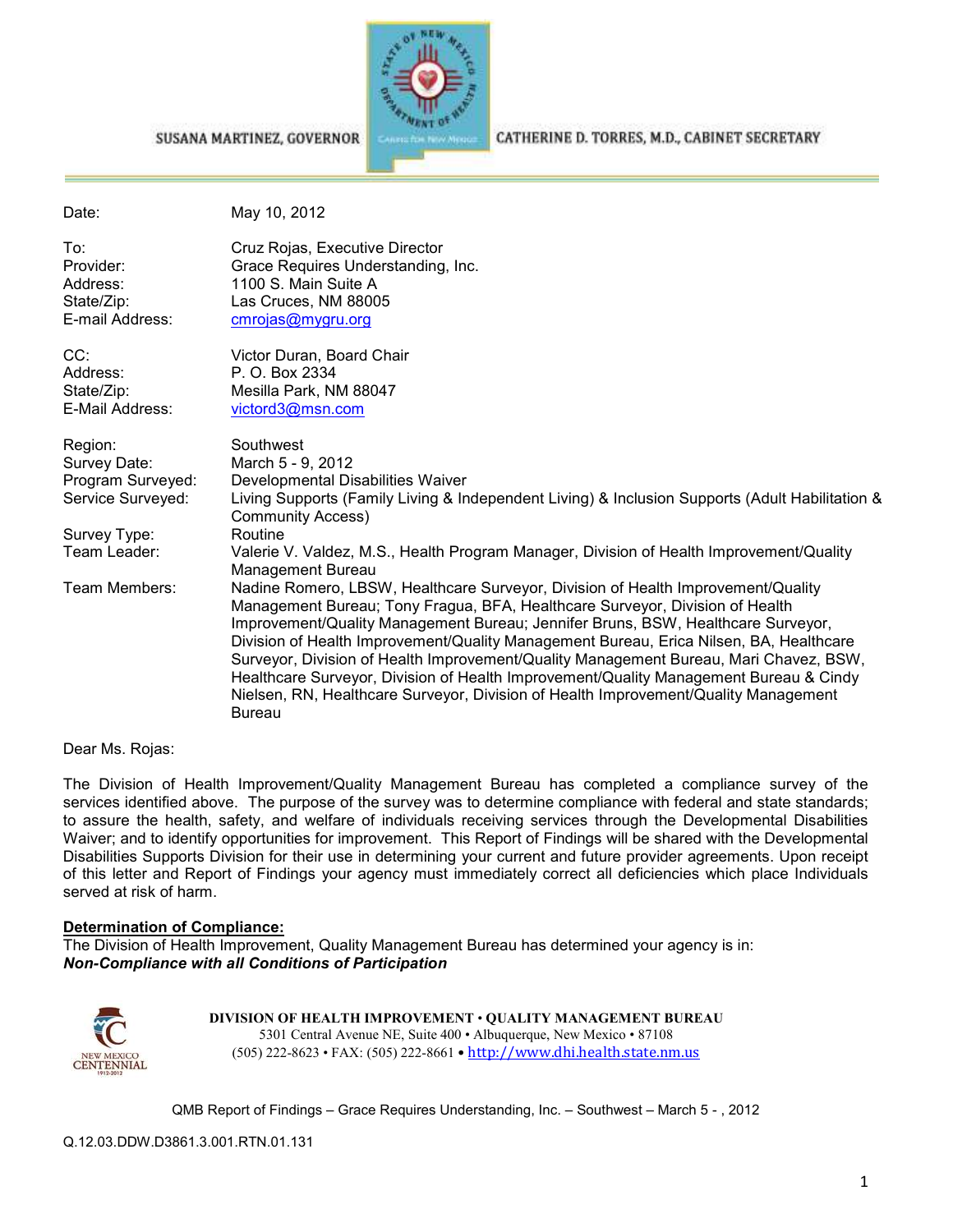This determination is based on non compliance with four or more CMS waiver assurances at the Condition of Participation level as well as widespread Standard level deficiencies identified in the attached QMB Report of Findings and requires implementation of a Plan of Correction. Due to repeat non-Compliance your Agency is being referred to the Internal Review Committee.

### **Plan of Correction:**

The attached Report of Findings identifies the Standard Level and/or Condition of Participation deficiencies found during your agency's compliance review. You are required to complete and implement a Plan of Correction. Your agency has a total of 45 business days (10 business days to submit your POC for approval and 35 days to implement your *approved* Plan of Correction) from the receipt of this letter.

### **Submission of your Plan of Correction:**

Please submit your agency's Plan of Correction in the space on the two right columns of the Report of Findings. *(See attachment "A" for additional guidance in completing the Plan of Correction)*.

Within 10 business days of receipt of this letter your agency Plan of Correction must be submitted to the parties below:

#### **1. Quality Management Bureau, Attention: Plan of Correction Coordinator 5301 Central Ave. NE Suite 400 Albuquerque, NM 87108**

### **2. Developmental Disabilities Supports Division Regional Office for region of service surveyed**

Upon notification from QMB that your *Plan of Correction has been approved*, you must implement all remedies and corrective actions to come into compliance. If your Plan of Correction is denied, you must resubmit a revised plan as soon as possible for approval, as your POC approval and all remedies must be completed within 45 business days of the receipt of this letter.

Failure to submit your POC within the allotted 10 business days or complete and implement your Plan of Correction within the total 45 business days allowed may result in the imposition of a \$200 per day Civil Monetary Penalty until it is received, completed and/or implemented.

### **Request for Informal Reconsideration of Findings (IRF):**

If you disagree with a finding of deficient practice, you have 10 business days upon receipt of this notice to request an IRF. Submit your request for an IRF in writing to:

> QMB Deputy Bureau Chief 5301 Central Ave NE Suite #400 Albuquerque, NM 87108 Attention: IRF request

See Attachment "C" for additional guidance in completing the request for Informal Reconsideration of Findings. The request for an IRF will not delay the implementation of your Plan of Correction which must be completed within 45 total business days (10 business days to submit your POC for approval and 35 days to implement your *approved* Plan of Correction). Providers may not appeal the nature or interpretation of the standard or regulation, the team composition or sampling methodology. If the IRF approves the modification or removal of a finding, you will be advised of any changes.

Please call the Plan of Correction Coordinator at 505-699-0714 if you have questions about the Report of Findings or Plan of Correction. Thank you for your cooperation and for the work you perform.

Sincerely,

*Valerie V. Valdez, M.S.* 

Valerie V. Valdez, MS Team Lead/Healthcare Program Manager Division of Health Improvement Quality Management Bureau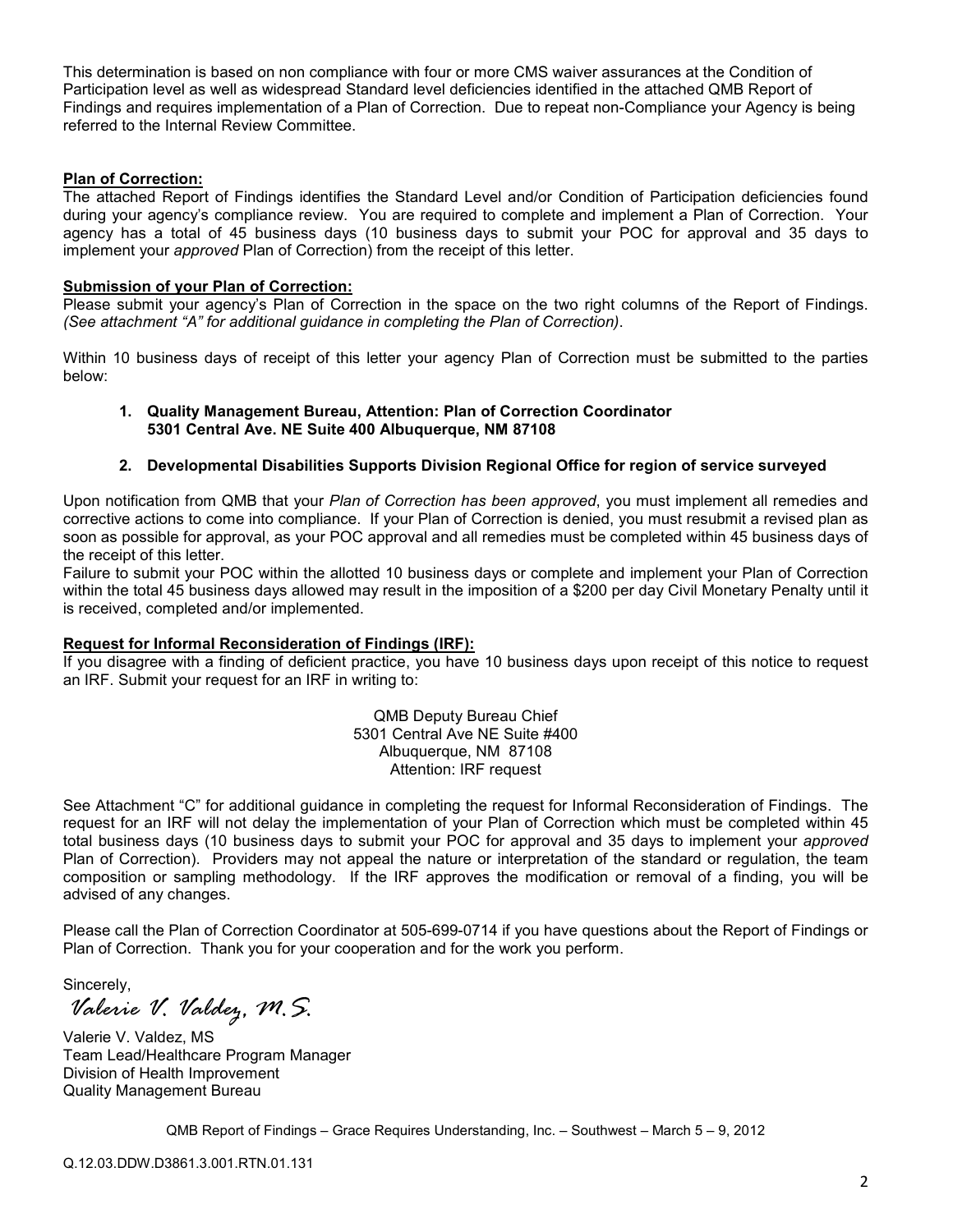#### **Survey Process Employed:**

Entrance Conference Date: March 5, 2012

Exit Conference Date: March 8, 2012

Present: **Grace Requires Understanding, Inc.**

Paul Farren, Executive Director

**DOH/DHI/QMB**

Valerie V. Valdez, M.S., Health Program Manager Mari Chavez, BSW, Healthcare Surveyor

#### Present: **Grace Requires Understanding, Inc.**

Paul Farren, Executive Director Joanna Tarango, Adult Habilitation Director Cruz Maria Rojas, Family Supports Manager Maria C. Rubio, Family Supports Manager Stacey Fellwock, Nurse Administrator Noel Marquez, Family Supports Manager Mark Chavez, General Manager Virginia Sanchez, Training Coordinator Guadalupe Ordunez, Billing/Training Dolores Ordunez, Office Manager

#### **DOH/DHI/QMB**

Valerie V. Valdez, M.S., Health Program Manager Nadine Romero, LBSW, Healthcare Surveyor Tony Fragua, BFA, Healthcare Surveyor Jennifer Bruns, BSW, Healthcare Surveyor Erica Nilsen, BA, Healthcare Surveyor Mari Chavez, BSW, Healthcare Surveyor Cindy Nielsen, RN, Healthcare Surveyor

#### **DDSD - SW Regional Office**

Scott Doan, SW DDSD Regional Director

| <b>Total Homes Visited</b>       | Number: | 19                                                                                                                                                                    |
|----------------------------------|---------|-----------------------------------------------------------------------------------------------------------------------------------------------------------------------|
| <b>Family Homes Visited</b><br>❖ | Number: | 19                                                                                                                                                                    |
| Administrative Locations Visited | Number: | 2 (1100 S. Main Suite A Las Cruces, New Mexico & #6<br>Peterson Drive Silver City, New Mexico)                                                                        |
| <b>Total Sample Size</b>         | Number: | 22<br>0 - Jackson Class Members<br>22 - Non-Jackson Class Members<br>20 - Family Living<br>2 - Independent Living<br>14 - Adult Habilitation<br>13 - Community Access |
| Persons Served Records Reviewed  | Number: | 22                                                                                                                                                                    |
| Persons Served Interviewed       | Number: | 13                                                                                                                                                                    |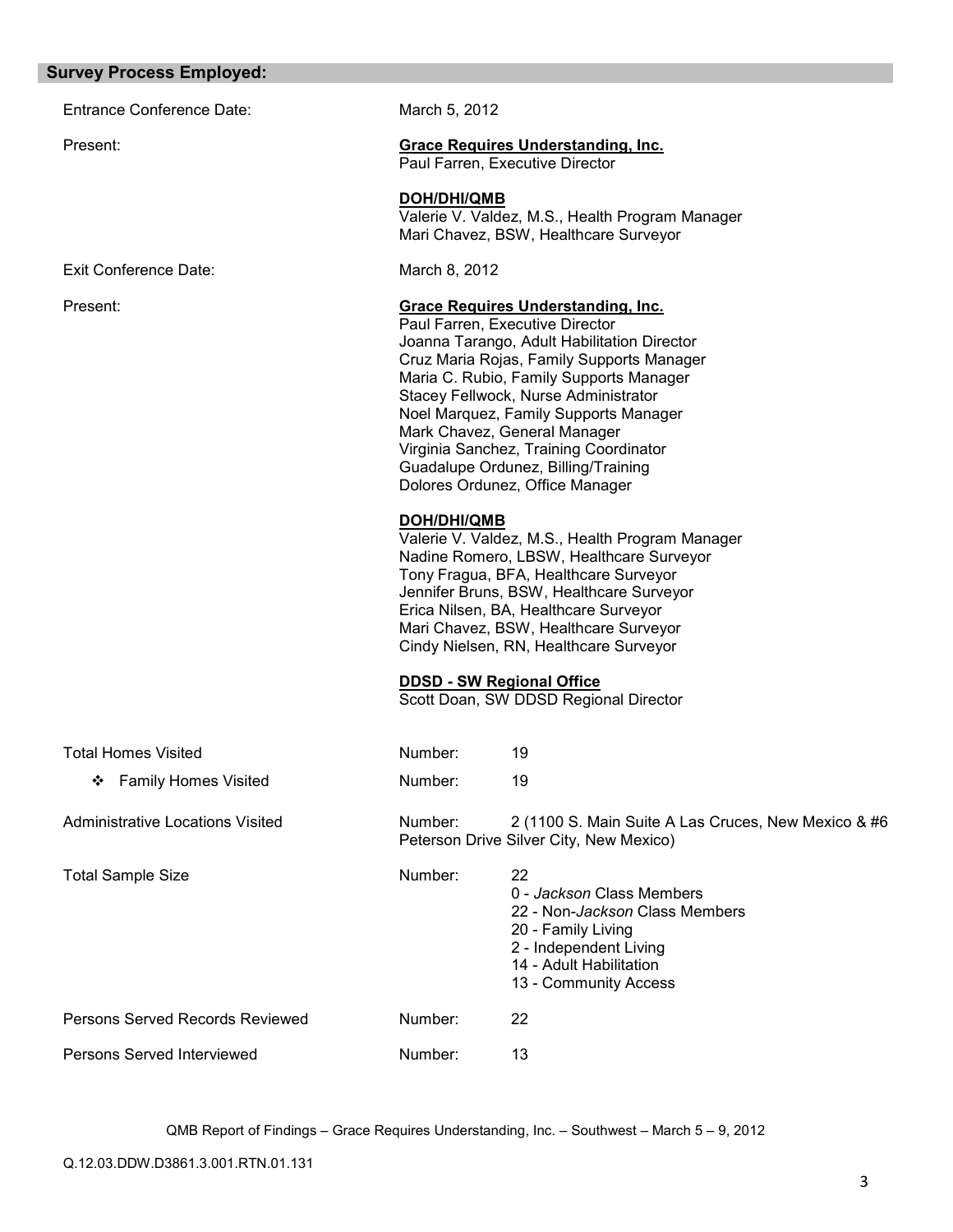Persons Served Observed Number: 9 (5 Individuals were not available during the on-site visits; 2 Individuals chose not to participation in the interview process & 2 other individuals did not answer surveyors questions, but interacted with their DSP during the interviews)

| Direct Support Personnel Interviewed      | Number: | 30                                                               |
|-------------------------------------------|---------|------------------------------------------------------------------|
| Direct Support Personnel Records Reviewed | Number: | 173                                                              |
| Service Coordinator Records Reviewed      | Number: | 12 (7 Service Coordinators are also Direct Support<br>Personnel) |

Administrative Files Reviewed

- Billing Records
- Medical Records
- Incident Management Records
- Personnel Files
- Training Records
- Agency Policy and Procedure
- Caregiver Criminal History Screening Records
- Employee Abuse Registry
- Human Rights Notes and/or Meeting Minutes
- Evacuation Drills
- Quality Assurance / Improvement Plan

CC: Distribution List: DOH - Division of Health Improvement

- DOH Developmental Disabilities Supports Division
- DOH Office of Internal Audit
- HSD Medical Assistance Division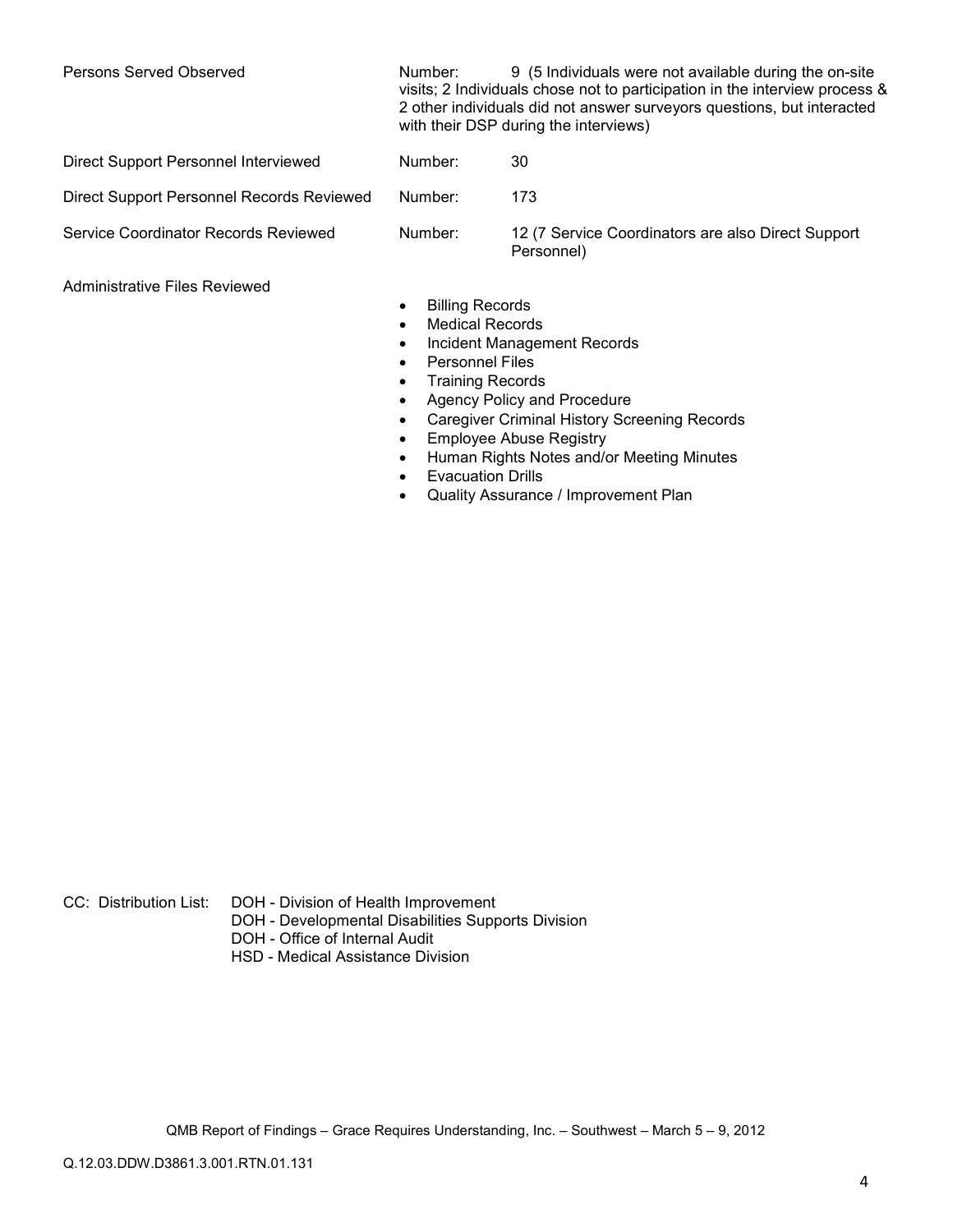# **Attachment A**

# **Provider Instructions for Completing the QMB Plan of Correction (POC) Process**

## *Introduction:*

After a QMB Compliance Survey, your QMB Report of Findings will be sent to you via e-mail.

Each provider must develop and implement a Plan of Correction (POC) that identifies specific quality assurance and quality improvement activities the agency will implement to correct deficiencies and prevent continued non compliance.

Agencies must submit their Plan of Correction within 10 business days from the date you receive the QMB Report of Findings. (Providers who do not submit a POC within 10 business days will be referred to the Internal Review Committee [IRC] for possible actions or sanctions).

Agencies must fully implement their approved Plan of Correction within 45 business days (10 business days to submit your POC for approval and 35 days to implement your approved Plan of Correction) from the date they receive the QMB Report of Findings. (Providers who fail to complete a POC within the 45 business days allowed shall be referred to the IRC for possible actions or sanctions.)

If you have questions about the Plan of Correction process, call the QMB Plan of Correction Coordinator at 505-699-0714 or email at scott.good@state.nm.us. Requests for technical assistance must be requested through your DDSD Regional Office.

The POC process cannot resolve disputes regarding findings. If you wish to dispute a finding on the official Report of Findings, you must file an Informal Reconsideration of Findings (IRF) request within ten (10) business days of receiving your report. Please note that you must still submit a POC for findings that are in question (see Attachment "C").

## *Instructions for Completing Agency POC:*

## *Required Content*

Your Plan of Correction should provide a step-by-step description of the methods to correct each deficient practice to prevent recurrence and information that ensures the regulation cited is in compliance. The remedies noted in your POC are expected to be added to your Agency's required, annual Quality Assurance Plan.

If a deficiency has already been corrected, the plan should state how it was corrected, the completion date (date the correction was accomplished), and how possible recurrence of the deficiency will be prevented.

### *The Plan of Correction must address the required six CMS core elements to address each deficiency of the POC:*

- 1. How the specific and realistic corrective action will be accomplished for individuals found to have been affected by the deficient practice.
- 2. How the agency will identify other individuals who have the potential to be affected by the same deficient practice, and how the agency will act to protect individuals in similar situations.
- 3. What QA measures will be put into place or systemic changes made to ensure that the deficient practice will not recur
- 4. Indicate how the agency plans to monitor its performance to make sure that solutions are sustained. The agency must develop a QA plan for ensuring that correction is achieved and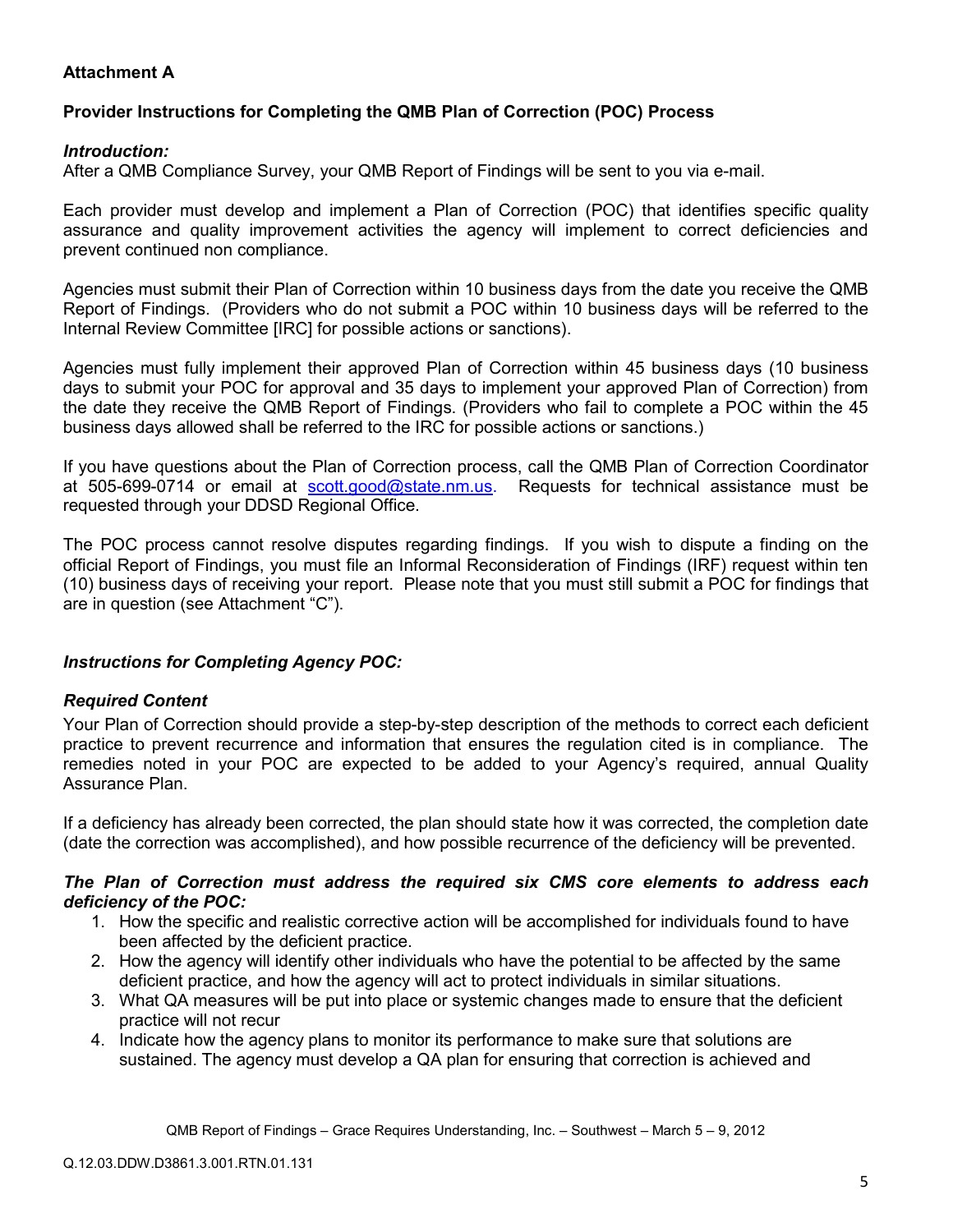sustained. This QA plan must be implemented, and the corrective action evaluated for its effectiveness. The plan of correction is integrated into the agency quality assurance system; and

- 5. Include dates when corrective action will be completed. The corrective action completion dates must be acceptable to the State.
- 6. The POC must be signed and dated by the agency director or other authorized official.

*The following details should be considered when developing your POC:* 

- Details about how and when Consumer, Personnel and Residential files are audited by Agency personnel to ensure they contain required documents;
- Information about how Medication Administration Records are reviewed to verify they contain all required information before they are distributed, as they are being used, and after they are completed;
- Your processes for ensuring that all staff are trained in Core Competencies, Incident Reporting, and Individual-Specific service requirements, etc;
- How accuracy in Billing documentation is assured;
- How health, safety is assured;
- For Case Management Providers, how ISPs are reviewed to verify they meet requirements, how the timeliness of LOC packet submissions and consumer visits are tracked;
- Your process for gathering, analyzing and responding to Quality data; and,
- Details about Quality Targets in various areas, current status, analyses about why targets were not met, and remedies implemented.

*Note:* **Instruction or in-service of staff alone may not be a sufficient plan of correction.** This is a good first step toward correction, but additional steps should be taken to ensure the deficiency is corrected and will not recur.

## *Completion Dates*

- The plan of correction must include a **completion date** (entered in the far right-hand column) for each finding. Be sure the date is **realistic** in the amount of time your Agency will need to correct the deficiency; not to exceed 45 total business days.
- Direct care issues should be corrected immediately and monitored appropriately.
- Some deficiencies may require a staged plan to accomplish total correction.
- Deficiencies requiring replacement of equipment, etc., may require more time to accomplish correction but should show reasonable time frames.

## *Initial Submission of the Plan of Correction Requirements*

- 1. The Plan of Correction must be completed on the official QMB Survey Report of Findings/Plan of Correction Form and received by QMB within ten (10) business days from the date you received the report of findings.
- 2. For questions about the POC process, call the QMB Deputy Chief, Scott Good at 505-699-0714 for assistance.
- 3. For Technical Assistance (TA) in developing or implementing your POC, contact your local DDSD Regional Office.
- 4. Submit your POC to Scott Good, QMB Deputy Chief in any of the following ways:
	- a. Electronically at scott.good@state.nm.us *(preferred method)*
	- b. Fax to 505-222-8661, or
	- c. Mail to POC Coordinator, 5301 Central Avenue SW, Suite 400, Albuquerque, NM 87108
- 5. Do not submit supporting documentation (evidence of compliance) to QMB until after your POC has been approved by the QMB.
- 6. QMB will notify you when your POC has been "approve" or "denied."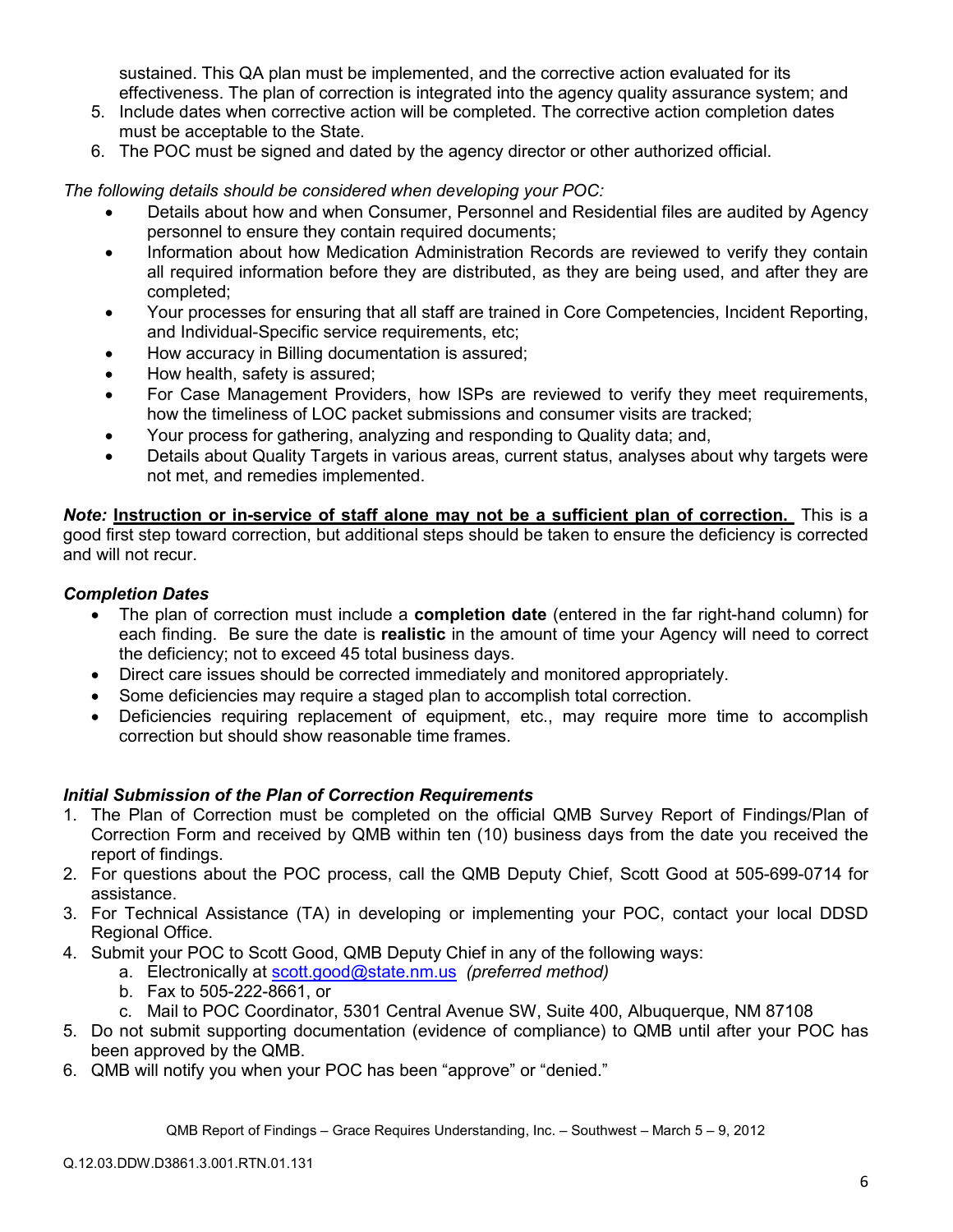- a. During this time, whether your POC is "approved," or "denied," you will have a maximum of 45 business days from the date of receipt of your Report of Findings to correct all survey deficiencies.
- b. If your POC is denied, it must be revised and resubmitted as soon as possible, as the 45 business day limit is in effect.
- c. If your POC is denied a second time your agency may be referred to the Internal Review Committee.
- d. You will receive written confirmation when your POC has been approved by QMB and a final deadline for completion of your POC.
- 7. Failure to submit your POC within 10 business days without prior approval of an extension by QMB will result in a referral to the Internal Review Committee and the possible implementation of monetary penalties and/or sanctions.

# *POC Document Submission Requirements*

Once your POC has been approved by the QMB Plan of Correction Coordinator you must submit copies of documents as evidence that all deficiencies have been corrected, as follows.

- 1. Your internal documents are due within a *maximum* of 45 business days of receipt of your Report of Findings.
- 2. You may submit your documents by postal mail (paper hard copy or on a disc), fax, or electronically (scanned and attached to e-mails).
- 3. All submitted documents *must be annotated*; please be sure the tag numbers and Identification numbers are indicated on each document submitted. Documents which are not annotated with the Tag number and Identification number may not be accepted.
- 4. Do not submit original documents; Please provide copies or scanned electronic files for evidence. Originals must be maintained in the agency file(s) per DDSD Standards.
- 5. In lieu of some documents, you may submit copies of file or home audit forms that clearly indicate cited deficiencies have been corrected, other attestations of correction must be approved by the Plan of Correction Coordinator prior to their submission.
- 6. For billing deficiencies, you must submit:
	- a. Evidence of an internal audit of billing documentation for a sample of individuals and timeframes;
	- b. Copies of "void and adjust" forms submitted to correct all over-billed or unjustified units billed identified during your internal audit.

Revisions, Modifications or Extensions to your Plan of Correction (post QMB approval) must be made in writing and submitted to the Deputy Chief at QMB, prior to the due date and are approved on a case-bycase basis. No changes may be made to your POC or the timeframes for implementation without written approval of the POC Coordinator.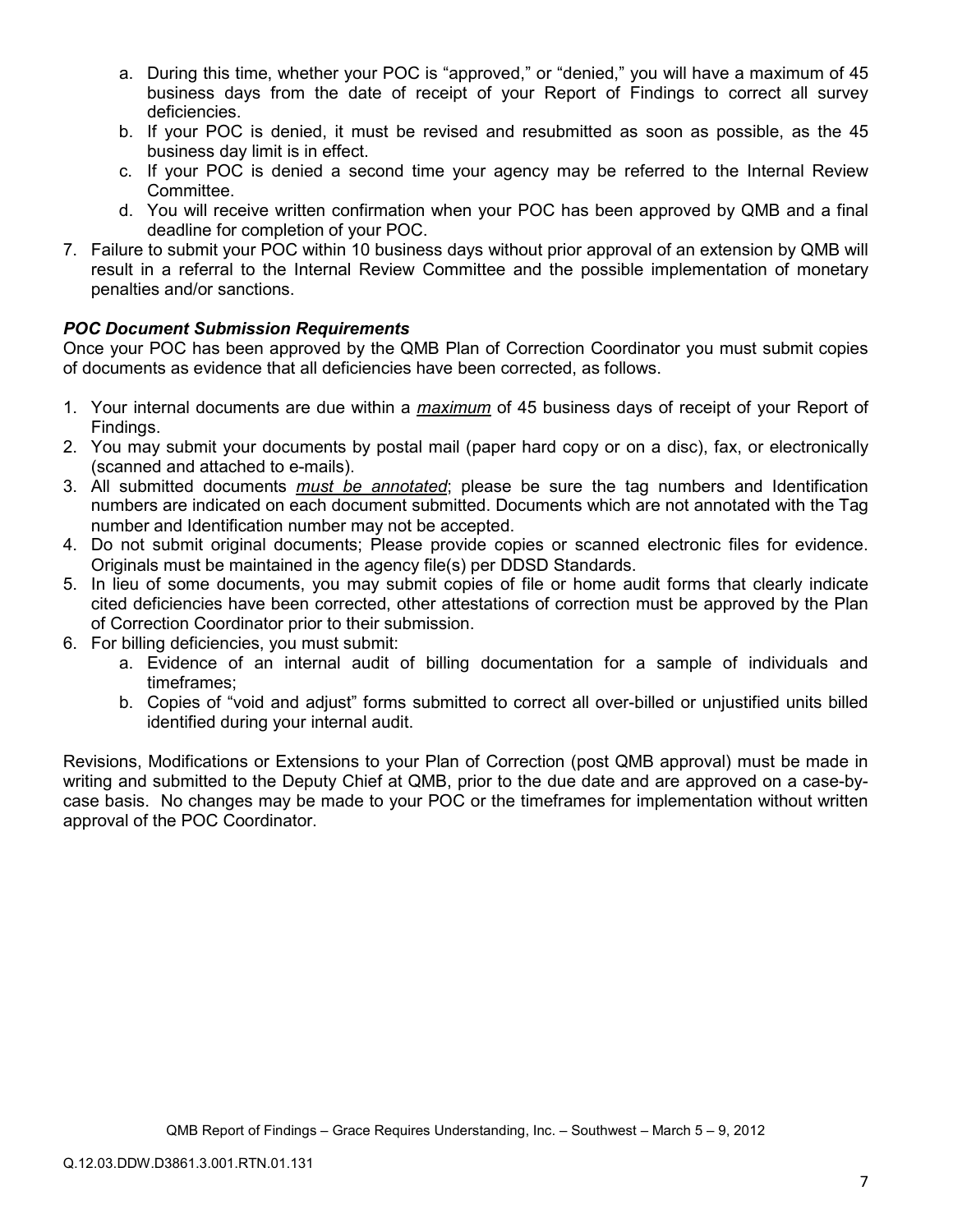## **QMB Determinations of Compliance**

## • "Compliance with Conditions of Participation"

The QMB determination of "Compliance with Conditions of Participation," indicates that a provider is in compliance with all 'Conditions of Participation,' (CoP) but may have standard level deficiencies (deficiencies which are not at the condition level) out of compliance. The agency has obtained a level of compliance such that there is a minimal potential for harm to individuals' health and safety. To qualify for a determination of Compliance with Conditions of Participation, the provider must be in compliance with *all* Conditions of Participation.

# • "Partial-Compliance with Conditions of Participation"

The QMB determination of "Partial-Compliance with Conditions of Participation" indicates that a provider is out of compliance with one (1) to three (3) 'Conditions of Participation.' This partialcompliance, if not corrected, may result in a serious negative outcome or the potential for more than minimal harm to individuals' health and safety. The Agency may also have standard level deficiencies (deficiencies which are not at the condition level).

Providers receiving a repeat determination of 'Partial-Compliance' for repeat deficiencies of CoPs may be referred by the Quality Management Bureau to the Internal Review Committee (IRC) for consideration of remedies and possible actions.

# • "Non-Compliant with Conditions of Participation":

The QMB determination of "Non-Compliance with Conditions of Participation," indicates a provider is significantly out of compliance with Conditions of Participation and/or has:

- Four (4) Conditions of Participation out of compliance.
- Multiple findings of widespread non-compliance with any standard or regulation with a significant potential for more than minimal harm.
- Any finding of actual harm or Immediate Jeopardy.

The Agency may also have standard level deficiencies (deficiencies which are not at the condition level).

Providers receiving a repeat determination of 'Non-Compliance' will be referred by Quality Management Bureau to the Internal Review Committee (IRC) for consideration of remedies and possible actions.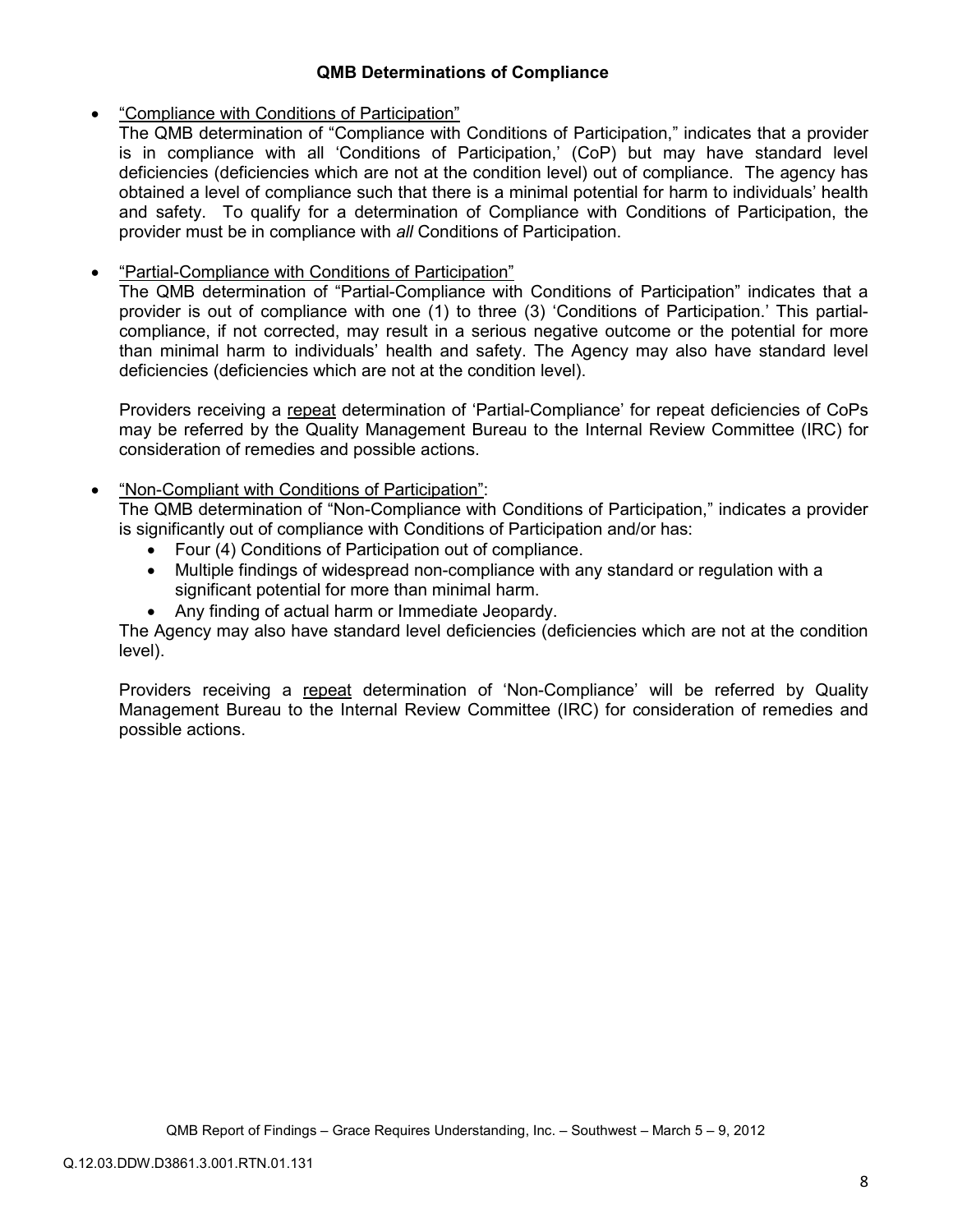### **Guidelines for the Provider Informal Reconsideration of Finding (IRF) Process**

# **Introduction:**

Throughout the QMB Survey process, surveyors are openly communicating with providers. Open communication means surveyors have clarified issues and/or requested missing information before completing the review through the use of the signed/dated "Document Request," or "administrative Needs," etc. forms. Regardless, there may still be instances where the provider disagrees with a specific finding. Providers may use the following process to informally dispute a finding.

# **Instructions:**

- 1. The Informal Reconsideration of the Finding (IRF) request must be in writing to the QMB Deputy Bureau Chief **within 10 business days** of receipt of the final Report of Findings.
- 2. The written request for an IRF *must* be completed on the QMB Request for Informal Reconsideration of Finding form available on the QMB website: http://dhi.health.state.nm.us/qmb
- 3. The written request for an IRF must specify in detail the request for reconsideration and why the finding is inaccurate.
- 4. The IRF request must include all supporting documentation or evidence.
- 5. If you have questions about the IRC process, email the IRF Chairperson, Scott Good at scott.good@state.nm.us for assistance.

# **The following limitations apply to the IRF process:**

- The request for an IRF and all supporting evidence must be received within 10 business days.
- Findings based on evidence requested during the survey and not provided may not be subject to reconsideration.
- The supporting documentation must be new evidence not previously reviewed or requested by the survey team.
- Providers must continue to complete their Plan of Correction during the IRF process
- Providers may not request an IRF to challenge the sampling methodology.
- Providers may not request an IRF based on disagreement with the nature of the standard or regulation.
- Providers may not request an IRF to challenge the team composition.
- Providers may not request an IRF to challenge the DHI/QMB determination of compliance or the length of their DDSD provider contract.

A Provider forfeits the right to an IRF if the request is not made within 10 business days of receiving the report and/or does not include all supporting documentation or evidence to show compliance with the standards and regulations.

The IRF Committee will review the request, the Provider will be notified in writing of the ruling; no face-toface meeting will be conducted.

When a Provider requests that a finding be reconsidered, it does not stop or delay the Plan of Correction process. **Providers must continue to complete the Plan of Correction, including the finding in dispute regardless of the IRF status.** If a finding is removed or modified, it will be noted and removed or modified from the Report of Findings. It should be noted that in some cases a Plan of Correction may be completed prior to the IRF process being completed. The provider will be notified in writing on the decisions of the IRF committee.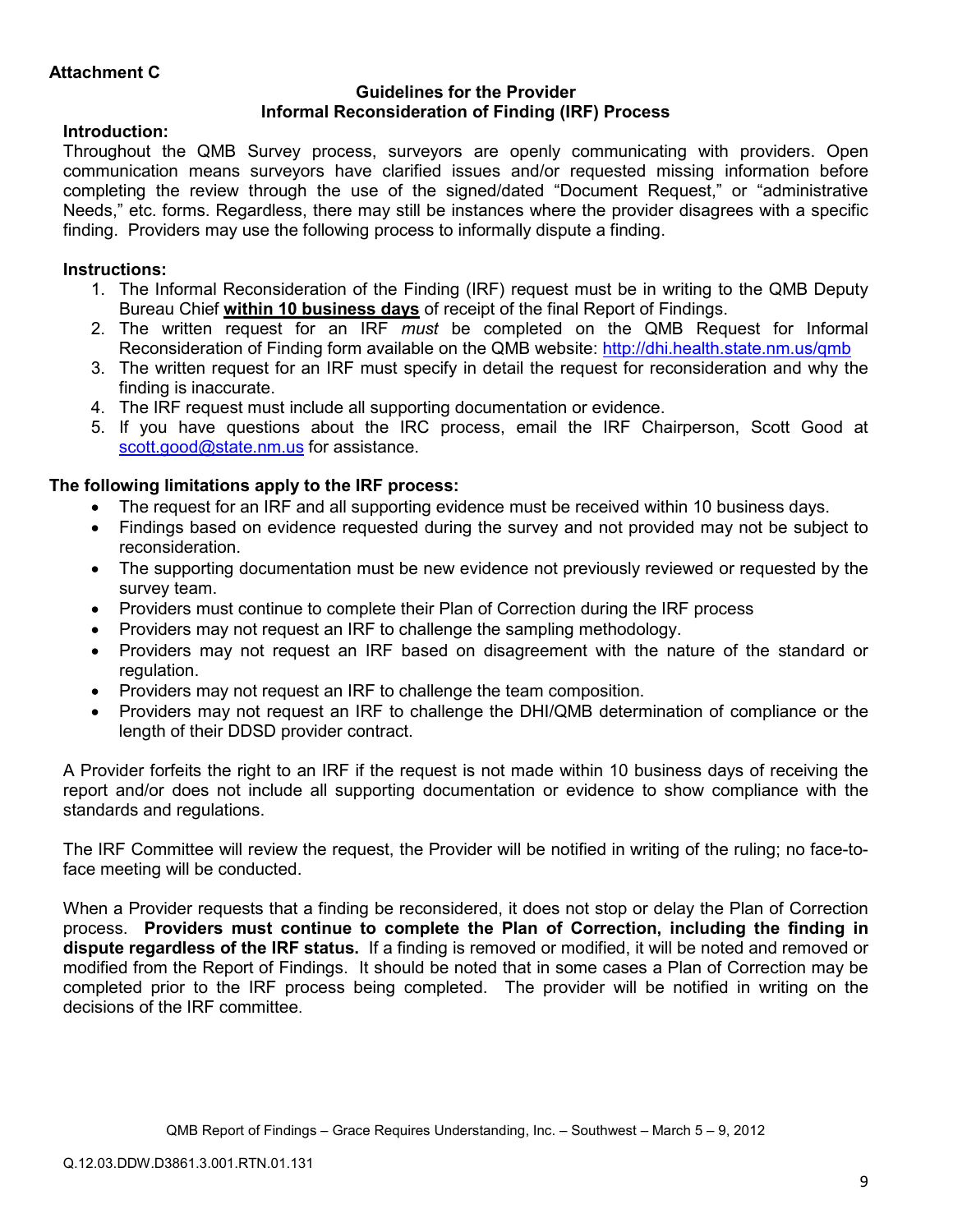| Agency:         | Grace Requires Understanding, Inc - Southwest Region                                                                 |
|-----------------|----------------------------------------------------------------------------------------------------------------------|
| Program:        | Developmental Disabilities Waiver                                                                                    |
| Service:        | Living Supports (Family Living & Independent Living) & Inclusion Supports (Adult Habilitation & Community<br>Access) |
| Survey Type:    | Routine                                                                                                              |
| Date of Survey: | March 5 - 9, 2012                                                                                                    |

| <b>Standard of Care</b>                                                                                                                                                                                                                                                                                                                                                                                                                                                                                                                                                                                                                                                                                                                                                                                                                                                                                                                                                                                                                                                                                                                                                                                        | <b>Deficiencies</b>                                                                                                                                                                                                                                                                                                                                                                                                                                                                                                                                                                                                                                                                                                                   | <b>Agency Plan of Correction, On-going</b><br><b>QA/QI &amp; Responsible Party</b>                                                                                           | <b>Date</b><br><b>Due</b> |
|----------------------------------------------------------------------------------------------------------------------------------------------------------------------------------------------------------------------------------------------------------------------------------------------------------------------------------------------------------------------------------------------------------------------------------------------------------------------------------------------------------------------------------------------------------------------------------------------------------------------------------------------------------------------------------------------------------------------------------------------------------------------------------------------------------------------------------------------------------------------------------------------------------------------------------------------------------------------------------------------------------------------------------------------------------------------------------------------------------------------------------------------------------------------------------------------------------------|---------------------------------------------------------------------------------------------------------------------------------------------------------------------------------------------------------------------------------------------------------------------------------------------------------------------------------------------------------------------------------------------------------------------------------------------------------------------------------------------------------------------------------------------------------------------------------------------------------------------------------------------------------------------------------------------------------------------------------------|------------------------------------------------------------------------------------------------------------------------------------------------------------------------------|---------------------------|
|                                                                                                                                                                                                                                                                                                                                                                                                                                                                                                                                                                                                                                                                                                                                                                                                                                                                                                                                                                                                                                                                                                                                                                                                                | CMS Assurance - Service Plans: ISP Implementation - Services are delivered in accordance with the service plan, including type,                                                                                                                                                                                                                                                                                                                                                                                                                                                                                                                                                                                                       |                                                                                                                                                                              |                           |
| scope, amount, duration and frequency specified in the service plan.                                                                                                                                                                                                                                                                                                                                                                                                                                                                                                                                                                                                                                                                                                                                                                                                                                                                                                                                                                                                                                                                                                                                           |                                                                                                                                                                                                                                                                                                                                                                                                                                                                                                                                                                                                                                                                                                                                       |                                                                                                                                                                              |                           |
| Tag #1A08 Agency Case File                                                                                                                                                                                                                                                                                                                                                                                                                                                                                                                                                                                                                                                                                                                                                                                                                                                                                                                                                                                                                                                                                                                                                                                     | <b>Standard Level Deficiency</b>                                                                                                                                                                                                                                                                                                                                                                                                                                                                                                                                                                                                                                                                                                      |                                                                                                                                                                              |                           |
| Developmental Disabilities (DD) Waiver Service<br>Standards effective 4/1/2007<br><b>CHAPTER 1 II. PROVIDER AGENCY</b><br><b>REQUIREMENTS:</b> The objective of these<br>standards is to establish Provider Agency policy,<br>procedure and reporting requirements for DD<br>Medicaid Waiver program. These requirements<br>apply to all such Provider Agency staff, whether<br>directly employed or subcontracting with the<br>Provider Agency. Additional Provider Agency<br>requirements and personnel qualifications may<br>be applicable for specific service standards.<br>D. Provider Agency Case File for the<br>Individual: All Provider Agencies shall maintain<br>at the administrative office a confidential case<br>file for each individual. Case records belong to<br>the individual receiving services and copies shall<br>be provided to the receiving agency whenever<br>an individual changes providers. The record<br>must also be made available for review when<br>requested by DOH, HSD or federal government<br>representatives for oversight purposes. The<br>individual's case file shall include the following<br>requirements:<br>(1) Emergency contact information, including the | Based on record review, the Agency failed to<br>maintain at the administrative office a<br>confidential case file for 22 of 22 individuals.<br>Review of the Agency individual case files found<br>the following items were not found, incomplete,<br>and/or not current:<br>• Current Emergency & Personal<br><b>Identification Information</b><br>• Did not contain Pharmacy name and phone<br>number (#10 & 13)<br>° Did not contain Health Plan Information (#2,<br>6, 7, 8, 9, 10, 11, 12, 13, 14, 15, 16, 18, 19,<br>20, 21 & 22)<br>• Did not contain the Individual's current<br>address & phone number (#10)<br>° Did not contain the Physician's name and<br>phone number (#10)<br>• Annual ISP<br>$\degree$ Not Found (#3) | Provider:<br>State your Plan of Correction for the findings in<br>this Tag above this line.<br>Enter your Quality Assurance/Quality<br>Improvement processes below the line. |                           |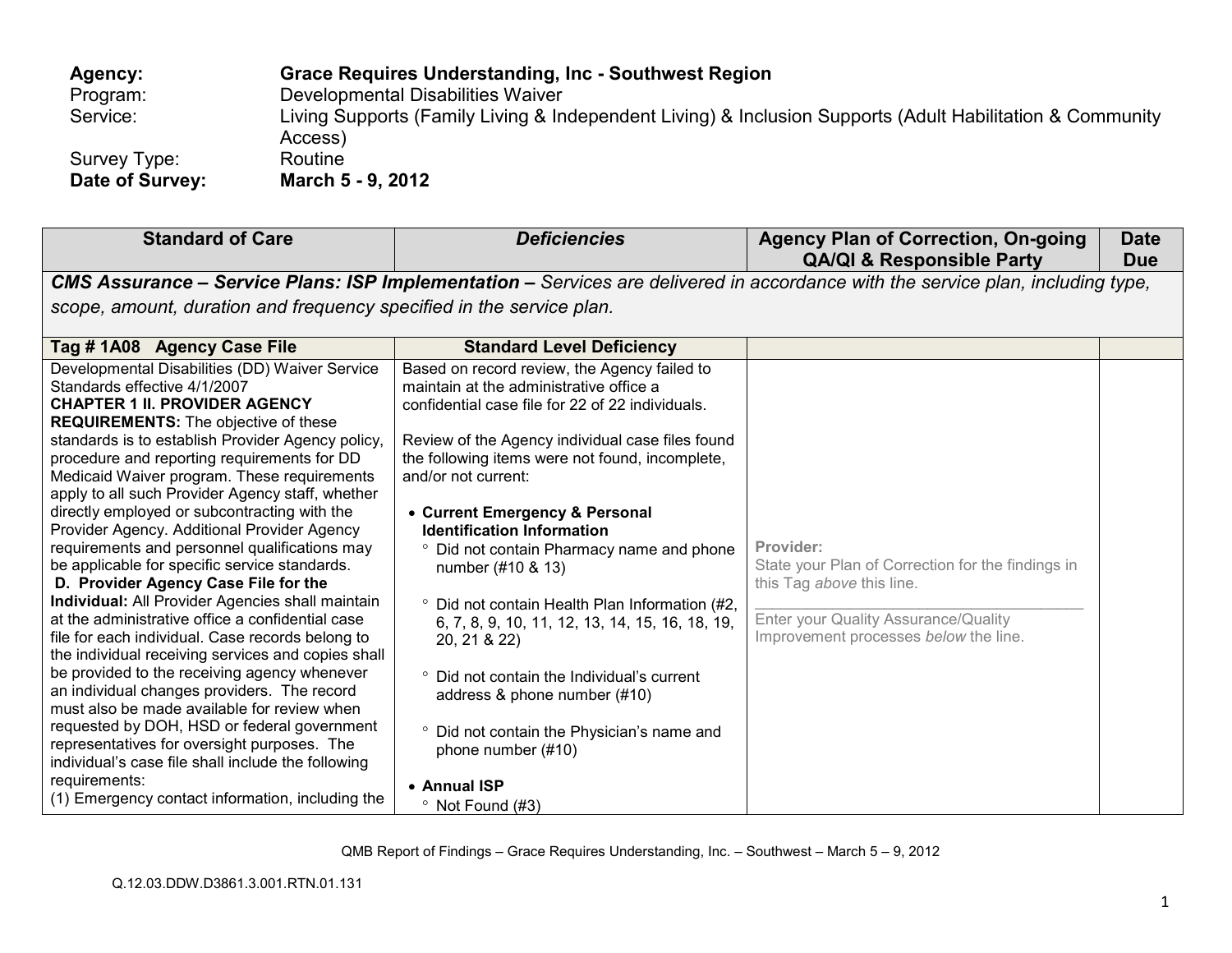| individual's address, telephone number,                                              | <sup>o</sup> Not Current (#21)                                      |  |
|--------------------------------------------------------------------------------------|---------------------------------------------------------------------|--|
| names and telephone numbers of relatives,<br>or guardian or conservator, physician's |                                                                     |  |
| name(s) and telephone number(s), pharmacy                                            | • ISP Signature Page (#2, 3, 13 & 22)                               |  |
| name, address and telephone number, and                                              | • Individual Specific Training Section of ISP                       |  |
| health plan if appropriate;                                                          | (#3, 8 & 21)                                                        |  |
| (2) The individual's complete and current ISP,                                       |                                                                     |  |
| with all supplemental plans specific to the                                          | • ISP Teaching & Support Strategies (TASS)                          |  |
| individual, and the most current completed                                           | ° Individual #1 - TASS not found for the                            |  |
| Health Assessment Tool (HAT);                                                        | following Action Steps:                                             |  |
| (3) Progress notes and other service delivery                                        | > Live: " will register for classes at                              |  |
| documentation;<br>(4) Crisis Prevention/Intervention Plans, if there                 | DACC/NMSU."                                                         |  |
| are any for the individual;                                                          | > Live: "will attend classes."                                      |  |
| (5) A medical history, which shall include at least                                  | ° Individual #2 - TASS not found for the                            |  |
| demographic data, current and past medical                                           | following Action Steps:                                             |  |
| diagnoses including the cause (if known) of                                          | $\triangleright$ Live: "will practice and develop the               |  |
| the developmental disability, psychiatric                                            | math skills necessary for money                                     |  |
| diagnoses, allergies (food, environmental,                                           | management."                                                        |  |
| medications), immunizations, and most                                                | > Relationship/Have Fun: "will plan                                 |  |
| recent physical exam;<br>(6) When applicable, transition plans completed             | activities as necessary."                                           |  |
| for individuals at the time of discharge from                                        |                                                                     |  |
| Fort Stanton Hospital or Los Lunas Hospital                                          | ° Individual #3 - TASS not found for the                            |  |
| and Training School; and                                                             | following Action Steps:                                             |  |
| (7) Case records belong to the individual                                            | > Work/Education: "will make item."                                 |  |
| receiving services and copies shall be                                               | ° Individual #4 - TASS not found for the                            |  |
| provided to the individual upon request.                                             | following Action Steps:                                             |  |
| (8) The receiving Provider Agency shall be                                           | $\triangleright$ Live: "While alone will call her sister to         |  |
| provided at a minimum the following records                                          | let her know she is safe."                                          |  |
| whenever an individual changes provider<br>agencies:                                 | $\triangleright$ Live: "Whencalls her sister 1 time then            |  |
| (a) Complete file for the past 12 months;                                            | mom will schedule time alone 2 <sup>nd</sup> time that              |  |
| (b) ISP and quarterly reports from the current                                       | week."                                                              |  |
| and prior ISP year;                                                                  |                                                                     |  |
| (c) Intake information from original admission                                       | ° Individual #5 - TASS not found for the<br>following Action Steps: |  |
| to services; and                                                                     | > Develop Relationships/Have Fun:                                   |  |
| (d) When applicable, the Individual                                                  | "Collect materials, family and day hab to                           |  |
| Transition Plan at the time of discharge                                             | assist with purchase."                                              |  |
| from Los Lunas Hospital and Training<br>School or Ft. Stanton Hospital.              | > Develop Relationships/Have Fun: "Take                             |  |
|                                                                                      | pictures with disposable or provider                                |  |
|                                                                                      |                                                                     |  |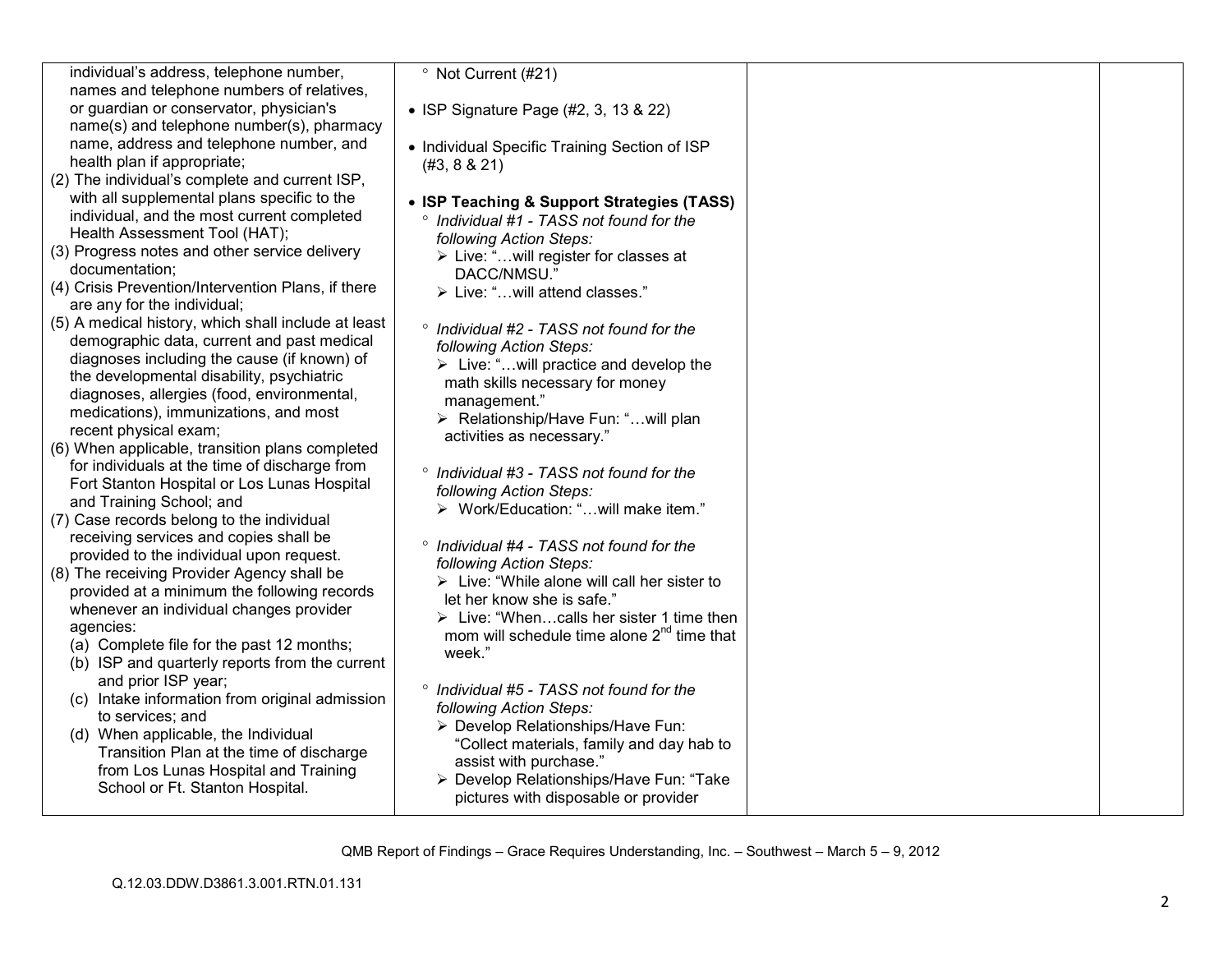| NMAC 8.302.1.17 RECORD KEEPING AND<br><b>DOCUMENTATION REQUIREMENTS: A</b>                                                                                                                                 | camera (develop pictures as needed)."                                                                                                                                                                                                                                                                      |  |
|------------------------------------------------------------------------------------------------------------------------------------------------------------------------------------------------------------|------------------------------------------------------------------------------------------------------------------------------------------------------------------------------------------------------------------------------------------------------------------------------------------------------------|--|
| provider must maintain all the records necessary<br>to fully disclose the nature, quality, amount and<br>medical necessity of services furnished to an<br>eligible recipient who is currently receiving or | ° Individual #7 - TASS not found for the<br>following Action Steps:<br>> Develop Relationships/Have Fun: "will<br>research places that he would like to                                                                                                                                                    |  |
| who has received services in the past.                                                                                                                                                                     | visit."                                                                                                                                                                                                                                                                                                    |  |
| B. Documentation of test results: Results of<br>tests and services must be documented, which<br>includes results of laboratory and radiology<br>procedures or progress following therapy or<br>treatment.  | ° Individual #9 - TASS not found for the<br>following Action Steps:<br>$\triangleright$ Live: "researches 5 different animals and<br>what it takes to care for them."<br>> Work/Education: "Participates in 4 H<br>events."<br>> Develop Relationships/Have Fun:<br>"Completes her scrap book and presents |  |
|                                                                                                                                                                                                            | it to the team."                                                                                                                                                                                                                                                                                           |  |
|                                                                                                                                                                                                            | ° Individual #10 - TASS not found for the<br>following Action Steps:<br>> Work/Education: "will make purchase<br>of his choice."                                                                                                                                                                           |  |
|                                                                                                                                                                                                            | > Work/Education: "will document<br>receipt in a book."                                                                                                                                                                                                                                                    |  |
|                                                                                                                                                                                                            | <sup>o</sup> Individual #11 - TASS not found for the<br>following Action Steps:<br>> Live: "with staff assistancewill get out<br>of one chair and move towards another<br>chair."                                                                                                                          |  |
|                                                                                                                                                                                                            | > Live: "with staff assistance  will indicate<br>when he wants to get up from the floor<br>usually by crawling to the chair. He will<br>then lift himself to his knees then onto<br>the chair. If he appears to be struggling,                                                                             |  |
|                                                                                                                                                                                                            | staff will provide physical assistance."<br>▶ Work/Education: "staff will<br>encourageto communicate with his                                                                                                                                                                                              |  |
|                                                                                                                                                                                                            | friends."<br>> Develop Relationships/Have Fun: "with<br>staff assistancewill choose a vacation<br>destination."                                                                                                                                                                                            |  |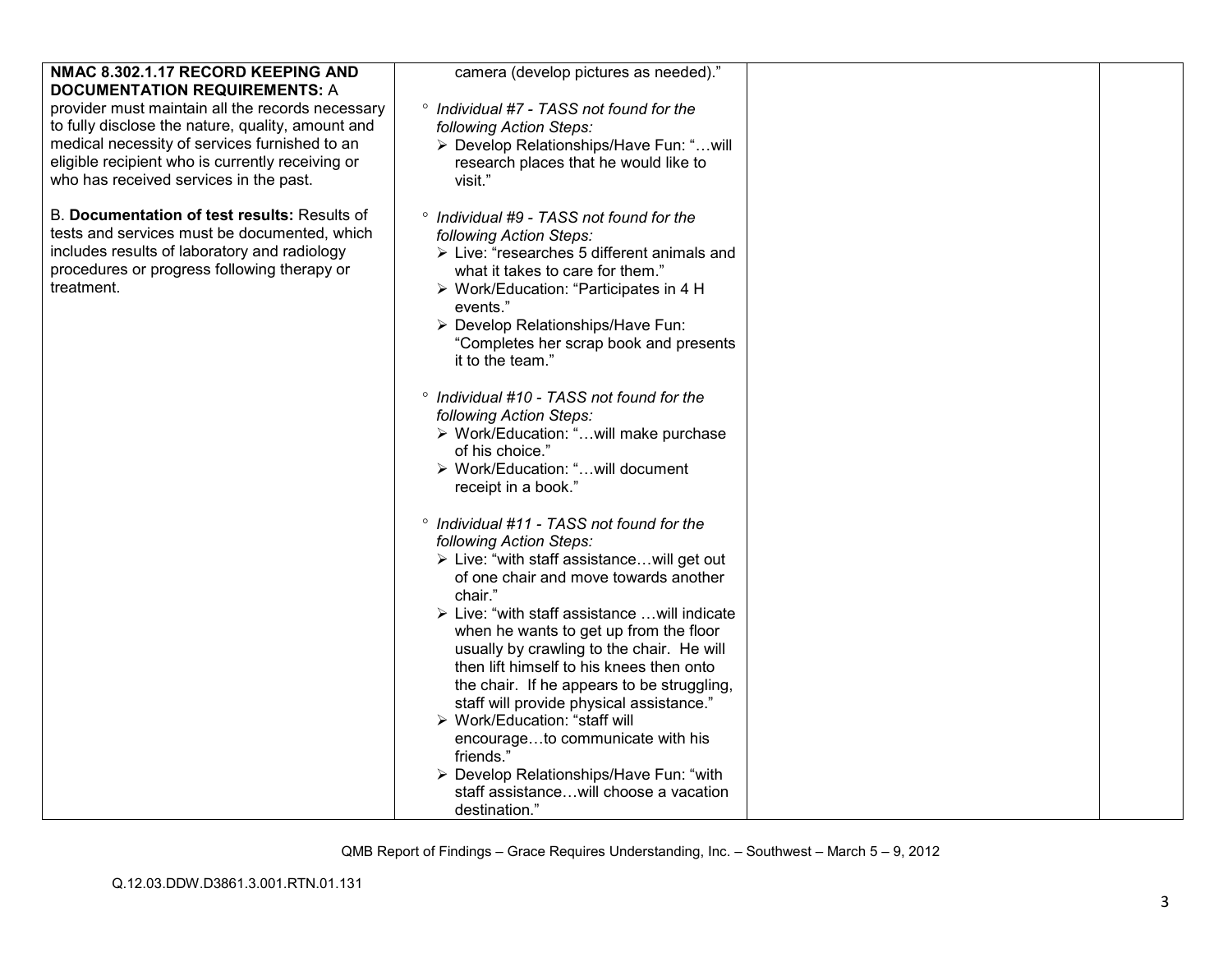| ° Individual #12 - TASS not found for the<br>following Action Steps:<br>> Develop Relationships/Have Fun:<br>"choose a recipe."                                                                                                                                                                                    |  |
|--------------------------------------------------------------------------------------------------------------------------------------------------------------------------------------------------------------------------------------------------------------------------------------------------------------------|--|
| <sup>o</sup> Individual #13 - TASS not found for the<br>following Action Steps:<br>> Work/Education: "will use his flash<br>drive or CD to upload or download media<br>with staff assistance."                                                                                                                     |  |
| ° Individual #16 - TASS not found for the<br>following Action Steps:<br>▶ Work/Education: "Make 10 crafts per<br>holiday."<br>> Work/Education: "Sell my crafts."<br>> Develop Relationships/Fun: "Create a<br>music list."<br>> Develop Relationships/Fun: "Distribute<br>copies of the CD at the birthday bash." |  |
| ° Individual #17 - TASS not found for the<br>following Action Steps:<br>> Work/Education: "Make flyers."<br>> Work/Education: "Identify 5 locations."<br>▶ Work/Education: "Maintain advertising<br>site weekly."                                                                                                  |  |
| ° Individual #18 - TASS not found for the<br>following Action Steps:<br>> Develop Relationships/Fun: "Learn<br>difference between friend and stranger."                                                                                                                                                            |  |
| ° Individual #19 - TASS not found for the<br>following Action Steps:<br>> Live: "will be prompted when to feed<br>her dog."<br>> Live: "will press button on her cheap<br>talker to call her dog(s)."<br>> Live: "will press button on her cheap                                                                   |  |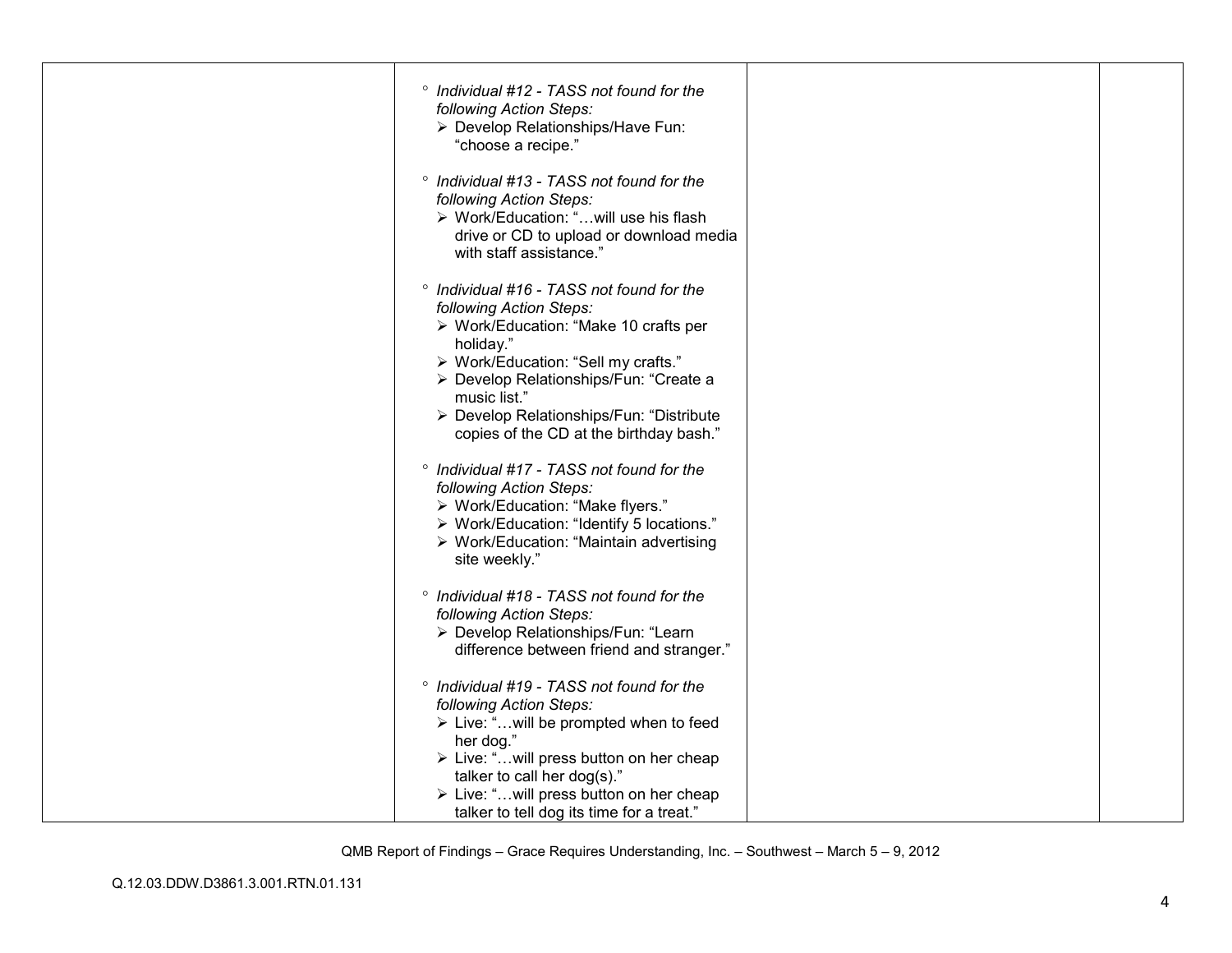| > Work/Education: "will choose a<br>transaction to pay for."<br>> Work/Education: "will pay for<br>transaction."<br>> Develop Relationship/Fun: "will<br>choose who to greet."<br>> Develop Relationship/Fun: " will greet<br>others using cheap talker."<br>• Positive Behavioral Plan (#5, 17 & 21)<br>• Positive Behavioral Crisis Plan (#2, 17 & 21)<br>• Speech Therapy Plan (#7 & 20)<br>• Occupational Therapy Plan (#7 & 11)<br>• Physical Therapy Plan (#3 & 19) |  |
|---------------------------------------------------------------------------------------------------------------------------------------------------------------------------------------------------------------------------------------------------------------------------------------------------------------------------------------------------------------------------------------------------------------------------------------------------------------------------|--|
| • Documentation of Guardianship/Power of<br>Attorney (#3, 4, 13, 14 & 21)                                                                                                                                                                                                                                                                                                                                                                                                 |  |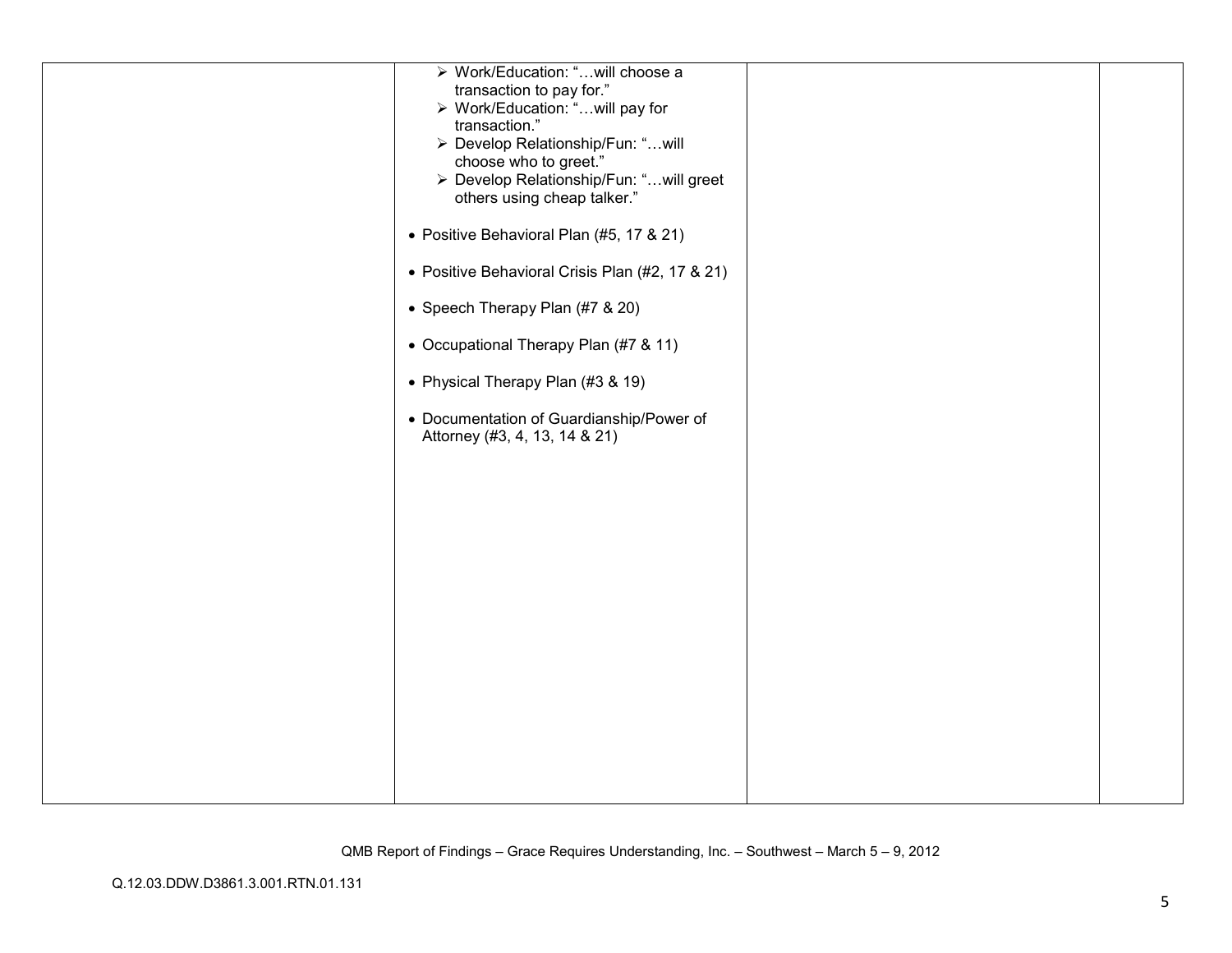| Tag # 1A08.1 Agency Case File -                                                                                                                                                                                                                                                                                                                                                                                                                                                                                                                                                                                                                                                                                                                                                                                                                                                                                                                                                                                                                                                                     | <b>Standard Level Deficiency</b>                                                                                                                                                                                                                                                                                                                                                                                                                                                                                                                                                                                                                                                    |                                                                                                                                                                              |  |
|-----------------------------------------------------------------------------------------------------------------------------------------------------------------------------------------------------------------------------------------------------------------------------------------------------------------------------------------------------------------------------------------------------------------------------------------------------------------------------------------------------------------------------------------------------------------------------------------------------------------------------------------------------------------------------------------------------------------------------------------------------------------------------------------------------------------------------------------------------------------------------------------------------------------------------------------------------------------------------------------------------------------------------------------------------------------------------------------------------|-------------------------------------------------------------------------------------------------------------------------------------------------------------------------------------------------------------------------------------------------------------------------------------------------------------------------------------------------------------------------------------------------------------------------------------------------------------------------------------------------------------------------------------------------------------------------------------------------------------------------------------------------------------------------------------|------------------------------------------------------------------------------------------------------------------------------------------------------------------------------|--|
| <b>Progress Notes</b>                                                                                                                                                                                                                                                                                                                                                                                                                                                                                                                                                                                                                                                                                                                                                                                                                                                                                                                                                                                                                                                                               |                                                                                                                                                                                                                                                                                                                                                                                                                                                                                                                                                                                                                                                                                     |                                                                                                                                                                              |  |
| Developmental Disabilities (DD) Waiver Service<br>Standards effective 4/1/2007<br><b>CHAPTER 1 II. PROVIDER AGENCY</b>                                                                                                                                                                                                                                                                                                                                                                                                                                                                                                                                                                                                                                                                                                                                                                                                                                                                                                                                                                              | Based on record review, the Agency failed to<br>maintain progress notes and other service<br>delivery documentation for 9 of 22 Individuals.                                                                                                                                                                                                                                                                                                                                                                                                                                                                                                                                        |                                                                                                                                                                              |  |
| <b>REQUIREMENTS:</b> The objective of these<br>standards is to establish Provider Agency policy,<br>procedure and reporting requirements for DD<br>Medicaid Waiver program. These requirements<br>apply to all such Provider Agency staff, whether<br>directly employed or subcontracting with the<br>Provider Agency. Additional Provider Agency<br>requirements and personnel qualifications may<br>be applicable for specific service standards.<br>D. Provider Agency Case File for the<br>Individual: All Provider Agencies shall maintain<br>at the administrative office a confidential case<br>file for each individual. Case records belong to<br>the individual receiving services and copies shall<br>be provided to the receiving agency whenever<br>an individual changes providers. The record<br>must also be made available for review when<br>requested by DOH, HSD or federal government<br>representatives for oversight purposes. The<br>individual's case file shall include the following<br>requirements:<br>(3) Progress notes and other service delivery<br>documentation: | <b>Family Living Progress Notes/Daily Contact</b><br>Logs<br>• Individual #16 - None found for 11/2011.<br><b>Independent Living Progress Notes/Daily</b><br><b>Contact Logs</b><br>• Individual #2 - None found for $1/1 - 15$ , 2012.<br><b>Adult Habilitation Progress Notes/Daily</b><br><b>Contact Logs</b><br>• Individual #6 - None found for $11/1 - 14$ ,<br>2011.<br>• Individual #7 - None found for $1/16 - 31$ ,<br>2012.<br>• Individual #14 - None found for $1/16 - 31$ ,<br>2012.<br>• Individual #19 - None found for $11/2011 -$<br>1/2012.<br>• Individual #21 - None found for 11/2011.<br>• Individual #22 - None found for $11/1 - 15$ &<br>12/1 - 15, 2011. | Provider:<br>State your Plan of Correction for the findings in<br>this Tag above this line.<br>Enter your Quality Assurance/Quality<br>Improvement processes below the line. |  |
|                                                                                                                                                                                                                                                                                                                                                                                                                                                                                                                                                                                                                                                                                                                                                                                                                                                                                                                                                                                                                                                                                                     | <b>Community Access Progress Notes/Daily</b><br><b>Contact Logs</b><br>• Individual #2 - None found for $1/1 - 15$ , 2012.                                                                                                                                                                                                                                                                                                                                                                                                                                                                                                                                                          |                                                                                                                                                                              |  |
|                                                                                                                                                                                                                                                                                                                                                                                                                                                                                                                                                                                                                                                                                                                                                                                                                                                                                                                                                                                                                                                                                                     | • Individual #7 - None found for $11/2011 -$<br>1/2012.                                                                                                                                                                                                                                                                                                                                                                                                                                                                                                                                                                                                                             |                                                                                                                                                                              |  |
|                                                                                                                                                                                                                                                                                                                                                                                                                                                                                                                                                                                                                                                                                                                                                                                                                                                                                                                                                                                                                                                                                                     | • Individual #18 - None found for 11/2011.                                                                                                                                                                                                                                                                                                                                                                                                                                                                                                                                                                                                                                          |                                                                                                                                                                              |  |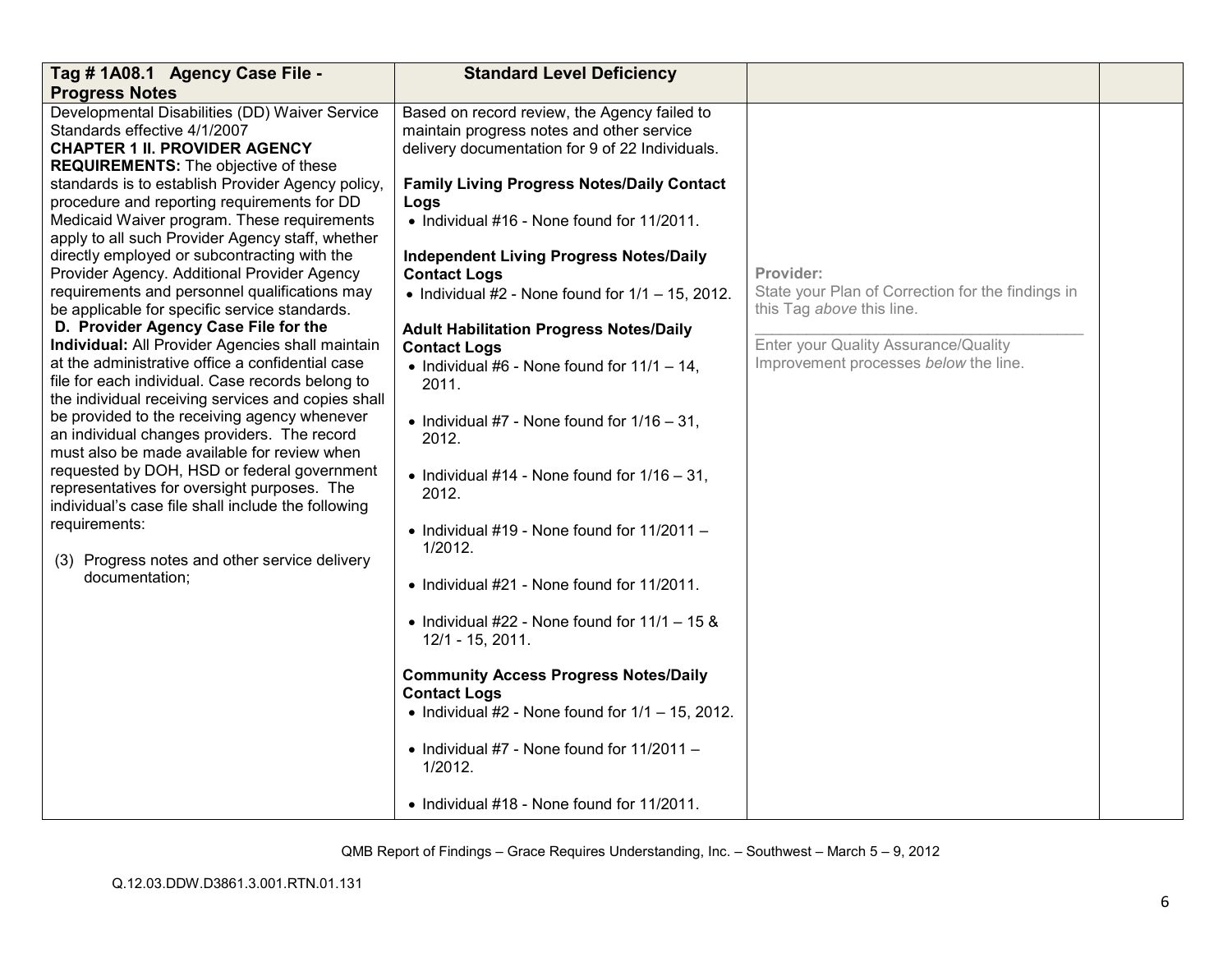| • Individual #19 – None found for $11/1 - 29$ , 2011. |  |
|-------------------------------------------------------|--|
|                                                       |  |
|                                                       |  |
|                                                       |  |
|                                                       |  |
|                                                       |  |
|                                                       |  |
|                                                       |  |
|                                                       |  |
|                                                       |  |
|                                                       |  |
|                                                       |  |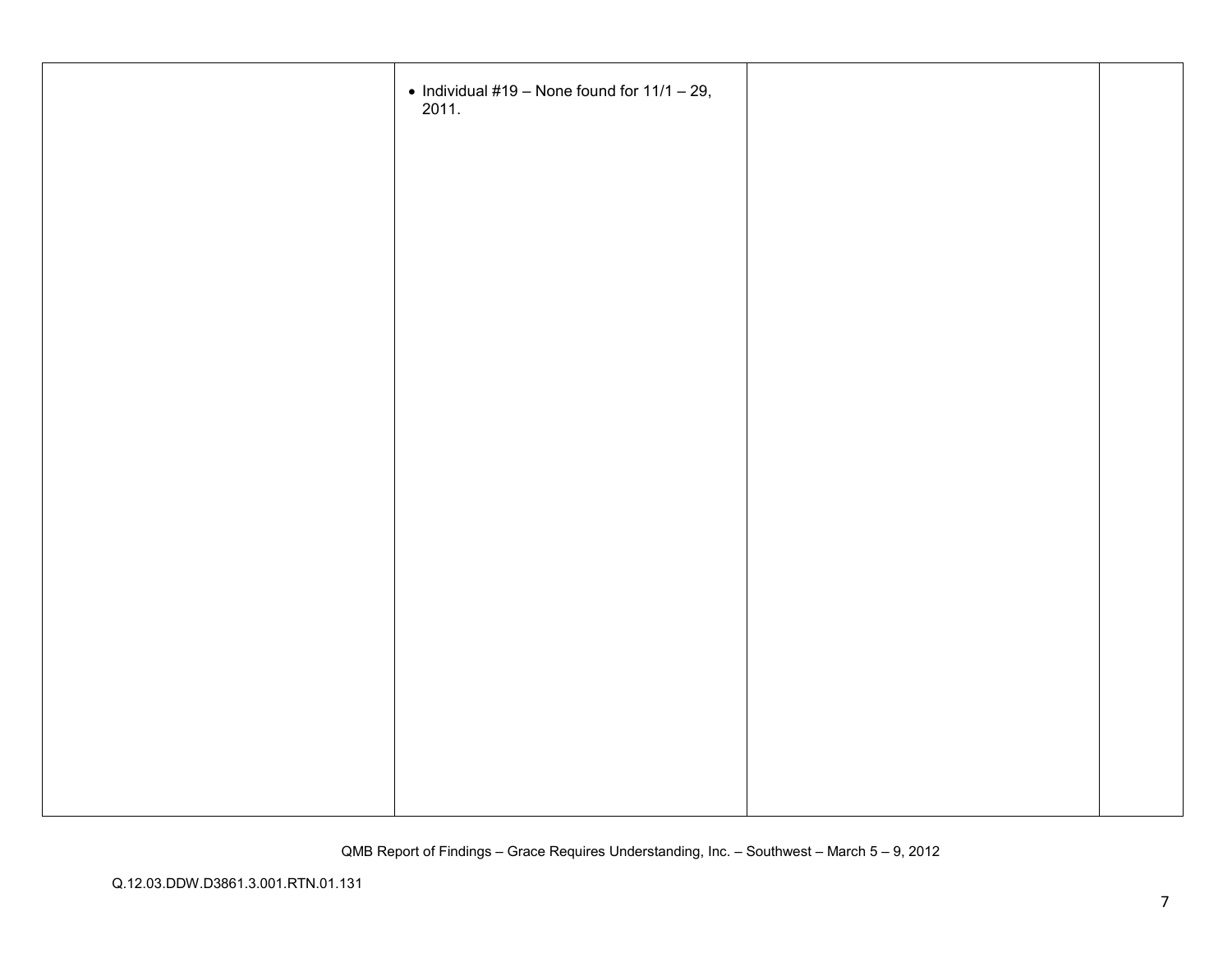| Tag #1A32 & 6L14 ISP Implementation                                                                                                                                                                                                                                                                                                                                                                                                                                                                                                                                                                                                                                                                                                                                                                                                                                                                                                                                                                               | <b>Condition Level Deficiency</b>                                                                                                                                                                                                                                                                                                                                                                                                                                                                                                                                                                                               |                                                                                                                                                                              |  |
|-------------------------------------------------------------------------------------------------------------------------------------------------------------------------------------------------------------------------------------------------------------------------------------------------------------------------------------------------------------------------------------------------------------------------------------------------------------------------------------------------------------------------------------------------------------------------------------------------------------------------------------------------------------------------------------------------------------------------------------------------------------------------------------------------------------------------------------------------------------------------------------------------------------------------------------------------------------------------------------------------------------------|---------------------------------------------------------------------------------------------------------------------------------------------------------------------------------------------------------------------------------------------------------------------------------------------------------------------------------------------------------------------------------------------------------------------------------------------------------------------------------------------------------------------------------------------------------------------------------------------------------------------------------|------------------------------------------------------------------------------------------------------------------------------------------------------------------------------|--|
| NMAC 7.26.5.16.C and D Development of the<br>ISP. Implementation of the ISP. The ISP shall<br>be implemented according to the timelines<br>determined by the IDT and as specified in the<br>ISP for each stated desired outcomes and action<br>plan.<br>C. The IDT shall review and discuss information<br>and recommendations with the individual, with<br>the goal of supporting the individual in attaining<br>desired outcomes. The IDT develops an ISP<br>based upon the individual's personal vision<br>statement, strengths, needs, interests and<br>preferences. The ISP is a dynamic document,<br>revised periodically, as needed, and amended to<br>reflect progress towards personal goals and<br>achievements consistent with the individual's<br>future vision. This regulation is consistent with                                                                                                                                                                                                   | After an analysis of the evidence it has been<br>determined there is a significant potential for a<br>negative outcome to occur.<br>Based on record review, the Agency failed to<br>implement the ISP according to the timelines<br>determined by the IDT and as specified in the<br>ISP for each stated desired outcomes and action<br>plan for 14 of 22 individuals.<br>Per Individuals ISP the following was found with<br>regards to the implementation of ISP Outcomes:<br><b>Administrative Files Reviewed:</b><br><b>Family Living Data Collection/Data</b><br>Tracking/Progress with regards to ISP<br><b>Outcomes:</b> | Provider:<br>State your Plan of Correction for the findings in<br>this Tag above this line.<br>Enter your Quality Assurance/Quality<br>Improvement processes below the line. |  |
| standards established for individual plan<br>development as set forth by the commission on<br>the accreditation of rehabilitation facilities<br>(CARF) and/or other program accreditation<br>approved and adopted by the developmental<br>disabilities division and the department of health.<br>It is the policy of the developmental disabilities<br>division (DDD), that to the extent permitted by<br>funding, each individual receive supports and<br>services that will assist and encourage<br>independence and productivity in the community<br>and attempt to prevent regression or loss of<br>current capabilities. Services and supports<br>include specialized and/or generic services,<br>training, education and/or treatment as<br>determined by the IDT and documented in the<br>ISP.<br>D. The intent is to provide choice and obtain<br>opportunities for individuals to live, work and<br>play with full participation in their communities.<br>The following principles provide direction and | Individual #15<br>• None found for 10/2011 & 12/2011.<br>Individual #16<br>• None found for 11/2011.<br><b>Independent Living Data Collection/Data</b><br>Tracking/Progress with regards to ISP<br><b>Outcomes:</b><br>Individual #17<br>• None found for 11/2011 - 1/2012.<br><b>Adult Habilitation Data Collection/Data</b><br>Tracking/Progress with regards to ISP<br><b>Outcomes:</b><br>Individual #5<br>• None found for 11/2011 - 1/2012.                                                                                                                                                                               |                                                                                                                                                                              |  |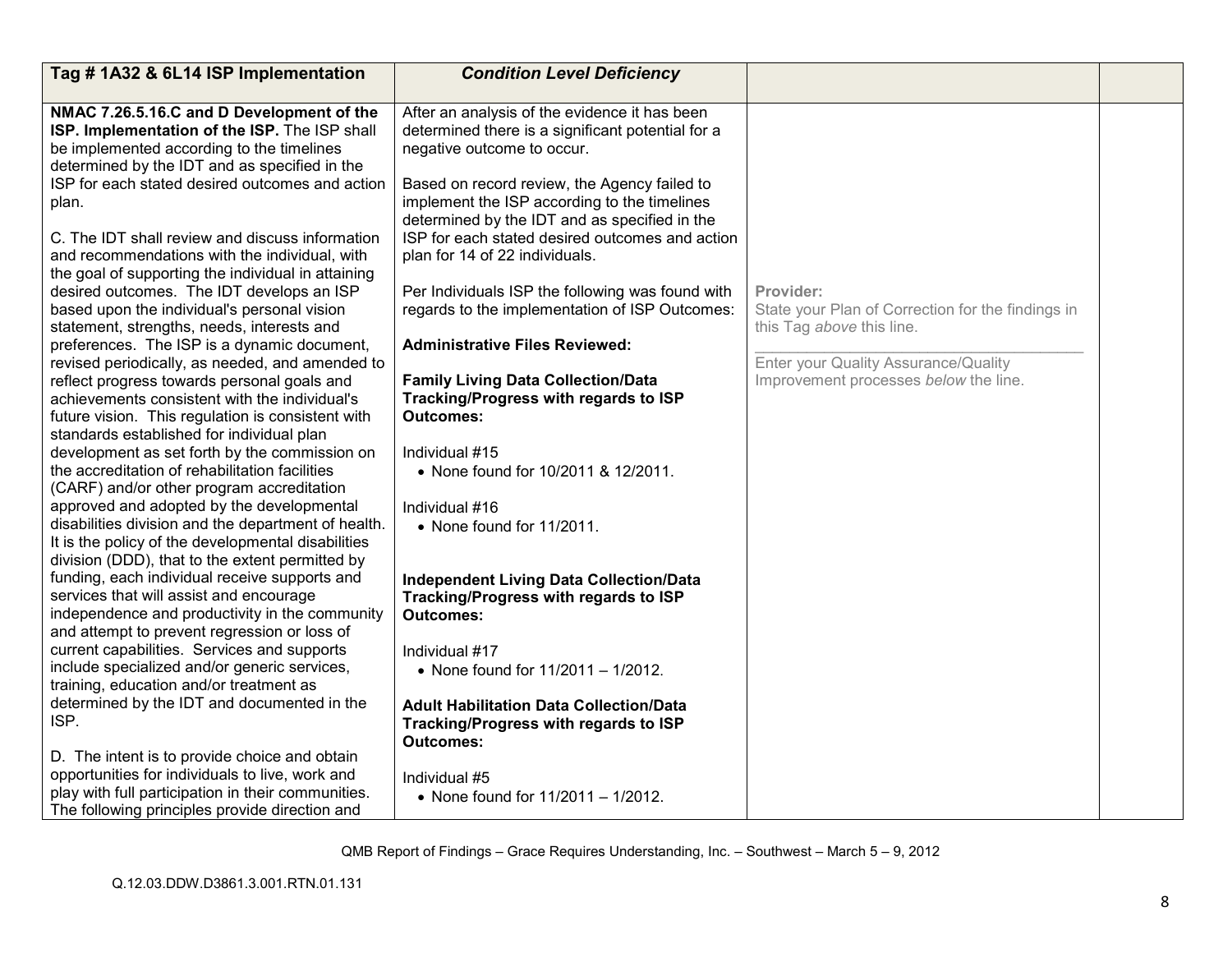| purpose in planning for individuals with  |                                                               |  |
|-------------------------------------------|---------------------------------------------------------------|--|
| developmental disabilities.               | Individual #6                                                 |  |
| [05/03/94; 01/15/97; Recompiled 10/31/01] | • None found for 11/2011.                                     |  |
|                                           |                                                               |  |
|                                           | Individual #7                                                 |  |
|                                           | • None found for 11/2011 - 1/2012.                            |  |
|                                           |                                                               |  |
|                                           | Individual #12                                                |  |
|                                           | • None found for 11/2011 - 1/2012.                            |  |
|                                           |                                                               |  |
|                                           | Individual #13                                                |  |
|                                           | • None found for 11/2011 - 1/2012.                            |  |
|                                           |                                                               |  |
|                                           | Individual #18                                                |  |
|                                           | • No Outcomes or DDSD exemption/decision                      |  |
|                                           | justification found for Adult Habilitation                    |  |
|                                           | Services. As indicated by NMAC 7.26.5.14                      |  |
|                                           | "Outcomes are required for any life area for                  |  |
|                                           | which the individual receives services                        |  |
|                                           | funded by the developmental disabilities<br>Medicaid waiver." |  |
|                                           |                                                               |  |
|                                           | Individual #19                                                |  |
|                                           | • None found for 11/2011 - 1/2012.                            |  |
|                                           |                                                               |  |
|                                           | Individual #21                                                |  |
|                                           | • None found for 11/2011.                                     |  |
|                                           |                                                               |  |
|                                           | <b>Community Access Data Collection/Data</b>                  |  |
|                                           | Tracking/Progress with regards to ISP                         |  |
|                                           | <b>Outcomes:</b>                                              |  |
|                                           |                                                               |  |
|                                           | Individual #1                                                 |  |
|                                           | • None found for 1/2012.                                      |  |
|                                           | Individual #7                                                 |  |
|                                           | • None found for 11/2011 - 1/2012.                            |  |
|                                           |                                                               |  |
|                                           | Individual #14                                                |  |
|                                           | • None found for 11/2011 - 12/2011.                           |  |
|                                           |                                                               |  |
|                                           |                                                               |  |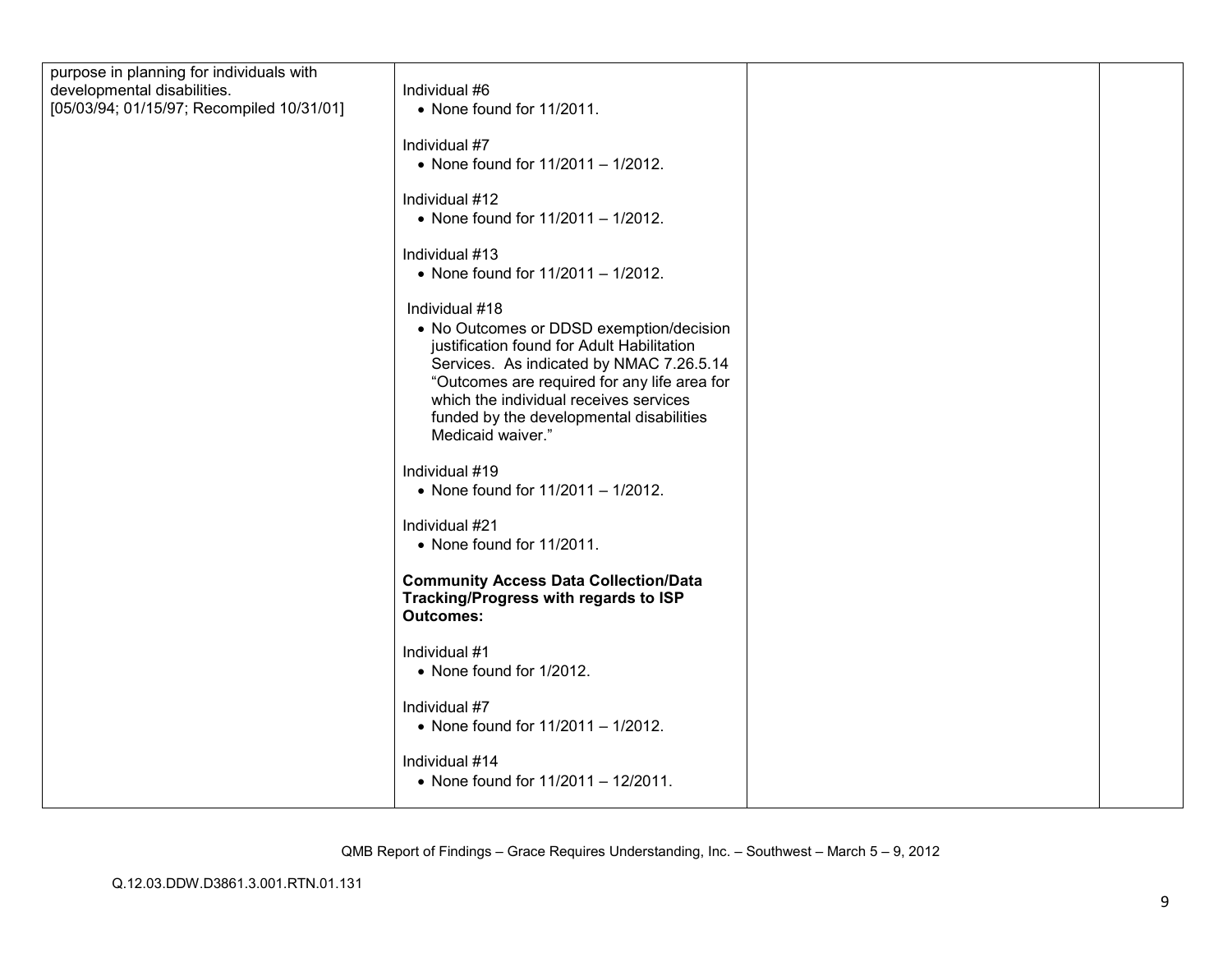| Individual #22                               |  |
|----------------------------------------------|--|
|                                              |  |
| • No Outcomes or DDSD exemption/decision     |  |
| justification found for Community Access     |  |
| Services. As indicated by NMAC 7.26.5.14     |  |
| "Outcomes are required for any life area for |  |
| which the individual receives services       |  |
| funded by the developmental disabilities     |  |
| Medicaid waiver."                            |  |
|                                              |  |
|                                              |  |
|                                              |  |
|                                              |  |
|                                              |  |
|                                              |  |
|                                              |  |
|                                              |  |
|                                              |  |
|                                              |  |
|                                              |  |
|                                              |  |
|                                              |  |
|                                              |  |
|                                              |  |
|                                              |  |
|                                              |  |
|                                              |  |
|                                              |  |
|                                              |  |
|                                              |  |
|                                              |  |
|                                              |  |
|                                              |  |
|                                              |  |
|                                              |  |
|                                              |  |
|                                              |  |
|                                              |  |
|                                              |  |
|                                              |  |
|                                              |  |
|                                              |  |
|                                              |  |
|                                              |  |
|                                              |  |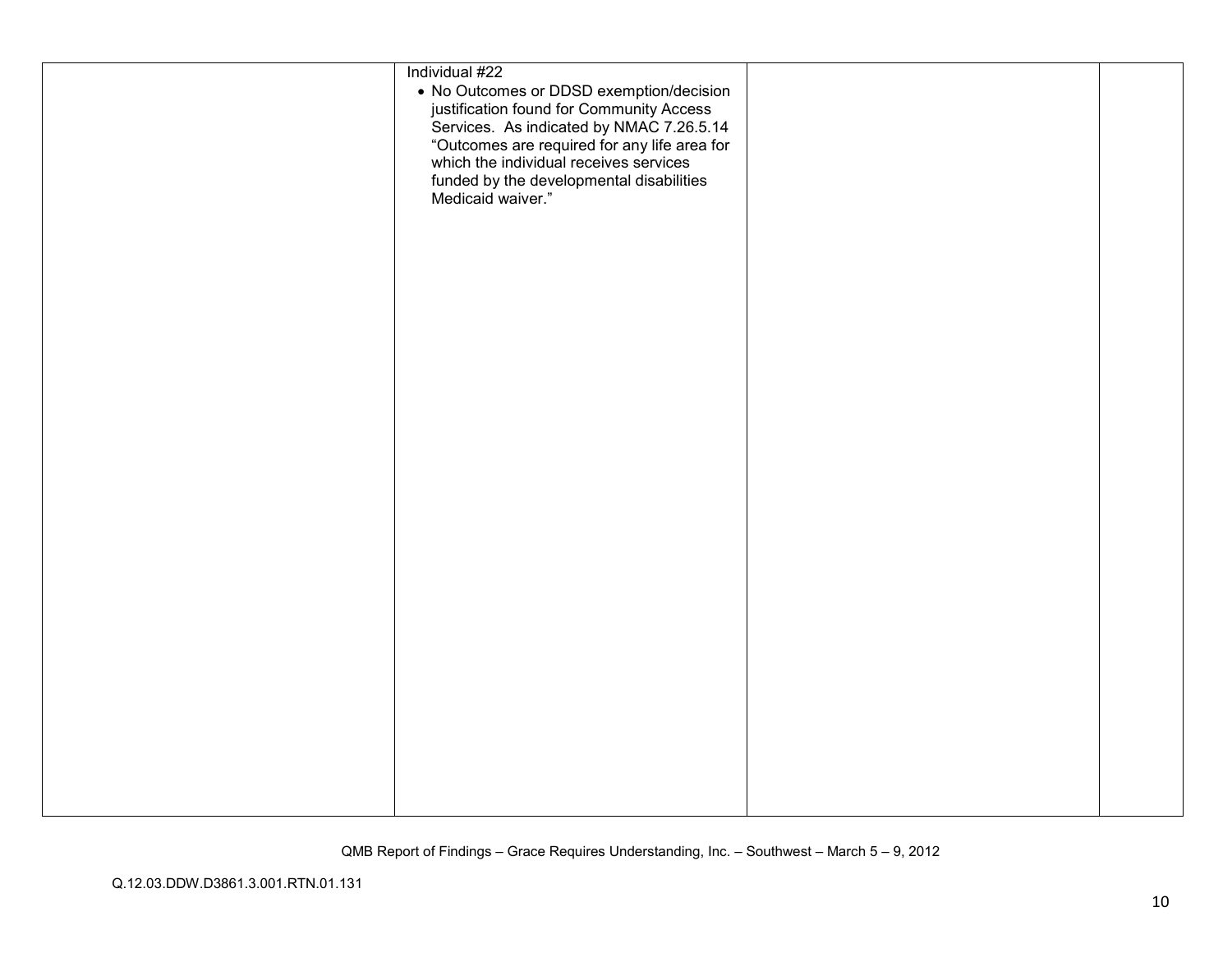| Tag # 5111 Reporting Requirements                                                                                                                                                                                                                                                                                                                                                                                                                                                                                                                                                                                                                                                                                                                                                                                                                                                                                                                                                                                                                                                                                                                                                                                                                                                                                                                                                                                                                                                              | <b>Standard Level Deficiency</b>                                                                                                                                                                                                                                                                                                                                                                                                                                                                                                                                                                                                                                                                                                                                                                                                                                       |                                                                                                                                                                              |  |
|------------------------------------------------------------------------------------------------------------------------------------------------------------------------------------------------------------------------------------------------------------------------------------------------------------------------------------------------------------------------------------------------------------------------------------------------------------------------------------------------------------------------------------------------------------------------------------------------------------------------------------------------------------------------------------------------------------------------------------------------------------------------------------------------------------------------------------------------------------------------------------------------------------------------------------------------------------------------------------------------------------------------------------------------------------------------------------------------------------------------------------------------------------------------------------------------------------------------------------------------------------------------------------------------------------------------------------------------------------------------------------------------------------------------------------------------------------------------------------------------|------------------------------------------------------------------------------------------------------------------------------------------------------------------------------------------------------------------------------------------------------------------------------------------------------------------------------------------------------------------------------------------------------------------------------------------------------------------------------------------------------------------------------------------------------------------------------------------------------------------------------------------------------------------------------------------------------------------------------------------------------------------------------------------------------------------------------------------------------------------------|------------------------------------------------------------------------------------------------------------------------------------------------------------------------------|--|
|                                                                                                                                                                                                                                                                                                                                                                                                                                                                                                                                                                                                                                                                                                                                                                                                                                                                                                                                                                                                                                                                                                                                                                                                                                                                                                                                                                                                                                                                                                |                                                                                                                                                                                                                                                                                                                                                                                                                                                                                                                                                                                                                                                                                                                                                                                                                                                                        |                                                                                                                                                                              |  |
| (Community Inclusion Quarterly<br><b>Reports)</b><br>Developmental Disabilities (DD) Waiver Service<br>Standards effective 4/1/2007<br><b>CHAPTER 5 IV. COMMUNITY INCLUSION</b><br><b>SERVICES PROVIDER AGENCY</b><br><b>REQUIREMENTS</b><br>E. Provider Agency Reporting<br>Requirements: All Community Inclusion<br>Provider Agencies are required to submit written<br>quarterly status reports to the individual's Case<br>Manager no later than fourteen (14) calendar<br>days following the end of each quarter. In<br>addition to reporting required by specific<br>Community Access, Supported Employment,<br>and Adult Habilitation Standards, the quarterly<br>reports shall contain the following written<br>documentation:<br>(1) Identification and implementation of a<br>meaningful day definition for each person<br>served;<br>(2) Documentation summarizing the following:<br>(a) Daily choice-based options; and<br>(b) Daily progress toward goals using age-<br>appropriate strategies specified in each<br>individual's action plan in the ISP.<br>(3) Significant changes in the individual's<br>routine or staffing;<br>(4) Unusual or significant life events;<br>(5) Quarterly updates on health status, including<br>changes in medication, assistive technology<br>needs and durable medical equipment needs;<br>(6) Record of personally meaningful community<br>inclusion;<br>(7) Success of supports as measured by<br>whether or not the person makes progress | Based on record review, the Agency failed to<br>complete quarterly reports as required for 7 of<br>18 individuals receiving Community Inclusion<br>services.<br><b>Adult Habilitation Quarterly Reports</b><br>$\bullet$ Individual #6 - None found for 3/2011 -<br>9/2011, 1/2012 & 2/2012.<br>• Individual $#8$ - None found for $3/2011 -$<br>11/2011.<br>$\bullet$ Individual #14 - None found for 4/2011 -<br>6/2011.<br>$\bullet$ Individual #16 - None found for 5/2011 -<br>10/2011.<br>$\bullet$ Individual #18 - None found for 3/2011 -<br>11/2011.<br>• Individual #19 - None found for $3/2011 -$<br>12/2011.<br>• Individual #21 - None found for $4/2011 -$<br>12/2011.<br><b>Community Access Quarterly Reports</b><br>• Individual #1 - None found for 12/2011 &<br>1/2012.<br>$\bullet$ Individual #6 - None found for 3/2011 -<br>12/2011 & 2/2012. | Provider:<br>State your Plan of Correction for the findings in<br>this Tag above this line.<br>Enter your Quality Assurance/Quality<br>Improvement processes below the line. |  |
| toward his or her desired outcomes as identified<br>in the ISP; and<br>(8) Any additional reporting required by DDSD.                                                                                                                                                                                                                                                                                                                                                                                                                                                                                                                                                                                                                                                                                                                                                                                                                                                                                                                                                                                                                                                                                                                                                                                                                                                                                                                                                                          | • Individual #22 - None found for $6/2011 -$<br>11/2011.                                                                                                                                                                                                                                                                                                                                                                                                                                                                                                                                                                                                                                                                                                                                                                                                               |                                                                                                                                                                              |  |
|                                                                                                                                                                                                                                                                                                                                                                                                                                                                                                                                                                                                                                                                                                                                                                                                                                                                                                                                                                                                                                                                                                                                                                                                                                                                                                                                                                                                                                                                                                | Note: Agency completes monthly reports.                                                                                                                                                                                                                                                                                                                                                                                                                                                                                                                                                                                                                                                                                                                                                                                                                                |                                                                                                                                                                              |  |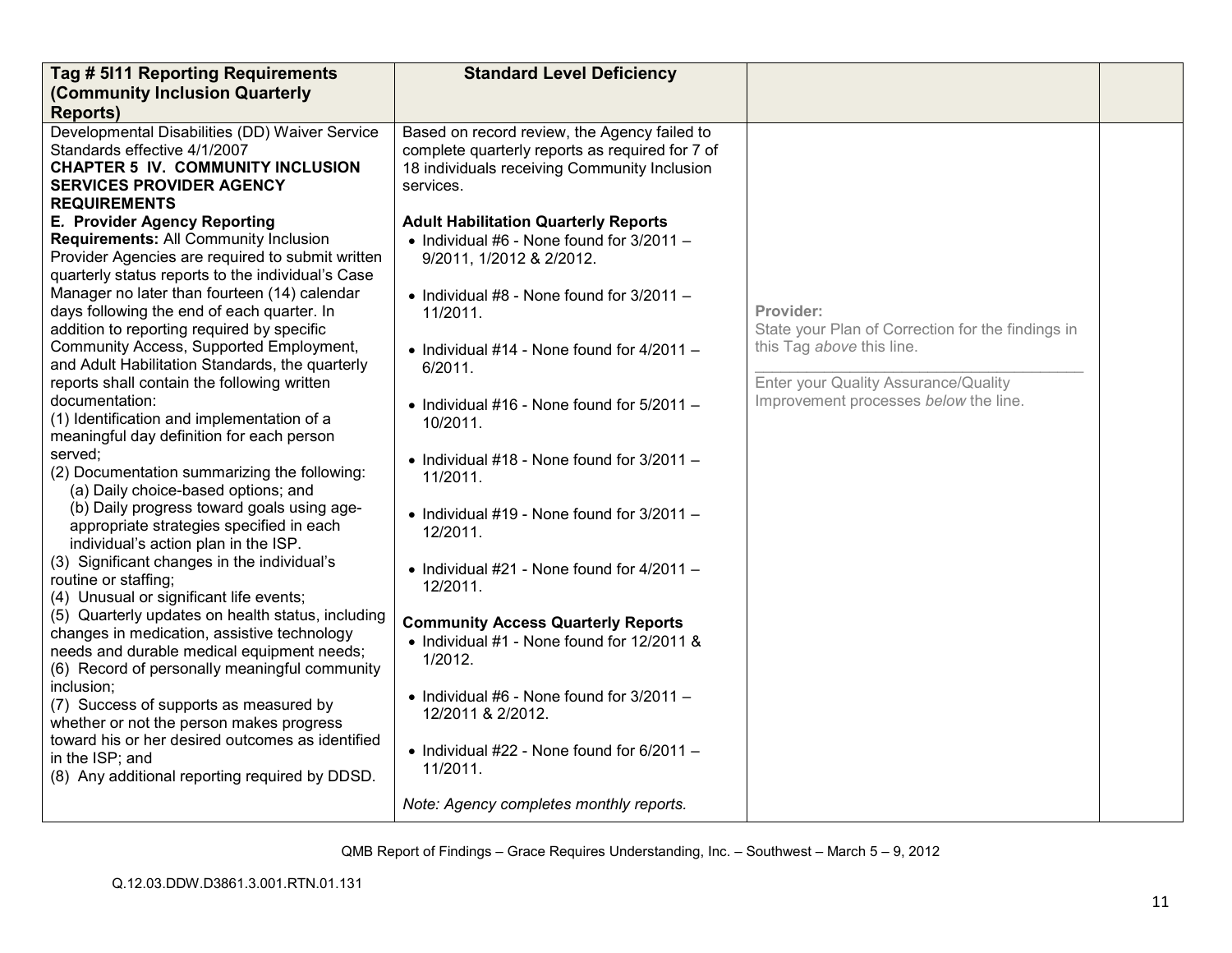| Tag # 5111.1 Reporting Requirements (CI                             | <b>Standard Level Deficiency</b>                  |                                                   |  |
|---------------------------------------------------------------------|---------------------------------------------------|---------------------------------------------------|--|
| <b>Quarterly Report Components)</b>                                 |                                                   |                                                   |  |
| Developmental Disabilities (DD) Waiver Service                      | Based on record review, the Agency failed to      |                                                   |  |
| Standards effective 4/1/2007                                        | complete written quarterly status reports in      |                                                   |  |
| <b>CHAPTER 5 IV. COMMUNITY INCLUSION</b>                            | compliance with standards for 8 of 18 individuals |                                                   |  |
| <b>SERVICES PROVIDER AGENCY</b>                                     | receiving Community Inclusion Services.           |                                                   |  |
| <b>REQUIREMENTS</b>                                                 |                                                   |                                                   |  |
| E. Provider Agency Reporting                                        | Review of quarterly reports found the following   |                                                   |  |
| Requirements: All Community Inclusion                               | components were not addressed, as required:       |                                                   |  |
| Provider Agencies are required to submit written                    |                                                   |                                                   |  |
| quarterly status reports to the individual's Case                   | Individual #1 - The following components were     |                                                   |  |
| Manager no later than fourteen (14) calendar                        | not found in the Community Access Quarterly       |                                                   |  |
| days following the end of each quarter. In                          | Report for 5/2011 - 11/2011:                      | Provider:                                         |  |
| addition to reporting required by specific                          | (2) Documentation summarizing the following:      | State your Plan of Correction for the findings in |  |
| Community Access, Supported Employment,                             | (a) Daily choice-based options; and               | this Tag above this line.                         |  |
| and Adult Habilitation Standards, the quarterly                     | (b) Daily progress toward goals using age-        |                                                   |  |
| reports shall contain the following written                         | appropriate strategies specified in each          | Enter your Quality Assurance/Quality              |  |
| documentation:                                                      | individual's action plan in the ISP.              | Improvement processes below the line.             |  |
| (1) Identification and implementation of a                          |                                                   |                                                   |  |
| meaningful day definition for each person                           | (5) Quarterly updates on health status, including |                                                   |  |
| served;                                                             | changes in medication, assistive technology       |                                                   |  |
| (2) Documentation summarizing the following:                        | needs and durable medical equipment               |                                                   |  |
| (a) Daily choice-based options; and                                 | needs;                                            |                                                   |  |
| (b) Daily progress toward goals using age-                          |                                                   |                                                   |  |
| appropriate strategies specified in each                            | (7) Success of supports as measured by            |                                                   |  |
| individual's action plan in the ISP.                                | whether or not the person makes progress          |                                                   |  |
| (3) Significant changes in the individual's                         | toward his or her desired outcomes as             |                                                   |  |
| routine or staffing;                                                | identified in the ISP; and                        |                                                   |  |
| (4) Unusual or significant life events;                             |                                                   |                                                   |  |
| (5) Quarterly updates on health status, including                   | Individual #2 & 18 - The following components     |                                                   |  |
| changes in medication, assistive technology                         | were not found in the Community Access            |                                                   |  |
| needs and durable medical equipment needs;                          | Quarterly Report for 6/2011 - 1/2012:             |                                                   |  |
| (6) Record of personally meaningful community                       | (2) Documentation summarizing the following:      |                                                   |  |
| inclusion;                                                          | (a) Daily choice-based options; and               |                                                   |  |
| (7) Success of supports as measured by                              | (b) Daily progress toward goals using age-        |                                                   |  |
| whether or not the person makes progress                            | appropriate strategies specified in each          |                                                   |  |
| toward his or her desired outcomes as identified<br>in the ISP; and | individual's action plan in the ISP.              |                                                   |  |
|                                                                     |                                                   |                                                   |  |
| (8) Any additional reporting required by DDSD.                      | (5) Quarterly updates on health status, including |                                                   |  |
|                                                                     | changes in medication, assistive technology       |                                                   |  |
|                                                                     | needs and durable medical equipment               |                                                   |  |
|                                                                     | needs:                                            |                                                   |  |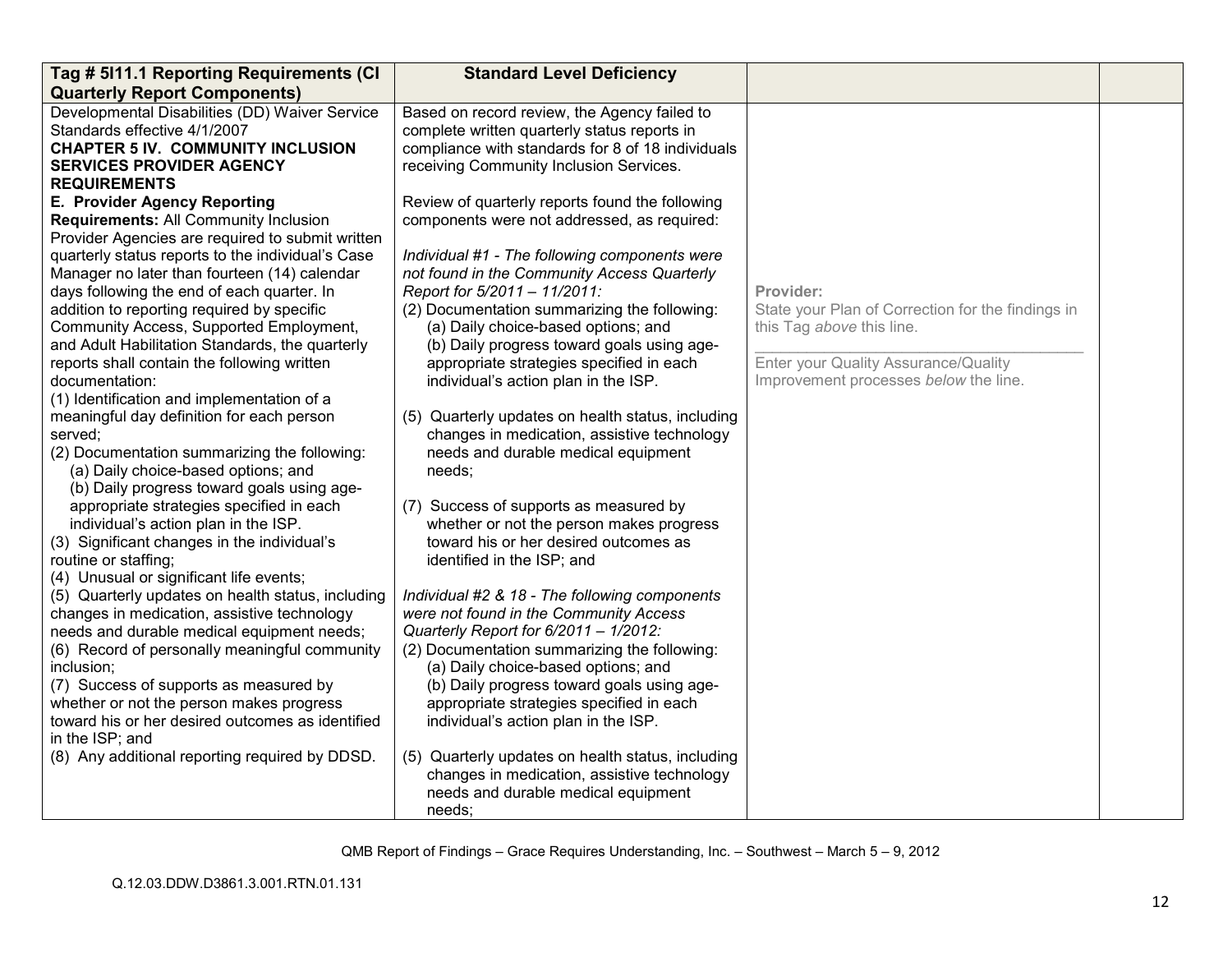| (7) Success of supports as measured by<br>whether or not the person makes progress<br>toward his or her desired outcomes as<br>identified in the ISP; and                                                                                                                                                                                                    |  |
|--------------------------------------------------------------------------------------------------------------------------------------------------------------------------------------------------------------------------------------------------------------------------------------------------------------------------------------------------------------|--|
| Individual #7, 8 & 19 - The following components<br>were not found in the Community Access<br>Quarterly Report for 9/2011 - 1/2012:<br>(2) Documentation summarizing the following:<br>(a) Daily choice-based options; and<br>(b) Daily progress toward goals using age-<br>appropriate strategies specified in each<br>individual's action plan in the ISP. |  |
| (5) Quarterly updates on health status, including<br>changes in medication, assistive technology<br>needs and durable medical equipment<br>needs;                                                                                                                                                                                                            |  |
| (7) Success of supports as measured by<br>whether or not the person makes progress<br>toward his or her desired outcomes as<br>identified in the ISP; and                                                                                                                                                                                                    |  |
| Individual #13 - The following components were<br>not found in the Community Access Quarterly<br>Report for 10/2011 - 1/2012:<br>(2) Documentation summarizing the following:<br>(a) Daily choice-based options; and<br>(b) Daily progress toward goals using age-<br>appropriate strategies specified in each<br>individual's action plan in the ISP.       |  |
| (5) Quarterly updates on health status, including<br>changes in medication, assistive technology<br>needs and durable medical equipment<br>needs;                                                                                                                                                                                                            |  |
| (7) Success of supports as measured by<br>whether or not the person makes progress<br>toward his or her desired outcomes as                                                                                                                                                                                                                                  |  |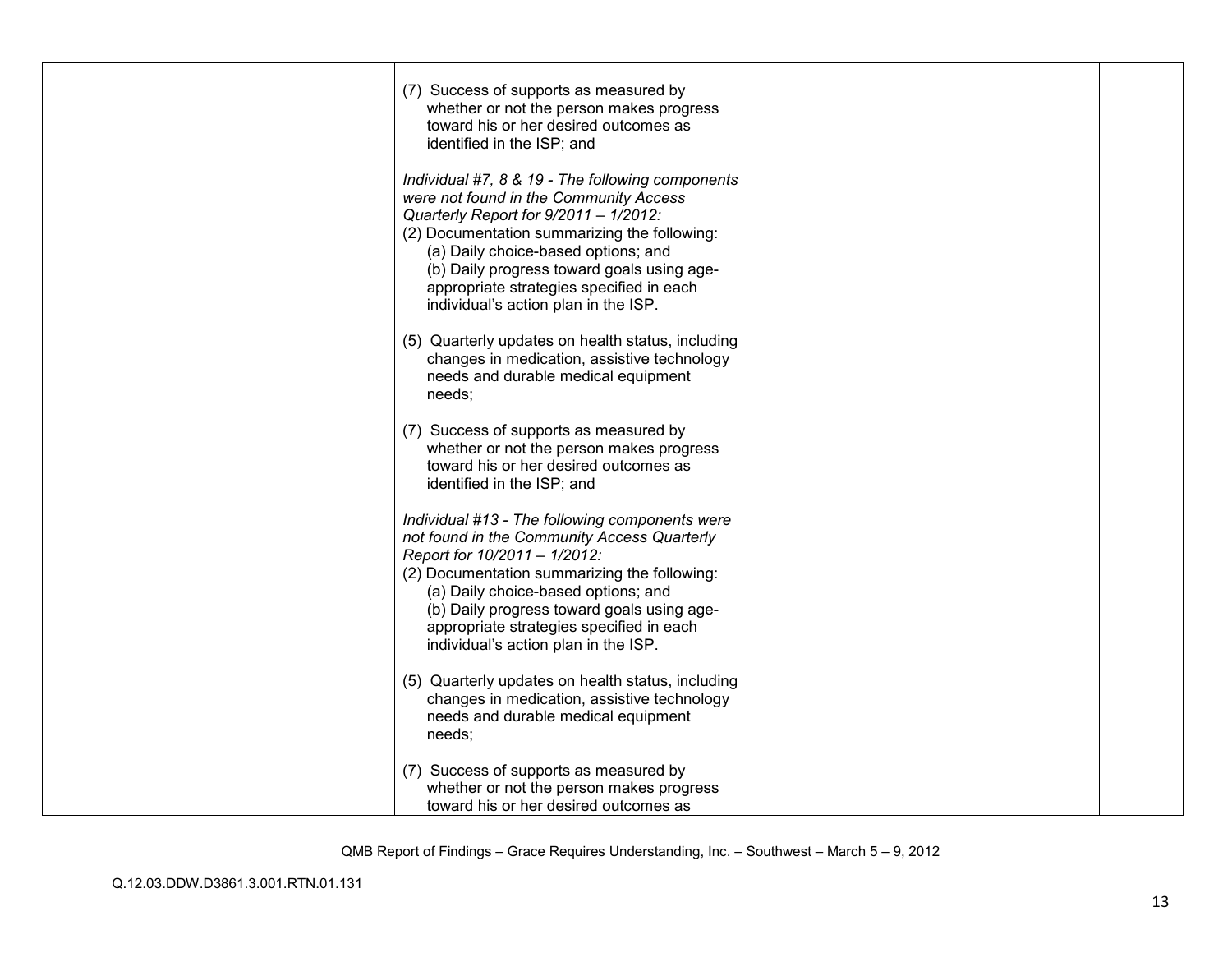| identified in the ISP; and                                                                                                                                                                                                                                                                                                                             |  |
|--------------------------------------------------------------------------------------------------------------------------------------------------------------------------------------------------------------------------------------------------------------------------------------------------------------------------------------------------------|--|
|                                                                                                                                                                                                                                                                                                                                                        |  |
| Individual #20 - The following components were<br>not found in the Community Access Quarterly<br>Report for 12/2011 & 1/2012:<br>(2) Documentation summarizing the following:<br>(a) Daily choice-based options; and<br>(b) Daily progress toward goals using age-<br>appropriate strategies specified in each<br>individual's action plan in the ISP. |  |
| (5) Quarterly updates on health status, including<br>changes in medication, assistive technology<br>needs and durable medical equipment<br>needs;                                                                                                                                                                                                      |  |
| (7) Success of supports as measured by<br>whether or not the person makes progress<br>toward his or her desired outcomes as<br>identified in the ISP; and                                                                                                                                                                                              |  |
| Note: Agency completes monthly reports.                                                                                                                                                                                                                                                                                                                |  |
|                                                                                                                                                                                                                                                                                                                                                        |  |
|                                                                                                                                                                                                                                                                                                                                                        |  |
|                                                                                                                                                                                                                                                                                                                                                        |  |
|                                                                                                                                                                                                                                                                                                                                                        |  |
|                                                                                                                                                                                                                                                                                                                                                        |  |
|                                                                                                                                                                                                                                                                                                                                                        |  |
|                                                                                                                                                                                                                                                                                                                                                        |  |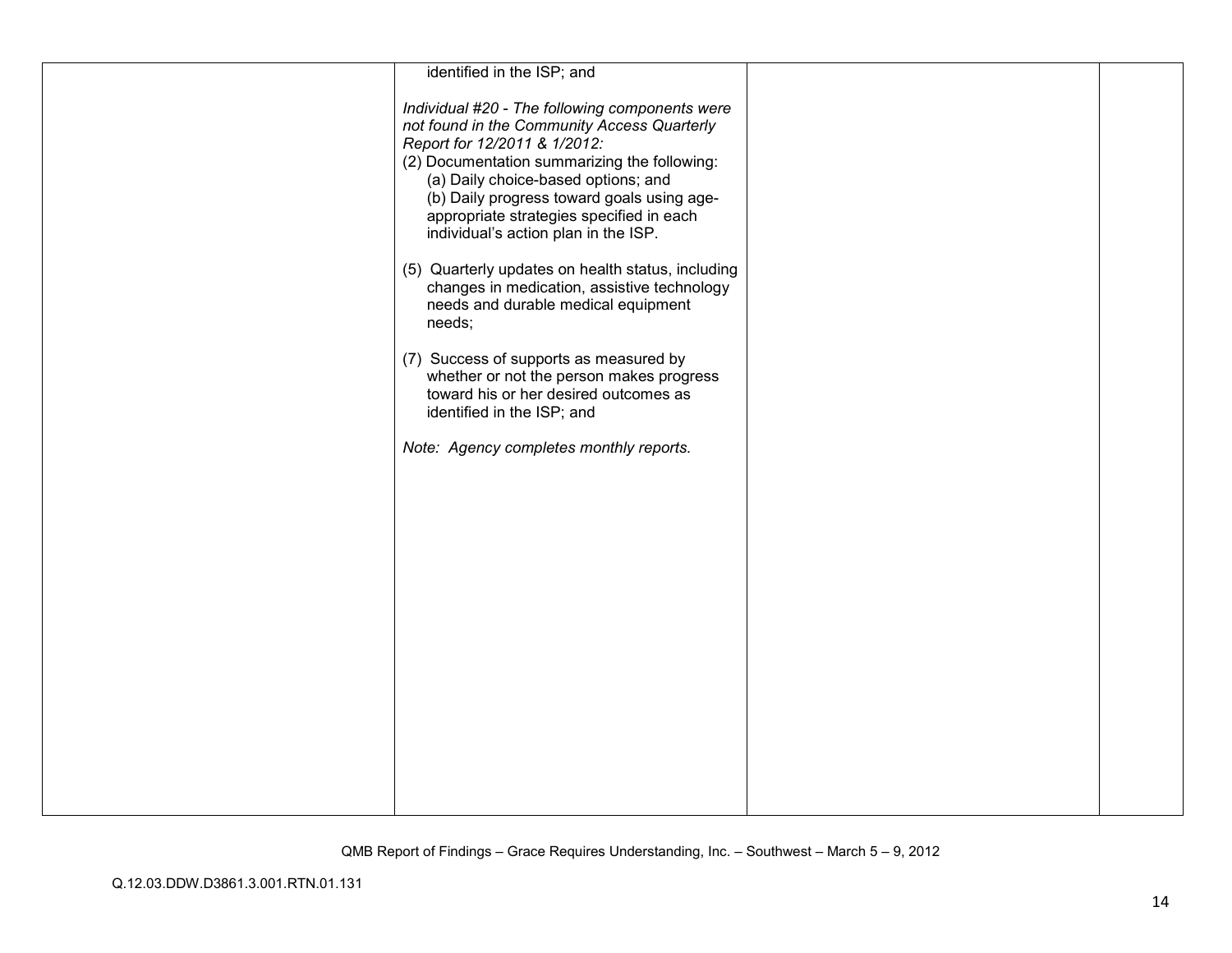| Tag # 6L14 Residential Case File                                                                                                                                                                                                                                                                                                                                                                                                                                                                                                                                                                                                                                                                                                                                                                                                                                                                                                                                                                                                                                                                                                                                                                                                                                                                                                                                   | <b>Standard Level Deficiency</b>                                                                                                                                                                                                                                                                                                                                                                                                                                                                                                                                                                                                                                                                                                                                                                                              |                                                                                                                                                                              |  |
|--------------------------------------------------------------------------------------------------------------------------------------------------------------------------------------------------------------------------------------------------------------------------------------------------------------------------------------------------------------------------------------------------------------------------------------------------------------------------------------------------------------------------------------------------------------------------------------------------------------------------------------------------------------------------------------------------------------------------------------------------------------------------------------------------------------------------------------------------------------------------------------------------------------------------------------------------------------------------------------------------------------------------------------------------------------------------------------------------------------------------------------------------------------------------------------------------------------------------------------------------------------------------------------------------------------------------------------------------------------------|-------------------------------------------------------------------------------------------------------------------------------------------------------------------------------------------------------------------------------------------------------------------------------------------------------------------------------------------------------------------------------------------------------------------------------------------------------------------------------------------------------------------------------------------------------------------------------------------------------------------------------------------------------------------------------------------------------------------------------------------------------------------------------------------------------------------------------|------------------------------------------------------------------------------------------------------------------------------------------------------------------------------|--|
| Developmental Disabilities (DD) Waiver Service<br>Standards effective 4/1/2007<br><b>CHAPTER 6. VIII. COMMUNITY LIVING</b><br><b>SERVICE PROVIDER AGENCY</b><br><b>REQUIREMENTS</b>                                                                                                                                                                                                                                                                                                                                                                                                                                                                                                                                                                                                                                                                                                                                                                                                                                                                                                                                                                                                                                                                                                                                                                                | Based on record review, the Agency failed to<br>maintain a complete and confidential case file in<br>the residence for 19 of 20 Individuals receiving<br>Family Living Services.                                                                                                                                                                                                                                                                                                                                                                                                                                                                                                                                                                                                                                              |                                                                                                                                                                              |  |
| A. Residence Case File: For individuals<br>receiving Supported Living or Family Living, the<br>Agency shall maintain in the individual's home a<br>complete and current confidential case file for<br>each individual. For individuals receiving<br>Independent Living Services, rather than<br>maintaining this file at the individual's home, the<br>complete and current confidential case file for<br>each individual shall be maintained at the<br>agency's administrative site. Each file shall<br>include the following:<br>(1) Complete and current ISP and all<br>supplemental plans specific to the individual;<br>(2) Complete and current Health Assessment<br>Tool:<br>(3) Current emergency contact information,<br>which includes the individual's address.<br>telephone number, names and telephone<br>numbers of residential Community Living<br>Support providers, relatives, or guardian or<br>conservator, primary care physician's name(s)<br>and telephone number(s), pharmacy name,<br>address and telephone number and dentist<br>name, address and telephone number, and<br>health plan;<br>(4) Up-to-date progress notes, signed and<br>dated by the person making the note for at least<br>the past month (older notes may be transferred<br>to the agency office);<br>(5) Data collected to document ISP Action Plan<br>implementation | The following was not found, incomplete and/or<br>not current:<br>• Current Emergency & Personal<br><b>Identification Information</b><br>° Did not contain complete Pharmacy<br>Information $(\#4, 6 \& 9)$<br>° Did not contain Health Plan Information (#1,<br>3, 6, 7, 8, 9, 11, 13, 18, 19, 20, 21 & 22)<br>° Did not contain Individual's Address (#4)<br>° Did not contain name and phone number of<br>relatives or guardian or conservator (#9, 11<br>8.18<br>• Annual ISP $(#3)$<br>• Individual Specific Training Section of ISP (#3)<br>• Positive Behavioral Plan (#5, 7 & 10)<br>• Positive Behavioral Crisis Plan (#16)<br>• Speech Therapy Plan (#7, 11 & 20)<br>• Occupational Therapy Plan (#7 & 11)<br>• Physical Therapy Plan (#3 & 19)<br>• Comprehensive Aspiration Risk Management<br>Plan (#3, 15 & 19) | Provider:<br>State your Plan of Correction for the findings in<br>this Tag above this line.<br>Enter your Quality Assurance/Quality<br>Improvement processes below the line. |  |
| (6) Progress notes written by direct care staff                                                                                                                                                                                                                                                                                                                                                                                                                                                                                                                                                                                                                                                                                                                                                                                                                                                                                                                                                                                                                                                                                                                                                                                                                                                                                                                    |                                                                                                                                                                                                                                                                                                                                                                                                                                                                                                                                                                                                                                                                                                                                                                                                                               |                                                                                                                                                                              |  |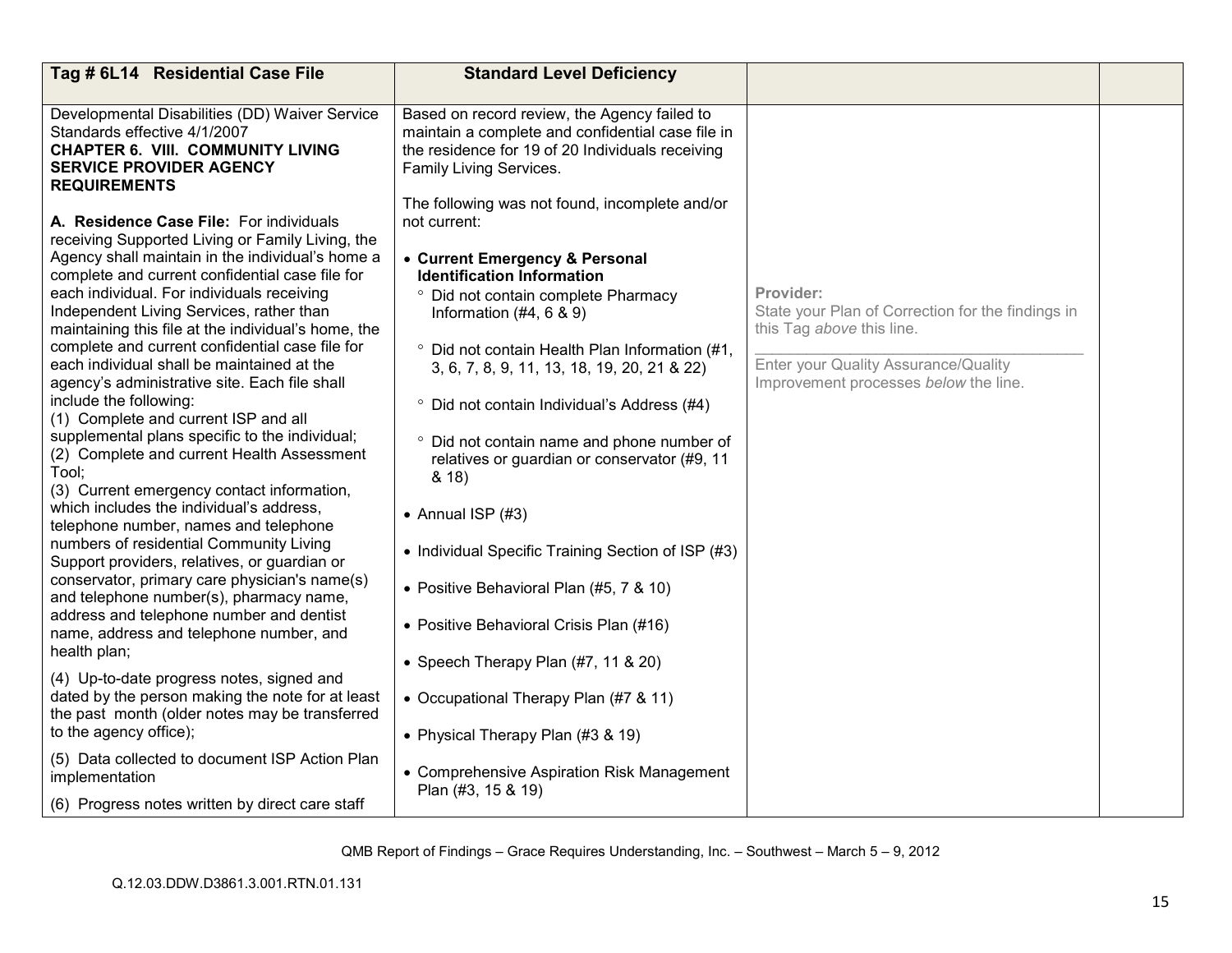| and by nurses regarding individual health status                             | • Special Health Care Needs                                      |  |
|------------------------------------------------------------------------------|------------------------------------------------------------------|--|
| and physical conditions including action taken in                            | $\degree$ Meal Time Plan (#5, 6 & 19)                            |  |
| response to identified changes in condition for at                           | $\degree$ Nutritional Plan (#6, 8, 9 & 15)                       |  |
| least the past month;                                                        |                                                                  |  |
| (7) Physician's or qualified health care providers                           | • Health Care Plans                                              |  |
| written orders;                                                              | <sup>o</sup> Allergies (#10)                                     |  |
| (8) Progress notes documenting implementation                                | $\degree$ Aspiration (#3, 12 & 16)                               |  |
| of a physician's or qualified health care                                    | <sup>o</sup> Weight/Body Mass Index (BMI) (#4, 6 & 20)           |  |
| provider's order(s);                                                         | Bowel & Bladder (#1, 10 & 11)                                    |  |
| (9) Medication Administration Record (MAR) for                               | ° Colostomy/lleostomy (#3)                                       |  |
| the past three (3) months which includes:                                    | ° Constipation (#16)                                             |  |
| (a) The name of the individual;                                              | ° Diabetes (#8)                                                  |  |
| (b) A transcription of the healthcare                                        | $\degree$ Falls (#4)                                             |  |
| practitioners prescription including the                                     | <sup>o</sup> GI Constipation Management (#3 & 20)                |  |
| brand and generic name of the medication;                                    | ° Oral Care/Hygiene (#4, 20 & 22)                                |  |
| Diagnosis for which the medication is<br>(C)                                 | $\circ$                                                          |  |
| prescribed;                                                                  | Respiratory (#3)<br><sup>o</sup> Risk for Tube Displacement (#3) |  |
| (d) Dosage, frequency and method/route of                                    |                                                                  |  |
| delivery;                                                                    | Seizures (#3, 11, 12 & 16)                                       |  |
| (e) Times and dates of delivery;                                             | <sup>o</sup> Skin & Wound (#3, 11 & 16)                          |  |
| Initials of person administering or assisting<br>(f)<br>with medication; and | $\degree$ Trisomy 8 (#9)                                         |  |
| (g) An explanation of any medication                                         | ° Tube Feeding (#3)                                              |  |
| irregularity, allergic reaction or adverse                                   |                                                                  |  |
| effect.                                                                      | • Crisis Plan/Medical Emergency Response                         |  |
| (h) For PRN medication an explanation for the                                | <b>Plans</b>                                                     |  |
| use of the PRN must include:                                                 | $^{\circ}$ Allergies (#1)                                        |  |
| (i) Observable signs/symptoms or                                             | $^{\circ}$ Anxiety (#6)                                          |  |
| circumstances in which the medication                                        | <sup>o</sup> Aspiration (#3, 12 & 16)                            |  |
| is to be used, and                                                           | Body Mass Index (BMI) (#4)                                       |  |
| (ii) Documentation of the                                                    | ° Constipation (#16)                                             |  |
| effectiveness/result of the PRN                                              | $\degree$ Falls (#4)                                             |  |
| delivered.                                                                   | <sup>o</sup> GI Constipation Management (#20)                    |  |
| (i) A MAR is not required for individuals                                    | $^{\circ}$ Respiratory (#3)                                      |  |
| participating in Independent Living Services                                 | <sup>o</sup> Risk for Tube Displacement (#3)                     |  |
| who self-administer their own medication.                                    | <sup>o</sup> Seizures (#3 & 12)                                  |  |
| However, when medication administration                                      | $\degree$ Tube Feeding (#3 & 12)                                 |  |
| is provided as part of the Independent                                       |                                                                  |  |
| Living Service a MAR must be maintained                                      | • Progress Notes/Daily Contacts Logs:                            |  |
| at the individual's home and an updated                                      | $\degree$ Individual #3 - None found for 3/1 - 7, 2012.          |  |
| copy must be placed in the agency file on a                                  |                                                                  |  |
| weekly basis.                                                                | $\degree$ Individual #4 - None found for 3/1 & 2, 2012.          |  |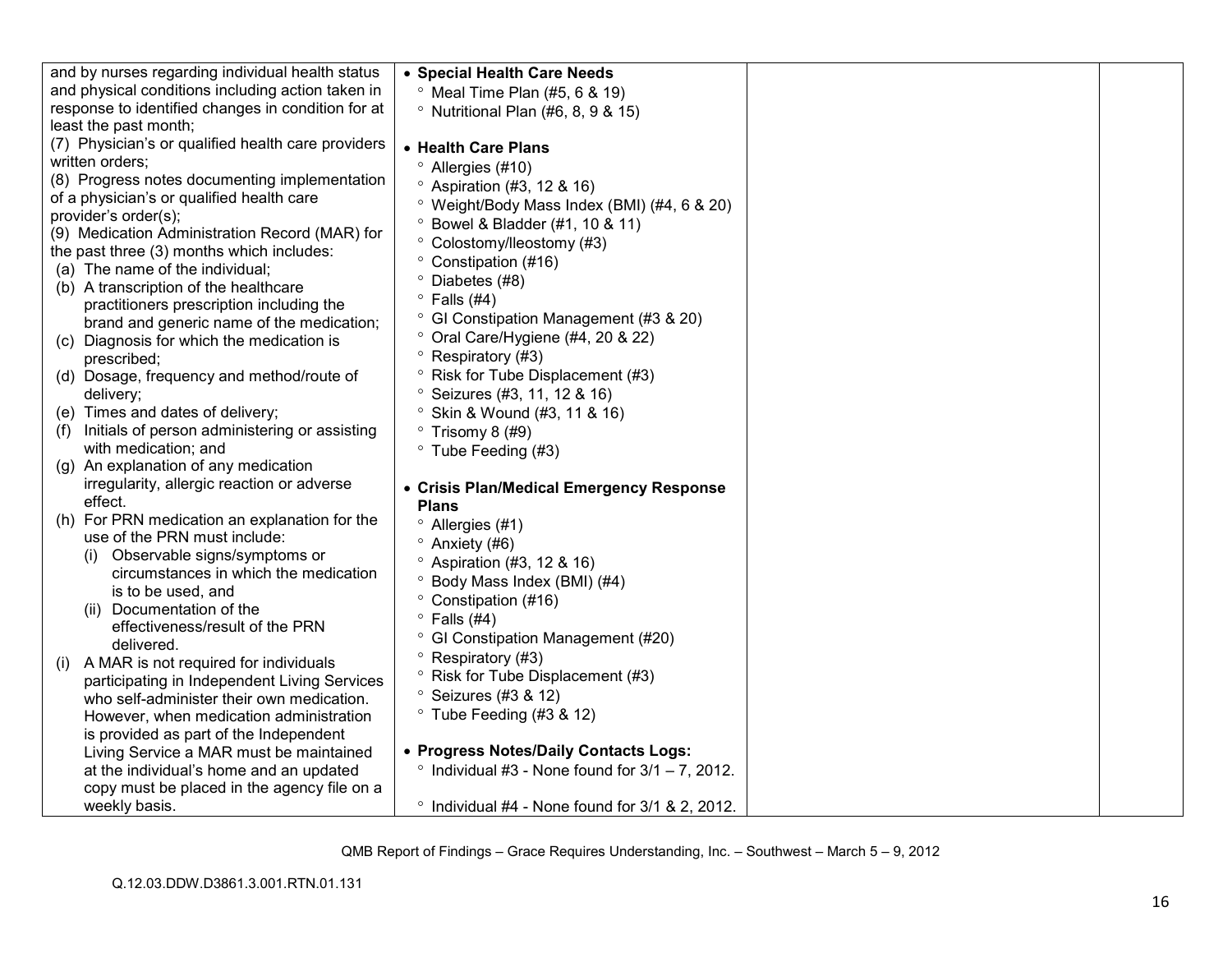| (10) Record of visits to healthcare practitioners<br>including any treatment provided at the visit and<br>a record of all diagnostic testing for the current                             | $\degree$ Individual #5 - None found for 3/1 - 7, 2012.                                                      |  |
|------------------------------------------------------------------------------------------------------------------------------------------------------------------------------------------|--------------------------------------------------------------------------------------------------------------|--|
| ISP year; and<br>(11) Medical History to include: demographic<br>data, current and past medical diagnoses                                                                                | $\degree$ Individual #6 - Documentation for 3/1 - 7,<br>2012 contained no time in/time out or<br>signatures. |  |
| including the cause (if known) of the<br>developmental disability and any psychiatric<br>diagnosis, allergies (food, environmental,<br>medications), status of routine adult health care | $\degree$ Individual #15 - None found for 3/1 - 6,<br>2012.                                                  |  |
| screenings, immunizations, hospital discharge<br>summaries for past twelve (12) months, past<br>medical history including hospitalizations,                                              | $\degree$ Individual #18 - None found for 3/1 - 7,<br>2012.                                                  |  |
| surgeries, injuries, family history and current<br>physical exam.                                                                                                                        | $\degree$ Individual #20 - None found for 3/1 - 7,<br>2012.                                                  |  |
|                                                                                                                                                                                          | $\degree$ Individual #21 - None found for 3/1 - 6,<br>2012.                                                  |  |
|                                                                                                                                                                                          |                                                                                                              |  |
|                                                                                                                                                                                          |                                                                                                              |  |
|                                                                                                                                                                                          |                                                                                                              |  |
|                                                                                                                                                                                          |                                                                                                              |  |
|                                                                                                                                                                                          |                                                                                                              |  |
|                                                                                                                                                                                          |                                                                                                              |  |
|                                                                                                                                                                                          |                                                                                                              |  |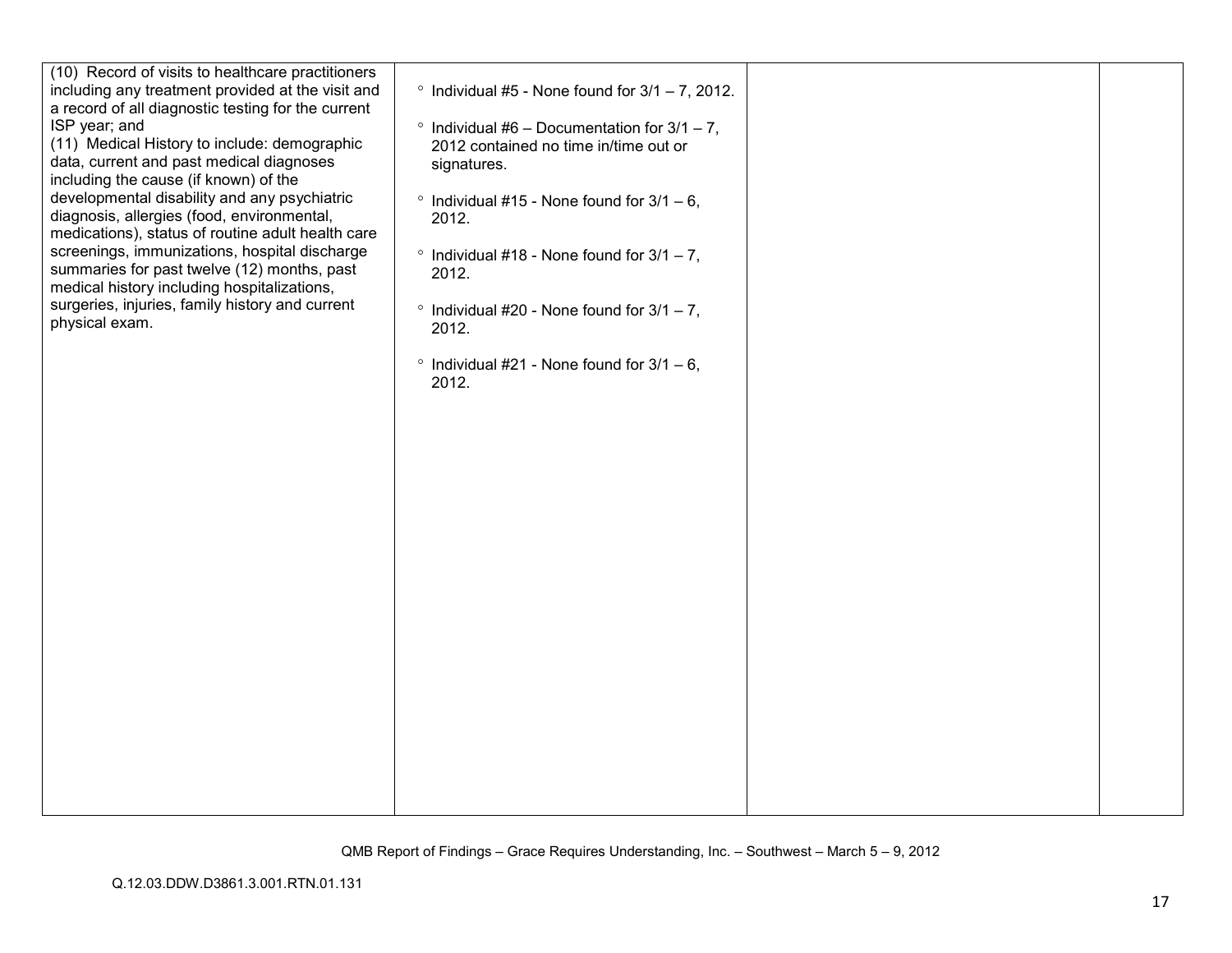| Tag # 6L17 Reporting Requirements<br>(Community Living Quarterly Reports)                                                                                                                                                                                                                                                                                                                                                                                                                                                                                                                                                                                                                                                                                                                                                                                                                              | <b>Standard Level Deficiency</b>                                                                                                                                                                                                                                                                                                                                                                                                                                                                                                                                                                                                                                                                                                                                                           |                                                                                                                                                                              |  |
|--------------------------------------------------------------------------------------------------------------------------------------------------------------------------------------------------------------------------------------------------------------------------------------------------------------------------------------------------------------------------------------------------------------------------------------------------------------------------------------------------------------------------------------------------------------------------------------------------------------------------------------------------------------------------------------------------------------------------------------------------------------------------------------------------------------------------------------------------------------------------------------------------------|--------------------------------------------------------------------------------------------------------------------------------------------------------------------------------------------------------------------------------------------------------------------------------------------------------------------------------------------------------------------------------------------------------------------------------------------------------------------------------------------------------------------------------------------------------------------------------------------------------------------------------------------------------------------------------------------------------------------------------------------------------------------------------------------|------------------------------------------------------------------------------------------------------------------------------------------------------------------------------|--|
| Developmental Disabilities (DD) Waiver Service<br>Standards effective 4/1/2007<br><b>CHAPTER 6. VIII. COMMUNITY LIVING</b><br><b>SERVICE PROVIDER AGENCY</b>                                                                                                                                                                                                                                                                                                                                                                                                                                                                                                                                                                                                                                                                                                                                           | Based on record review, the Agency failed to<br>complete written quarterly status reports for 9 of<br>22 individuals receiving Community Living<br>Services.                                                                                                                                                                                                                                                                                                                                                                                                                                                                                                                                                                                                                               |                                                                                                                                                                              |  |
| <b>REQUIREMENTS</b><br>D. Community Living Service Provider<br><b>Agency Reporting Requirements: All</b><br>Community Living Support providers shall<br>submit written quarterly status reports to the<br>individual's Case Manager and other IDT<br>Members no later than fourteen (14) days<br>following the end of each ISP quarter. The<br>quarterly reports shall contain the following<br>written documentation:<br>Timely completion of relevant activities from<br>(1)<br><b>ISP Action Plans</b><br>Progress towards desired outcomes in the<br>(2)<br>ISP accomplished during the quarter;<br>Significant changes in routine or staffing;<br>(3)<br>Unusual or significant life events;<br>(4)<br>Updates on health status, including<br>(5)<br>medication and durable medical equipment<br>needs identified during the quarter; and<br>Data reports as determined by IDT<br>(6)<br>members. | <b>Family Living Quarterly Reports:</b><br>• Individual #9 - None found for 3/2011 -<br>5/2011<br>$\bullet$ Individual #11 - None found for 4/2011 -<br>12/2011.<br><b>Family Living Annual Assessment</b><br>• Individual $#7$ - None found for $5/2010 -$<br>5/2011.<br>$\bullet$ Individual #8 - None found for 12/2010 -<br>11/2011.<br>$\bullet$ Individual #11 - None found for 9/2010 -<br>9/2011.<br>$\bullet$ Individual #12 - None found for 10/2010 -<br>10/2011.<br>$\bullet$ Individual #13 - None found for 7/2010 -<br>7/2011.<br>$\bullet$ Individual #16 - None found for 11/2010 -<br>11/2011.<br>$\bullet$ Individual #20 - None found for 4/2010 -<br>4/2012.<br><b>Independent Living Quarterly Report:</b><br>• Individual #17 - None found for 11/2010 -<br>11/2011 | Provider:<br>State your Plan of Correction for the findings in<br>this Tag above this line.<br>Enter your Quality Assurance/Quality<br>Improvement processes below the line. |  |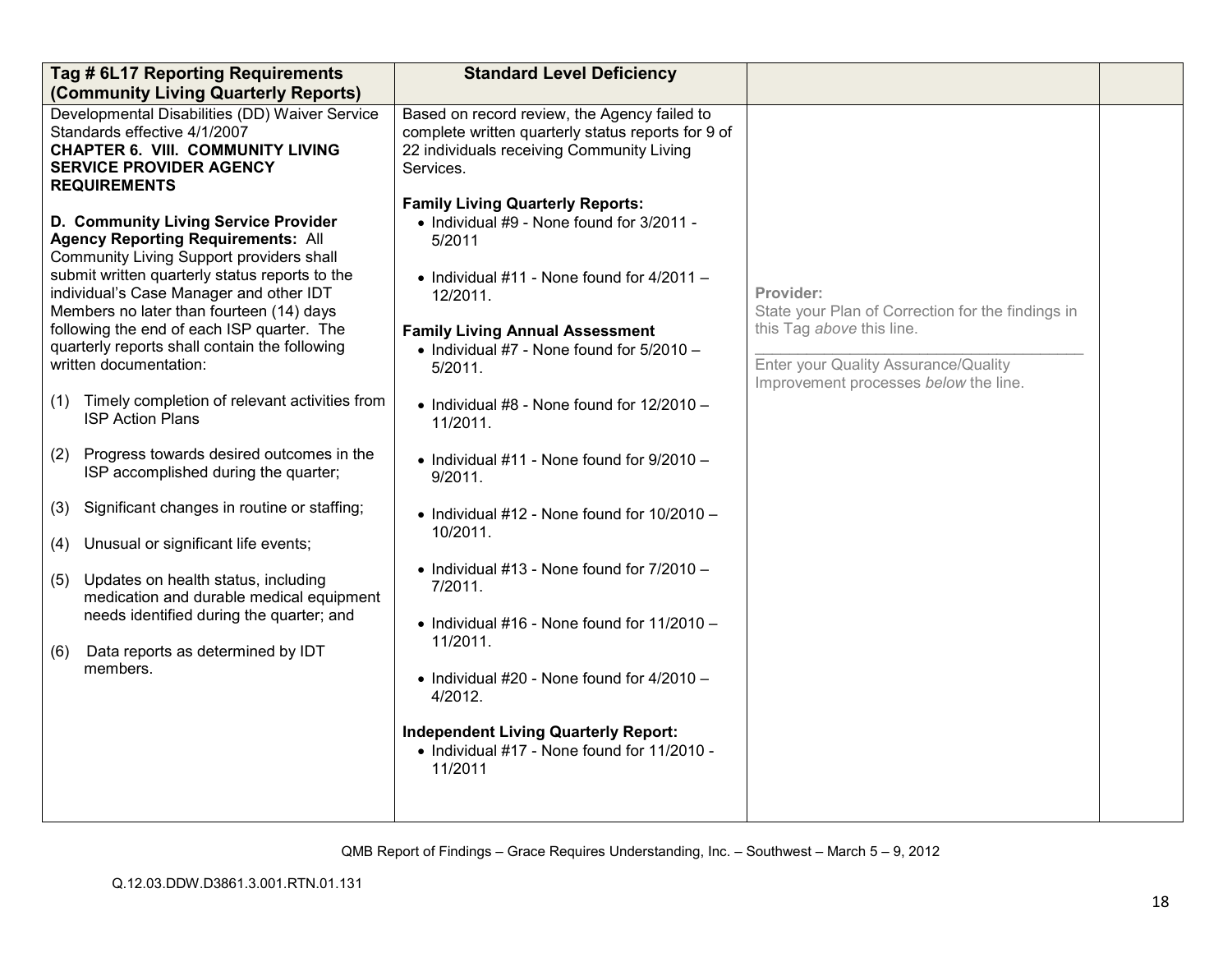| <b>Standard of Care</b>                                                                                                                                                                                                                                                                                                                                                                                                                                                                                                                                                                                                                                                                                                                                                           | <b>Deficiencies</b>                                                                                                                                                                                                                                                                                                                                                                                                                                                                                                                                                                           | <b>Agency Plan of Correction, On-going</b>                                                                                                                                   | <b>Date</b> |
|-----------------------------------------------------------------------------------------------------------------------------------------------------------------------------------------------------------------------------------------------------------------------------------------------------------------------------------------------------------------------------------------------------------------------------------------------------------------------------------------------------------------------------------------------------------------------------------------------------------------------------------------------------------------------------------------------------------------------------------------------------------------------------------|-----------------------------------------------------------------------------------------------------------------------------------------------------------------------------------------------------------------------------------------------------------------------------------------------------------------------------------------------------------------------------------------------------------------------------------------------------------------------------------------------------------------------------------------------------------------------------------------------|------------------------------------------------------------------------------------------------------------------------------------------------------------------------------|-------------|
|                                                                                                                                                                                                                                                                                                                                                                                                                                                                                                                                                                                                                                                                                                                                                                                   |                                                                                                                                                                                                                                                                                                                                                                                                                                                                                                                                                                                               | <b>QA/QI &amp; Responsible Party</b>                                                                                                                                         | <b>Due</b>  |
|                                                                                                                                                                                                                                                                                                                                                                                                                                                                                                                                                                                                                                                                                                                                                                                   |                                                                                                                                                                                                                                                                                                                                                                                                                                                                                                                                                                                               |                                                                                                                                                                              |             |
|                                                                                                                                                                                                                                                                                                                                                                                                                                                                                                                                                                                                                                                                                                                                                                                   | <b>CMS Assurance – Qualified Providers –</b> The State monitors non-licensed/non-certified providers to assure adherence to waiver                                                                                                                                                                                                                                                                                                                                                                                                                                                            |                                                                                                                                                                              |             |
|                                                                                                                                                                                                                                                                                                                                                                                                                                                                                                                                                                                                                                                                                                                                                                                   | requirements. The State implements its policies and procedures for verifying that provider training is conducted in accordance with State                                                                                                                                                                                                                                                                                                                                                                                                                                                     |                                                                                                                                                                              |             |
| requirements and the approved waiver.                                                                                                                                                                                                                                                                                                                                                                                                                                                                                                                                                                                                                                                                                                                                             |                                                                                                                                                                                                                                                                                                                                                                                                                                                                                                                                                                                               |                                                                                                                                                                              |             |
| Tag #1A11.1 Transportation Training                                                                                                                                                                                                                                                                                                                                                                                                                                                                                                                                                                                                                                                                                                                                               | <b>Standard Level Deficiency</b>                                                                                                                                                                                                                                                                                                                                                                                                                                                                                                                                                              |                                                                                                                                                                              |             |
| Developmental Disabilities (DD) Waiver Service<br>Standards effective 4/1/2007<br><b>CHAPTER 1 II. PROVIDER AGENCY</b><br><b>REQUIREMENTS:</b> The objective of these<br>standards is to establish Provider Agency policy,<br>procedure and reporting requirements for DD<br>Medicaid Waiver program. These requirements<br>apply to all such Provider Agency staff, whether<br>directly employed or subcontracting with the<br>Provider Agency. Additional Provider Agency<br>requirements and personnel qualifications may<br>be applicable for specific service standards<br>Department of Health (DOH) Developmental<br><b>Disabilities Supports Division (DDSD) Policy</b><br><b>Training Requirements for Direct Service</b><br>Agency Staff Policy Eff Date: March 1, 2007 | Based on record review and interview, the<br>Agency failed to provide staff training regarding<br>the safe operation of the vehicle, assisting<br>passengers and safe lifting procedures for 16 of<br>173 Direct Support Personnel.<br>No documented evidence was found of the<br>following required training:<br>• Transportation (DSP #50, 77, 82, 93, 94, 107,<br>115, 124, 127, 135, 146, 147, 171, 172 &<br>202)<br>When DSP were asked if they had received<br>transportation training including training on<br>wheelchair tie downs and van lift safety the<br>following was reported: | Provider:<br>State your Plan of Correction for the findings in<br>this Tag above this line.<br>Enter your Quality Assurance/Quality<br>Improvement processes below the line. |             |
| <b>II. POLICY STATEMENTS:</b><br>I. Staff providing direct services shall<br>complete safety training within the first thirty (30)<br>days of employment and before working alone<br>with an individual receiving services. The<br>training shall address at least the following:<br>1. Operating a fire extinguisher<br>2. Proper lifting procedures<br>3. General vehicle safety precautions (e.g.,<br>pre-trip inspection, removing keys from the<br>ignition when not in the driver's seat)<br>4. Assisting passengers with cognitive and/or<br>physical impairments (e.g., general guidelines<br>for supporting individuals who may be                                                                                                                                       | • DSP #126 stated, "No, I did not get trained."<br>• DSP #93 stated, "No."                                                                                                                                                                                                                                                                                                                                                                                                                                                                                                                    |                                                                                                                                                                              |             |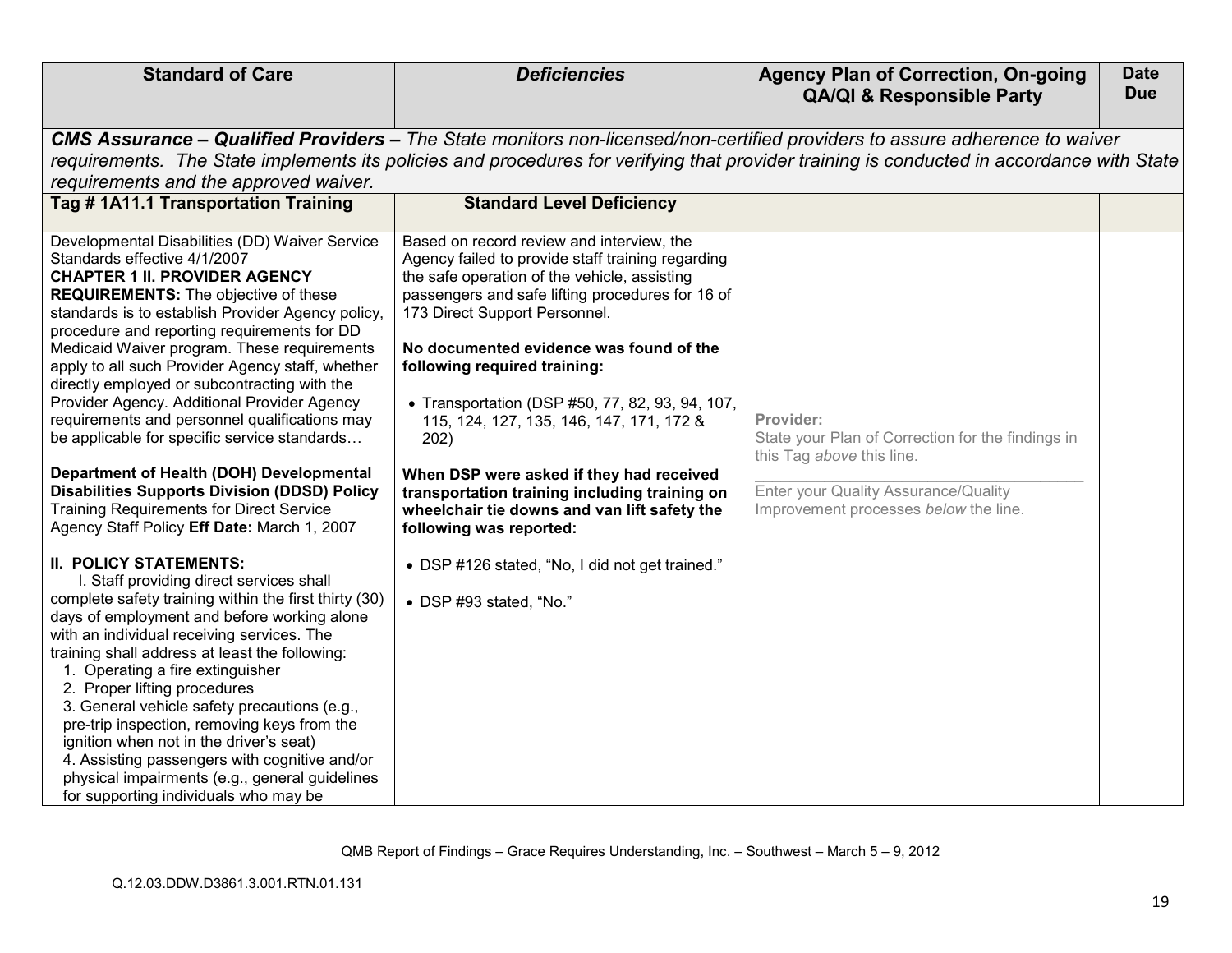| unaware of safety issues involving traffic or   |  |  |
|-------------------------------------------------|--|--|
| those who require physical assistance to        |  |  |
| enter/exit a vehicle)                           |  |  |
| 5. Operating wheelchair lifts (if applicable to |  |  |
|                                                 |  |  |
| the staff's role)                               |  |  |
| 6. Wheelchair tie-down procedures (if           |  |  |
| applicable to the staff's role)                 |  |  |
| 7. Emergency and evacuation procedures          |  |  |
| (e.g., roadside emergency, fire emergency)      |  |  |
|                                                 |  |  |
|                                                 |  |  |
|                                                 |  |  |
|                                                 |  |  |
|                                                 |  |  |
|                                                 |  |  |
|                                                 |  |  |
|                                                 |  |  |
|                                                 |  |  |
|                                                 |  |  |
|                                                 |  |  |
|                                                 |  |  |
|                                                 |  |  |
|                                                 |  |  |
|                                                 |  |  |
|                                                 |  |  |
|                                                 |  |  |
|                                                 |  |  |
|                                                 |  |  |
|                                                 |  |  |
|                                                 |  |  |
|                                                 |  |  |
|                                                 |  |  |
|                                                 |  |  |
|                                                 |  |  |
|                                                 |  |  |
|                                                 |  |  |
|                                                 |  |  |
|                                                 |  |  |
|                                                 |  |  |
|                                                 |  |  |
|                                                 |  |  |
|                                                 |  |  |
|                                                 |  |  |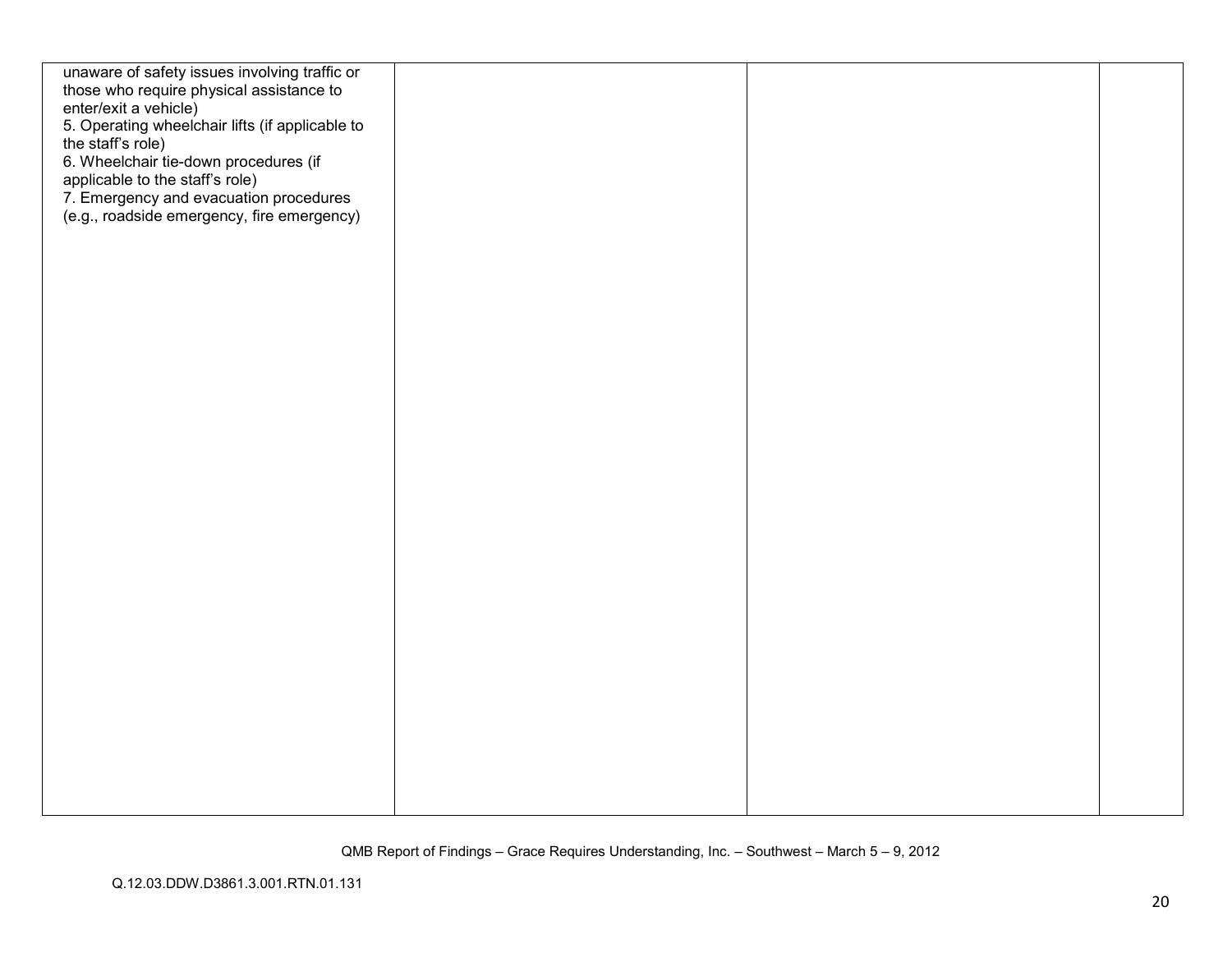| Tag #1A20 Direct Support Personnel<br><b>Training</b>                                                                                                                                                                                     | <b>Standard Level Deficiency</b>                                                                                                                               |                                                                                             |  |
|-------------------------------------------------------------------------------------------------------------------------------------------------------------------------------------------------------------------------------------------|----------------------------------------------------------------------------------------------------------------------------------------------------------------|---------------------------------------------------------------------------------------------|--|
| Developmental Disabilities (DD) Waiver Service<br>Standards effective 4/1/2007<br><b>CHAPTER 1 IV. GENERAL REQUIREMENTS</b><br><b>FOR PROVIDER AGENCY SERVICE</b><br><b>PERSONNEL:</b> The objective of this section is to                | Based on record review, the Agency failed to<br>ensure that Orientation and Training<br>requirements were met for 44 of 173 Direct<br>Support Personnel.       |                                                                                             |  |
| establish personnel standards for DD Medicaid<br>Waiver Provider Agencies for the following<br>services: Community Living Supports,<br>Community Inclusion Services, Respite,<br>Substitute Care and Personal Support                     | Review of Direct Support Personnel training<br>records found no evidence of the following<br>required DOH/DDSD trainings and certification<br>being completed: |                                                                                             |  |
| Companion Services. These standards apply to<br>all personnel who provide services, whether<br>directly employed or subcontracting with the                                                                                               | • Pre- Service (DSP #72, 107, 127, 189 & 202)<br>• Foundation for Health & Wellness (DSP #147                                                                  | Provider:<br>State your Plan of Correction for the findings in<br>this Tag above this line. |  |
| Provider Agency. Additional personnel<br>requirements and qualifications may be<br>applicable for specific service standards.                                                                                                             | & 189)<br>• Person-Centered Planning (1-Day) (DSP #49,                                                                                                         | Enter your Quality Assurance/Quality<br>Improvement processes below the line.               |  |
| C. Orientation and Training Requirements:<br>Orientation and training for direct support staff<br>and his or her supervisors shall comply with the<br>DDSD/DOH Policy Governing the Training<br>Requirements for Direct Support Staff and | 67, 72, 107, 119, 136, 159 & 189)<br>• First Aid (DSP #50, 54, 63, 66, 88, 89, 115,<br>118, 131, 141, 166, 175, 176, 196, 205 &<br>206)                        |                                                                                             |  |
| Internal Service Coordinators Serving<br>Individuals with Developmental Disabilities to<br>include the following:<br>Each new employee shall receive<br>(1)<br>appropriate orientation, including but not                                 | • CPR (DSP #45, 50, 54, 66, 83, 88, 115, 118,<br>131, 148, 161, 164, 166, 170, 175, 176, 191,<br>196, 205 & 212)                                               |                                                                                             |  |
| limited to, all policies relating to fire<br>prevention, accident prevention, incident<br>management and reporting, and                                                                                                                   | • Assisting With Medication Delivery (DSP #72,<br>86, 87, 107, 115, 135, 141, 175, 189 & 191)                                                                  |                                                                                             |  |
| emergency procedures; and<br>Individual-specific training for each<br>(2)<br>individual under his or her direct care, as<br>described in the individual service plan,                                                                     | • Participatory Communication & Choice<br>Making (DSP #80, 101, 117, 119, 141, 162 &<br>191)                                                                   |                                                                                             |  |
| prior to working alone with the individual.                                                                                                                                                                                               | • Advocacy 101 (DSP #119, 141, 147 & 184)                                                                                                                      |                                                                                             |  |
| Department of Health (DOH) Developmental<br><b>Disabilities Supports Division (DDSD) Policy</b><br>- Policy Title: Training Requirements for                                                                                              | • Positive Behavior Supports Strategies (DSP<br>#80, 119, 141, 147 & 184)                                                                                      |                                                                                             |  |
| Direct Service Agency Staff Policy - Eff.<br>March 1, 2007 - II. POLICY STATEMENTS:                                                                                                                                                       | • Teaching & Support Strategies (DSP #80,                                                                                                                      |                                                                                             |  |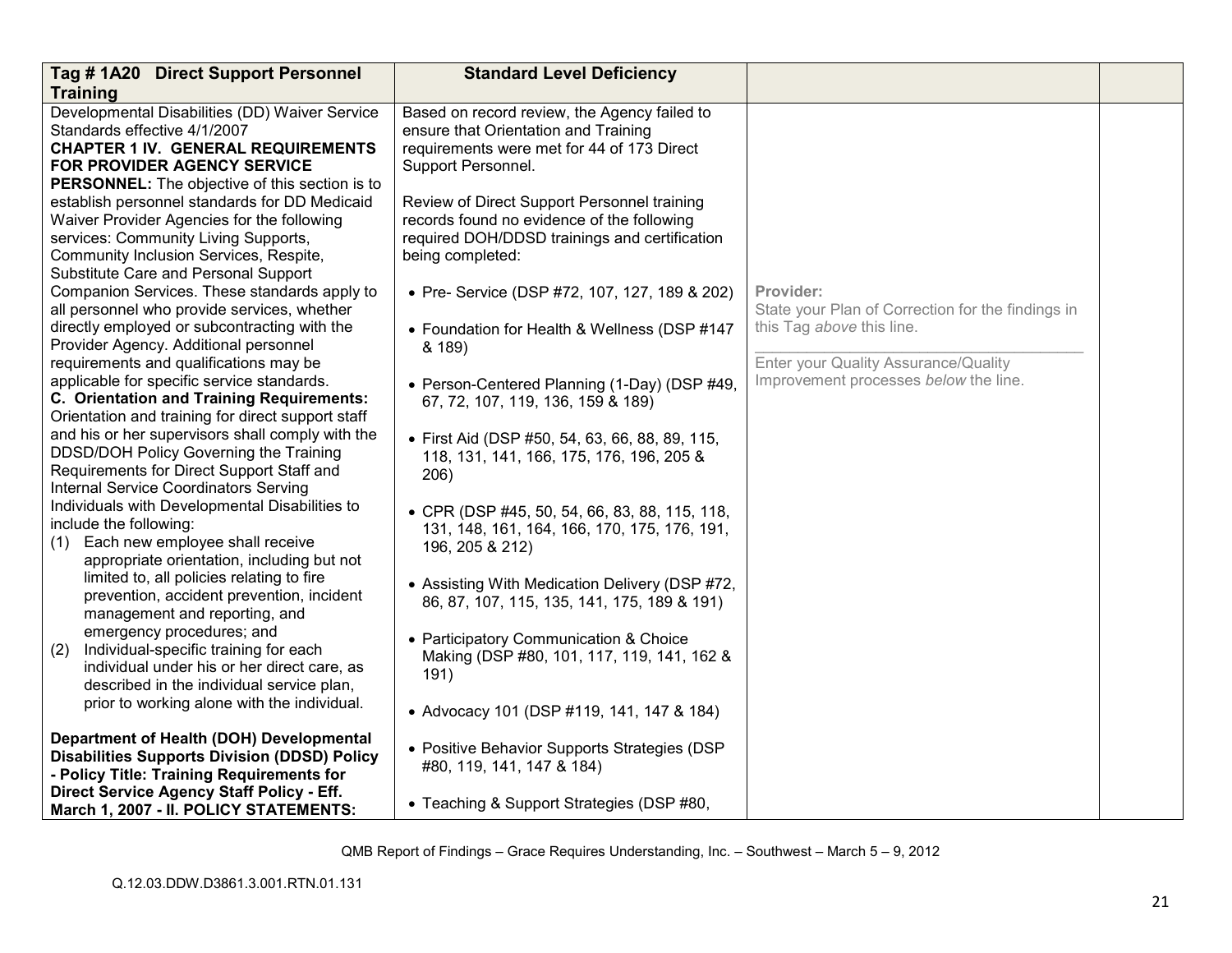| A. Individuals shall receive services from           | 119, 141, 147, 171 & 184) |  |
|------------------------------------------------------|---------------------------|--|
| competent and qualified staff.                       |                           |  |
| B. Staff shall complete individual-specific          |                           |  |
| (formerly known as "Addendum B") training            |                           |  |
| requirements in accordance with the                  |                           |  |
| specifications described in the individual service   |                           |  |
| plan (ISP) of each individual served.                |                           |  |
| C. Staff shall complete training on DOH-             |                           |  |
| approved incident reporting procedures in            |                           |  |
| accordance with 7 NMAC 1.13.                         |                           |  |
| D. Staff providing direct services shall complete    |                           |  |
| training in universal precautions on an annual       |                           |  |
| basis. The training materials shall meet             |                           |  |
| Occupational Safety and Health Administration        |                           |  |
| (OSHA) requirements.                                 |                           |  |
| E. Staff providing direct services shall maintain    |                           |  |
| certification in first aid and CPR. The training     |                           |  |
| materials shall meet OSHA                            |                           |  |
| requirements/guidelines.                             |                           |  |
| F. Staff who may be exposed to hazardous             |                           |  |
| chemicals shall complete relevant training in        |                           |  |
| accordance with OSHA requirements.                   |                           |  |
| G. Staff shall be certified in a DDSD-approved       |                           |  |
| behavioral intervention system (e.g., Mandt,         |                           |  |
| CPI) before using physical restraint techniques.     |                           |  |
| Staff members providing direct services shall        |                           |  |
| maintain certification in a DDSD-approved            |                           |  |
| behavioral intervention system if an individual      |                           |  |
| they support has a behavioral crisis plan that       |                           |  |
| includes the use of physical restraint techniques.   |                           |  |
| H. Staff shall complete and maintain certification   |                           |  |
| in a DDSD-approved medication course in              |                           |  |
| accordance with the DDSD Medication Delivery         |                           |  |
| Policy M-001.                                        |                           |  |
| I. Staff providing direct services shall complete    |                           |  |
| safety training within the first thirty (30) days of |                           |  |
| employment and before working alone with an          |                           |  |
| individual receiving service.                        |                           |  |
|                                                      |                           |  |
|                                                      |                           |  |
|                                                      |                           |  |
|                                                      |                           |  |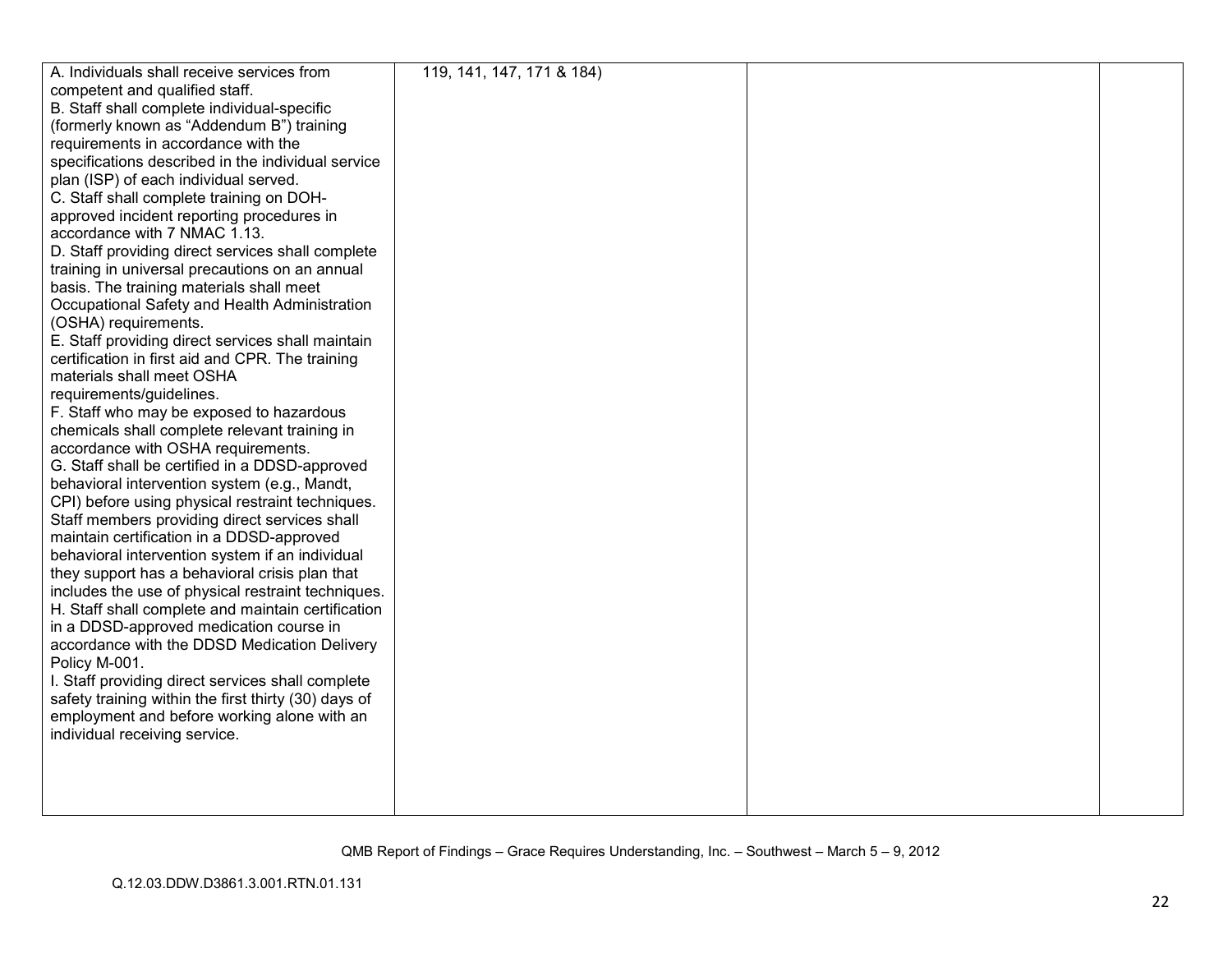| Tag #1A22 Agency Personnel                                                                | <b>Condition Level Deficiency</b>                                                              |                                                   |  |
|-------------------------------------------------------------------------------------------|------------------------------------------------------------------------------------------------|---------------------------------------------------|--|
| <b>Competency</b>                                                                         |                                                                                                |                                                   |  |
| Developmental Disabilities (DD) Waiver Service                                            | After an analysis of the evidence it has been                                                  |                                                   |  |
| Standards effective 4/1/2007<br><b>CHAPTER 1 IV. GENERAL REQUIREMENTS</b>                 | determined there is a significant potential for a                                              |                                                   |  |
| <b>FOR PROVIDER AGENCY SERVICE</b>                                                        | negative outcome to occur.                                                                     |                                                   |  |
| <b>PERSONNEL:</b> The objective of this section is to                                     | Based on interview, the Agency failed to ensure                                                |                                                   |  |
| establish personnel standards for DD Medicaid                                             | that training competencies were met for 21 of 30                                               |                                                   |  |
| Waiver Provider Agencies for the following                                                | Direct Support Personnel.                                                                      |                                                   |  |
| services: Community Living Supports,                                                      |                                                                                                |                                                   |  |
| Community Inclusion Services, Respite,                                                    | When DSP were asked what type of                                                               |                                                   |  |
| Substitute Care and Personal Support                                                      | <b>Individual Specific Training did they receive</b>                                           |                                                   |  |
| Companion Services. These standards apply to                                              | to prepare them to work with the individual,                                                   | Provider:                                         |  |
| all personnel who provide services, whether                                               | the following was reported:                                                                    | State your Plan of Correction for the findings in |  |
| directly employed or subcontracting with the                                              |                                                                                                | this Tag above this line.                         |  |
| Provider Agency. Additional personnel<br>requirements and qualifications may be           | • DSP #189 stated, "I did training with the Case                                               | Enter your Quality Assurance/Quality              |  |
| applicable for specific service standards.                                                | Manager on I don't know what you call it."<br>(Individual #21)                                 | Improvement processes below the line.             |  |
| <b>F. Qualifications for Direct Service</b>                                               |                                                                                                |                                                   |  |
| Personnel: The following employment                                                       | When DSP were asked if the Individual had a                                                    |                                                   |  |
| qualifications and competency requirements are                                            | Positive Behavioral Supports Plan and if so,                                                   |                                                   |  |
| applicable to all Direct Service Personnel                                                | what the plan covered, the following was                                                       |                                                   |  |
| employed by a Provider Agency:                                                            | reported:                                                                                      |                                                   |  |
| (1) Direct service personnel shall be eighteen                                            |                                                                                                |                                                   |  |
| (18) years or older. Exception: Adult                                                     | • DSP #126 stated, "I don't think so, just the                                                 |                                                   |  |
| Habilitation can employ direct care personnel                                             | assessment. The plan is not in the file."                                                      |                                                   |  |
| under the age of eighteen 18 years, but the<br>employee shall work directly under a       | According to the Individual Specific Training                                                  |                                                   |  |
| supervisor, who is physically present at all                                              | Section of the ISP the Individual requires a<br>Positive Behavioral Supports Plan. (Individual |                                                   |  |
| times;                                                                                    | #2)                                                                                            |                                                   |  |
|                                                                                           |                                                                                                |                                                   |  |
| (2) Direct service personnel shall have the ability                                       | When DSP were asked if the individual had a                                                    |                                                   |  |
| to read and carry out the requirements in an                                              | Positive Behavioral Crisis Plan and if so,                                                     |                                                   |  |
| ISP;                                                                                      | what the plan covered, the following was                                                       |                                                   |  |
|                                                                                           | reported:                                                                                      |                                                   |  |
| (3) Direct service personnel shall be available to<br>communicate in the language that is |                                                                                                |                                                   |  |
| functionally required by the individual or in the                                         | • DSP #126 stated, "We have a list of what he                                                  |                                                   |  |
| use of any specific augmentative                                                          | has, but I don't see a behavior crisis plan."<br>According to the Individual Specific Training |                                                   |  |
| communication system utilized by the                                                      | Section of the ISP, the individual has a                                                       |                                                   |  |
| individual;                                                                               | Positive Behavioral Crisis Plan. (Individual                                                   |                                                   |  |
|                                                                                           |                                                                                                |                                                   |  |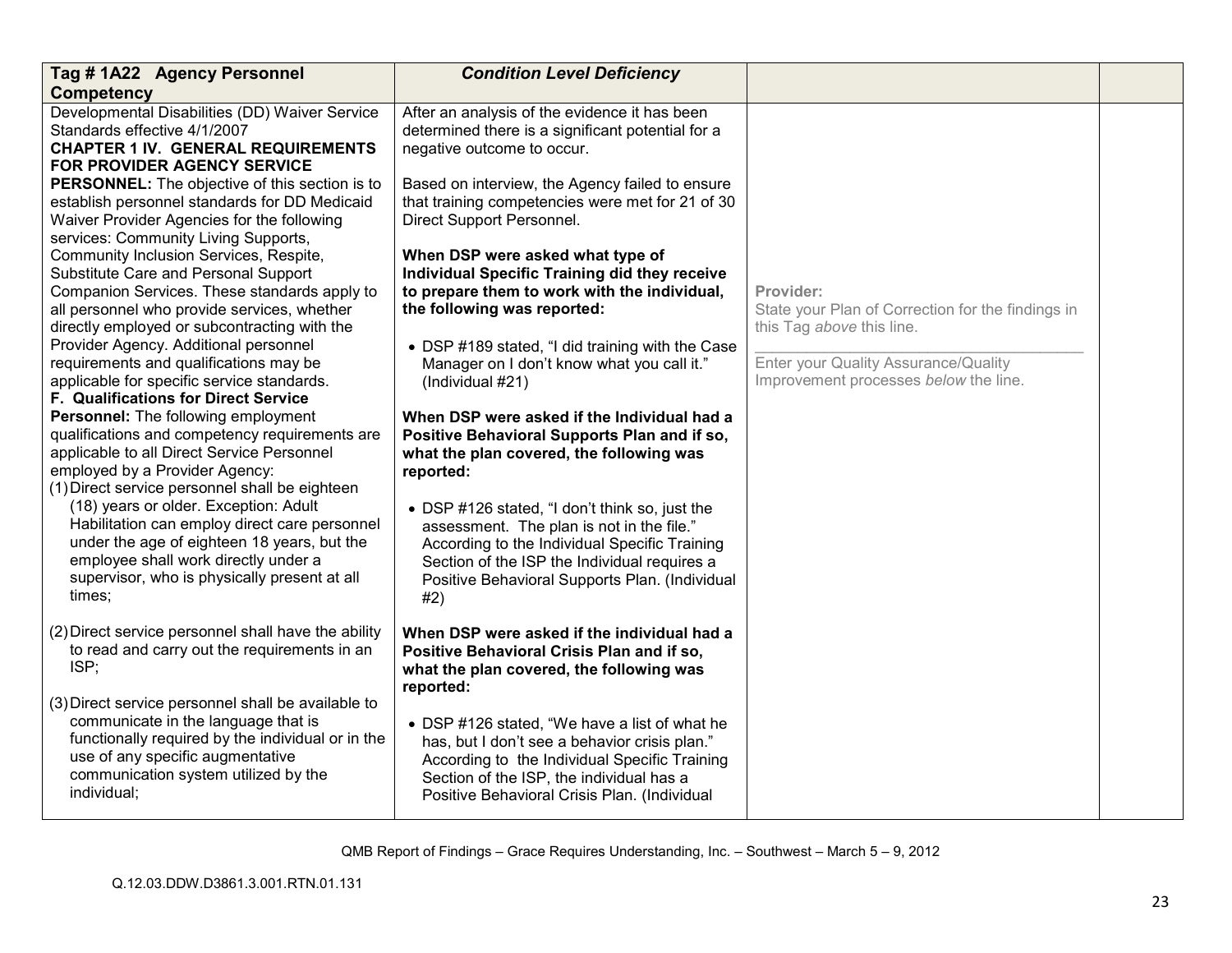| (4) Direct service personnel shall meet the<br>qualifications specified by DDSD in the Policy<br>Governing the Training Requirements for | #2)                                                                                         |  |
|------------------------------------------------------------------------------------------------------------------------------------------|---------------------------------------------------------------------------------------------|--|
| Direct Support Staff and Internal Service                                                                                                | • DSP #70 stated, "I think it would be in her<br>book, I wouldn't know how to answer that." |  |
| Coordinators, Serving Individuals with                                                                                                   | According to the Individual Specific Training                                               |  |
| Developmental Disabilities; and                                                                                                          | Section of the ISP, the individual has Positive                                             |  |
|                                                                                                                                          | Behavioral Crisis Plan. (Individual #5)                                                     |  |
| (5) Direct service Provider Agencies of Respite                                                                                          |                                                                                             |  |
| Services, Substitute Care, Personal Support<br>Services, Nutritional Counseling, Therapists                                              | • DSP #212 stated, "No." According to the                                                   |  |
| and Nursing shall demonstrate basic                                                                                                      | Individual Specific Training Section of the<br>ISP, the individual has Positive Behavioral  |  |
| knowledge of developmental disabilities and                                                                                              | Crisis Plan. (Individual #16)                                                               |  |
| have training or demonstrable qualifications                                                                                             |                                                                                             |  |
| related to the role he or she is performing and                                                                                          | When DSP were asked if the Individual had a                                                 |  |
| complete individual specific training as                                                                                                 | Speech Therapy Plan and if so, what the plan                                                |  |
| required in the ISP for each individual he or<br>she support.                                                                            | covered, the following was reported:                                                        |  |
|                                                                                                                                          | • DSP #57 stated, "Yes, does not have one                                                   |  |
| (6) Report required personnel training status to                                                                                         | here." According to the Individual Specific                                                 |  |
| the DDSD Statewide Training Database as                                                                                                  | Training Section of the ISP, the Individual                                                 |  |
| specified in DDSD policies as related to                                                                                                 | requires a Speech Therapy Plan. DSP was                                                     |  |
| training requirements as follows:<br>(a) Initial comprehensive personnel status                                                          | unable to describe what the plan covered                                                    |  |
| report (name, date of hire, Social Security                                                                                              | (Individual #7)                                                                             |  |
| number category) on all required                                                                                                         | When DSP were asked if the Individual had                                                   |  |
| personnel to be submitted to DDSD                                                                                                        | Health Care Plans and if so, what the plan(s)                                               |  |
| Statewide Training Database within the                                                                                                   | covered, the following was reported:                                                        |  |
| first ninety (90) calendar days of                                                                                                       |                                                                                             |  |
| providing services;<br>(b) Staff who do not wish to use his or her                                                                       | • DSP #70 stated, "No." As indicated by the                                                 |  |
| Social Security Number may request an                                                                                                    | Electronic Comprehensive Health<br>Assessment Tool, the Individual requires                 |  |
| alternative tracking number; and                                                                                                         | Health Care Plans for Seizures &                                                            |  |
| (c) Quarterly personnel update reports sent                                                                                              | Bowel/Bladder issues. (Individual #5)                                                       |  |
| to DDSD Statewide Training Database to                                                                                                   |                                                                                             |  |
| reflect new hires, terminations, inter-                                                                                                  | • DSP #91 stated, "Aspiration." As indicated by                                             |  |
| provider Agency position changes, and<br>name changes.                                                                                   | the Electronic Comprehensive Health                                                         |  |
|                                                                                                                                          | Assessment Tool, the Individual requires a                                                  |  |
| Department of Health (DOH) Developmental                                                                                                 | Health Care Plan for Weight/ Body Mass<br>Index (BMI), not aspiration. (Individual #6)      |  |
| <b>Disabilities Supports Division (DDSD) Policy</b>                                                                                      |                                                                                             |  |
| - Policy Title: Training Requirements for                                                                                                | • DSP #161 stated, "I don't think he does." As                                              |  |
| Direct Service Agency Staff Policy - Eff.                                                                                                | indicated by the Electronic Comprehensive                                                   |  |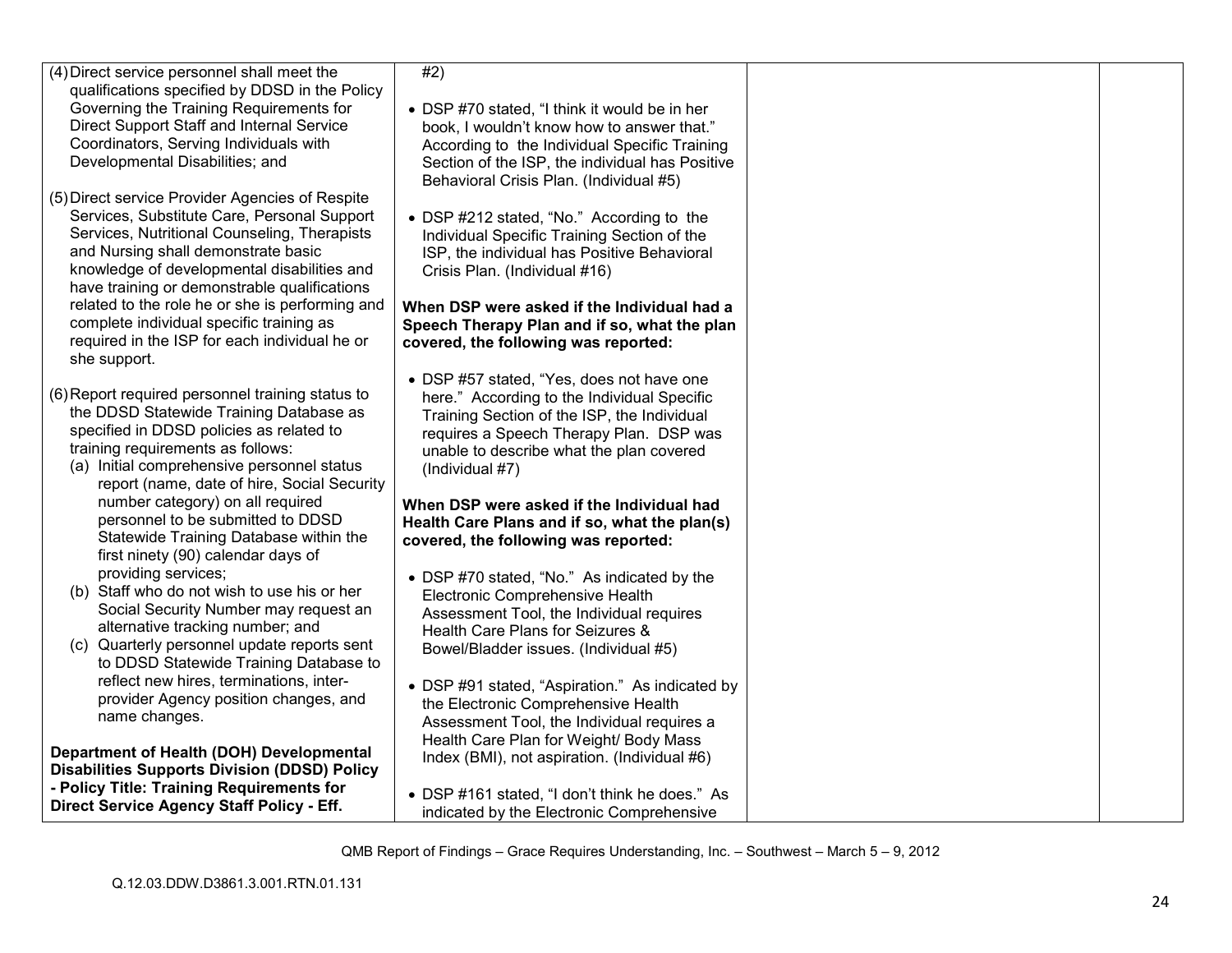| March 1, 2007 - II. POLICY STATEMENTS:     | Health Assessment Tool, the Individual                                                                                                                                                                                                                                                                                                                         |  |
|--------------------------------------------|----------------------------------------------------------------------------------------------------------------------------------------------------------------------------------------------------------------------------------------------------------------------------------------------------------------------------------------------------------------|--|
| A. Individuals shall receive services from | requires Health Care Plans for Weight/Body                                                                                                                                                                                                                                                                                                                     |  |
| competent and qualified staff.             | Mass Index (BMI). (Individual #6)                                                                                                                                                                                                                                                                                                                              |  |
|                                            | • DSP #93 stated, "Falls." As indicated by the<br>Electronic Comprehensive Health<br>Assessment Tool, the Individual requires<br>Health Care Plans for Weight/Body Mass<br>Index (BMI). (Individual #7)                                                                                                                                                        |  |
|                                            | • DSP #57 stated, "Falls." As indicated by the<br>Electronic Comprehensive Health<br>Assessment Tool, the Individual requires<br>Health Care Plans for Weight/Body Mass<br>Index (BMI). (Individual #7)                                                                                                                                                        |  |
|                                            | • DSP #105 stated, "Aspiration, positioning"<br>As indicated by the Electronic<br>Comprehensive Health Assessment Tool, the<br>Individual requires Health Care Plans for<br>Bowel & Bladder. (Individual #10)                                                                                                                                                  |  |
|                                            | • DSP #199 stated, "No she doesn't have any<br>health care plans." As indicated by the<br>Electronic Comprehensive Health<br>Assessment Tool, the Individual requires<br>Health Care Plan for Tube Feeding, Tube site<br>information, Risk for tube displacement,<br>Aspiration, Seizures, GI/Constipation<br>Management & Skin and Wound. (Individual<br>#12) |  |
|                                            | • DSP #212 stated, "No just the Aspiration<br>HCP for cerebral palsy, but nothing else." As<br>indicated by the Electronic Comprehensive<br>Health Assessment Tool, the Individual<br>requires Health Care Plans for Aspiration,<br>Seizures, GI/Constipation Management &<br>Skin and Wound. (Individual #16)                                                 |  |
|                                            | • DSP #171 stated, "No, there should be one,<br>can't find it in the book." As indicated by the                                                                                                                                                                                                                                                                |  |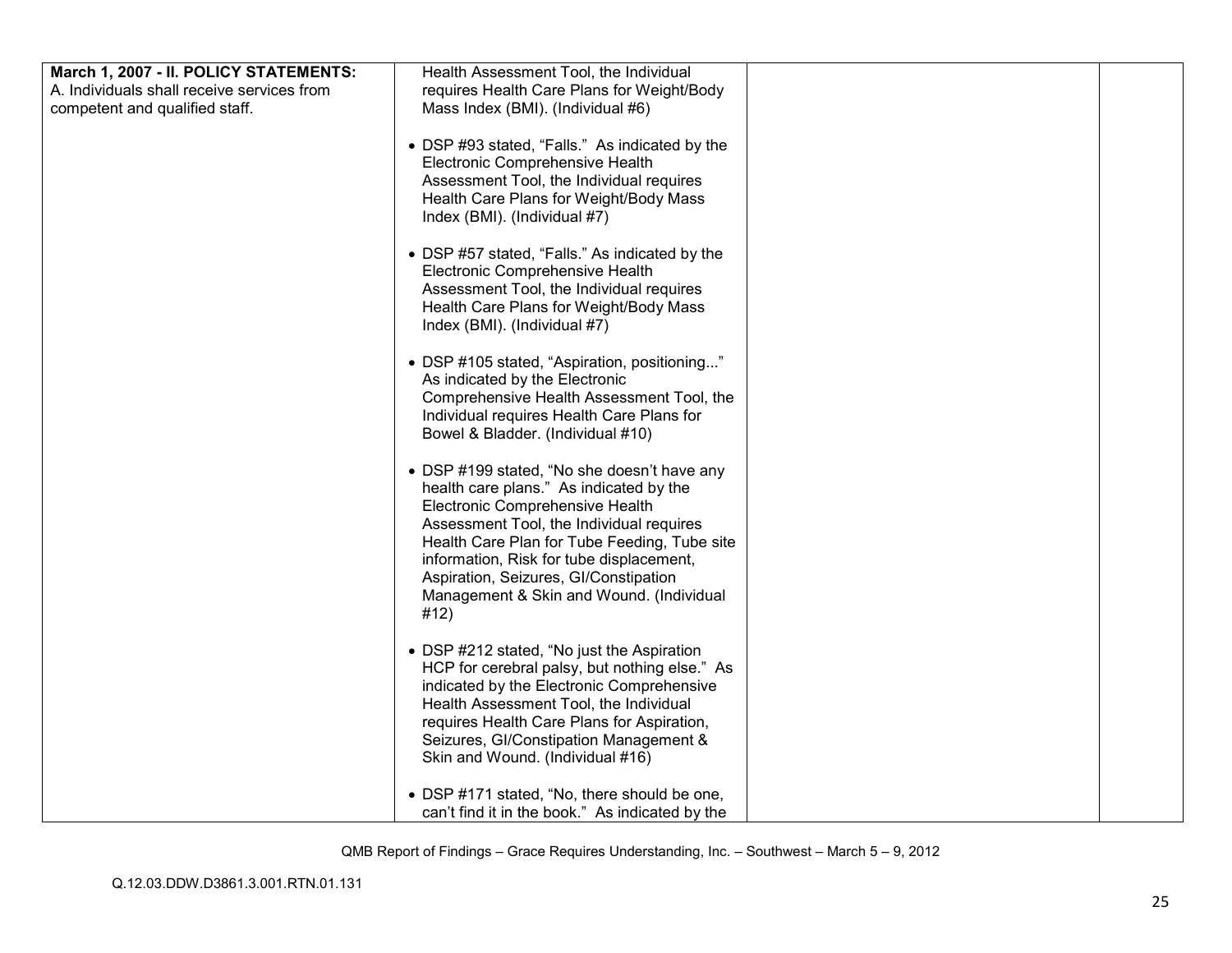| Electronic Comprehensive Health<br>Assessment Tool, the Individual requires<br>Health Care Plans for Weight/Body Mass<br>Index (BMI), Aspiration, Seizures,<br>GI/Constipation Management & Falls.                                                          |  |
|-------------------------------------------------------------------------------------------------------------------------------------------------------------------------------------------------------------------------------------------------------------|--|
| (Individual #18)<br>• DSP #53 stated, "No." As indicated by the<br>Electronic Comprehensive Health                                                                                                                                                          |  |
| Assessment Tool, the Individual requires<br>Health Care Plan for Aspiration, Seizures,<br>GI/Constipation Management & Skin and<br>Wound. (Individual #19)                                                                                                  |  |
| • DSP #211 stated, "No." As indicated by the<br>Electronic Comprehensive Health<br>Assessment Tool, the Individual requires<br>Health Care Plan for Weight/Body Mass<br>Index (BMI), Oral Care/Hygiene &<br>GI/Constipation Management. (Individual<br>#20) |  |
| • DSP #189 stated, "No. Not that I know of."<br>As indicated by the Electronic<br>Comprehensive Health Assessment Tool, the<br>Individual requires a Health Care Plan Oral<br>Care/Hygiene. (Individual #21)                                                |  |
| • DSP #57 stated, "No." As indicated by the<br>Electronic Comprehensive Health<br>Assessment Tool, the Individual requires<br>Health Care Plan for Oral Care/Hygiene.<br>(Individual #22)                                                                   |  |
| • DSP #192 stated, "No." As indicated by the<br>Electronic Comprehensive Health<br>Assessment Tool, the Individual has a Health<br>Care Plan for Oral Care/Hygiene. (Individual<br>#22)                                                                     |  |
| When DSP were asked if the Individual had a<br><b>Medical Emergency Response Plans and if</b>                                                                                                                                                               |  |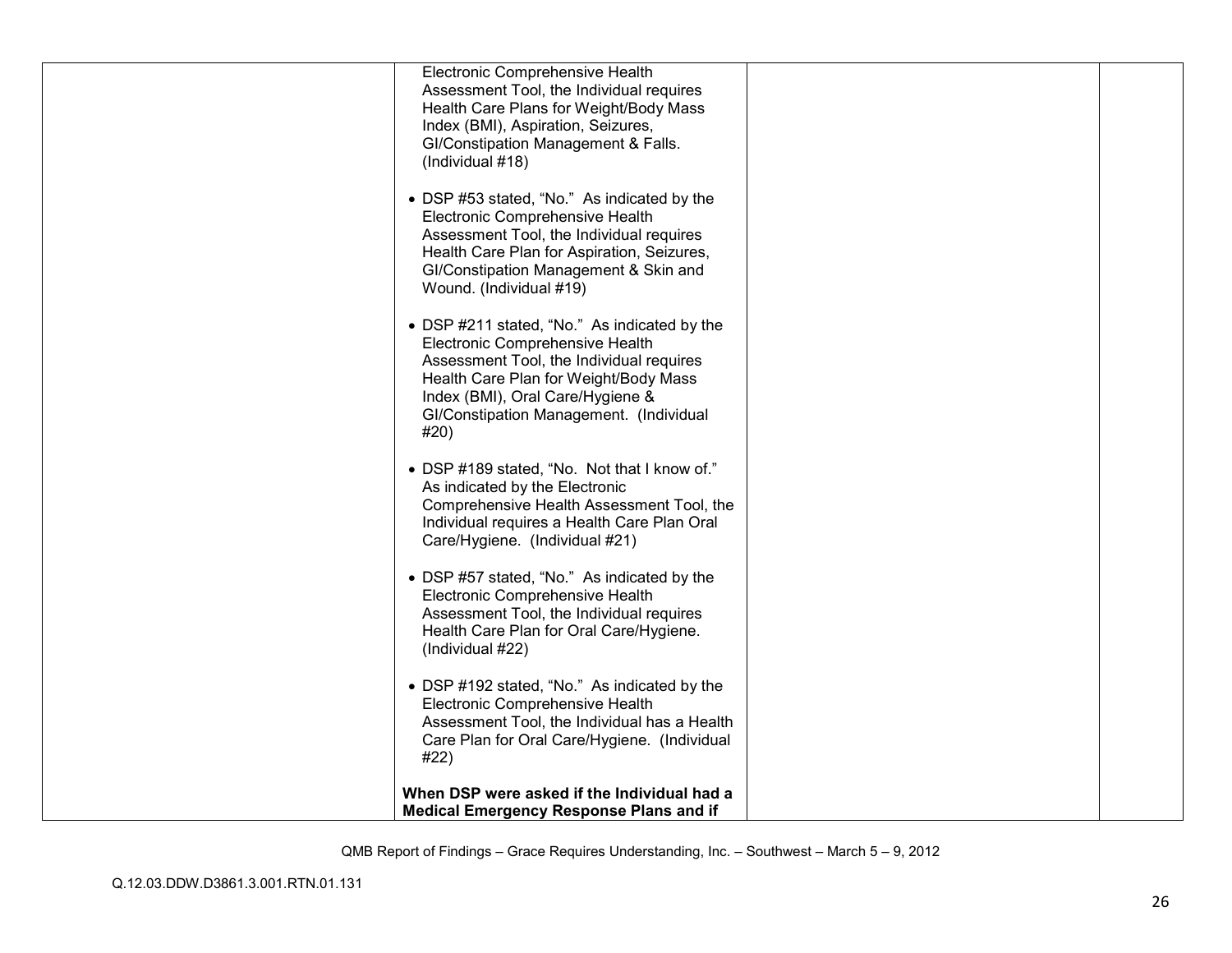| so, what the plan(s) covered, the following                                                                                                                                                                                                                                                                               |  |
|---------------------------------------------------------------------------------------------------------------------------------------------------------------------------------------------------------------------------------------------------------------------------------------------------------------------------|--|
| was reported:                                                                                                                                                                                                                                                                                                             |  |
|                                                                                                                                                                                                                                                                                                                           |  |
| • DSP #93 stated, "No." As indicated by the<br>Electronic Comprehensive Health<br>Assessment Tool, the Individual requires<br>Crisis Plans/Medical Emergency Response<br>Plan for Falls. (Individual #7)                                                                                                                  |  |
| • DSP #199 stated, "I would call Mr and 911."<br>As indicated by the Electronic<br>Comprehensive Health Assessment Tool, the<br>Individual requires Crisis Plans/Medical<br>Emergency Response Plan for Tube Feeding,<br>Tube site information, Risk for tube<br>displacement, Aspiration & Seizures.<br>(Individual #12) |  |
| • DSP #127 stated, "I would call the nurse if he<br>were in a crisis and his mother then call 911."<br>As indicated by the ISP section of the ISP,<br>the Individual requires Crisis Plans/Medical<br>Emergency Response Plan for<br>Gastrointestinal. (Individual #13)                                                   |  |
| • DSP #212 stated, "No." As indicated by the<br>Electronic Comprehensive Health<br>Assessment Tool, the Individual requires<br>Crisis Plans/Medical Emergency Response<br>Plan for Aspiration, Seizures &<br>GI/Constipation. (Individual #16)                                                                            |  |
| • DSP #171 stated, "She carries them in her<br>backpack." As indicated by the Electronic<br>Comprehensive Health Assessment Tool, the<br>Individual requires Crisis Plans/Medical<br>Emergency Response Plan for Aspiration,<br>Seizures & Falls. DSP did not elaborate on<br>what the plans were. (Individual #18)       |  |
| • DSP #53 stated, "No." As indicated by the<br>Electronic Comprehensive Health                                                                                                                                                                                                                                            |  |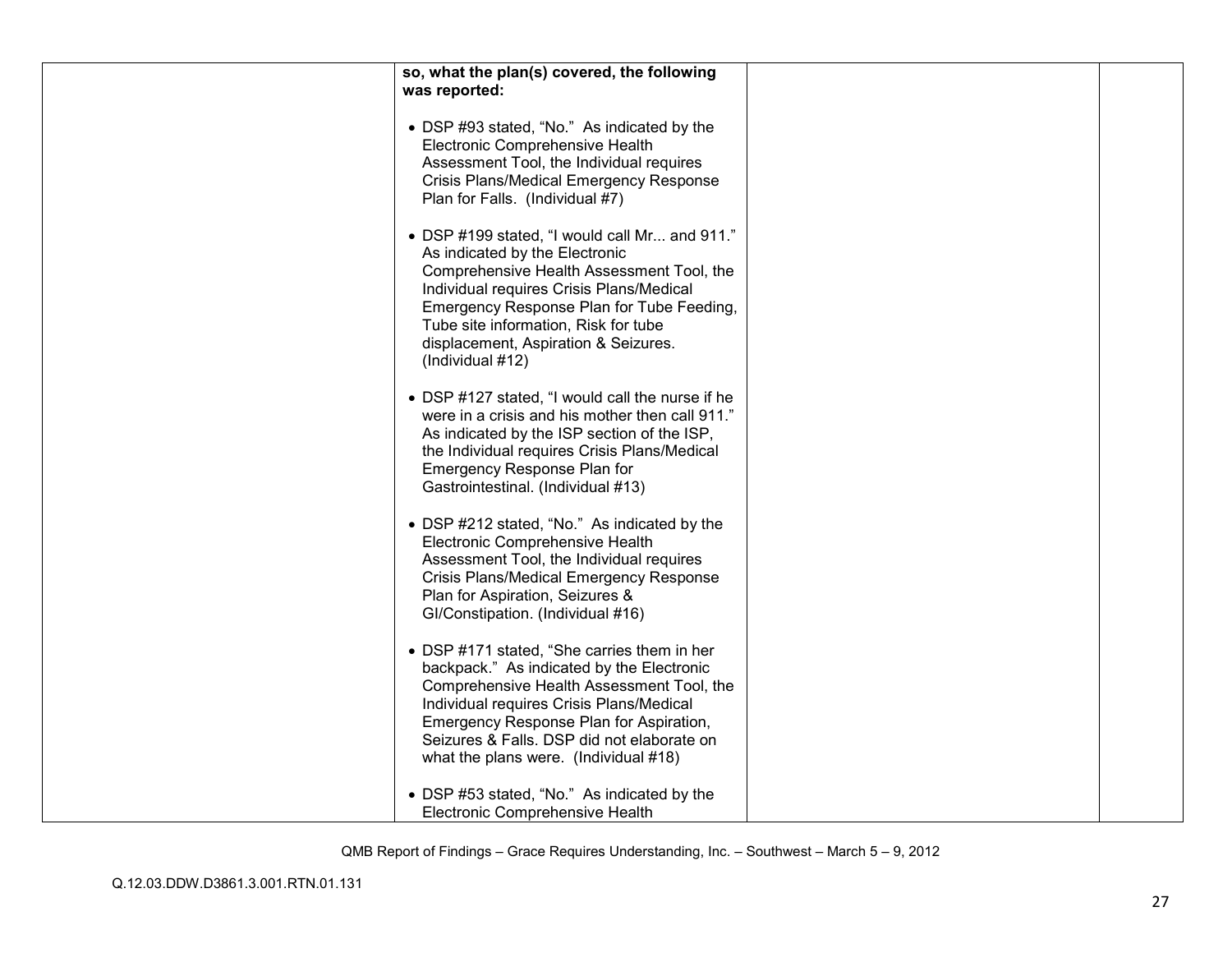| Assessment Tool the Individual requires<br>Crisis Plans/Medical Emergency Response<br>Plan for Aspiration & Seizures. (Individual<br>#19)                                                                                                                                                                                                                                                 |  |
|-------------------------------------------------------------------------------------------------------------------------------------------------------------------------------------------------------------------------------------------------------------------------------------------------------------------------------------------------------------------------------------------|--|
| • DSP #211 stated, "No." As indicated by the<br>Electronic Comprehensive Health<br>Assessment Tool, the Individual requires<br>Crisis Plans/Medical Emergency Response<br>Plan for Constipation Management.<br>(Individual #20)                                                                                                                                                           |  |
| When DSP were asked if the Individual had a<br>person-specific Medical Emergency<br>Response Plan for seizures, the following<br>was reported:<br>• DSP #212 stated, "No." Per the Electronic<br>Comprehensive Health Assessment Tool, the<br>Individual has a Crisis Plans/Medical<br>Emergency Response Seizures. (Individual<br>#16)                                                   |  |
| • DSP #171 stated, "No. I don't see one in<br>here." Per the Electronic Comprehensive<br>Health Assessment Tool, the Individual has a<br>Crisis Plans/Medical Emergency Response<br>Seizures. (Individual #18)                                                                                                                                                                            |  |
| When DSP were asked what they are to do if<br>an Individual is aspirating (specific to the<br>individual), the following was reported:                                                                                                                                                                                                                                                    |  |
| • DSP #171 stated, "Do CPR?, don't know<br>what to do." DSP attempted to locate the<br>plan and could not find a plan in the<br>Individual's record. As indicated by the<br>Electronic Comprehensive Health<br>Assessment Tool, the Individual has<br>Individual Specific Crisis Plans/Medical<br><b>Emergency Response Plan and Healthcare</b><br>Plans for Aspiration. (Individual #16) |  |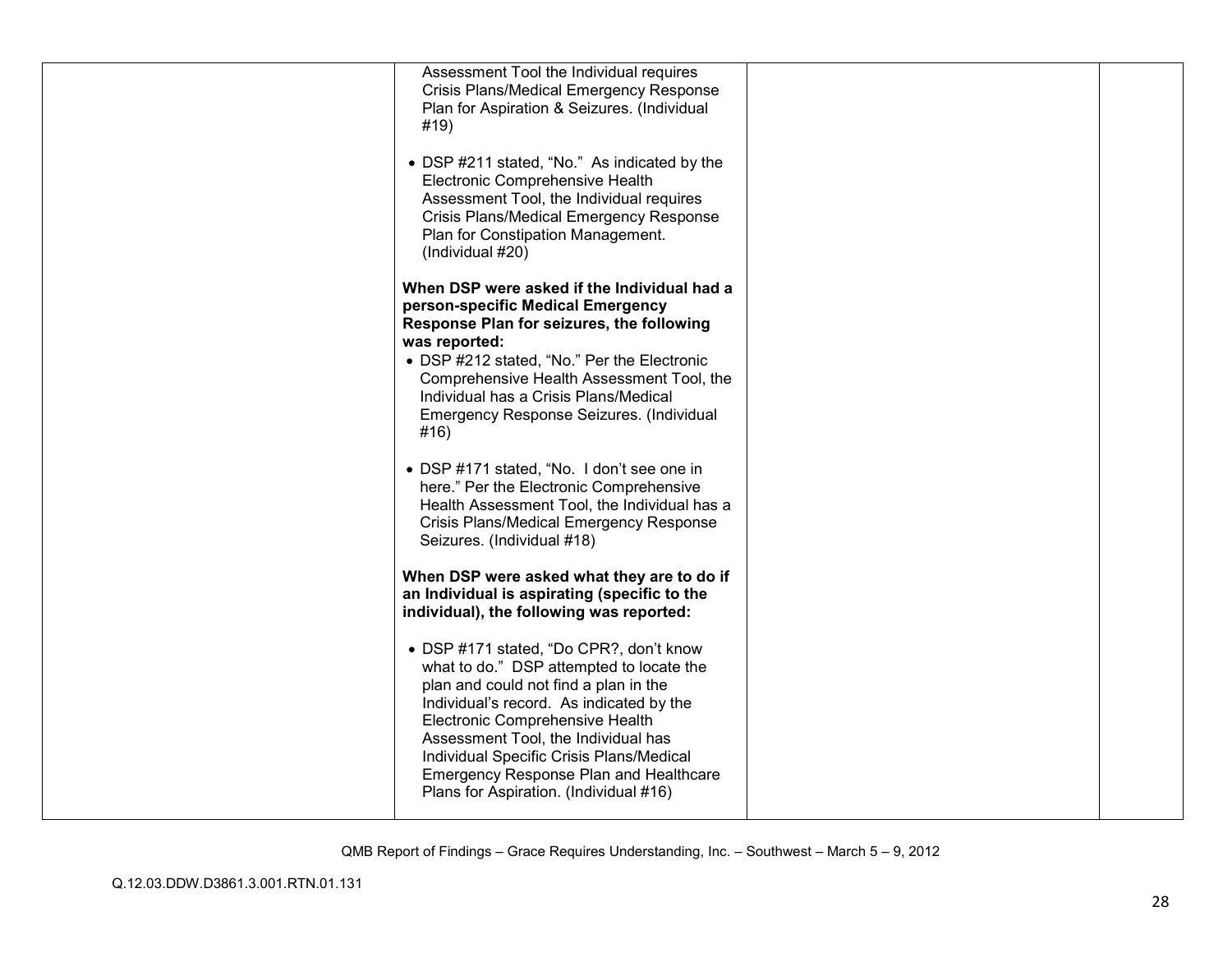| When DSP were asked if the Individual had<br>any food and/or medication allergies that                                                                                                                                                                                                                                                                                                                                                                                                                                                                                     |  |
|----------------------------------------------------------------------------------------------------------------------------------------------------------------------------------------------------------------------------------------------------------------------------------------------------------------------------------------------------------------------------------------------------------------------------------------------------------------------------------------------------------------------------------------------------------------------------|--|
| could potentially be life threatening, the<br>following was reported:                                                                                                                                                                                                                                                                                                                                                                                                                                                                                                      |  |
| • DSP #120 stated, "No." Per agency<br>documentation reviewed the Individual is<br>allergic to Amoxicillin & Bactrim. (Individual<br>#3)                                                                                                                                                                                                                                                                                                                                                                                                                                   |  |
| When DSP were asked what the individual's<br>Diagnosis were, the following was reported:                                                                                                                                                                                                                                                                                                                                                                                                                                                                                   |  |
| • DSP #57 stated, "MR I don't know the rest of<br>his." According to the individuals ISP the<br>individual is diagnosed with Autism and<br>Developmental Delay. Staff did not discuss<br>the listed diagnosis. (Individual #7)                                                                                                                                                                                                                                                                                                                                             |  |
| When DSP were asked, what are the steps<br>they need to take before assisting an<br>individual with PRN medication, the<br>following was reported:                                                                                                                                                                                                                                                                                                                                                                                                                         |  |
| • DSP #92 stated, "Put on the MAR and call La<br>Clinica de Familia." When asked by<br>Surveyors if they needed to call the Agency<br>nurse, DSP #92 stated, "No." According to<br>DDSD Policy Number M-001 prior to self-<br>administration, self-administration with<br>physical assist or assisting with delivery of<br>PRN medications, the direct support staff<br>must contact the agency nurse to describe<br>observed symptoms and thus assure that the<br>PRN medication is being used according to<br>instructions given by the ordering PCP.<br>(Individual #3) |  |
| • DSP #171 stated, "Fill out PRN log make<br>sure PRN has doctor's note, fill out the MAR."<br>According to DDSD Policy Number M-001<br>prior to self-administration, self-administration                                                                                                                                                                                                                                                                                                                                                                                  |  |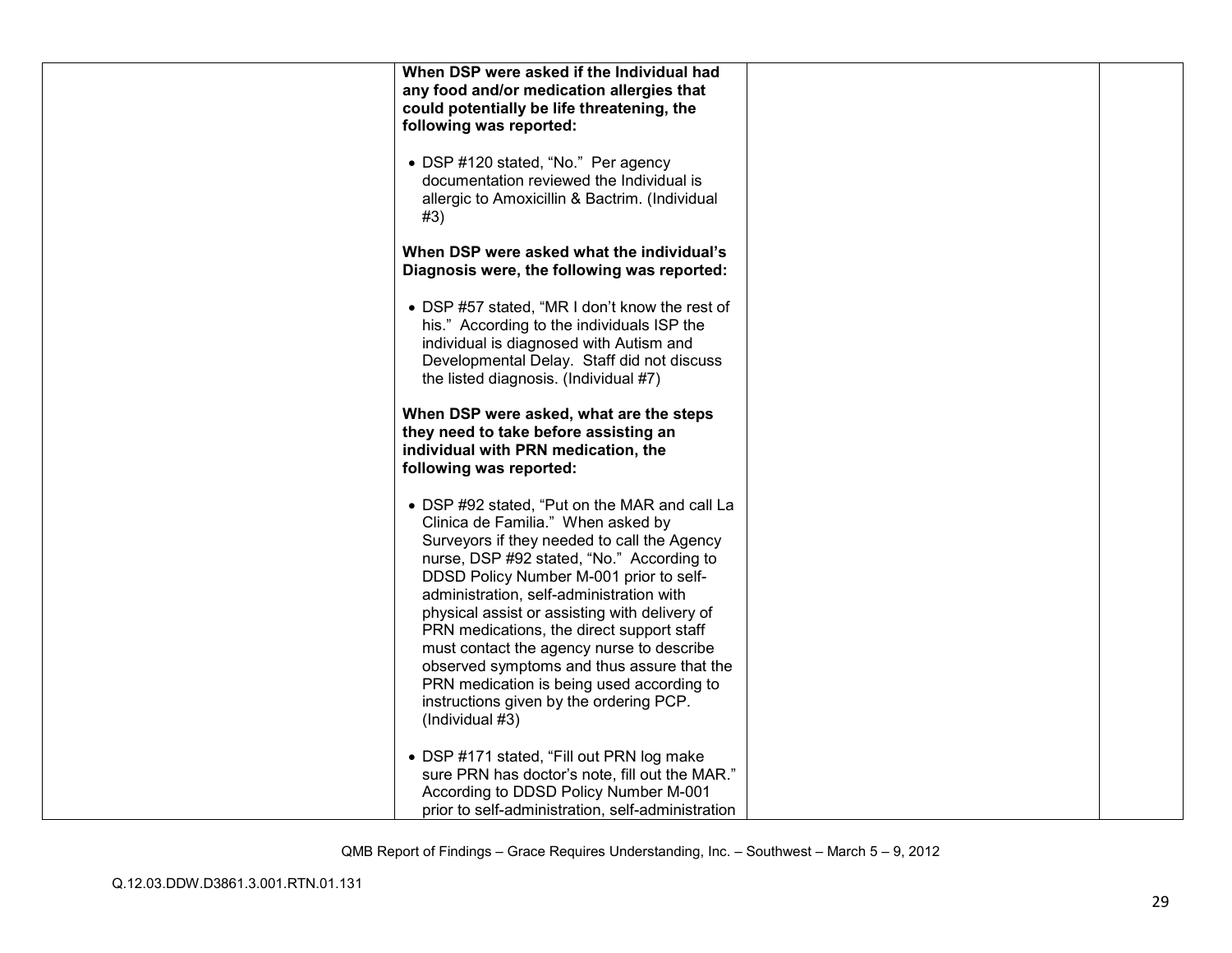| (Individual #18)        | with physical assist or assisting with delivery<br>of PRN medications, the direct support staff<br>must contact the agency nurse to describe<br>observed symptoms and thus assure that the<br>PRN medication is being used according to<br>instructions given by the ordering PCP.                                                                                                                                                                                                                                                                              |
|-------------------------|-----------------------------------------------------------------------------------------------------------------------------------------------------------------------------------------------------------------------------------------------------------------------------------------------------------------------------------------------------------------------------------------------------------------------------------------------------------------------------------------------------------------------------------------------------------------|
| following was reported: | When DSP were asked, what steps are you to<br>take in the event of a medication error, the                                                                                                                                                                                                                                                                                                                                                                                                                                                                      |
| (Individual #4)         | • DSP #63 stated, ""I would throw it away,<br>record it in the MAR and call the doctor." Per<br>"GRU 504.04 Medication Error Process" DSP<br>are to "3. Staff will verify medication error<br>and respond by: c. Consult with the pharmacy<br>which dispensed the medicatione. Once<br>the health and safety of the Person Served<br>has been obtained, notify the Service<br>Coordinator or Nurse Administrator, and<br>complete and submit a DHI Incident Report<br>form with 24-hours of incident, according to<br>DHI and GRU Inc policies and procedures." |
|                         | • DSP #71 stated, "We have a few seconds or<br>give her another one." Per "GRU 504.04<br>Medication Error Process" DSP are to "3.<br>Staff will verify medication error and respond<br>by: c. Consult with the pharmacy which<br>dispensed the medicatione. Once the<br>health and safety of the Person Served has<br>been obtained, notify the Service Coordinator<br>or Nurse Administrator, and complete and<br>submit a DHI Incident Report form with 24-<br>hours of incident, according to DHI and GRU<br>Inc policies and procedures." (Individual #15)  |
|                         | • DSP #46 stated, Throw it away." Per "GRU<br>504.04 Medication Error Process" DSP are to<br>"3. Staff will verify medication error and                                                                                                                                                                                                                                                                                                                                                                                                                         |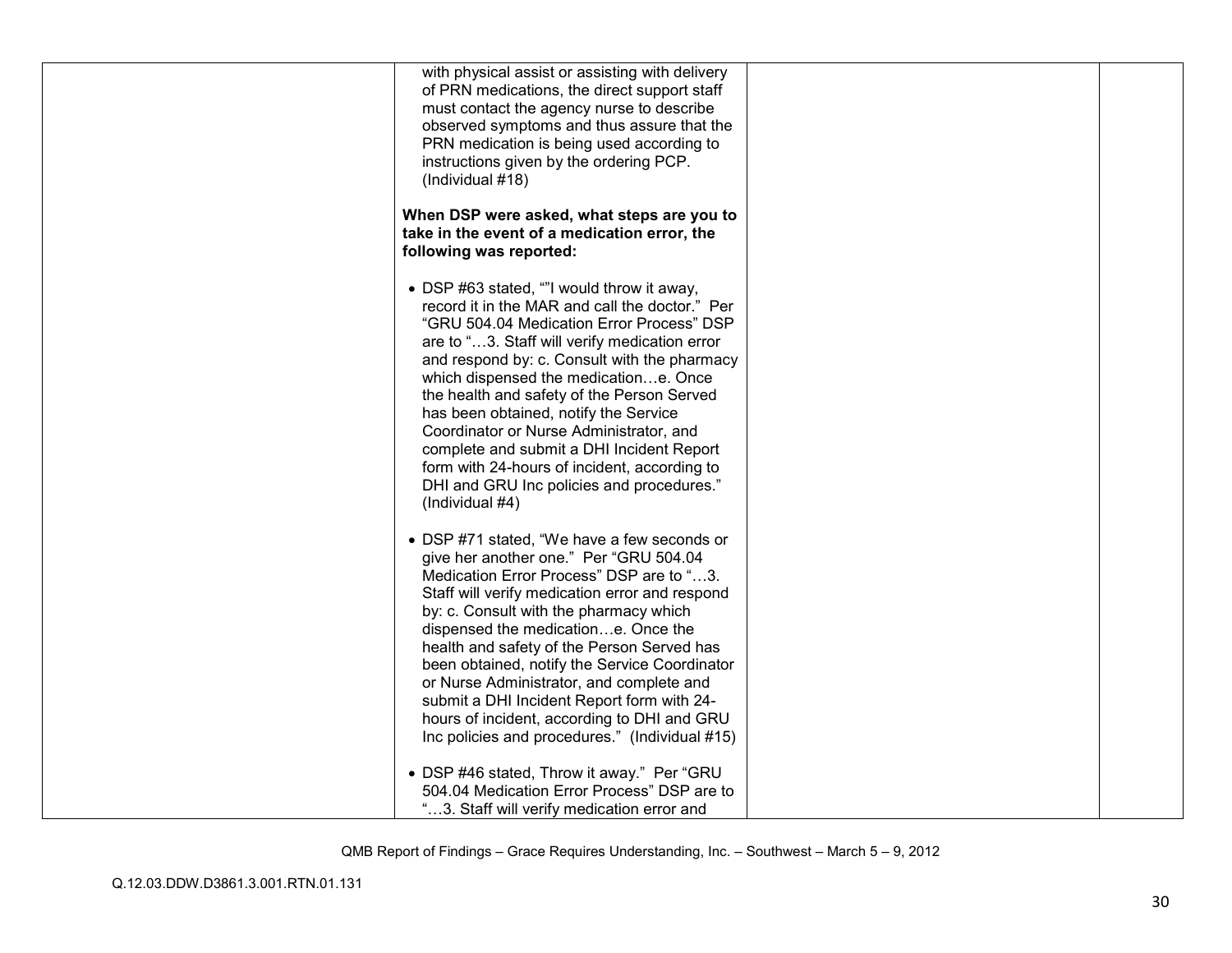| respond by: c. Consult with the pharmacy<br>which dispensed the medicatione. Once<br>the health and safety of the Person Served<br>has been obtained, notify the Service<br>Coordinator or Nurse Administrator, and<br>complete and submit a DHI Incident Report<br>form with 24-hours of incident, according to<br>DHI and GRU Inc policies and procedures."<br>(Individual #18) |  |
|-----------------------------------------------------------------------------------------------------------------------------------------------------------------------------------------------------------------------------------------------------------------------------------------------------------------------------------------------------------------------------------|--|
|                                                                                                                                                                                                                                                                                                                                                                                   |  |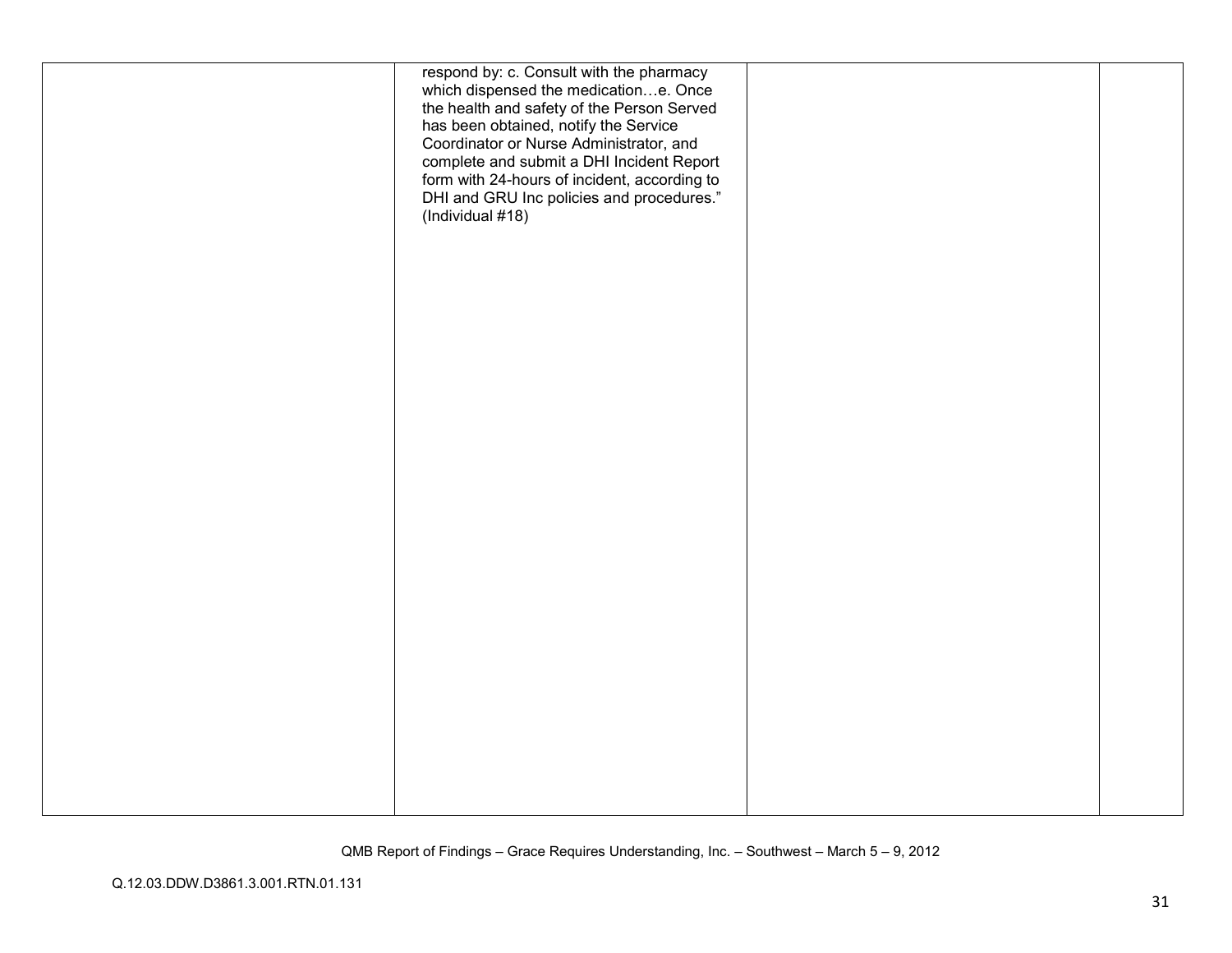| Tag #1A25 Criminal Caregiver History                                                                                                                                                                                                                                                                                                                                             | <b>Condition Level Deficiency</b>                                                                                                                                                                                                                                                                              |                                                                                             |  |
|----------------------------------------------------------------------------------------------------------------------------------------------------------------------------------------------------------------------------------------------------------------------------------------------------------------------------------------------------------------------------------|----------------------------------------------------------------------------------------------------------------------------------------------------------------------------------------------------------------------------------------------------------------------------------------------------------------|---------------------------------------------------------------------------------------------|--|
| <b>Screening</b>                                                                                                                                                                                                                                                                                                                                                                 |                                                                                                                                                                                                                                                                                                                |                                                                                             |  |
| NMAC 7.1.9.8 CAREGIVER AND HOSPITAL<br><b>CAREGIVER EMPLOYMENT</b><br><b>REQUIREMENTS:</b><br>F. Timely Submission: Care providers shall                                                                                                                                                                                                                                         | After an analysis of the evidence it has been<br>determined there is a significant potential for a<br>negative outcome to occur.                                                                                                                                                                               |                                                                                             |  |
| submit all fees and pertinent application<br>information for all individuals who meet the<br>definition of an applicant, caregiver or hospital<br>caregiver as described in Subsections B, D and<br>K of 7.1.9.7 NMAC, no later than twenty (20)<br>calendar days from the first day of employment<br>or effective date of a contractual relationship<br>with the care provider. | Based on record review, the Agency failed to<br>maintain documentation indicating no<br>"disqualifying convictions" or documentation of<br>the timely submission of pertinent application<br>information to the Caregiver Criminal History<br>Screening Program was on file for 16 of 185<br>Agency Personnel. | Provider:<br>State your Plan of Correction for the findings in<br>this Tag above this line. |  |
| NMAC 7.1.9.9 CAREGIVERS OR HOSPITAL<br><b>CAREGIVERS AND APPLICANTS WITH</b><br><b>DISQUALIFYING CONVICTIONS:</b>                                                                                                                                                                                                                                                                | The following Agency Personnel Files<br>contained no evidence of Caregiver Criminal<br><b>History Screenings:</b>                                                                                                                                                                                              | Enter your Quality Assurance/Quality<br>Improvement processes below the line.               |  |
| A. Prohibition on Employment: A care                                                                                                                                                                                                                                                                                                                                             | <b>Direct Support Personnel (DSP):</b>                                                                                                                                                                                                                                                                         |                                                                                             |  |
| provider shall not hire or continue the<br>employment or contractual services of any                                                                                                                                                                                                                                                                                             | • #48 - Date of hire 9/7/2007                                                                                                                                                                                                                                                                                  |                                                                                             |  |
| applicant, caregiver or hospital caregiver for<br>whom the care provider has received notice of a                                                                                                                                                                                                                                                                                | • #81 - Date of hire 5/20/2008                                                                                                                                                                                                                                                                                 |                                                                                             |  |
| disqualifying conviction, except as provided in<br>Subsection B of this section.                                                                                                                                                                                                                                                                                                 | • #95 - Date of hire 1/18/2008                                                                                                                                                                                                                                                                                 |                                                                                             |  |
| NMAC 7.1.9.11 DISQUALIFYING                                                                                                                                                                                                                                                                                                                                                      | • #130 - Date of hire 3/21/2009                                                                                                                                                                                                                                                                                |                                                                                             |  |
| <b>CONVICTIONS.</b> The following felony<br>convictions disqualify an applicant, caregiver or                                                                                                                                                                                                                                                                                    | • #132 – Date of hire 12/2/2004                                                                                                                                                                                                                                                                                |                                                                                             |  |
| hospital caregiver from employment or<br>contractual services with a care provider:                                                                                                                                                                                                                                                                                              | • #134 - Date of hire 8/13/2008                                                                                                                                                                                                                                                                                |                                                                                             |  |
| A. homicide;                                                                                                                                                                                                                                                                                                                                                                     | • #143 - Date of hire 8/1/2001                                                                                                                                                                                                                                                                                 |                                                                                             |  |
| <b>B.</b> trafficking, or trafficking in controlled<br>substances;                                                                                                                                                                                                                                                                                                               | • #147 - Date of hire 12/5/2009                                                                                                                                                                                                                                                                                |                                                                                             |  |
| C. kidnapping, false imprisonment, aggravated                                                                                                                                                                                                                                                                                                                                    | • #150 - Date of hire 10/16/2002                                                                                                                                                                                                                                                                               |                                                                                             |  |
| assault or aggravated battery;                                                                                                                                                                                                                                                                                                                                                   | • #193 - Date of hire 9/1/2005                                                                                                                                                                                                                                                                                 |                                                                                             |  |
| D. rape, criminal sexual penetration, criminal<br>sexual contact, incest, indecent exposure, or<br>other related felony sexual offenses;                                                                                                                                                                                                                                         | • #201 - Date of hire 9/25/2008                                                                                                                                                                                                                                                                                |                                                                                             |  |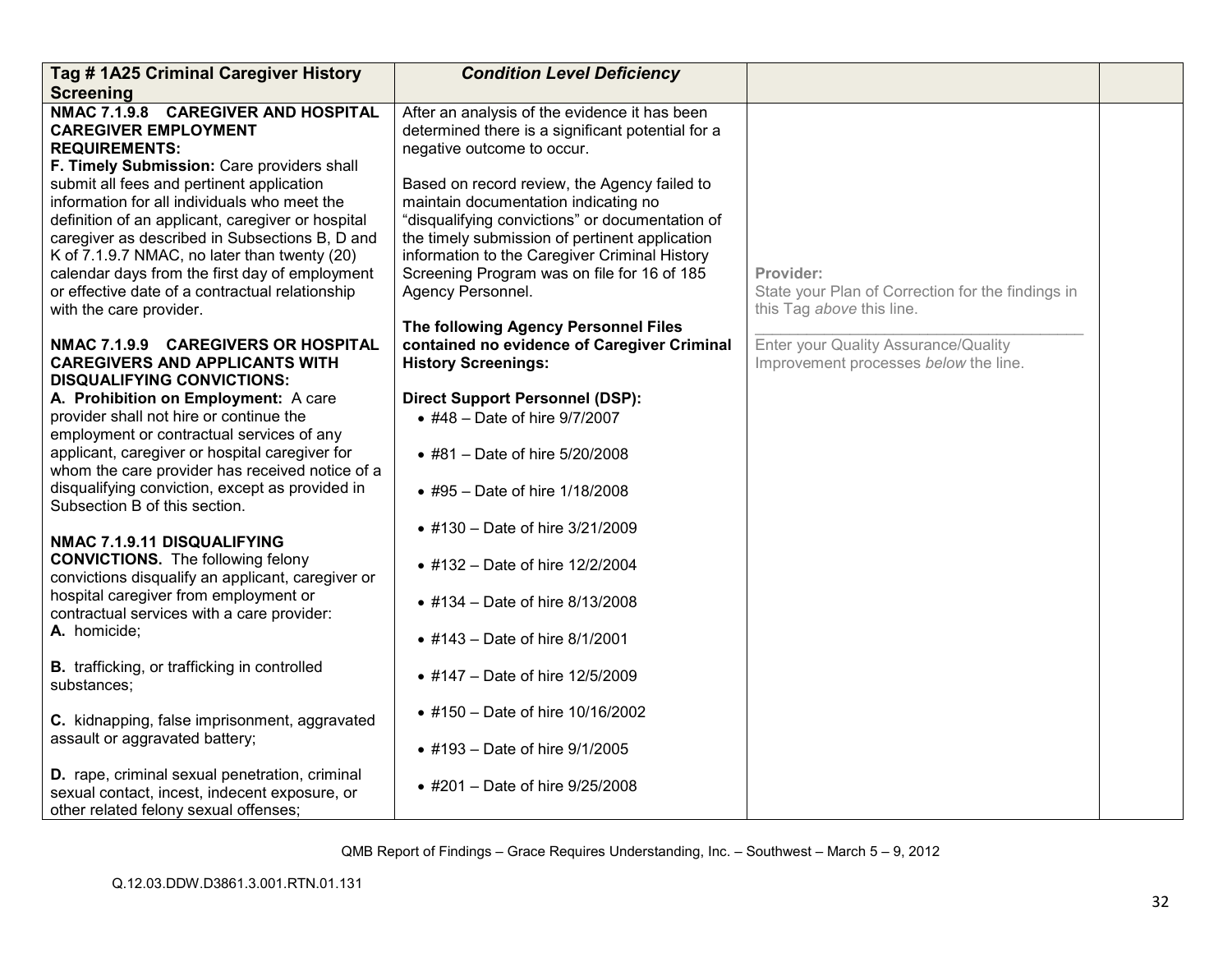|                                                                                                 | • #203 - Date of hire 11/9/2010             |  |
|-------------------------------------------------------------------------------------------------|---------------------------------------------|--|
| E. crimes involving adult abuse, neglect or                                                     |                                             |  |
| financial exploitation;                                                                         | • #210 - Date of hire 9/7/2007              |  |
|                                                                                                 |                                             |  |
| F. crimes involving child abuse or neglect;                                                     |                                             |  |
|                                                                                                 | <b>Service Coordination Personnel (SC):</b> |  |
| G. crimes involving robbery, larceny, extortion,                                                | • #214 - Date of hire 7/18/2011             |  |
| burglary, fraud, forgery, embezzlement, credit                                                  |                                             |  |
| card fraud, or receiving stolen property; or                                                    | • #216 - Date of hire 7/28/2008             |  |
|                                                                                                 |                                             |  |
| H. an attempt, solicitation, or conspiracy<br>involving any of the felonies in this subsection. | • #217 - Date of hire 11/15/2010            |  |
|                                                                                                 |                                             |  |
|                                                                                                 |                                             |  |
|                                                                                                 |                                             |  |
|                                                                                                 |                                             |  |
|                                                                                                 |                                             |  |
|                                                                                                 |                                             |  |
|                                                                                                 |                                             |  |
|                                                                                                 |                                             |  |
|                                                                                                 |                                             |  |
|                                                                                                 |                                             |  |
|                                                                                                 |                                             |  |
|                                                                                                 |                                             |  |
|                                                                                                 |                                             |  |
|                                                                                                 |                                             |  |
|                                                                                                 |                                             |  |
|                                                                                                 |                                             |  |
|                                                                                                 |                                             |  |
|                                                                                                 |                                             |  |
|                                                                                                 |                                             |  |
|                                                                                                 |                                             |  |
|                                                                                                 |                                             |  |
|                                                                                                 |                                             |  |
|                                                                                                 |                                             |  |
|                                                                                                 |                                             |  |
|                                                                                                 |                                             |  |
|                                                                                                 |                                             |  |
|                                                                                                 |                                             |  |
|                                                                                                 |                                             |  |
|                                                                                                 |                                             |  |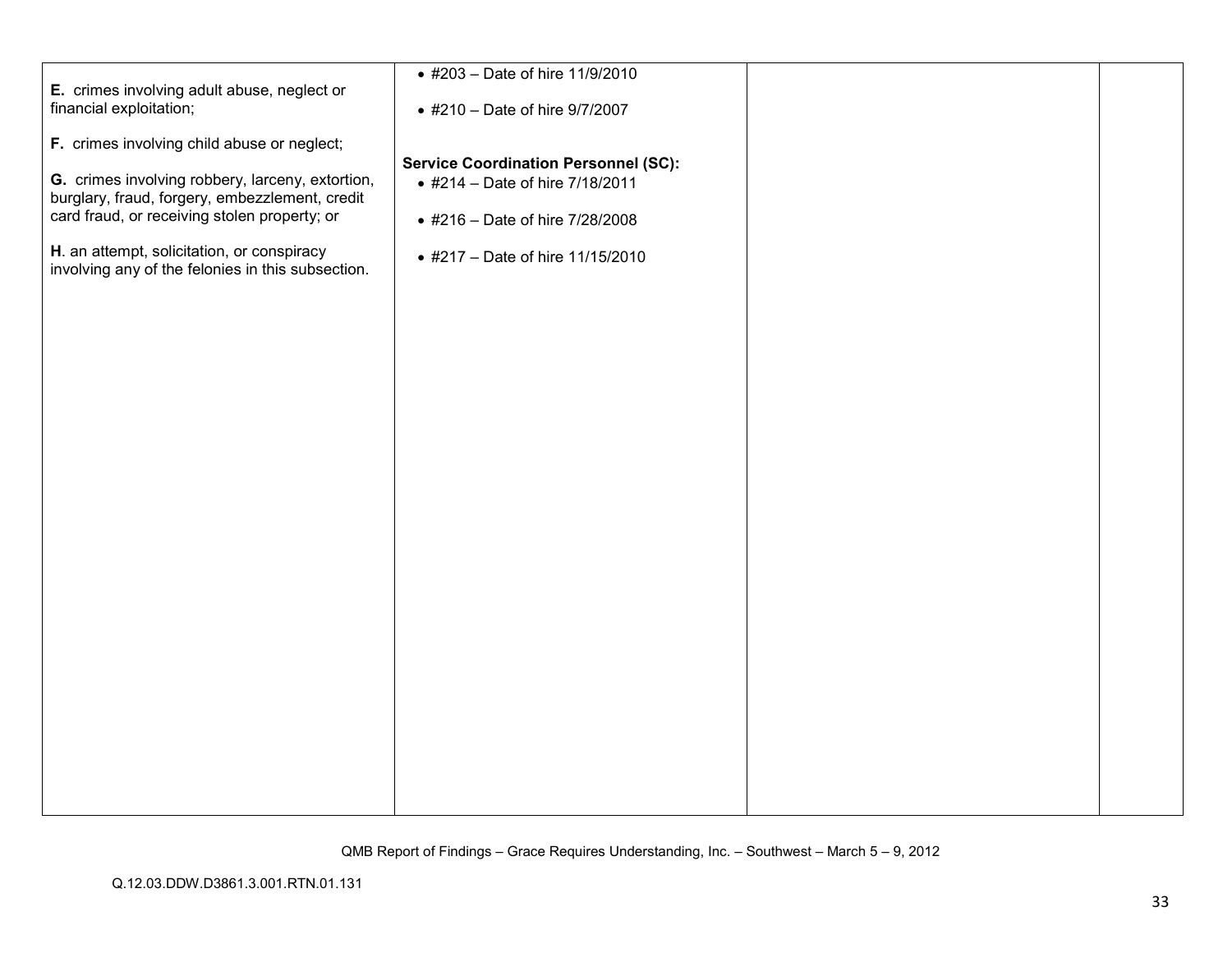| Tag #1A26 Consolidated On-line                                                               | <b>Condition Level Deficiency</b>                           |                                                   |  |
|----------------------------------------------------------------------------------------------|-------------------------------------------------------------|---------------------------------------------------|--|
| <b>Registry/Employee Abuse Registry</b>                                                      |                                                             |                                                   |  |
| NMAC 7.1.12.8 REGISTRY ESTABLISHED;                                                          | After an analysis of the evidence it has been               |                                                   |  |
| PROVIDER INQUIRY REQUIRED: Upon the                                                          | determined there is a significant potential for a           |                                                   |  |
| effective date of this rule, the department has<br>established and maintains an accurate and | negative outcome to occur.                                  |                                                   |  |
| complete electronic registry that contains the                                               | Based on record review, the Agency failed to                |                                                   |  |
| name, date of birth, address, social security                                                | maintain documentation in the employee's                    |                                                   |  |
| number, and other appropriate identifying                                                    | personnel records that evidenced inquiry to the             |                                                   |  |
| information of all persons who, while employed                                               | Employee Abuse Registry prior to employment                 |                                                   |  |
| by a provider, have been determined by the                                                   | for 18 of 185 Agency Personnel.                             |                                                   |  |
| department, as a result of an investigation of a                                             |                                                             | Provider:                                         |  |
| complaint, to have engaged in a substantiated                                                | The following Agency personnel records                      | State your Plan of Correction for the findings in |  |
| registry-referred incident of abuse, neglect or                                              | contained NO evidence of the Employee                       | this Tag above this line.                         |  |
| exploitation of a person receiving care or                                                   | <b>Abuse Registry being completed:</b>                      |                                                   |  |
| services from a provider. Additions and updates                                              |                                                             | Enter your Quality Assurance/Quality              |  |
| to the registry shall be posted no later than two                                            | <b>Direct Support Personnel (DSP):</b>                      | Improvement processes below the line.             |  |
| (2) business days following receipt. Only                                                    | • #81 - Date of hire 5/20/2008.                             |                                                   |  |
| department staff designated by the custodian                                                 |                                                             |                                                   |  |
| may access, maintain and update the data in the                                              | • #95 - Date of hire 1/18/2008.                             |                                                   |  |
| registry.<br>Provider requirement to inquire of<br>А.                                        |                                                             |                                                   |  |
| registry. A provider, prior to employing or                                                  | • #122 - Date of hire 3/11/2005.                            |                                                   |  |
| contracting with an employee, shall inquire of                                               | • #132 - Date of hire 12/2/2004.                            |                                                   |  |
| the registry whether the individual under                                                    |                                                             |                                                   |  |
| consideration for employment or contracting is                                               | • #140 - Date of hire 10/16/2006.                           |                                                   |  |
| listed on the registry.                                                                      |                                                             |                                                   |  |
| Prohibited employment. A provider<br>В.                                                      | • #147 – Date of Hire 12/15/2009.                           |                                                   |  |
| may not employ or contract with an individual to                                             |                                                             |                                                   |  |
| be an employee if the individual is listed on the                                            | • #201 - Date of hire 9/25/2008.                            |                                                   |  |
| registry as having a substantiated registry-                                                 |                                                             |                                                   |  |
| referred incident of abuse, neglect or<br>exploitation of a person receiving care or         | • #210 - Date of hire 9/7/2007.                             |                                                   |  |
| services from a provider.                                                                    |                                                             |                                                   |  |
| Documentation of inquiry to registry.<br>D.                                                  | <b>Service Coordination Personnel (SC):</b>                 |                                                   |  |
| The provider shall maintain documentation in the                                             | • #214 - Date of hire 7/18/2011.                            |                                                   |  |
| employee's personnel or employment records                                                   |                                                             |                                                   |  |
| that evidences the fact that the provider made                                               | The following Agency Personnel records                      |                                                   |  |
| an inquiry to the registry concerning that                                                   | contained evidence that indicated the                       |                                                   |  |
| employee prior to employment. Such                                                           | <b>Employee Abuse Registry was completed</b><br>after hire: |                                                   |  |
| documentation must include evidence, based on                                                |                                                             |                                                   |  |
| the response to such inquiry received from the                                               |                                                             |                                                   |  |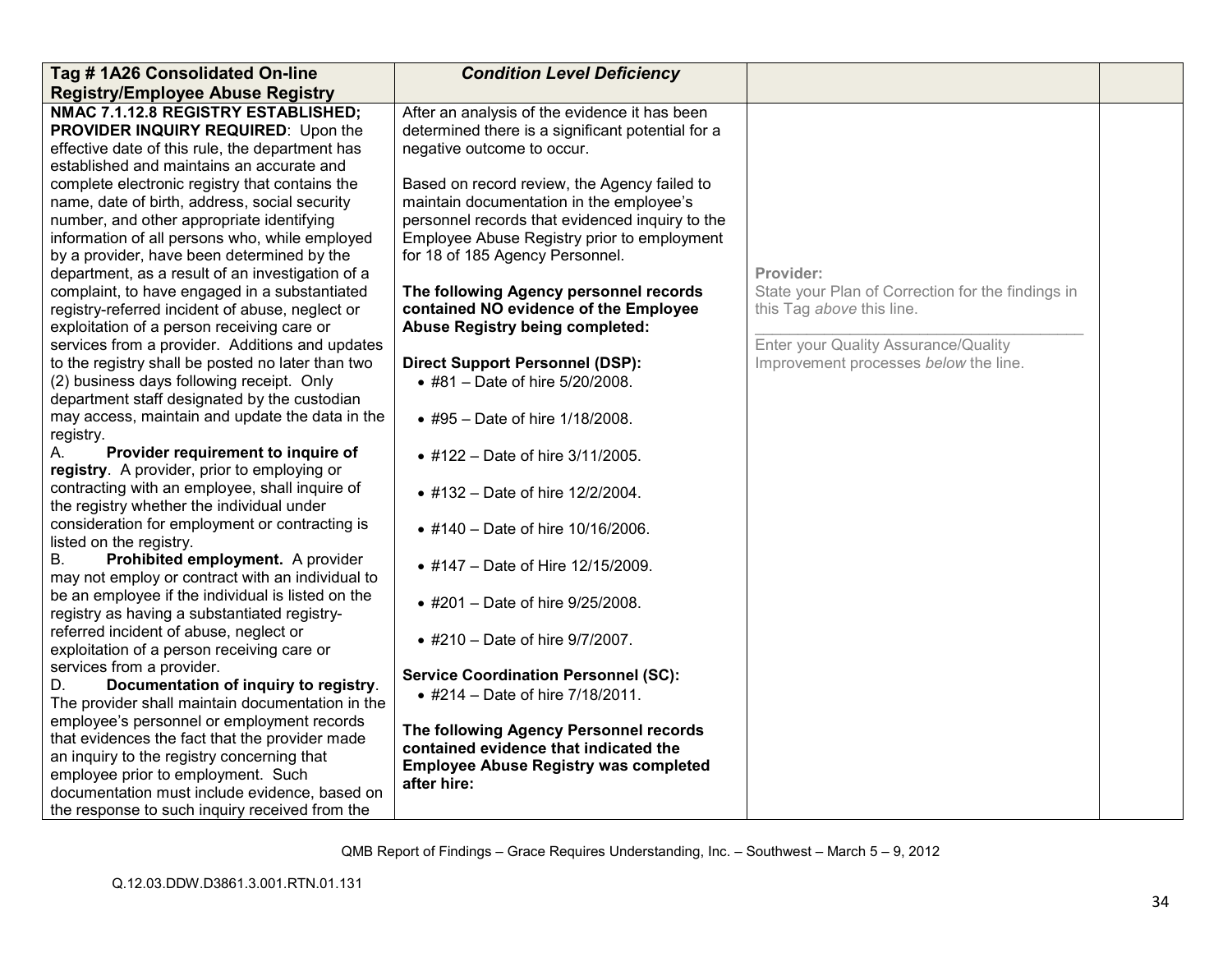| custodian by the provider, that the employee                                                                                                                                                                                                                                                                                                                                                                                                                                                                                                                                                                                                                                                                                                                                                                                                                                                                                                                                                                                                                                                                                                                                                                                                                                                                                                                                                                                                                                                                       |
|--------------------------------------------------------------------------------------------------------------------------------------------------------------------------------------------------------------------------------------------------------------------------------------------------------------------------------------------------------------------------------------------------------------------------------------------------------------------------------------------------------------------------------------------------------------------------------------------------------------------------------------------------------------------------------------------------------------------------------------------------------------------------------------------------------------------------------------------------------------------------------------------------------------------------------------------------------------------------------------------------------------------------------------------------------------------------------------------------------------------------------------------------------------------------------------------------------------------------------------------------------------------------------------------------------------------------------------------------------------------------------------------------------------------------------------------------------------------------------------------------------------------|
|                                                                                                                                                                                                                                                                                                                                                                                                                                                                                                                                                                                                                                                                                                                                                                                                                                                                                                                                                                                                                                                                                                                                                                                                                                                                                                                                                                                                                                                                                                                    |
| was not listed on the registry as having a                                                                                                                                                                                                                                                                                                                                                                                                                                                                                                                                                                                                                                                                                                                                                                                                                                                                                                                                                                                                                                                                                                                                                                                                                                                                                                                                                                                                                                                                         |
|                                                                                                                                                                                                                                                                                                                                                                                                                                                                                                                                                                                                                                                                                                                                                                                                                                                                                                                                                                                                                                                                                                                                                                                                                                                                                                                                                                                                                                                                                                                    |
|                                                                                                                                                                                                                                                                                                                                                                                                                                                                                                                                                                                                                                                                                                                                                                                                                                                                                                                                                                                                                                                                                                                                                                                                                                                                                                                                                                                                                                                                                                                    |
|                                                                                                                                                                                                                                                                                                                                                                                                                                                                                                                                                                                                                                                                                                                                                                                                                                                                                                                                                                                                                                                                                                                                                                                                                                                                                                                                                                                                                                                                                                                    |
|                                                                                                                                                                                                                                                                                                                                                                                                                                                                                                                                                                                                                                                                                                                                                                                                                                                                                                                                                                                                                                                                                                                                                                                                                                                                                                                                                                                                                                                                                                                    |
|                                                                                                                                                                                                                                                                                                                                                                                                                                                                                                                                                                                                                                                                                                                                                                                                                                                                                                                                                                                                                                                                                                                                                                                                                                                                                                                                                                                                                                                                                                                    |
| care professionals or certified nurse aides, the                                                                                                                                                                                                                                                                                                                                                                                                                                                                                                                                                                                                                                                                                                                                                                                                                                                                                                                                                                                                                                                                                                                                                                                                                                                                                                                                                                                                                                                                   |
| provider shall maintain documentation reflecting                                                                                                                                                                                                                                                                                                                                                                                                                                                                                                                                                                                                                                                                                                                                                                                                                                                                                                                                                                                                                                                                                                                                                                                                                                                                                                                                                                                                                                                                   |
|                                                                                                                                                                                                                                                                                                                                                                                                                                                                                                                                                                                                                                                                                                                                                                                                                                                                                                                                                                                                                                                                                                                                                                                                                                                                                                                                                                                                                                                                                                                    |
|                                                                                                                                                                                                                                                                                                                                                                                                                                                                                                                                                                                                                                                                                                                                                                                                                                                                                                                                                                                                                                                                                                                                                                                                                                                                                                                                                                                                                                                                                                                    |
|                                                                                                                                                                                                                                                                                                                                                                                                                                                                                                                                                                                                                                                                                                                                                                                                                                                                                                                                                                                                                                                                                                                                                                                                                                                                                                                                                                                                                                                                                                                    |
|                                                                                                                                                                                                                                                                                                                                                                                                                                                                                                                                                                                                                                                                                                                                                                                                                                                                                                                                                                                                                                                                                                                                                                                                                                                                                                                                                                                                                                                                                                                    |
|                                                                                                                                                                                                                                                                                                                                                                                                                                                                                                                                                                                                                                                                                                                                                                                                                                                                                                                                                                                                                                                                                                                                                                                                                                                                                                                                                                                                                                                                                                                    |
|                                                                                                                                                                                                                                                                                                                                                                                                                                                                                                                                                                                                                                                                                                                                                                                                                                                                                                                                                                                                                                                                                                                                                                                                                                                                                                                                                                                                                                                                                                                    |
|                                                                                                                                                                                                                                                                                                                                                                                                                                                                                                                                                                                                                                                                                                                                                                                                                                                                                                                                                                                                                                                                                                                                                                                                                                                                                                                                                                                                                                                                                                                    |
|                                                                                                                                                                                                                                                                                                                                                                                                                                                                                                                                                                                                                                                                                                                                                                                                                                                                                                                                                                                                                                                                                                                                                                                                                                                                                                                                                                                                                                                                                                                    |
|                                                                                                                                                                                                                                                                                                                                                                                                                                                                                                                                                                                                                                                                                                                                                                                                                                                                                                                                                                                                                                                                                                                                                                                                                                                                                                                                                                                                                                                                                                                    |
|                                                                                                                                                                                                                                                                                                                                                                                                                                                                                                                                                                                                                                                                                                                                                                                                                                                                                                                                                                                                                                                                                                                                                                                                                                                                                                                                                                                                                                                                                                                    |
|                                                                                                                                                                                                                                                                                                                                                                                                                                                                                                                                                                                                                                                                                                                                                                                                                                                                                                                                                                                                                                                                                                                                                                                                                                                                                                                                                                                                                                                                                                                    |
|                                                                                                                                                                                                                                                                                                                                                                                                                                                                                                                                                                                                                                                                                                                                                                                                                                                                                                                                                                                                                                                                                                                                                                                                                                                                                                                                                                                                                                                                                                                    |
|                                                                                                                                                                                                                                                                                                                                                                                                                                                                                                                                                                                                                                                                                                                                                                                                                                                                                                                                                                                                                                                                                                                                                                                                                                                                                                                                                                                                                                                                                                                    |
|                                                                                                                                                                                                                                                                                                                                                                                                                                                                                                                                                                                                                                                                                                                                                                                                                                                                                                                                                                                                                                                                                                                                                                                                                                                                                                                                                                                                                                                                                                                    |
|                                                                                                                                                                                                                                                                                                                                                                                                                                                                                                                                                                                                                                                                                                                                                                                                                                                                                                                                                                                                                                                                                                                                                                                                                                                                                                                                                                                                                                                                                                                    |
|                                                                                                                                                                                                                                                                                                                                                                                                                                                                                                                                                                                                                                                                                                                                                                                                                                                                                                                                                                                                                                                                                                                                                                                                                                                                                                                                                                                                                                                                                                                    |
|                                                                                                                                                                                                                                                                                                                                                                                                                                                                                                                                                                                                                                                                                                                                                                                                                                                                                                                                                                                                                                                                                                                                                                                                                                                                                                                                                                                                                                                                                                                    |
|                                                                                                                                                                                                                                                                                                                                                                                                                                                                                                                                                                                                                                                                                                                                                                                                                                                                                                                                                                                                                                                                                                                                                                                                                                                                                                                                                                                                                                                                                                                    |
|                                                                                                                                                                                                                                                                                                                                                                                                                                                                                                                                                                                                                                                                                                                                                                                                                                                                                                                                                                                                                                                                                                                                                                                                                                                                                                                                                                                                                                                                                                                    |
|                                                                                                                                                                                                                                                                                                                                                                                                                                                                                                                                                                                                                                                                                                                                                                                                                                                                                                                                                                                                                                                                                                                                                                                                                                                                                                                                                                                                                                                                                                                    |
|                                                                                                                                                                                                                                                                                                                                                                                                                                                                                                                                                                                                                                                                                                                                                                                                                                                                                                                                                                                                                                                                                                                                                                                                                                                                                                                                                                                                                                                                                                                    |
| Developmental Disabilities (DD) Waiver Service                                                                                                                                                                                                                                                                                                                                                                                                                                                                                                                                                                                                                                                                                                                                                                                                                                                                                                                                                                                                                                                                                                                                                                                                                                                                                                                                                                                                                                                                     |
| Standards effective 4/1/2007                                                                                                                                                                                                                                                                                                                                                                                                                                                                                                                                                                                                                                                                                                                                                                                                                                                                                                                                                                                                                                                                                                                                                                                                                                                                                                                                                                                                                                                                                       |
| <b>Chapter 1.IV. General Provider</b>                                                                                                                                                                                                                                                                                                                                                                                                                                                                                                                                                                                                                                                                                                                                                                                                                                                                                                                                                                                                                                                                                                                                                                                                                                                                                                                                                                                                                                                                              |
| Requirements. D. Criminal History                                                                                                                                                                                                                                                                                                                                                                                                                                                                                                                                                                                                                                                                                                                                                                                                                                                                                                                                                                                                                                                                                                                                                                                                                                                                                                                                                                                                                                                                                  |
| Screening: All personnel shall be screened by                                                                                                                                                                                                                                                                                                                                                                                                                                                                                                                                                                                                                                                                                                                                                                                                                                                                                                                                                                                                                                                                                                                                                                                                                                                                                                                                                                                                                                                                      |
|                                                                                                                                                                                                                                                                                                                                                                                                                                                                                                                                                                                                                                                                                                                                                                                                                                                                                                                                                                                                                                                                                                                                                                                                                                                                                                                                                                                                                                                                                                                    |
|                                                                                                                                                                                                                                                                                                                                                                                                                                                                                                                                                                                                                                                                                                                                                                                                                                                                                                                                                                                                                                                                                                                                                                                                                                                                                                                                                                                                                                                                                                                    |
|                                                                                                                                                                                                                                                                                                                                                                                                                                                                                                                                                                                                                                                                                                                                                                                                                                                                                                                                                                                                                                                                                                                                                                                                                                                                                                                                                                                                                                                                                                                    |
|                                                                                                                                                                                                                                                                                                                                                                                                                                                                                                                                                                                                                                                                                                                                                                                                                                                                                                                                                                                                                                                                                                                                                                                                                                                                                                                                                                                                                                                                                                                    |
|                                                                                                                                                                                                                                                                                                                                                                                                                                                                                                                                                                                                                                                                                                                                                                                                                                                                                                                                                                                                                                                                                                                                                                                                                                                                                                                                                                                                                                                                                                                    |
|                                                                                                                                                                                                                                                                                                                                                                                                                                                                                                                                                                                                                                                                                                                                                                                                                                                                                                                                                                                                                                                                                                                                                                                                                                                                                                                                                                                                                                                                                                                    |
|                                                                                                                                                                                                                                                                                                                                                                                                                                                                                                                                                                                                                                                                                                                                                                                                                                                                                                                                                                                                                                                                                                                                                                                                                                                                                                                                                                                                                                                                                                                    |
|                                                                                                                                                                                                                                                                                                                                                                                                                                                                                                                                                                                                                                                                                                                                                                                                                                                                                                                                                                                                                                                                                                                                                                                                                                                                                                                                                                                                                                                                                                                    |
| substantiated registry-referred incident of abuse,<br>neglect or exploitation.<br>Documentation for other staff. With<br>respect to all employed or contracted individuals<br>providing direct care who are licensed health<br>the individual's current licensure as a health<br>care professional or current certification as a<br>nurse aide.<br><b>Consequences of noncompliance.</b><br>The department or other governmental agency<br>having regulatory enforcement authority over a<br>provider may sanction a provider in accordance<br>with applicable law if the provider fails to make<br>an appropriate and timely inquiry of the registry,<br>or fails to maintain evidence of such inquiry, in<br>connection with the hiring or contracting of an<br>employee; or for employing or contracting any<br>person to work as an employee who is listed on<br>the registry. Such sanctions may include a<br>directed plan of correction, civil monetary<br>penalty not to exceed five thousand dollars<br>(\$5000) per instance, or termination or non-<br>renewal of any contract with the department or<br>other governmental agency.<br>the Provider Agency in regard to the employee's<br>qualifications, references, and employment<br>history, prior to employment. All Provider<br>Agencies shall comply with the Criminal Records<br>Screening for Caregivers 7.1.12 NMAC and<br>Employee Abuse Registry 7.1.12 NMAC as<br>required by the Department of Health, Division<br>of Health Improvement. |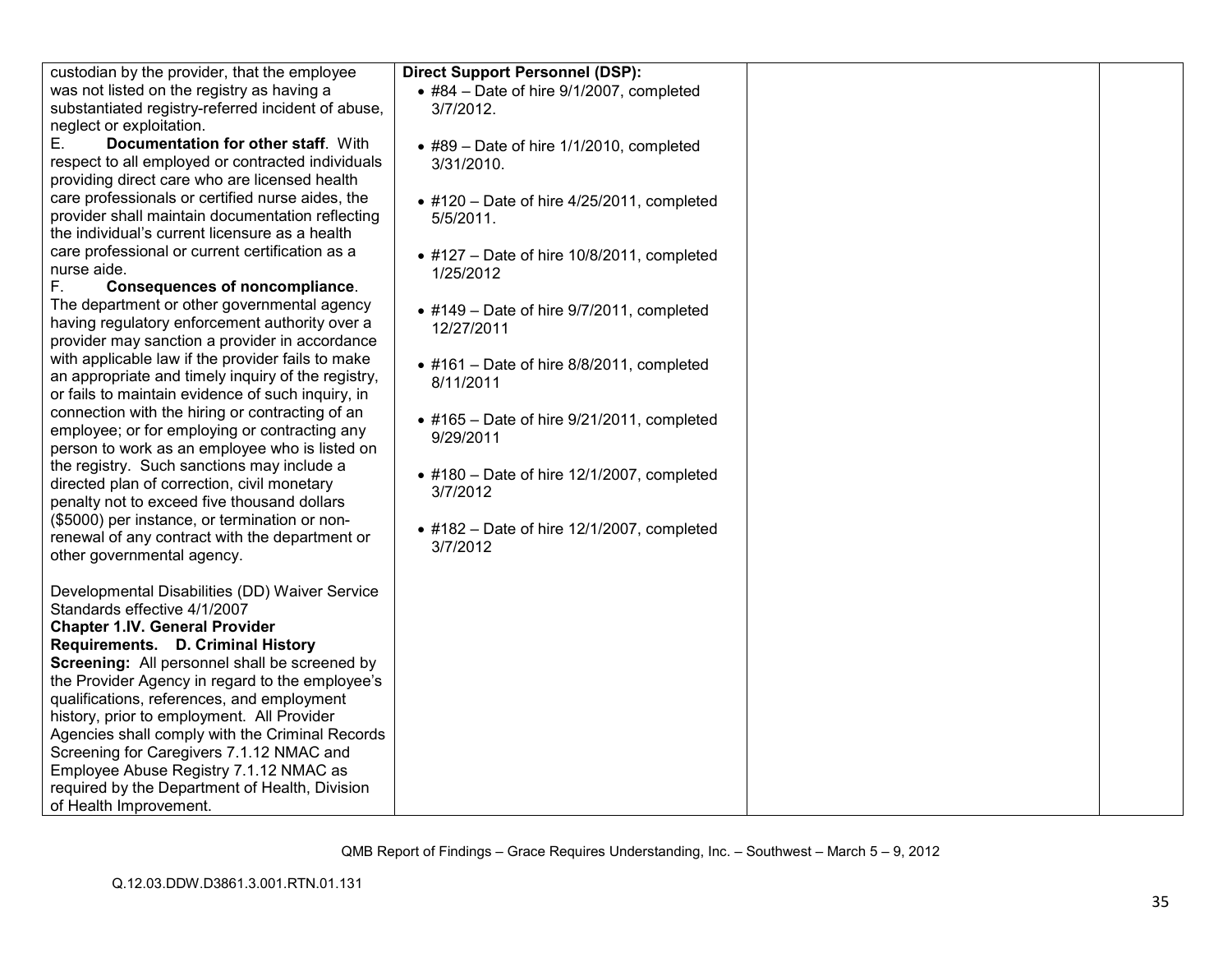| Tag # 1A28.1 Incident Mgt. System -                                                                                                                                                                                                                                                                                                                                                                                                                                                                                                                                                                                                                                                                                                                                                                                                                                                                                                                                                                                                                                                                                                                                                                                                                                                                                                                                                                                                                                                                                                                                                                                                                                                                                                                                                                                                                                                                                         | <b>Standard Level Deficiency</b>                                                                                                                                                                                                                                                                                                                                                                                                                                                                                                                                                                                                                                                                                                                                                                                                                                                                                                                                                                                                                                                                                                                                                                                                                                         |                                                                                                                                                                              |  |
|-----------------------------------------------------------------------------------------------------------------------------------------------------------------------------------------------------------------------------------------------------------------------------------------------------------------------------------------------------------------------------------------------------------------------------------------------------------------------------------------------------------------------------------------------------------------------------------------------------------------------------------------------------------------------------------------------------------------------------------------------------------------------------------------------------------------------------------------------------------------------------------------------------------------------------------------------------------------------------------------------------------------------------------------------------------------------------------------------------------------------------------------------------------------------------------------------------------------------------------------------------------------------------------------------------------------------------------------------------------------------------------------------------------------------------------------------------------------------------------------------------------------------------------------------------------------------------------------------------------------------------------------------------------------------------------------------------------------------------------------------------------------------------------------------------------------------------------------------------------------------------------------------------------------------------|--------------------------------------------------------------------------------------------------------------------------------------------------------------------------------------------------------------------------------------------------------------------------------------------------------------------------------------------------------------------------------------------------------------------------------------------------------------------------------------------------------------------------------------------------------------------------------------------------------------------------------------------------------------------------------------------------------------------------------------------------------------------------------------------------------------------------------------------------------------------------------------------------------------------------------------------------------------------------------------------------------------------------------------------------------------------------------------------------------------------------------------------------------------------------------------------------------------------------------------------------------------------------|------------------------------------------------------------------------------------------------------------------------------------------------------------------------------|--|
| <b>Personnel Training</b><br>NMAC 7.1.13.10 INCIDENT MANAGEMENT<br><b>SYSTEM REQUIREMENTS:</b><br>A. General: All licensed health care facilities<br>and community based service providers shall<br>establish and maintain an incident management<br>system, which emphasizes the principles of<br>prevention and staff involvement. The licensed<br>health care facility or community based service<br>provider shall ensure that the incident<br>management system policies and procedures<br>requires all employees to be competently trained<br>to respond to, report, and document incidents in<br>a timely and accurate manner.<br>D. Training Documentation: All licensed<br>health care facilities and community based<br>service providers shall prepare training<br>documentation for each employee to include a<br>signed statement indicating the date, time, and<br>place they received their incident management<br>reporting instruction. The licensed health care<br>facility and community based service provider<br>shall maintain documentation of an employee's<br>training for a period of at least twelve (12)<br>months, or six (6) months after termination of an<br>employee's employment. Training curricula shall<br>be kept on the provider premises and made<br>available on request by the department. Training<br>documentation shall be made available<br>immediately upon a division representative's<br>request. Failure to provide employee training<br>documentation shall subject the licensed health<br>care facility or community based service<br>provider to the penalties provided for in this rule.<br><b>Policy Title: Training Requirements for Direct</b><br>Service Agency Staff Policy - Eff. March 1,<br>2007<br><b>II. POLICY STATEMENTS:</b><br>A. Individuals shall receive services from<br>competent and qualified staff.<br>C. Staff shall complete training on DOH- | Based on record review and interview, the<br>Agency failed to provide documentation verifying<br>completion of Incident Management Training for<br>13 of 185 Agency Personnel.<br><b>Direct Support Personnel (DSP):</b><br>• Incident Management Training (Abuse,<br>Neglect & Misappropriation of Consumers'<br>Property) (#82, 107, 116, 147, 148, 174, 177<br>& 181)<br><b>Service Coordination Personnel (SC):</b><br>• Incident Management Training (Abuse,<br>Neglect & Misappropriation of Consumers'<br>Property) (#52)<br>When Direct Support Personnel were asked<br>what two State Agencies must be contacted<br>when there is suspected Abuse, Neglect &<br><b>Misappropriation of Consumers' Property,</b><br>the following was reported:<br>• DSP #126 stated, "No, I don't know." Staff<br>was not able to identify the two State<br>Agencies as APS & DHI.<br>• DSP #127 stated, "I don't know the agency<br>names. I go to the GRU to talk to them and<br>send reports to State." Staff was not able to<br>identify the two State Agencies as APS &<br>DHI.<br>• DSP #161 stated, "I forgot." Staff was not<br>able to identify the two State Agencies as<br>APS & DHI.<br>• DSP #189 was not able to identify the two<br>State Agencies as APS & DHI. | Provider:<br>State your Plan of Correction for the findings in<br>this Tag above this line.<br>Enter your Quality Assurance/Quality<br>Improvement processes below the line. |  |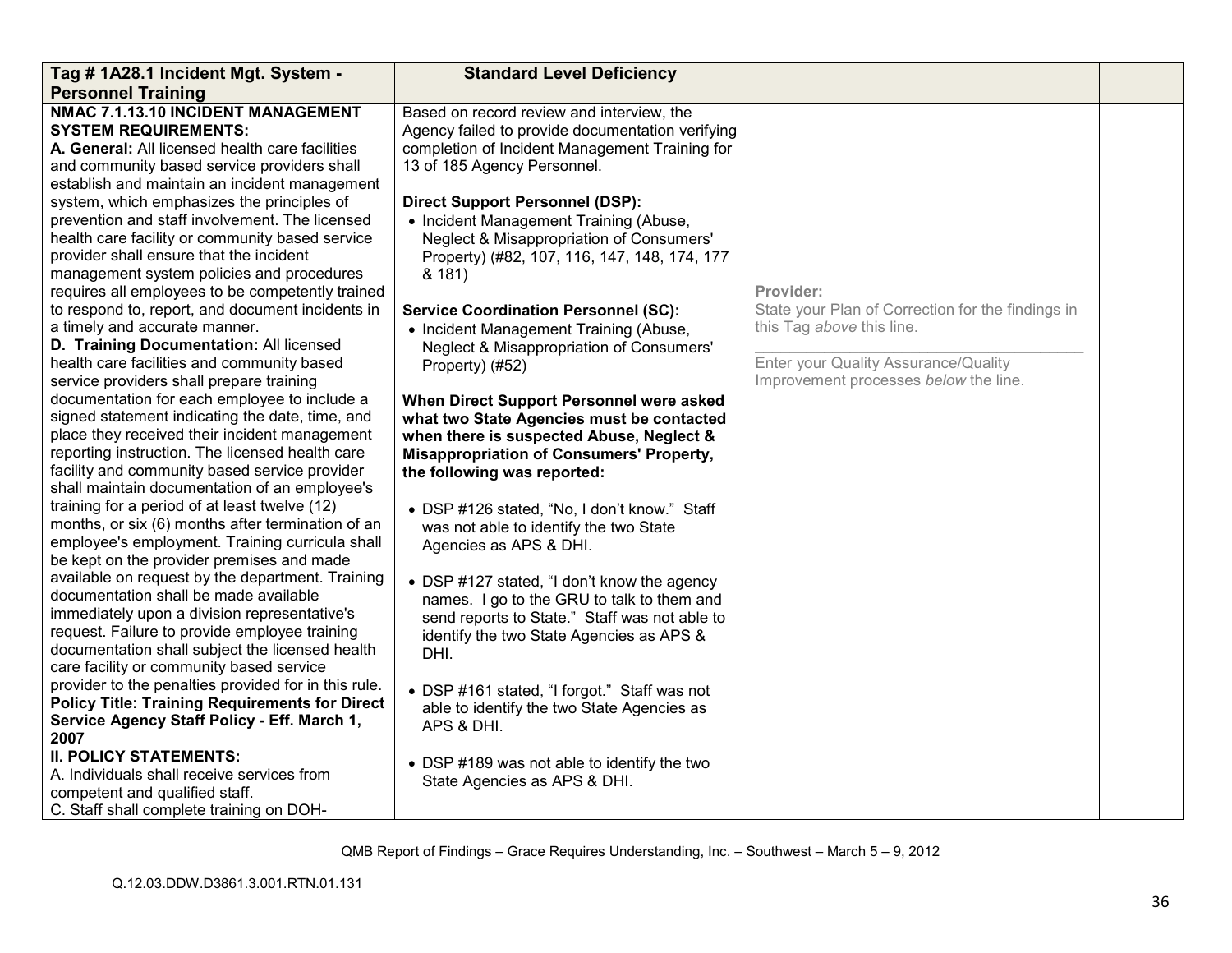| approved incident reporting procedures in<br>accordance with 7 NMAC 1.13. |  |  |
|---------------------------------------------------------------------------|--|--|
|                                                                           |  |  |
|                                                                           |  |  |
|                                                                           |  |  |
|                                                                           |  |  |
|                                                                           |  |  |
|                                                                           |  |  |
|                                                                           |  |  |
|                                                                           |  |  |
|                                                                           |  |  |
|                                                                           |  |  |
|                                                                           |  |  |
|                                                                           |  |  |
|                                                                           |  |  |
|                                                                           |  |  |
|                                                                           |  |  |
|                                                                           |  |  |
|                                                                           |  |  |
|                                                                           |  |  |
|                                                                           |  |  |
|                                                                           |  |  |
|                                                                           |  |  |
|                                                                           |  |  |
|                                                                           |  |  |
|                                                                           |  |  |
|                                                                           |  |  |
|                                                                           |  |  |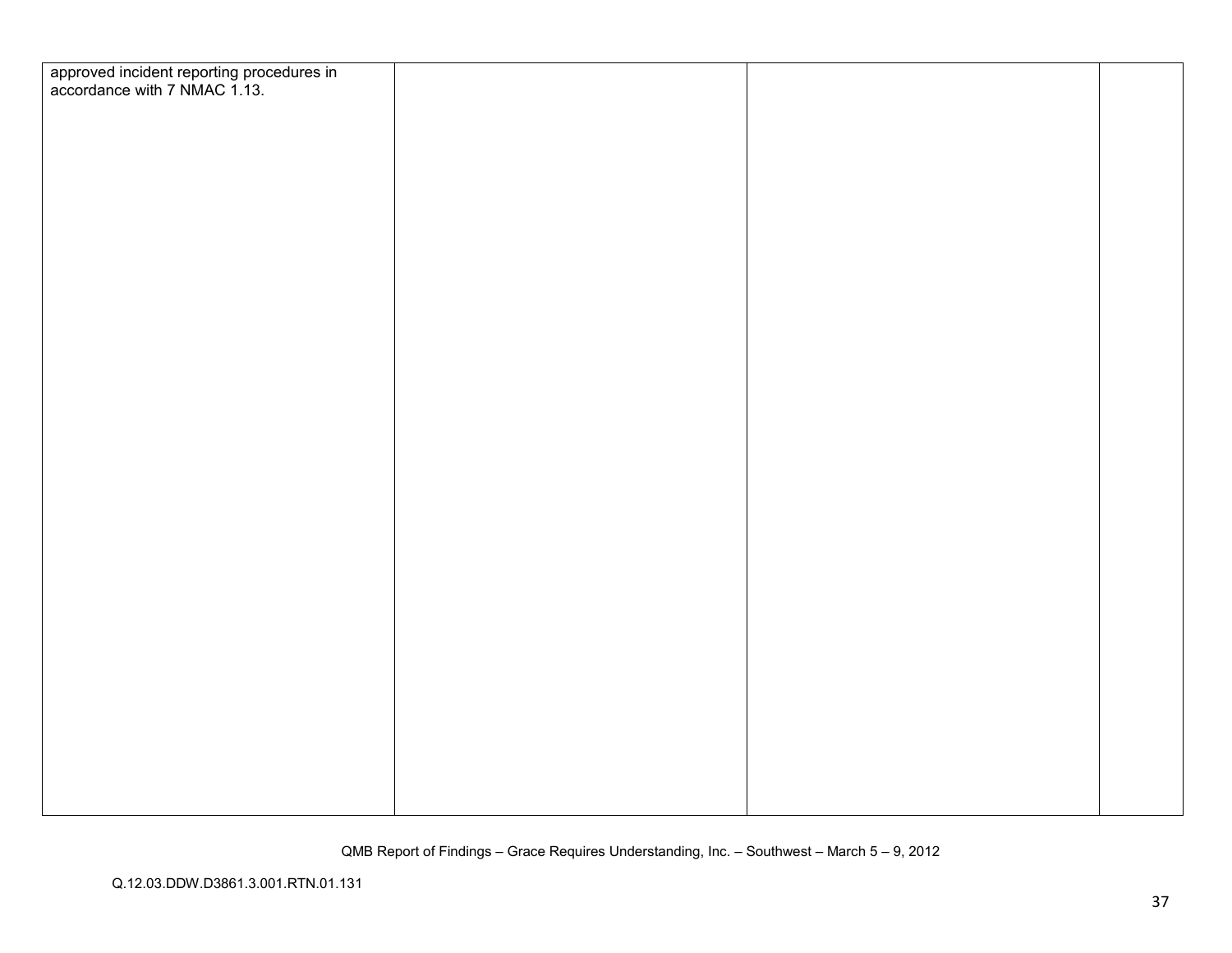| Tag # 1A37 Individual Specific Training                                                                                                                                                                                                                                                                                                                                                                                                                                                                                                                                                                                                                                                                                                                                                                                                                                                                                                                                                                                                                                                                                                                                                                                                                                                   | <b>Standard Level Deficiency</b>                                                                                                                                                                                                                                                                                                                                                                           |                                                                                                                                                                              |  |
|-------------------------------------------------------------------------------------------------------------------------------------------------------------------------------------------------------------------------------------------------------------------------------------------------------------------------------------------------------------------------------------------------------------------------------------------------------------------------------------------------------------------------------------------------------------------------------------------------------------------------------------------------------------------------------------------------------------------------------------------------------------------------------------------------------------------------------------------------------------------------------------------------------------------------------------------------------------------------------------------------------------------------------------------------------------------------------------------------------------------------------------------------------------------------------------------------------------------------------------------------------------------------------------------|------------------------------------------------------------------------------------------------------------------------------------------------------------------------------------------------------------------------------------------------------------------------------------------------------------------------------------------------------------------------------------------------------------|------------------------------------------------------------------------------------------------------------------------------------------------------------------------------|--|
| Developmental Disabilities (DD) Waiver Service<br>Standards effective 4/1/2007<br><b>CHAPTER 1 IV. GENERAL REQUIREMENTS</b><br>FOR PROVIDER AGENCY SERVICE<br>PERSONNEL: The objective of this section is to<br>establish personnel standards for DD Medicaid<br>Waiver Provider Agencies for the following<br>services: Community Living Supports,<br>Community Inclusion Services, Respite,<br>Substitute Care and Personal Support<br>Companion Services. These standards apply to<br>all personnel who provide services, whether<br>directly employed or subcontracting with the<br>Provider Agency. Additional personnel<br>requirements and qualifications may be<br>applicable for specific service standards.<br>C. Orientation and Training Requirements:<br>Orientation and training for direct support staff<br>and his or her supervisors shall comply with the<br>DDSD/DOH Policy Governing the Training<br>Requirements for Direct Support Staff and<br><b>Internal Service Coordinators Serving</b><br>Individuals with Developmental Disabilities to<br>include the following:<br>Individual-specific training for each<br>(2)<br>individual under his or her direct care, as<br>described in the individual service plan,<br>prior to working alone with the individual. | Based on record review, the Agency failed to<br>ensure that Individual Specific Training<br>requirements were met for 20 of 185 Agency<br>Personnel.<br>Review of personnel records found no evidence<br>of the following:<br><b>Direct Support Personnel (DSP):</b><br>Individual Specific Training (#44, 60, 82, 84,<br>85, 96, 97, 107, 115, 123, 125, 163, 165,<br>173, 175, 186, 201, 202, 208 & 212) | Provider:<br>State your Plan of Correction for the findings in<br>this Tag above this line.<br>Enter your Quality Assurance/Quality<br>Improvement processes below the line. |  |
| Department of Health (DOH) Developmental<br><b>Disabilities Supports Division (DDSD) Policy</b><br>- Policy Title: Training Requirements for<br>Direct Service Agency Staff Policy - Eff.<br>March 1, 2007 - II. POLICY STATEMENTS:<br>A. Individuals shall receive services from<br>competent and qualified staff.<br><b>B.</b> Staff shall complete individual-specific<br>(formerly known as "Addendum B") training<br>requirements in accordance with the                                                                                                                                                                                                                                                                                                                                                                                                                                                                                                                                                                                                                                                                                                                                                                                                                             |                                                                                                                                                                                                                                                                                                                                                                                                            |                                                                                                                                                                              |  |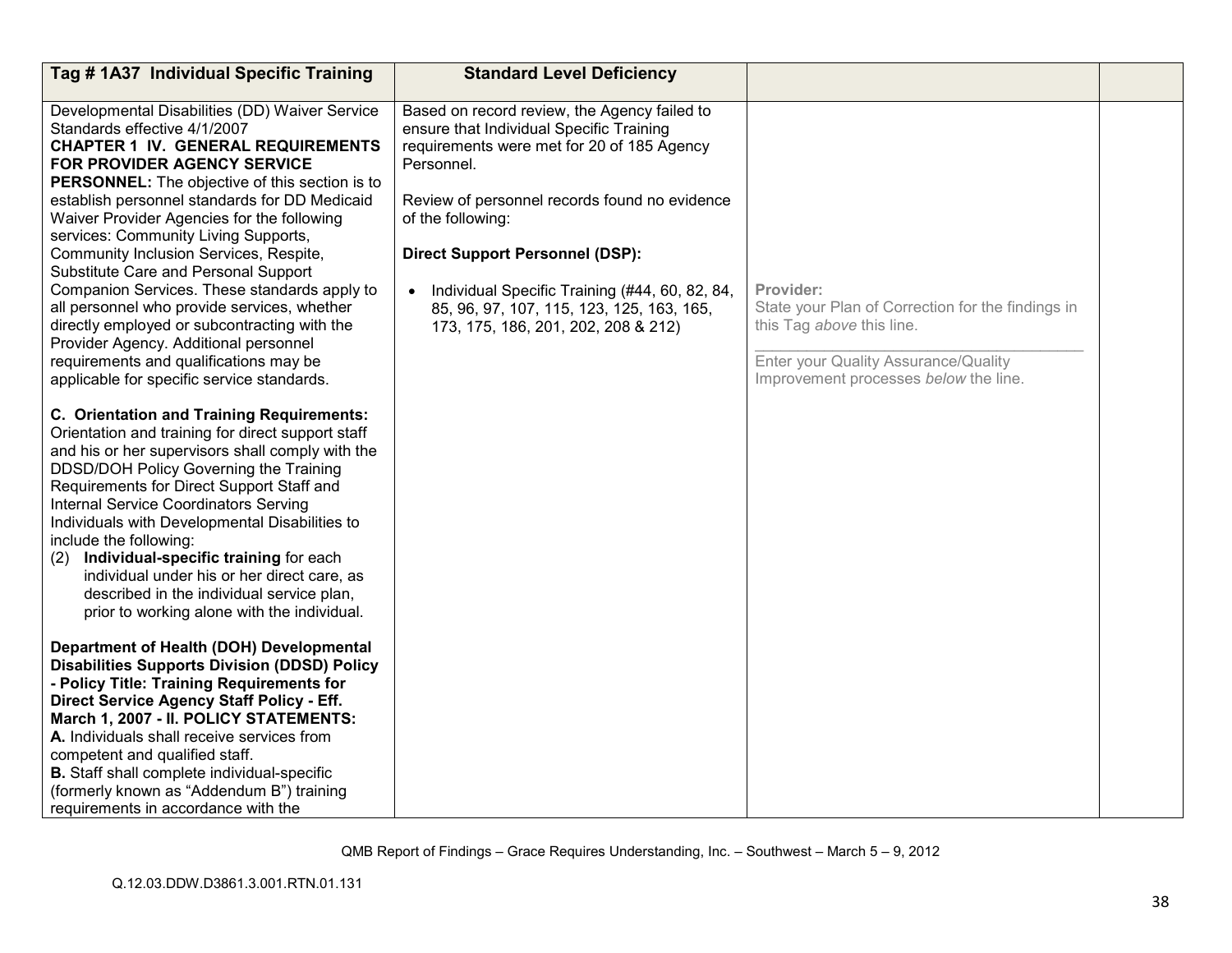| specifications described in the individual service<br>plan (ISP) of each individual served. |  |  |
|---------------------------------------------------------------------------------------------|--|--|
|                                                                                             |  |  |
|                                                                                             |  |  |
|                                                                                             |  |  |
|                                                                                             |  |  |
|                                                                                             |  |  |
|                                                                                             |  |  |
|                                                                                             |  |  |
|                                                                                             |  |  |
|                                                                                             |  |  |
|                                                                                             |  |  |
|                                                                                             |  |  |
|                                                                                             |  |  |
|                                                                                             |  |  |
|                                                                                             |  |  |
|                                                                                             |  |  |
|                                                                                             |  |  |
|                                                                                             |  |  |
|                                                                                             |  |  |
|                                                                                             |  |  |
|                                                                                             |  |  |
|                                                                                             |  |  |
|                                                                                             |  |  |
|                                                                                             |  |  |
|                                                                                             |  |  |
|                                                                                             |  |  |
|                                                                                             |  |  |
|                                                                                             |  |  |
|                                                                                             |  |  |
|                                                                                             |  |  |
|                                                                                             |  |  |
|                                                                                             |  |  |
|                                                                                             |  |  |
|                                                                                             |  |  |
|                                                                                             |  |  |
|                                                                                             |  |  |
|                                                                                             |  |  |
|                                                                                             |  |  |
|                                                                                             |  |  |
|                                                                                             |  |  |
|                                                                                             |  |  |
|                                                                                             |  |  |
|                                                                                             |  |  |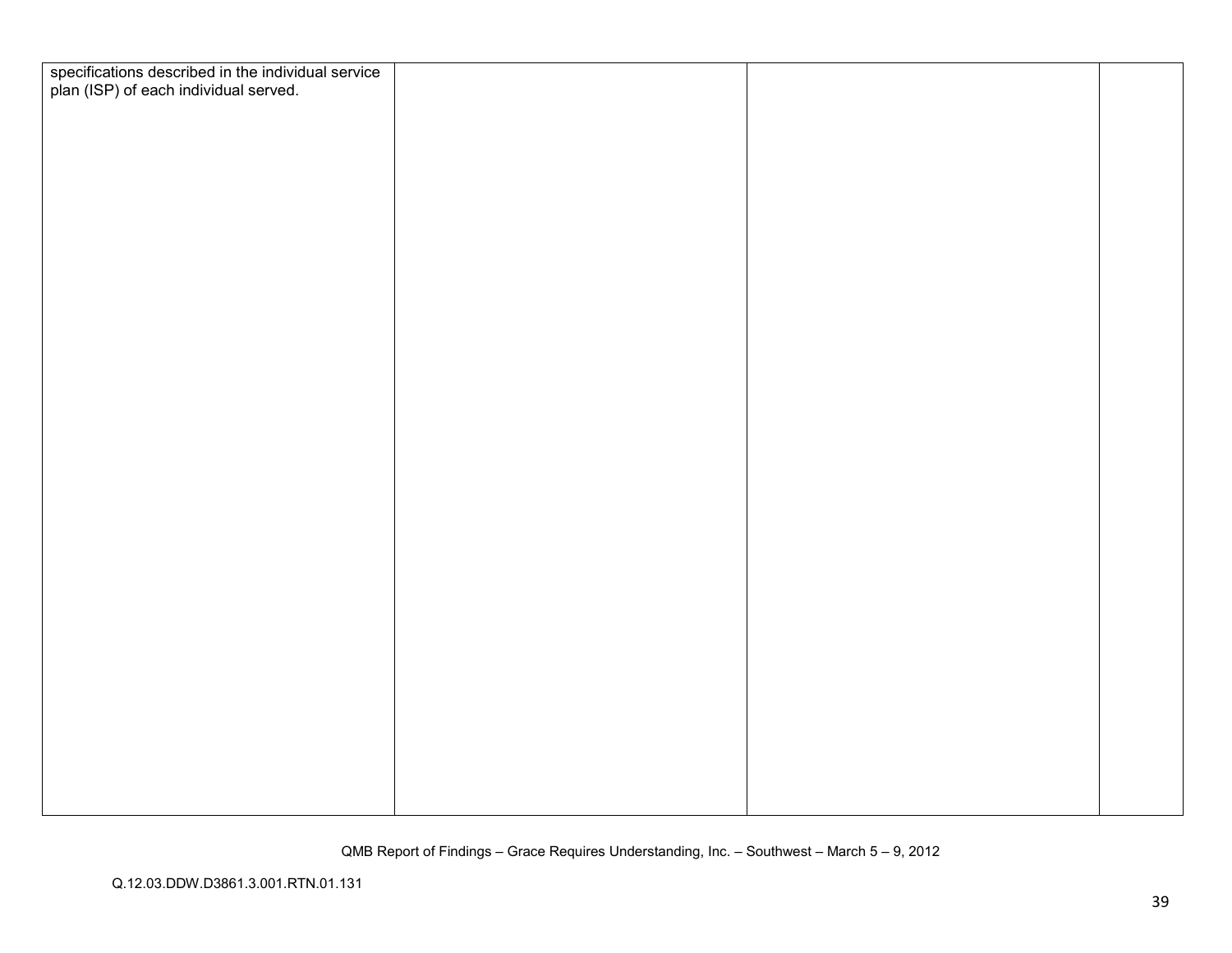| <b>Standard of Care</b>                                                                       | <b>Deficiencies</b>                                                                   | <b>Agency Plan of Correction, On-going</b><br><b>QA/QI &amp; Responsible Party</b>                                                   | <b>Date</b><br><b>Due</b> |
|-----------------------------------------------------------------------------------------------|---------------------------------------------------------------------------------------|--------------------------------------------------------------------------------------------------------------------------------------|---------------------------|
|                                                                                               |                                                                                       | CMS Assurance - Health and Welfare - The state, on an ongoing basis, identifies, addresses and seeks to prevent occurrences of       |                           |
|                                                                                               |                                                                                       | abuse, neglect and exploitation. Individuals shall be afforded their basic human rights. The provider supports individuals to access |                           |
| needed healthcare services in a timely manner.                                                |                                                                                       |                                                                                                                                      |                           |
|                                                                                               |                                                                                       |                                                                                                                                      |                           |
| Tag # 1A03 CQI System                                                                         | <b>Standard Level Deficiency</b>                                                      |                                                                                                                                      |                           |
| Developmental Disabilities (DD) Waiver<br>Service Standards effective 4/1/2007                | Based on record review and interview, the                                             |                                                                                                                                      |                           |
| <b>CHAPTER 1 I. PROVIDER AGENCY</b>                                                           | Agency failed to implement a complete<br><b>Continuous Quality Management System.</b> |                                                                                                                                      |                           |
| <b>ENROLLMENT PROCESS</b>                                                                     |                                                                                       |                                                                                                                                      |                           |
| I. Continuous Quality Management System:                                                      | Review of the Agency's Continuous Quality                                             |                                                                                                                                      |                           |
| Prior to approval or renewal of a DD Waiver                                                   | Improvement Plan provided during the on-site                                          |                                                                                                                                      |                           |
| Provider Agreement, the Provider Agency is                                                    | survey indicated the agency had a CQI                                                 |                                                                                                                                      |                           |
| required to submit in writing the current                                                     | committee which was functional and met                                                |                                                                                                                                      |                           |
| Continuous Quality Improvement Plan to the                                                    | regularly. Interview with the Executive Director                                      |                                                                                                                                      |                           |
| DOH for approval. In addition, on an annual                                                   | (#91) and the General Manager (#218) indicated                                        |                                                                                                                                      |                           |
| basis DD Waiver Provider Agencies shall                                                       | routine peer reviews of Agency files and                                              | Provider:                                                                                                                            |                           |
| develop or update and implement the                                                           | personnel files. During interviews it was                                             | State your Plan of Correction for the findings in                                                                                    |                           |
| Continuous Quality Improvement Plan. The                                                      | reported that the Agency's Family Support                                             | this Tag above this line.                                                                                                            |                           |
| CQI Plan shall be used to 1) discover                                                         | Managers were responsible for CQI of their                                            |                                                                                                                                      |                           |
| strengths and challenges of the provider                                                      | assigned Family Living Providers and                                                  | Enter your Quality Assurance/Quality                                                                                                 |                           |
| agency, as well as strengths, and barriers                                                    | Community Access Personnel. The Adult Hab                                             | Improvement processes below the line.                                                                                                |                           |
| individuals experience in receiving the quality,                                              | Manager was responsible for the CQI process                                           |                                                                                                                                      |                           |
| quantity, and meaningfulness of services that                                                 | as it relates to Adult Habilitation. Yet review of                                    |                                                                                                                                      |                           |
| he or she desires; 2) build on strengths and                                                  | these areas found significant and substantial                                         |                                                                                                                                      |                           |
| remediate individual and provider level issues                                                | deficiencies which either were not corrected nor                                      |                                                                                                                                      |                           |
| to improve the provider's service provision                                                   | identified.                                                                           |                                                                                                                                      |                           |
| over time. At a minimum the CQI Plan shall                                                    |                                                                                       |                                                                                                                                      |                           |
| address how the agency will collect, analyze,<br>act on data and evaluate results related to: |                                                                                       |                                                                                                                                      |                           |
| Individual access to needed services and<br>(1)                                               |                                                                                       |                                                                                                                                      |                           |
| supports;                                                                                     |                                                                                       |                                                                                                                                      |                           |
| Effectiveness and timeliness of<br>(2)                                                        |                                                                                       |                                                                                                                                      |                           |
| implementation of Individualized Service                                                      |                                                                                       |                                                                                                                                      |                           |
| Plans;                                                                                        |                                                                                       |                                                                                                                                      |                           |
| Trends in achievement of individual<br>(3)                                                    |                                                                                       |                                                                                                                                      |                           |
| outcomes in the Individual Service Plans;                                                     |                                                                                       |                                                                                                                                      |                           |
| Trends in medication and medical<br>(4)                                                       |                                                                                       |                                                                                                                                      |                           |
| incidents leading to adverse health                                                           |                                                                                       |                                                                                                                                      |                           |
| events;                                                                                       |                                                                                       |                                                                                                                                      |                           |
| (5) Trends in the adequacy of planning and                                                    |                                                                                       |                                                                                                                                      |                           |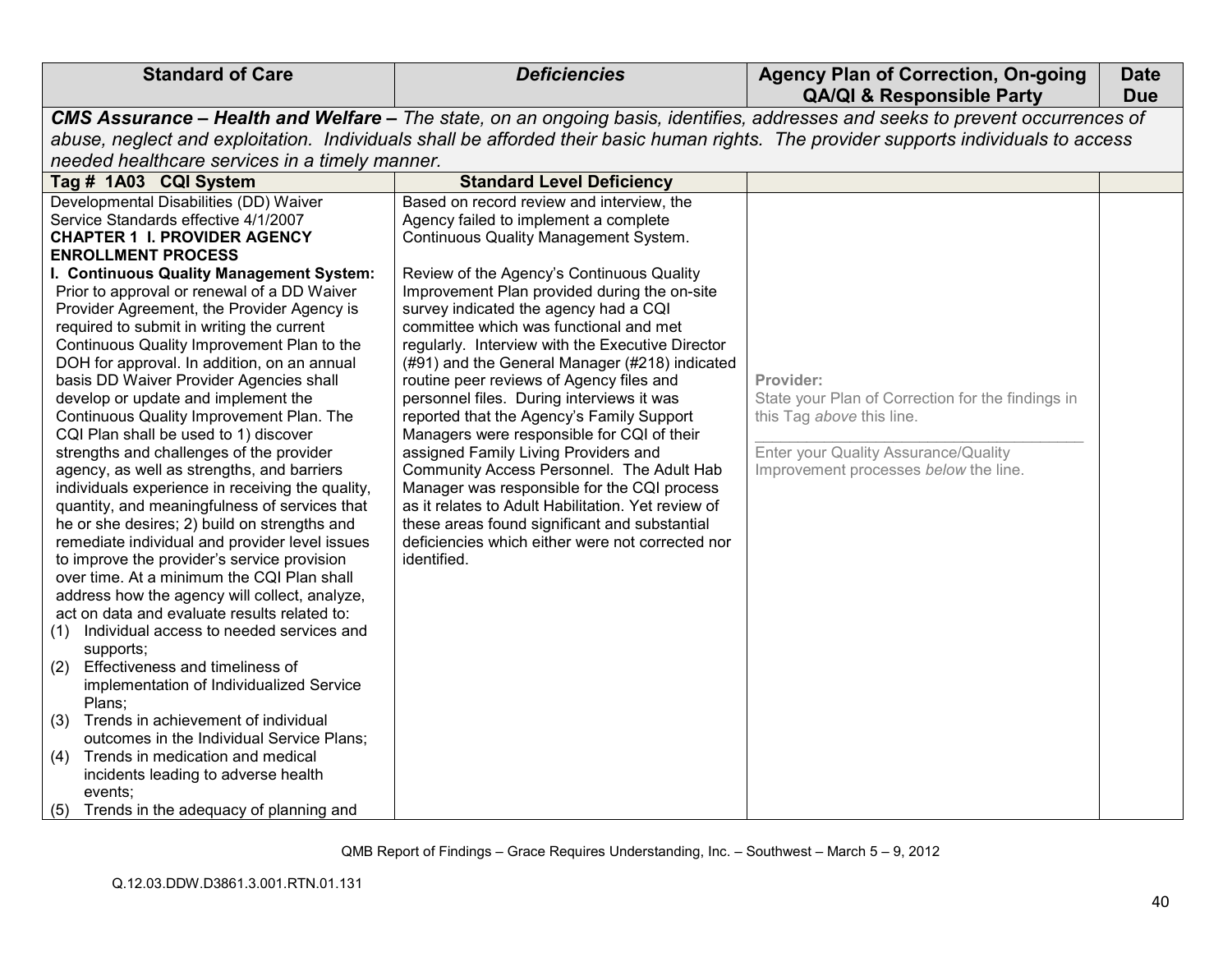| coordination of healthcare supports at         |  |  |
|------------------------------------------------|--|--|
| both supervisory and direct support levels;    |  |  |
|                                                |  |  |
| Quality and completeness documentation;<br>(6) |  |  |
| and                                            |  |  |
| Trends in individual and guardian<br>(7)       |  |  |
| satisfaction.                                  |  |  |
|                                                |  |  |
| 7.1.13.9 INCIDENT MANAGEMENT SYSTEM            |  |  |
| <b>REPORTING REQUIREMENTS FOR</b>              |  |  |
| <b>COMMUNITY BASED SERVICE</b>                 |  |  |
| <b>PROVIDERS:</b>                              |  |  |
| E. Quality Improvement System for              |  |  |
| <b>Community Based Service Providers: The</b>  |  |  |
| community based service provider shall         |  |  |
| establish and implement a quality improvement  |  |  |
| system for reviewing alleged complaints and    |  |  |
| incidents. The incident management system      |  |  |
| shall include written documentation of         |  |  |
| corrective actions taken. The community based  |  |  |
| service provider shall maintain documented     |  |  |
| evidence that all alleged violations are       |  |  |
| thoroughly investigated, and shall take all    |  |  |
| reasonable steps to prevent further incidents. |  |  |
| The community based service provider shall     |  |  |
|                                                |  |  |
| provide the following internal monitoring and  |  |  |
| facilitating quality improvement system:       |  |  |
|                                                |  |  |
| community based service providers<br>(1)       |  |  |
| funded through the long-term services          |  |  |
| division to provide waiver services shall      |  |  |
| have current incident management policy        |  |  |
| and procedures in place, which comply          |  |  |
| with the department's current                  |  |  |
| requirements;                                  |  |  |
| community based service providers<br>(2)       |  |  |
| providing developmental disabilities           |  |  |
| services must have a designated incident       |  |  |
| management coordinator in place;               |  |  |
| community based service providers<br>(4)       |  |  |
| providing developmental disabilities           |  |  |
| services must have an incident                 |  |  |
| management committee to address                |  |  |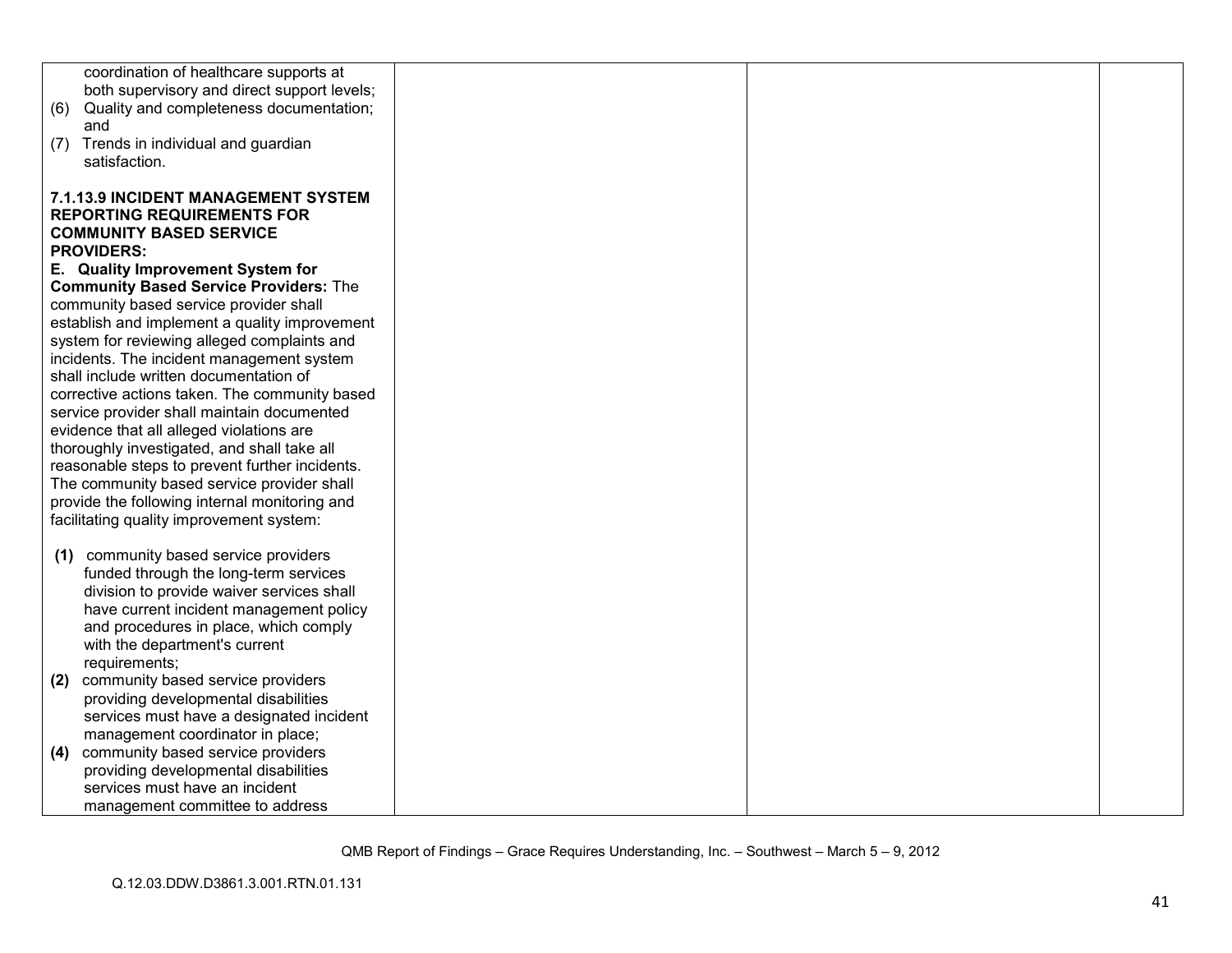| internal and external incident reports for<br>the purpose of looking at internal root<br>causes and to take action on identified |  |  |
|----------------------------------------------------------------------------------------------------------------------------------|--|--|
|                                                                                                                                  |  |  |
|                                                                                                                                  |  |  |
| trends or issues.                                                                                                                |  |  |
|                                                                                                                                  |  |  |
|                                                                                                                                  |  |  |
|                                                                                                                                  |  |  |
|                                                                                                                                  |  |  |
|                                                                                                                                  |  |  |
|                                                                                                                                  |  |  |
|                                                                                                                                  |  |  |
|                                                                                                                                  |  |  |
|                                                                                                                                  |  |  |
|                                                                                                                                  |  |  |
|                                                                                                                                  |  |  |
|                                                                                                                                  |  |  |
|                                                                                                                                  |  |  |
|                                                                                                                                  |  |  |
|                                                                                                                                  |  |  |
|                                                                                                                                  |  |  |
|                                                                                                                                  |  |  |
|                                                                                                                                  |  |  |
|                                                                                                                                  |  |  |
|                                                                                                                                  |  |  |
|                                                                                                                                  |  |  |
|                                                                                                                                  |  |  |
|                                                                                                                                  |  |  |
|                                                                                                                                  |  |  |
|                                                                                                                                  |  |  |
|                                                                                                                                  |  |  |
|                                                                                                                                  |  |  |
|                                                                                                                                  |  |  |
|                                                                                                                                  |  |  |
|                                                                                                                                  |  |  |
|                                                                                                                                  |  |  |
|                                                                                                                                  |  |  |
|                                                                                                                                  |  |  |
|                                                                                                                                  |  |  |
|                                                                                                                                  |  |  |
|                                                                                                                                  |  |  |
|                                                                                                                                  |  |  |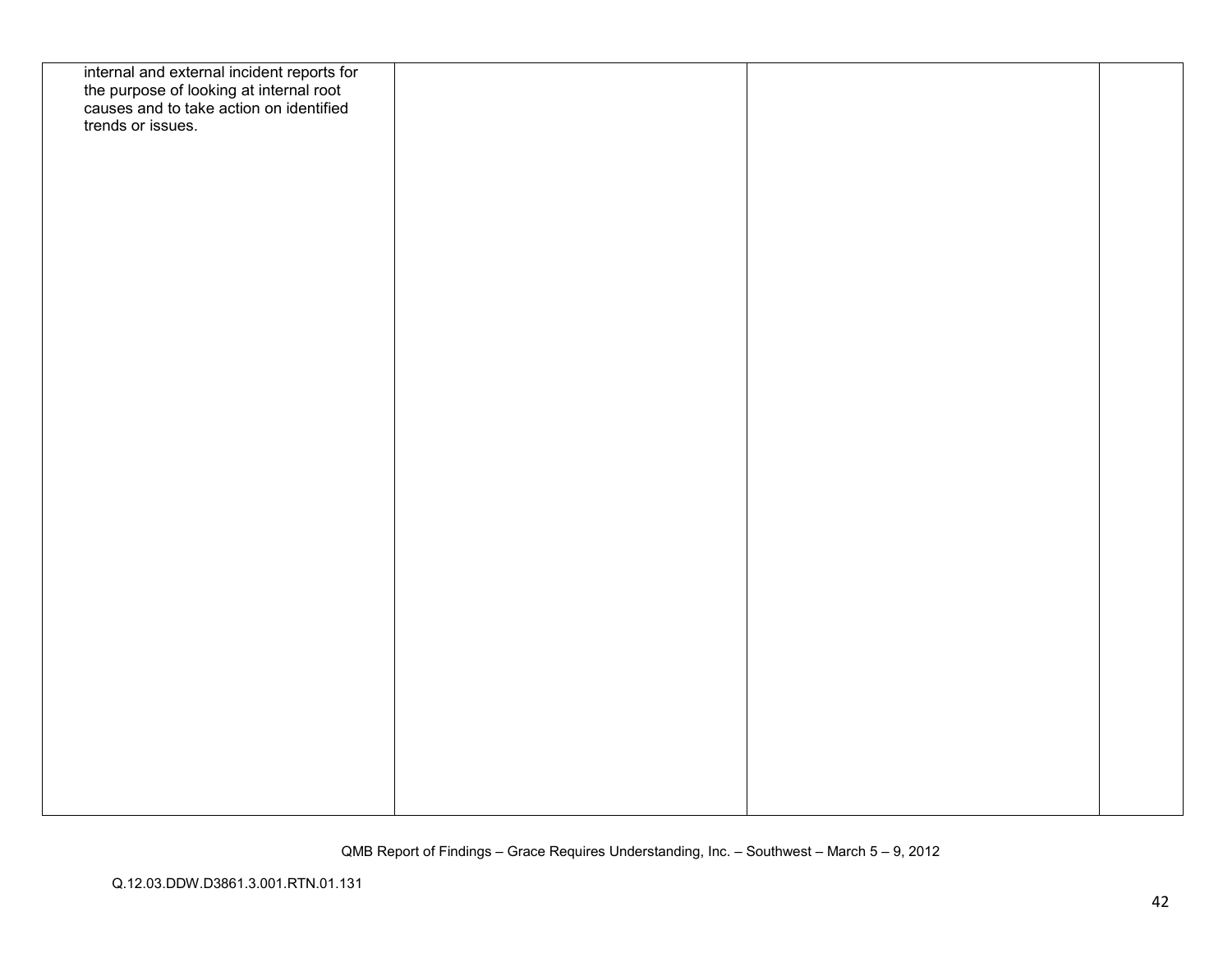| Tag #1A06 Provider Agency Policy &<br><b>Procedure Requirements</b>                                                                                                                                                                                                                                                                                                                                                                                                                                                                                                                                                                                                                                                                                                                                                                                                                                                                                                                                                                                                                                                                                                                                                                                                                                                                                                                                                                                | <b>Standard Level Deficiency</b>                                                                                                                                                                                                                                                                                                                                                                                 |                                                                                                                                                                              |  |
|----------------------------------------------------------------------------------------------------------------------------------------------------------------------------------------------------------------------------------------------------------------------------------------------------------------------------------------------------------------------------------------------------------------------------------------------------------------------------------------------------------------------------------------------------------------------------------------------------------------------------------------------------------------------------------------------------------------------------------------------------------------------------------------------------------------------------------------------------------------------------------------------------------------------------------------------------------------------------------------------------------------------------------------------------------------------------------------------------------------------------------------------------------------------------------------------------------------------------------------------------------------------------------------------------------------------------------------------------------------------------------------------------------------------------------------------------|------------------------------------------------------------------------------------------------------------------------------------------------------------------------------------------------------------------------------------------------------------------------------------------------------------------------------------------------------------------------------------------------------------------|------------------------------------------------------------------------------------------------------------------------------------------------------------------------------|--|
| Developmental Disabilities (DD) Waiver<br>Service Standards effective 4/1/2007<br><b>CHAPTER 1. II. PROVIDER AGENCY</b><br><b>REQUIREMENTS:</b> The objective of these<br>standards is to establish Provider Agency<br>policy, procedure and reporting requirements<br>for DD Medicaid Waiver program. These<br>requirements apply to all such Provider Agency<br>staff, whether directly employed or<br>subcontracting with the Provider Agency.<br>Additional Provider Agency requirements and<br>personnel qualifications may be applicable for<br>specific service standards.<br><b>B. Provider Agency Policy and Procedure</b><br>Requirements: All Provider Agencies, in<br>addition to requirements under each specific<br>service standard shall at a minimum develop,<br>implement and maintain, at the designated<br>Provider Agency main office, documentation of<br>policies and procedures for the following:<br>(1) Coordination of Provider Agency staff<br>serving individuals within the program<br>which delineates the specific roles of<br>agency staff, including expectations for<br>coordination with interdisciplinary team<br>members who do not work for the provider<br>agency;<br>(2) Response to individual emergency<br>medical situations, including staff training<br>for emergency response and on-call<br>systems as indicated; and<br>(3) Agency protocols for disaster planning<br>and emergency preparedness. | Based on interview, the Agency failed to ensure<br>Agency Personnel were aware of the Agency's<br>On-Call Policy & Procedures for 1 of 30 Agency<br>Personnel.<br>When DSP were asked if the agency had an on-<br>call procedure, the following was reported:<br>• DSP #127 stated, "I would not call GRU<br>because (#135) only wants me to work with<br>him. Call (#135) if an emergency."<br>(Individual #13) | Provider:<br>State your Plan of Correction for the findings in<br>this Tag above this line.<br>Enter your Quality Assurance/Quality<br>Improvement processes below the line. |  |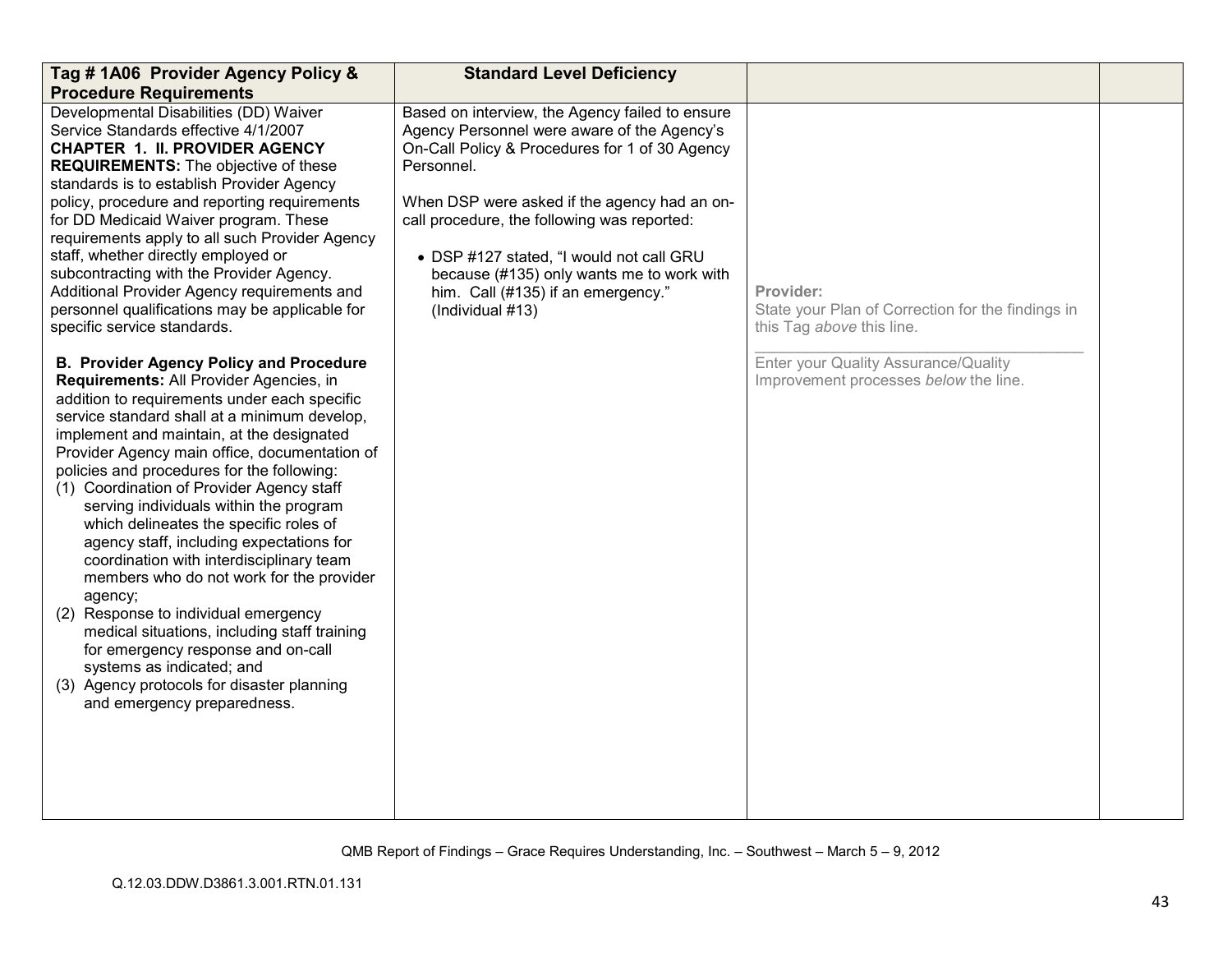| Tag #1A09 Medication Delivery (MAR)                                                     | <b>Standard Level Deficiency</b>                                                            |                                                   |  |
|-----------------------------------------------------------------------------------------|---------------------------------------------------------------------------------------------|---------------------------------------------------|--|
| - Routine Medication                                                                    |                                                                                             |                                                   |  |
| Developmental Disabilities (DD) Waiver                                                  | Medication Administration Records (MAR) were                                                |                                                   |  |
| Service Standards effective 4/1/2007                                                    | reviewed for the months of December 2011,                                                   |                                                   |  |
| <b>CHAPTER 1 II. PROVIDER AGENCY</b>                                                    | January & March 2012.                                                                       |                                                   |  |
| <b>REQUIREMENTS:</b> The objective of these                                             |                                                                                             |                                                   |  |
| standards is to establish Provider Agency                                               | Based on record review, 3 of 22 individuals had                                             |                                                   |  |
| policy, procedure and reporting requirements                                            | Medication Administration Records, which                                                    |                                                   |  |
| for DD Medicaid Waiver program. These                                                   | contained missing medications entries and/or                                                |                                                   |  |
| requirements apply to all such Provider Agency                                          | other errors:                                                                               |                                                   |  |
| staff, whether directly employed or                                                     |                                                                                             |                                                   |  |
| subcontracting with the Provider Agency.                                                | Individual #6                                                                               |                                                   |  |
| Additional Provider Agency requirements and                                             | March 2012                                                                                  | Provider:                                         |  |
| personnel qualifications may be applicable for                                          | Medication Administration Records did not                                                   | State your Plan of Correction for the findings in |  |
| specific service standards.                                                             | contain the diagnosis for which the medication                                              | this Tag above this line.                         |  |
| <b>Medication Delivery: Provider</b><br>Е.                                              | is prescribed:                                                                              |                                                   |  |
| Agencies that provide Community Living,                                                 | • Probenecid 500mg (1 time daily)                                                           | Enter your Quality Assurance/Quality              |  |
| Community Inclusion or Private Duty Nursing<br>services shall have written policies and |                                                                                             | Improvement processes below the line.             |  |
| procedures regarding medication(s) delivery                                             | • Fluoxetine 20mg (1 time daily)                                                            |                                                   |  |
| and tracking and reporting of medication errors                                         |                                                                                             |                                                   |  |
| in accordance with DDSD Medication                                                      | Medication Administration Records did not<br>contain the following medications. Physician's |                                                   |  |
| Assessment and Delivery Policy and                                                      | Orders were found for the following                                                         |                                                   |  |
| Procedures, the Board of Nursing Rules and                                              | medications and the FLP #91 reported that                                                   |                                                   |  |
| Board of Pharmacy standards and regulations.                                            | this medication had been replaced another                                                   |                                                   |  |
|                                                                                         | med and it would be corrected on the MAR:                                                   |                                                   |  |
| (2) When required by the DDSD Medication                                                | • Omeprazole 20mg (1 time daily)                                                            |                                                   |  |
| Assessment and Delivery Policy, Medication                                              |                                                                                             |                                                   |  |
| Administration Records (MAR) shall be                                                   | Individual #11                                                                              |                                                   |  |
| maintained and include:                                                                 | December 2011                                                                               |                                                   |  |
| (a) The name of the individual, a                                                       | Medication Administration Records contained                                                 |                                                   |  |
| transcription of the physician's written or                                             | missing entries. No documentation found                                                     |                                                   |  |
| licensed health care provider's                                                         | indicating reason for missing entries:                                                      |                                                   |  |
| prescription including the brand and                                                    | • Trileptal 225mg (1 time daily) – Blank $12/1$ ,                                           |                                                   |  |
| generic name of the medication,                                                         | 2, 3, 4, 5, 6, 7, 8, 9, 10, 11, 12, 13, 14, 15,                                             |                                                   |  |
| diagnosis for which the medication is                                                   | 16, 17, 18, 19, 20, 21 & 22 (9:30 PM)                                                       |                                                   |  |
| prescribed;                                                                             |                                                                                             |                                                   |  |
| (b) Prescribed dosage, frequency and                                                    | January 2012                                                                                |                                                   |  |
| method/route of administration, times                                                   | Medication Administration Records contained                                                 |                                                   |  |
| and dates of administration;                                                            | missing entries. No documentation found                                                     |                                                   |  |
| (c) Initials of the individual administering or                                         | indicating reason for missing entries:                                                      |                                                   |  |
| assisting with the medication;                                                          |                                                                                             |                                                   |  |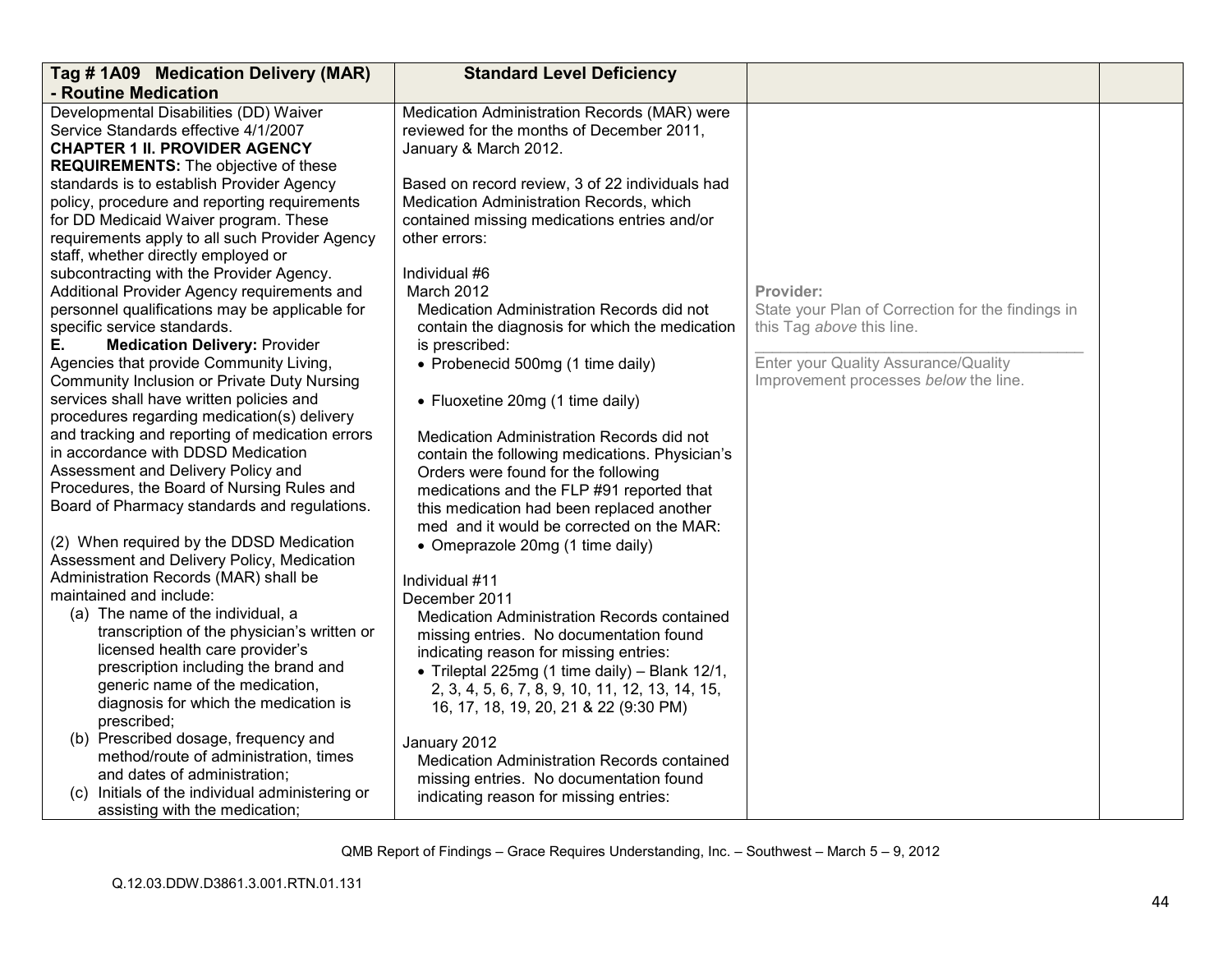| irregularity;<br>15, 16, 17, 18, 19, 20, 21, 22, 23, 24, 25,<br>(e) Documentation of any allergic reaction<br>26, 27, 28, 29, 30 & 31 (9:30 PM)<br>or adverse medication effect; and<br>For PRN medication, an explanation for<br>• Trileptal 300mg (1 time daily) - Blank 1/1,<br>the use of the PRN medication shall<br>2, 3, 4, 5, 6, 7, 8, 9, 10, 11 & 12 (9:30 PM)<br>include observable signs/symptoms or<br>circumstances in which the medication<br>• Nasonex 2 sprays (1 time daily) - Blank<br>is to be used, and documentation of<br>1/1, 2, 3, 4, 5, 6, 7, 8, 9, 10, 11, 12, 13, 14,<br>effectiveness of PRN medication<br>15, 16, 17, 18, 19, 20, 21, 22, 23, 24, 25,<br>administered.<br>26, 27, 28, 29, 30 & 31 (7:30 AM)<br>(3) The Provider Agency shall also maintain a<br>signature page that designates the full name<br>Individual #18<br>that corresponds to each initial used to<br>December 2011<br>document administered or assisted delivery of<br>Medication Administration Records contained<br>each dose;<br>missing entries. No documentation found<br>(4) MARs are not required for individuals<br>indicating reason for missing entries:<br>participating in Independent Living who self-<br>• Clonazapam .5mg (2 times daily) - Blank<br>administer their own medications;<br>12/2 & 9 (7 AM)<br>(5) Information from the prescribing pharmacy<br>regarding medications shall be kept in the<br>Medication Administration Records did not<br>home and community inclusion service<br>contain the diagnosis for which the medication<br>locations and shall include the expected<br>is prescribed:<br>desired outcomes of administrating the<br>• Geodon 80mg (3 times daily)<br>medication, signs and symptoms of adverse<br>events and interactions with other medications;<br>• Geodon 20mg (1 time daily)<br>NMAC 16.19.11.8 MINIMUM STANDARDS:<br>• Clonazapam .5mg (2 times daily)<br>A. MINIMUM STANDARDS FOR THE<br>DISTRIBUTION, STORAGE, HANDLING AND<br>• Topomax 400mg (1 time daily)<br><b>RECORD KEEPING OF DRUGS:</b><br>• Benadryl 50 (1time daily)<br>(d) The facility shall have a Medication<br>Administration Record (MAR) documenting<br>Medication Administration Records did not<br>medication administered to residents,<br>contain the route of administration for the<br>including over-the-counter medications.<br>following medications:<br>This documentation shall include:<br>• Geodon 80mg (3 times daily)<br>Name of resident;<br>(i)<br>Date given;<br>(ii)<br>• Geodon 20mg (1 time daily)<br>Drug product name;<br>(iii)<br>Dosage and form;<br>(iv) | (d) Explanation of any medication | • Trileptal 225mg (1 time daily) - Blank 1/14, |  |
|--------------------------------------------------------------------------------------------------------------------------------------------------------------------------------------------------------------------------------------------------------------------------------------------------------------------------------------------------------------------------------------------------------------------------------------------------------------------------------------------------------------------------------------------------------------------------------------------------------------------------------------------------------------------------------------------------------------------------------------------------------------------------------------------------------------------------------------------------------------------------------------------------------------------------------------------------------------------------------------------------------------------------------------------------------------------------------------------------------------------------------------------------------------------------------------------------------------------------------------------------------------------------------------------------------------------------------------------------------------------------------------------------------------------------------------------------------------------------------------------------------------------------------------------------------------------------------------------------------------------------------------------------------------------------------------------------------------------------------------------------------------------------------------------------------------------------------------------------------------------------------------------------------------------------------------------------------------------------------------------------------------------------------------------------------------------------------------------------------------------------------------------------------------------------------------------------------------------------------------------------------------------------------------------------------------------------------------------------------------------------------------------------------------------------------------------------------------------------------------------------------------------------------------------------------------------------------------------------------------------------|-----------------------------------|------------------------------------------------|--|
|                                                                                                                                                                                                                                                                                                                                                                                                                                                                                                                                                                                                                                                                                                                                                                                                                                                                                                                                                                                                                                                                                                                                                                                                                                                                                                                                                                                                                                                                                                                                                                                                                                                                                                                                                                                                                                                                                                                                                                                                                                                                                                                                                                                                                                                                                                                                                                                                                                                                                                                                                                                                                          |                                   |                                                |  |
|                                                                                                                                                                                                                                                                                                                                                                                                                                                                                                                                                                                                                                                                                                                                                                                                                                                                                                                                                                                                                                                                                                                                                                                                                                                                                                                                                                                                                                                                                                                                                                                                                                                                                                                                                                                                                                                                                                                                                                                                                                                                                                                                                                                                                                                                                                                                                                                                                                                                                                                                                                                                                          |                                   |                                                |  |
|                                                                                                                                                                                                                                                                                                                                                                                                                                                                                                                                                                                                                                                                                                                                                                                                                                                                                                                                                                                                                                                                                                                                                                                                                                                                                                                                                                                                                                                                                                                                                                                                                                                                                                                                                                                                                                                                                                                                                                                                                                                                                                                                                                                                                                                                                                                                                                                                                                                                                                                                                                                                                          |                                   |                                                |  |
|                                                                                                                                                                                                                                                                                                                                                                                                                                                                                                                                                                                                                                                                                                                                                                                                                                                                                                                                                                                                                                                                                                                                                                                                                                                                                                                                                                                                                                                                                                                                                                                                                                                                                                                                                                                                                                                                                                                                                                                                                                                                                                                                                                                                                                                                                                                                                                                                                                                                                                                                                                                                                          |                                   |                                                |  |
|                                                                                                                                                                                                                                                                                                                                                                                                                                                                                                                                                                                                                                                                                                                                                                                                                                                                                                                                                                                                                                                                                                                                                                                                                                                                                                                                                                                                                                                                                                                                                                                                                                                                                                                                                                                                                                                                                                                                                                                                                                                                                                                                                                                                                                                                                                                                                                                                                                                                                                                                                                                                                          |                                   |                                                |  |
|                                                                                                                                                                                                                                                                                                                                                                                                                                                                                                                                                                                                                                                                                                                                                                                                                                                                                                                                                                                                                                                                                                                                                                                                                                                                                                                                                                                                                                                                                                                                                                                                                                                                                                                                                                                                                                                                                                                                                                                                                                                                                                                                                                                                                                                                                                                                                                                                                                                                                                                                                                                                                          |                                   |                                                |  |
|                                                                                                                                                                                                                                                                                                                                                                                                                                                                                                                                                                                                                                                                                                                                                                                                                                                                                                                                                                                                                                                                                                                                                                                                                                                                                                                                                                                                                                                                                                                                                                                                                                                                                                                                                                                                                                                                                                                                                                                                                                                                                                                                                                                                                                                                                                                                                                                                                                                                                                                                                                                                                          |                                   |                                                |  |
|                                                                                                                                                                                                                                                                                                                                                                                                                                                                                                                                                                                                                                                                                                                                                                                                                                                                                                                                                                                                                                                                                                                                                                                                                                                                                                                                                                                                                                                                                                                                                                                                                                                                                                                                                                                                                                                                                                                                                                                                                                                                                                                                                                                                                                                                                                                                                                                                                                                                                                                                                                                                                          |                                   |                                                |  |
|                                                                                                                                                                                                                                                                                                                                                                                                                                                                                                                                                                                                                                                                                                                                                                                                                                                                                                                                                                                                                                                                                                                                                                                                                                                                                                                                                                                                                                                                                                                                                                                                                                                                                                                                                                                                                                                                                                                                                                                                                                                                                                                                                                                                                                                                                                                                                                                                                                                                                                                                                                                                                          |                                   |                                                |  |
|                                                                                                                                                                                                                                                                                                                                                                                                                                                                                                                                                                                                                                                                                                                                                                                                                                                                                                                                                                                                                                                                                                                                                                                                                                                                                                                                                                                                                                                                                                                                                                                                                                                                                                                                                                                                                                                                                                                                                                                                                                                                                                                                                                                                                                                                                                                                                                                                                                                                                                                                                                                                                          |                                   |                                                |  |
|                                                                                                                                                                                                                                                                                                                                                                                                                                                                                                                                                                                                                                                                                                                                                                                                                                                                                                                                                                                                                                                                                                                                                                                                                                                                                                                                                                                                                                                                                                                                                                                                                                                                                                                                                                                                                                                                                                                                                                                                                                                                                                                                                                                                                                                                                                                                                                                                                                                                                                                                                                                                                          |                                   |                                                |  |
|                                                                                                                                                                                                                                                                                                                                                                                                                                                                                                                                                                                                                                                                                                                                                                                                                                                                                                                                                                                                                                                                                                                                                                                                                                                                                                                                                                                                                                                                                                                                                                                                                                                                                                                                                                                                                                                                                                                                                                                                                                                                                                                                                                                                                                                                                                                                                                                                                                                                                                                                                                                                                          |                                   |                                                |  |
|                                                                                                                                                                                                                                                                                                                                                                                                                                                                                                                                                                                                                                                                                                                                                                                                                                                                                                                                                                                                                                                                                                                                                                                                                                                                                                                                                                                                                                                                                                                                                                                                                                                                                                                                                                                                                                                                                                                                                                                                                                                                                                                                                                                                                                                                                                                                                                                                                                                                                                                                                                                                                          |                                   |                                                |  |
|                                                                                                                                                                                                                                                                                                                                                                                                                                                                                                                                                                                                                                                                                                                                                                                                                                                                                                                                                                                                                                                                                                                                                                                                                                                                                                                                                                                                                                                                                                                                                                                                                                                                                                                                                                                                                                                                                                                                                                                                                                                                                                                                                                                                                                                                                                                                                                                                                                                                                                                                                                                                                          |                                   |                                                |  |
|                                                                                                                                                                                                                                                                                                                                                                                                                                                                                                                                                                                                                                                                                                                                                                                                                                                                                                                                                                                                                                                                                                                                                                                                                                                                                                                                                                                                                                                                                                                                                                                                                                                                                                                                                                                                                                                                                                                                                                                                                                                                                                                                                                                                                                                                                                                                                                                                                                                                                                                                                                                                                          |                                   |                                                |  |
|                                                                                                                                                                                                                                                                                                                                                                                                                                                                                                                                                                                                                                                                                                                                                                                                                                                                                                                                                                                                                                                                                                                                                                                                                                                                                                                                                                                                                                                                                                                                                                                                                                                                                                                                                                                                                                                                                                                                                                                                                                                                                                                                                                                                                                                                                                                                                                                                                                                                                                                                                                                                                          |                                   |                                                |  |
|                                                                                                                                                                                                                                                                                                                                                                                                                                                                                                                                                                                                                                                                                                                                                                                                                                                                                                                                                                                                                                                                                                                                                                                                                                                                                                                                                                                                                                                                                                                                                                                                                                                                                                                                                                                                                                                                                                                                                                                                                                                                                                                                                                                                                                                                                                                                                                                                                                                                                                                                                                                                                          |                                   |                                                |  |
|                                                                                                                                                                                                                                                                                                                                                                                                                                                                                                                                                                                                                                                                                                                                                                                                                                                                                                                                                                                                                                                                                                                                                                                                                                                                                                                                                                                                                                                                                                                                                                                                                                                                                                                                                                                                                                                                                                                                                                                                                                                                                                                                                                                                                                                                                                                                                                                                                                                                                                                                                                                                                          |                                   |                                                |  |
|                                                                                                                                                                                                                                                                                                                                                                                                                                                                                                                                                                                                                                                                                                                                                                                                                                                                                                                                                                                                                                                                                                                                                                                                                                                                                                                                                                                                                                                                                                                                                                                                                                                                                                                                                                                                                                                                                                                                                                                                                                                                                                                                                                                                                                                                                                                                                                                                                                                                                                                                                                                                                          |                                   |                                                |  |
|                                                                                                                                                                                                                                                                                                                                                                                                                                                                                                                                                                                                                                                                                                                                                                                                                                                                                                                                                                                                                                                                                                                                                                                                                                                                                                                                                                                                                                                                                                                                                                                                                                                                                                                                                                                                                                                                                                                                                                                                                                                                                                                                                                                                                                                                                                                                                                                                                                                                                                                                                                                                                          |                                   |                                                |  |
|                                                                                                                                                                                                                                                                                                                                                                                                                                                                                                                                                                                                                                                                                                                                                                                                                                                                                                                                                                                                                                                                                                                                                                                                                                                                                                                                                                                                                                                                                                                                                                                                                                                                                                                                                                                                                                                                                                                                                                                                                                                                                                                                                                                                                                                                                                                                                                                                                                                                                                                                                                                                                          |                                   |                                                |  |
|                                                                                                                                                                                                                                                                                                                                                                                                                                                                                                                                                                                                                                                                                                                                                                                                                                                                                                                                                                                                                                                                                                                                                                                                                                                                                                                                                                                                                                                                                                                                                                                                                                                                                                                                                                                                                                                                                                                                                                                                                                                                                                                                                                                                                                                                                                                                                                                                                                                                                                                                                                                                                          |                                   |                                                |  |
|                                                                                                                                                                                                                                                                                                                                                                                                                                                                                                                                                                                                                                                                                                                                                                                                                                                                                                                                                                                                                                                                                                                                                                                                                                                                                                                                                                                                                                                                                                                                                                                                                                                                                                                                                                                                                                                                                                                                                                                                                                                                                                                                                                                                                                                                                                                                                                                                                                                                                                                                                                                                                          |                                   |                                                |  |
|                                                                                                                                                                                                                                                                                                                                                                                                                                                                                                                                                                                                                                                                                                                                                                                                                                                                                                                                                                                                                                                                                                                                                                                                                                                                                                                                                                                                                                                                                                                                                                                                                                                                                                                                                                                                                                                                                                                                                                                                                                                                                                                                                                                                                                                                                                                                                                                                                                                                                                                                                                                                                          |                                   |                                                |  |
|                                                                                                                                                                                                                                                                                                                                                                                                                                                                                                                                                                                                                                                                                                                                                                                                                                                                                                                                                                                                                                                                                                                                                                                                                                                                                                                                                                                                                                                                                                                                                                                                                                                                                                                                                                                                                                                                                                                                                                                                                                                                                                                                                                                                                                                                                                                                                                                                                                                                                                                                                                                                                          |                                   |                                                |  |
|                                                                                                                                                                                                                                                                                                                                                                                                                                                                                                                                                                                                                                                                                                                                                                                                                                                                                                                                                                                                                                                                                                                                                                                                                                                                                                                                                                                                                                                                                                                                                                                                                                                                                                                                                                                                                                                                                                                                                                                                                                                                                                                                                                                                                                                                                                                                                                                                                                                                                                                                                                                                                          |                                   |                                                |  |
|                                                                                                                                                                                                                                                                                                                                                                                                                                                                                                                                                                                                                                                                                                                                                                                                                                                                                                                                                                                                                                                                                                                                                                                                                                                                                                                                                                                                                                                                                                                                                                                                                                                                                                                                                                                                                                                                                                                                                                                                                                                                                                                                                                                                                                                                                                                                                                                                                                                                                                                                                                                                                          |                                   |                                                |  |
|                                                                                                                                                                                                                                                                                                                                                                                                                                                                                                                                                                                                                                                                                                                                                                                                                                                                                                                                                                                                                                                                                                                                                                                                                                                                                                                                                                                                                                                                                                                                                                                                                                                                                                                                                                                                                                                                                                                                                                                                                                                                                                                                                                                                                                                                                                                                                                                                                                                                                                                                                                                                                          |                                   |                                                |  |
|                                                                                                                                                                                                                                                                                                                                                                                                                                                                                                                                                                                                                                                                                                                                                                                                                                                                                                                                                                                                                                                                                                                                                                                                                                                                                                                                                                                                                                                                                                                                                                                                                                                                                                                                                                                                                                                                                                                                                                                                                                                                                                                                                                                                                                                                                                                                                                                                                                                                                                                                                                                                                          |                                   |                                                |  |
|                                                                                                                                                                                                                                                                                                                                                                                                                                                                                                                                                                                                                                                                                                                                                                                                                                                                                                                                                                                                                                                                                                                                                                                                                                                                                                                                                                                                                                                                                                                                                                                                                                                                                                                                                                                                                                                                                                                                                                                                                                                                                                                                                                                                                                                                                                                                                                                                                                                                                                                                                                                                                          |                                   |                                                |  |
|                                                                                                                                                                                                                                                                                                                                                                                                                                                                                                                                                                                                                                                                                                                                                                                                                                                                                                                                                                                                                                                                                                                                                                                                                                                                                                                                                                                                                                                                                                                                                                                                                                                                                                                                                                                                                                                                                                                                                                                                                                                                                                                                                                                                                                                                                                                                                                                                                                                                                                                                                                                                                          |                                   |                                                |  |
|                                                                                                                                                                                                                                                                                                                                                                                                                                                                                                                                                                                                                                                                                                                                                                                                                                                                                                                                                                                                                                                                                                                                                                                                                                                                                                                                                                                                                                                                                                                                                                                                                                                                                                                                                                                                                                                                                                                                                                                                                                                                                                                                                                                                                                                                                                                                                                                                                                                                                                                                                                                                                          |                                   |                                                |  |
|                                                                                                                                                                                                                                                                                                                                                                                                                                                                                                                                                                                                                                                                                                                                                                                                                                                                                                                                                                                                                                                                                                                                                                                                                                                                                                                                                                                                                                                                                                                                                                                                                                                                                                                                                                                                                                                                                                                                                                                                                                                                                                                                                                                                                                                                                                                                                                                                                                                                                                                                                                                                                          |                                   |                                                |  |
|                                                                                                                                                                                                                                                                                                                                                                                                                                                                                                                                                                                                                                                                                                                                                                                                                                                                                                                                                                                                                                                                                                                                                                                                                                                                                                                                                                                                                                                                                                                                                                                                                                                                                                                                                                                                                                                                                                                                                                                                                                                                                                                                                                                                                                                                                                                                                                                                                                                                                                                                                                                                                          |                                   |                                                |  |
|                                                                                                                                                                                                                                                                                                                                                                                                                                                                                                                                                                                                                                                                                                                                                                                                                                                                                                                                                                                                                                                                                                                                                                                                                                                                                                                                                                                                                                                                                                                                                                                                                                                                                                                                                                                                                                                                                                                                                                                                                                                                                                                                                                                                                                                                                                                                                                                                                                                                                                                                                                                                                          |                                   |                                                |  |
|                                                                                                                                                                                                                                                                                                                                                                                                                                                                                                                                                                                                                                                                                                                                                                                                                                                                                                                                                                                                                                                                                                                                                                                                                                                                                                                                                                                                                                                                                                                                                                                                                                                                                                                                                                                                                                                                                                                                                                                                                                                                                                                                                                                                                                                                                                                                                                                                                                                                                                                                                                                                                          |                                   |                                                |  |
|                                                                                                                                                                                                                                                                                                                                                                                                                                                                                                                                                                                                                                                                                                                                                                                                                                                                                                                                                                                                                                                                                                                                                                                                                                                                                                                                                                                                                                                                                                                                                                                                                                                                                                                                                                                                                                                                                                                                                                                                                                                                                                                                                                                                                                                                                                                                                                                                                                                                                                                                                                                                                          | Strength of drug;<br>(v)          | • Clonazapam .5mg (2 times daily)              |  |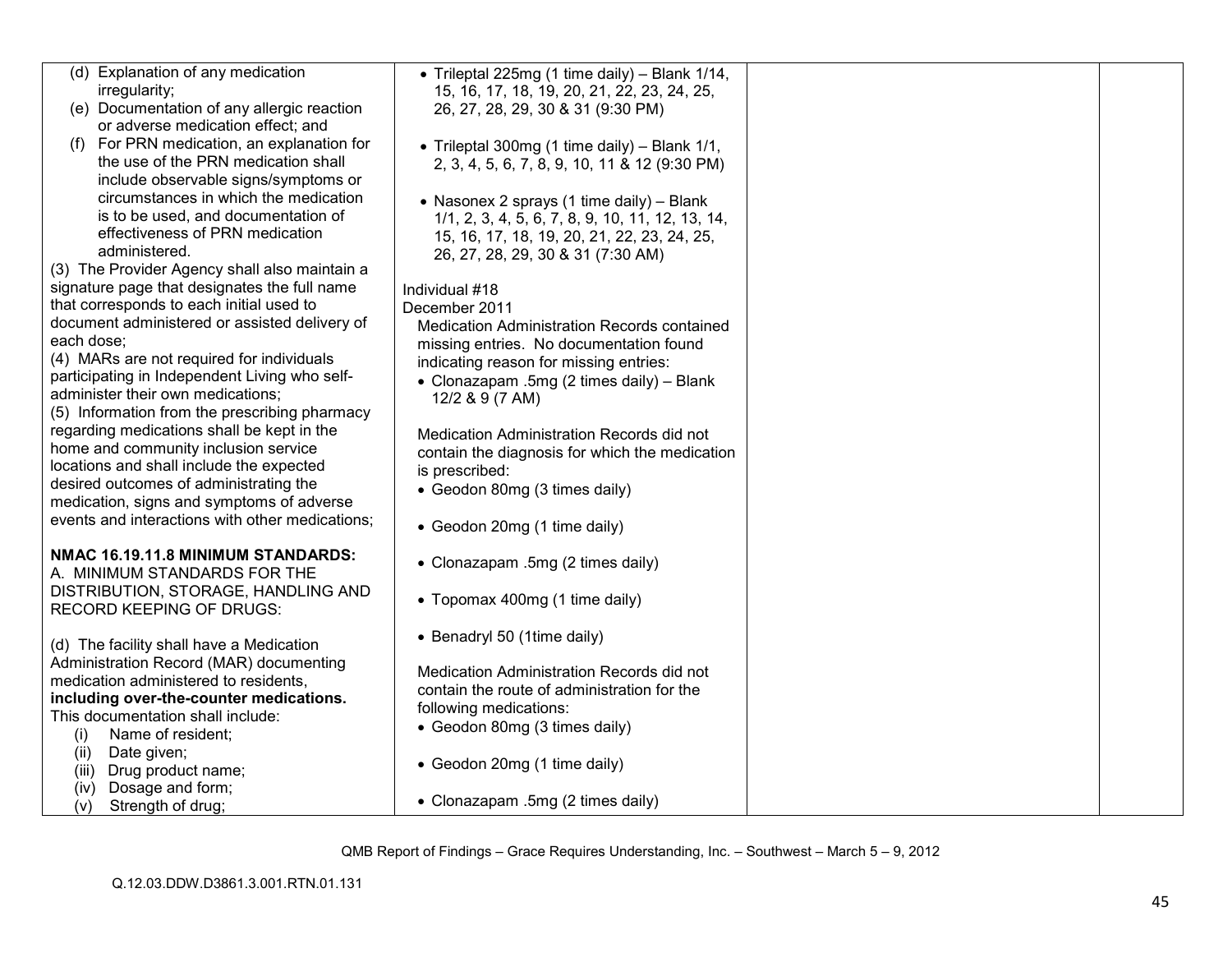| (vi) Route of administration;                    |                                                 |  |
|--------------------------------------------------|-------------------------------------------------|--|
| (vii) How often medication is to be taken;       | • Topomax 400mg (1 time daily)                  |  |
| (viii) Time taken and staff initials;            |                                                 |  |
| (ix) Dates when the medication is                |                                                 |  |
|                                                  | • Benadryl 50 (1 time daily)                    |  |
| discontinued or changed;                         |                                                 |  |
| The name and initials of all staff<br>(x)        | Medication Administration Record did not        |  |
| administering medications.                       | contain the form (i.e. liquid, tablet, capsule, |  |
|                                                  | etc.) of medication to be taken for the         |  |
| <b>Model Custodial Procedure Manual</b>          | following:                                      |  |
| <b>D. Administration of Drugs</b>                | • Geodon 80mg (3 times daily)                   |  |
| Unless otherwise stated by practitioner,         |                                                 |  |
| patients will not be allowed to administer their | • Geodon 20mg (1 time daily)                    |  |
| own medications.                                 |                                                 |  |
| Document the practitioner's order authorizing    | • Clonazapam .5mg (2 times daily)               |  |
| the self-administration of medications.          |                                                 |  |
|                                                  |                                                 |  |
| All PRN (As needed) medications shall have       | • Topomax 400mg (1 time daily)                  |  |
| complete detail instructions regarding the       |                                                 |  |
| administering of the medication. This shall      | • Benadryl 50 (1 time daily)                    |  |
| include:                                         |                                                 |  |
| symptoms that indicate the use of the<br>➤       | March 2012                                      |  |
| medication,                                      | During on-site survey Medication                |  |
|                                                  | Administration Records were requested for       |  |
| exact dosage to be used, and<br>➤                | March $1 - 7$ , 2012. As of the end of the home |  |
| the exact amount to be used in a 24<br>⋗         | visit on March 7, 2012 Medication               |  |
| hour period.                                     | Administration Records had not been             |  |
|                                                  | provided. When Surveyors asked for the          |  |
|                                                  | MAR, DSP #46 stated, "I don't know where it's   |  |
|                                                  | at."                                            |  |
|                                                  |                                                 |  |
|                                                  |                                                 |  |
|                                                  |                                                 |  |
|                                                  |                                                 |  |
|                                                  |                                                 |  |
|                                                  |                                                 |  |
|                                                  |                                                 |  |
|                                                  |                                                 |  |
|                                                  |                                                 |  |
|                                                  |                                                 |  |
|                                                  |                                                 |  |
|                                                  |                                                 |  |
|                                                  |                                                 |  |
|                                                  |                                                 |  |
|                                                  |                                                 |  |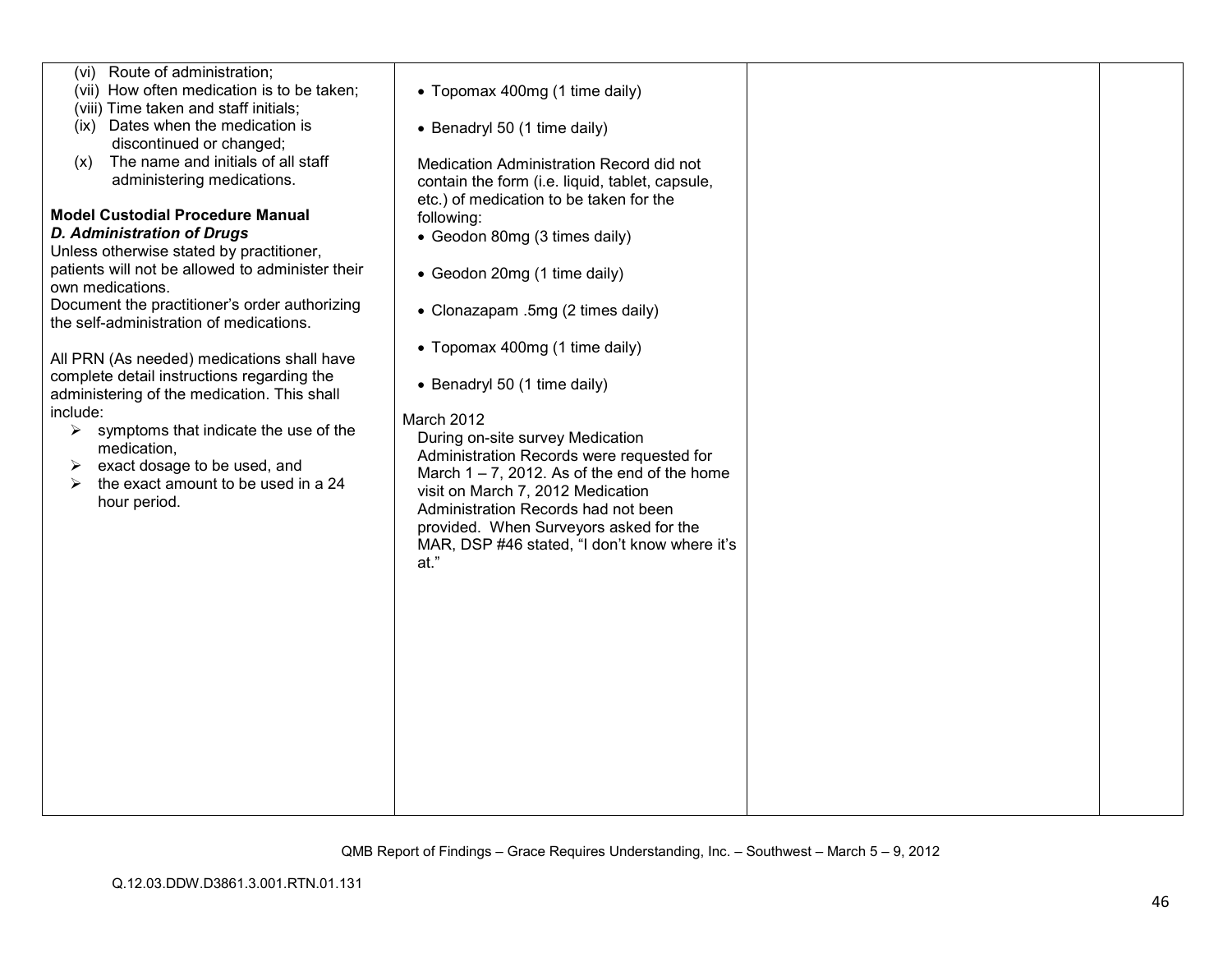| Tag # 1A09.1 Medication Delivery -<br><b>PRN Medication</b>                                                                                                                                                                                                                                                                                                                                                                                                                                                                                                                                                                                                                                                                                                                                                                                                                                                                                                                                                                            | <b>Standard Level Deficiency</b>                                                                                                                                                                                                                                                                                                                                                                                                                                                                                                                                                                                                                                                                       |                                                                                                                                                                              |  |
|----------------------------------------------------------------------------------------------------------------------------------------------------------------------------------------------------------------------------------------------------------------------------------------------------------------------------------------------------------------------------------------------------------------------------------------------------------------------------------------------------------------------------------------------------------------------------------------------------------------------------------------------------------------------------------------------------------------------------------------------------------------------------------------------------------------------------------------------------------------------------------------------------------------------------------------------------------------------------------------------------------------------------------------|--------------------------------------------------------------------------------------------------------------------------------------------------------------------------------------------------------------------------------------------------------------------------------------------------------------------------------------------------------------------------------------------------------------------------------------------------------------------------------------------------------------------------------------------------------------------------------------------------------------------------------------------------------------------------------------------------------|------------------------------------------------------------------------------------------------------------------------------------------------------------------------------|--|
| Developmental Disabilities (DD) Waiver<br>Service Standards effective 4/1/2007<br><b>CHAPTER 1 II. PROVIDER AGENCY</b><br><b>REQUIREMENTS:</b> The objective of these<br>standards is to establish Provider Agency<br>policy, procedure and reporting requirements<br>for DD Medicaid Waiver program. These<br>requirements apply to all such Provider Agency<br>staff, whether directly employed or<br>subcontracting with the Provider Agency.<br>Additional Provider Agency requirements and<br>personnel qualifications may be applicable for<br>specific service standards.<br>E. Medication Delivery: Provider Agencies<br>that provide Community Living, Community<br>Inclusion or Private Duty Nursing services shall<br>have written policies and procedures regarding<br>medication(s) delivery and tracking and<br>reporting of medication errors in accordance<br>with DDSD Medication Assessment and<br>Delivery Policy and Procedures, the Board of<br>Nursing Rules and Board of Pharmacy<br>standards and regulations. | Based on record review, the Agency failed to<br>maintain PRN Medication Administration<br>Records which contained all elements required<br>by standard for 3 of 22 Individuals.<br>Individual #3<br>No evidence of documented Signs/Symptoms<br>were found for the following PRN medication:<br>• Alprazalom 0.5mg - PRN - 3/1 & 3 (given 1<br>time)<br>Individual #9<br>January 2012<br>Medication Administration Records did not<br>contain the exact amount to be used in a 24<br>hour period:<br>• Ibuprofen 400mg (PRN)<br>No Effectiveness was noted on the<br>Medication Administration Record for the<br>following PRN medication:<br>• Ibuprofen 400mg - PRN - 1/8, 17 & 20<br>(given 1 time) | Provider:<br>State your Plan of Correction for the findings in<br>this Tag above this line.<br>Enter your Quality Assurance/Quality<br>Improvement processes below the line. |  |
| (2) When required by the DDSD Medication<br>Assessment and Delivery Policy, Medication<br>Administration Records (MAR) shall be<br>maintained and include:<br>(a) The name of the individual, a<br>transcription of the physician's written or<br>licensed health care provider's<br>prescription including the brand and<br>generic name of the medication,<br>diagnosis for which the medication is<br>prescribed;<br>(b) Prescribed dosage, frequency and<br>method/route of administration, times<br>and dates of administration;<br>(c) Initials of the individual administering or<br>assisting with the medication;                                                                                                                                                                                                                                                                                                                                                                                                             | Individual #11<br>December 2011<br>Medication Administration Records did not<br>contain the exact amount to be used in a 24<br>hour period:<br>· Diastat 10mg (PRN)<br>No Effectiveness was noted on the<br>Medication Administration Record for the<br>following PRN medication:<br>· Diastat 10mg - PRN - 12/4, 14 & 30 (given<br>1 time)                                                                                                                                                                                                                                                                                                                                                            |                                                                                                                                                                              |  |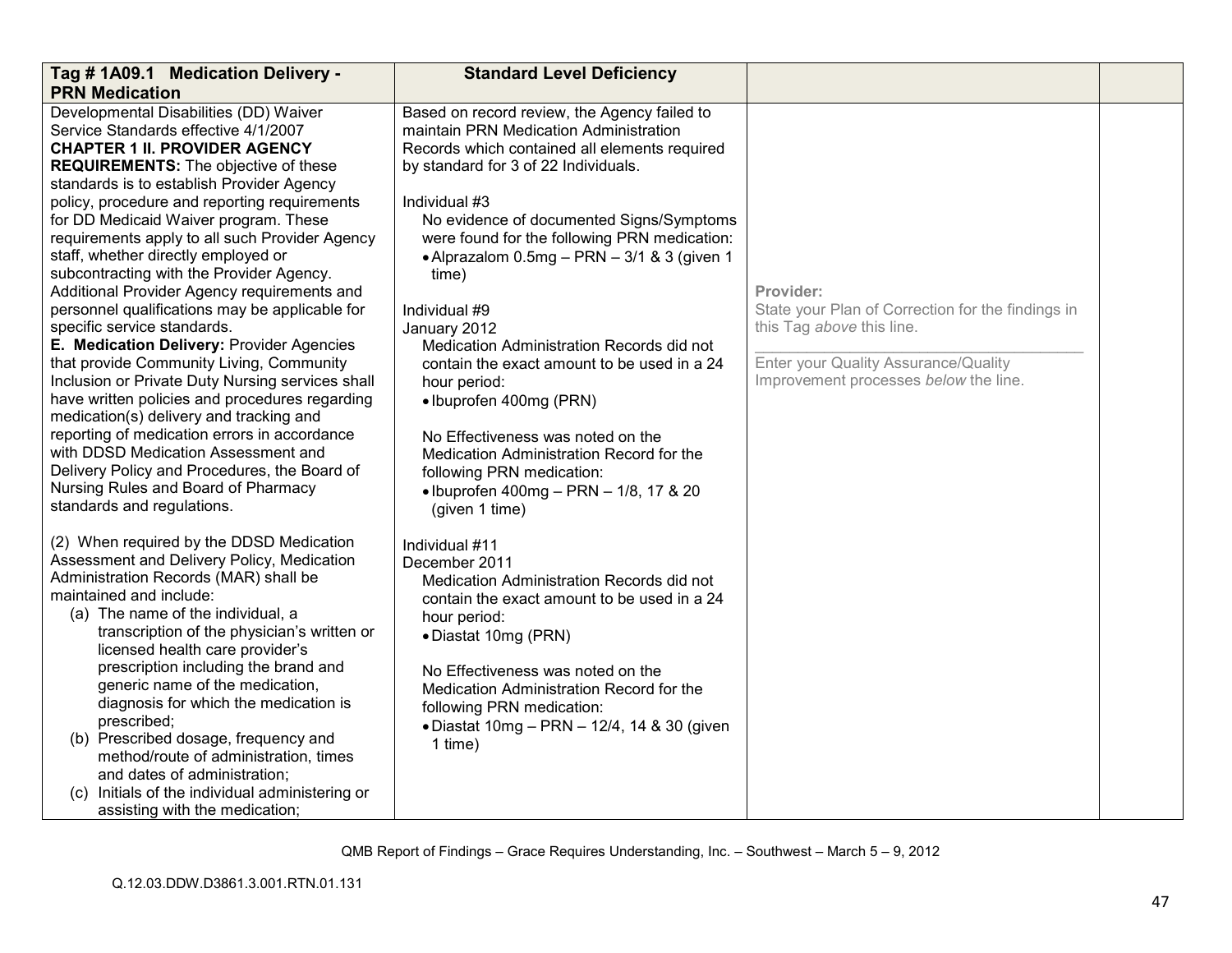| (d) Explanation of any medication                                                    |  |  |
|--------------------------------------------------------------------------------------|--|--|
| irregularity;                                                                        |  |  |
| (e) Documentation of any allergic reaction                                           |  |  |
| or adverse medication effect; and                                                    |  |  |
| For PRN medication, an explanation for<br>(1)<br>the use of the PRN medication shall |  |  |
| include observable signs/symptoms or                                                 |  |  |
| circumstances in which the medication                                                |  |  |
| is to be used, and documentation of                                                  |  |  |
| effectiveness of PRN medication                                                      |  |  |
| administered.                                                                        |  |  |
|                                                                                      |  |  |
| (3) The Provider Agency shall also maintain a                                        |  |  |
| signature page that designates the full name                                         |  |  |
| that corresponds to each initial used to                                             |  |  |
| document administered or assisted delivery of                                        |  |  |
| each dose;                                                                           |  |  |
| (4) MARs are not required for individuals                                            |  |  |
| participating in Independent Living who self-                                        |  |  |
| administer their own medications;                                                    |  |  |
|                                                                                      |  |  |
| (5) Information from the prescribing pharmacy                                        |  |  |
| regarding medications shall be kept in the                                           |  |  |
| home and community inclusion service                                                 |  |  |
| locations and shall include the expected                                             |  |  |
| desired outcomes of administrating the<br>medication, signs and symptoms of adverse  |  |  |
| events and interactions with other medications;                                      |  |  |
|                                                                                      |  |  |
| NMAC 16.19.11.8 MINIMUM STANDARDS:                                                   |  |  |
| A. MINIMUM STANDARDS FOR THE                                                         |  |  |
| DISTRIBUTION, STORAGE, HANDLING AND                                                  |  |  |
| <b>RECORD KEEPING OF DRUGS:</b>                                                      |  |  |
| (d) The facility shall have a Medication                                             |  |  |
| Administration Record (MAR) documenting<br>medication administered to residents,     |  |  |
| including over-the-counter medications.                                              |  |  |
| This documentation shall include:                                                    |  |  |
| Name of resident;<br>(i)                                                             |  |  |
| Date given;<br>(ii)                                                                  |  |  |
| (iii)<br>Drug product name;                                                          |  |  |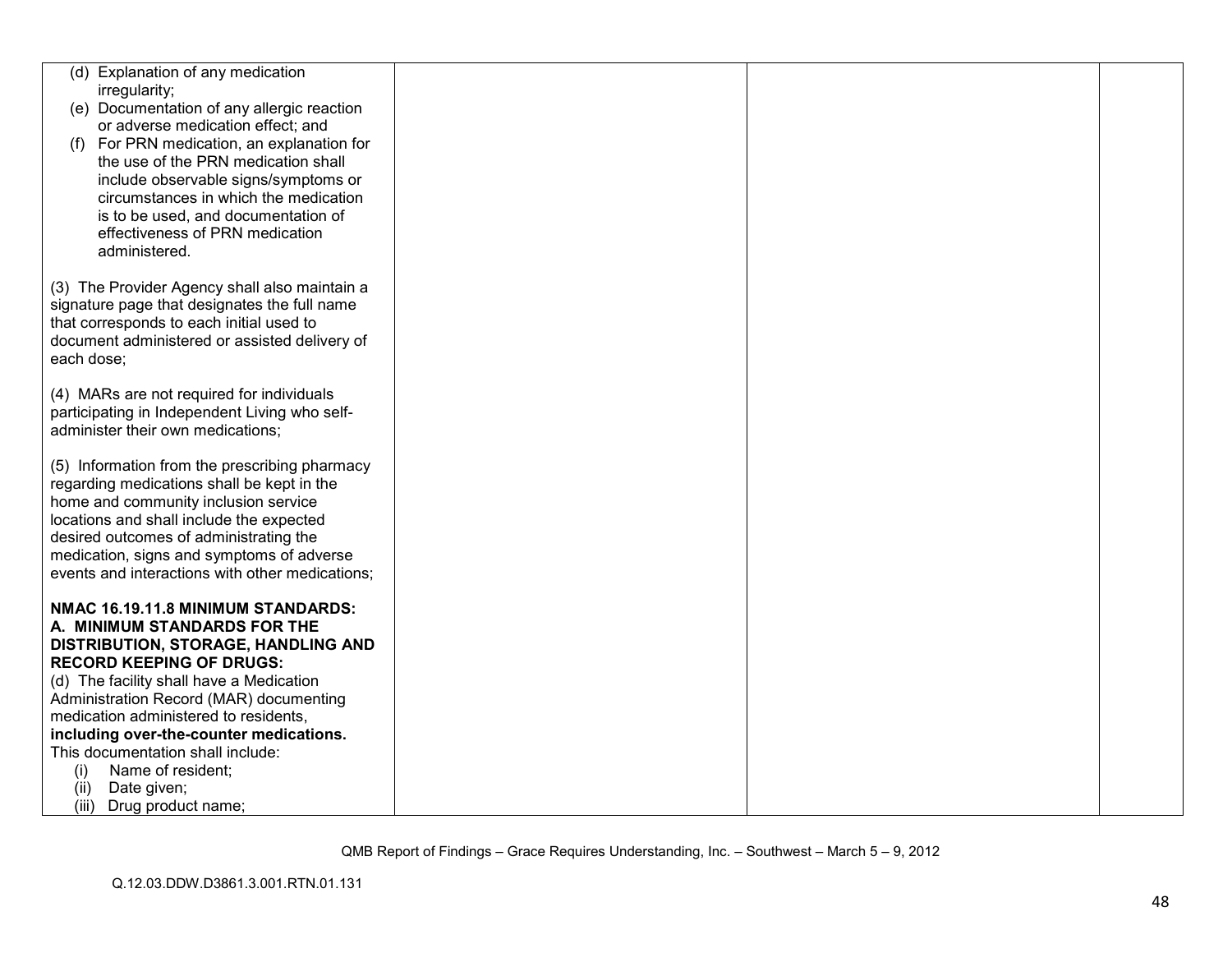| Dosage and form;<br>(iv)                         |  |  |
|--------------------------------------------------|--|--|
| Strength of drug;<br>(v)                         |  |  |
| (vi) Route of administration;                    |  |  |
| (vii) How often medication is to be taken;       |  |  |
| (viii) Time taken and staff initials;            |  |  |
| (ix) Dates when the medication is                |  |  |
| discontinued or changed;                         |  |  |
| The name and initials of all staff               |  |  |
| (x)                                              |  |  |
| administering medications.                       |  |  |
|                                                  |  |  |
| <b>Model Custodial Procedure Manual</b>          |  |  |
| <b>D. Administration of Drugs</b>                |  |  |
| Unless otherwise stated by practitioner,         |  |  |
| patients will not be allowed to administer their |  |  |
| own medications.                                 |  |  |
| Document the practitioner's order authorizing    |  |  |
| the self-administration of medications.          |  |  |
|                                                  |  |  |
| All PRN (As needed) medications shall have       |  |  |
|                                                  |  |  |
| complete detail instructions regarding the       |  |  |
| administering of the medication. This shall      |  |  |
| include:                                         |  |  |
| ➤<br>symptoms that indicate the use of the       |  |  |
| medication,                                      |  |  |
| exact dosage to be used, and<br>➤                |  |  |
| the exact amount to be used in a 24              |  |  |
| hour period.                                     |  |  |
|                                                  |  |  |
| <b>Department of Health</b>                      |  |  |
| <b>Developmental Disabilities Supports</b>       |  |  |
| <b>Division (DDSD) Medication Assessment</b>     |  |  |
| and Delivery Policy - Eff. November 1, 2006      |  |  |
| <b>F. PRN Medication</b>                         |  |  |
| 3. Prior to self-administration, self-           |  |  |
| administration with physical assist or assisting |  |  |
| with delivery of PRN medications, the direct     |  |  |
| support staff must contact the agency nurse to   |  |  |
|                                                  |  |  |
| describe observed symptoms and thus assure       |  |  |
| that the PRN medication is being used            |  |  |
| according to instructions given by the ordering  |  |  |
| PCP. In cases of fever, respiratory distress     |  |  |
| (including coughing), severe pain, vomiting,     |  |  |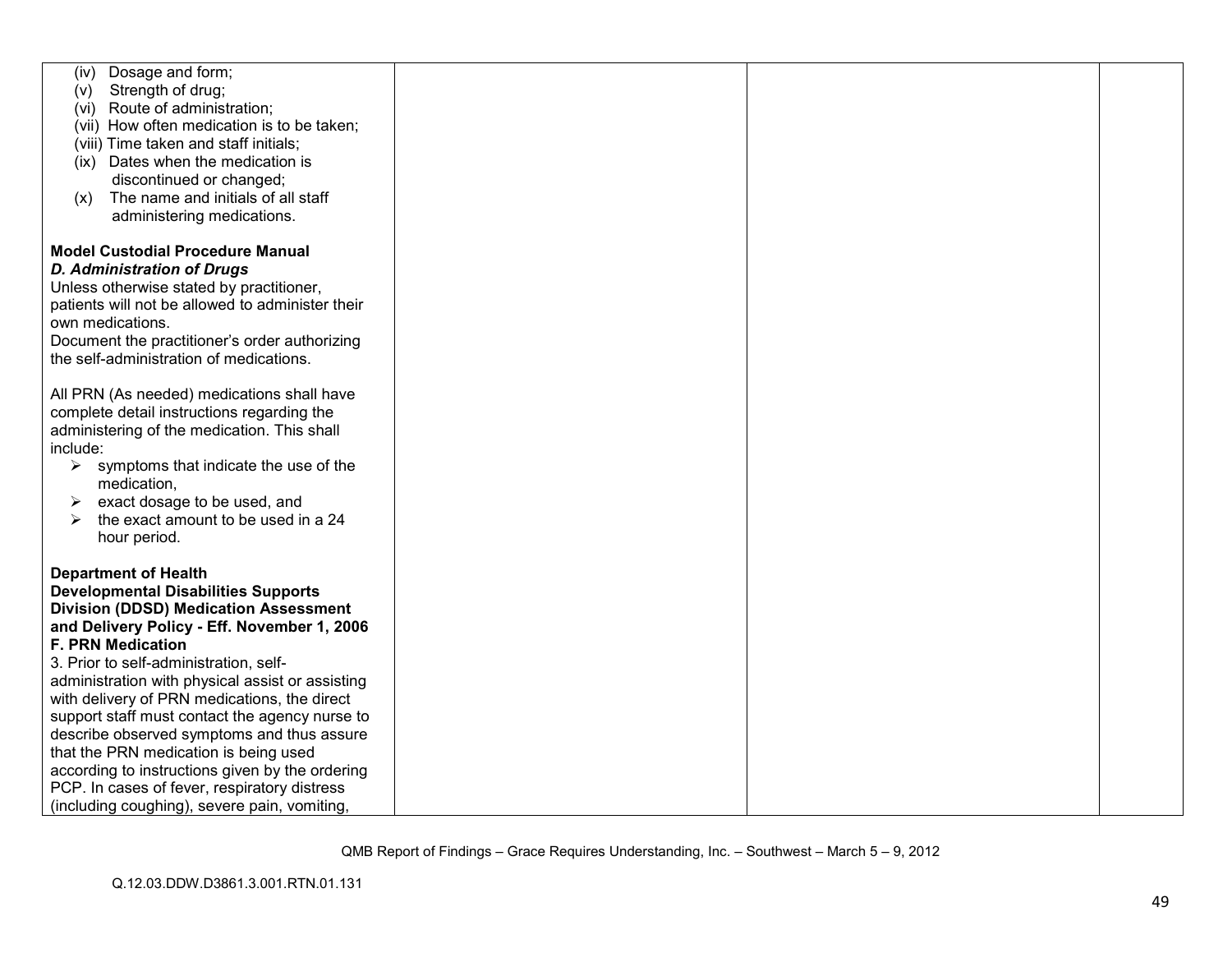| diarrhea, change in responsiveness/level of         |  |  |
|-----------------------------------------------------|--|--|
| consciousness, the nurse must strongly              |  |  |
| consider the need to conduct a face-to-face         |  |  |
| assessment to assure that the PRN does not          |  |  |
|                                                     |  |  |
| mask a condition better treated by seeking          |  |  |
| medical attention. This does not apply to home      |  |  |
| based/family living settings where the provider     |  |  |
| is related by affinity or by consanguinity to the   |  |  |
| individual.                                         |  |  |
|                                                     |  |  |
| 4. The agency nurse shall review the utilization    |  |  |
|                                                     |  |  |
| of PRN medications routinely. Frequent or           |  |  |
| escalating use of PRN medications must be           |  |  |
| reported to the PCP and discussed by the            |  |  |
| Interdisciplinary for changes to the overall        |  |  |
| support plan (see Section H of this policy).        |  |  |
|                                                     |  |  |
| H. Agency Nurse Monitoring                          |  |  |
| 1. Regardless of the level of assistance with       |  |  |
| medication delivery that is required by the         |  |  |
| individual or the route through which the           |  |  |
| medication is delivered, the agency nurses          |  |  |
| must monitor the individual's response to the       |  |  |
| effects of their routine and PRN medications.       |  |  |
| The frequency and type of monitoring must be        |  |  |
| based on the nurse's assessment of the              |  |  |
|                                                     |  |  |
| individual and consideration of the individual's    |  |  |
| diagnoses, health status, stability, utilization of |  |  |
| PRN medications and level of support required       |  |  |
| by the individual's condition and the skill level   |  |  |
| and needs of the direct care staff. Nursing         |  |  |
| monitoring should be based on prudent nursing       |  |  |
| practice and should support the safety and          |  |  |
| independence of the individual in the               |  |  |
| community setting. The health care plan shall       |  |  |
| reflect the planned monitoring of the               |  |  |
| individual's response to medication.                |  |  |
|                                                     |  |  |
| <b>Department of Health Developmental</b>           |  |  |
| <b>Disabilities Supports Division (DDSD) -</b>      |  |  |
| <b>Procedure Title:</b>                             |  |  |
| <b>Medication Assessment and Delivery</b>           |  |  |
|                                                     |  |  |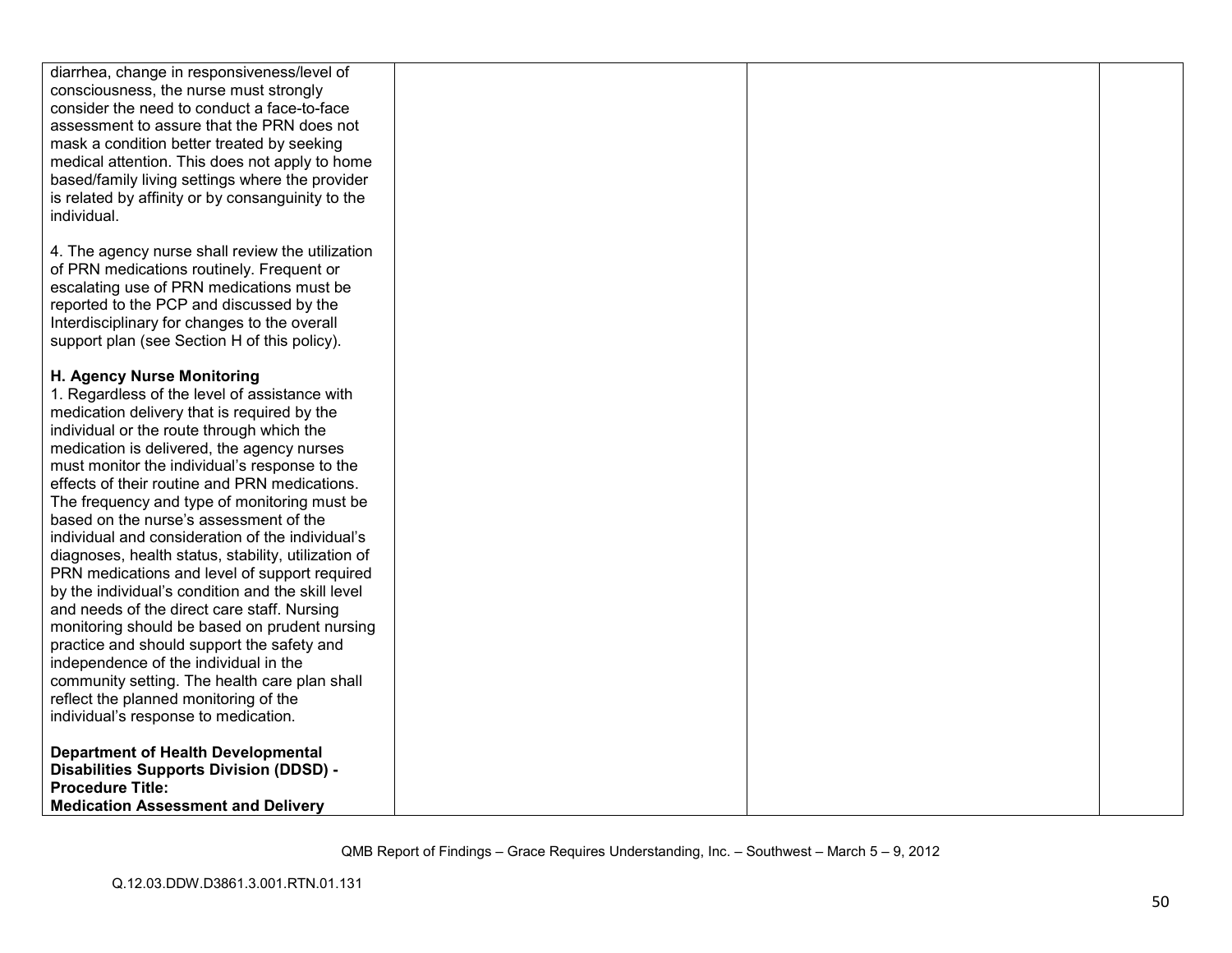| Procedure Eff Date: November 1, 2006                                        |  |  |
|-----------------------------------------------------------------------------|--|--|
| C. 3. Prior to delivery of the PRN, direct                                  |  |  |
| support staff must contact the agency nurse to                              |  |  |
| describe observed symptoms and thus assure                                  |  |  |
| that the PRN is being used according to                                     |  |  |
| instructions given by the ordering PCP. In                                  |  |  |
| cases of fever, respiratory distress (including                             |  |  |
| coughing), severe pain, vomiting, diarrhea,                                 |  |  |
| change in responsiveness/level of                                           |  |  |
| consciousness, the nurse must strongly                                      |  |  |
| consider the need to conduct a face-to-face                                 |  |  |
| assessment to assure that the PRN does not                                  |  |  |
| mask a condition better treated by seeking                                  |  |  |
| medical attention. (References: Psychotropic                                |  |  |
| Medication Use Policy, Section D, page 5 Use                                |  |  |
| of PRN Psychotropic Medications; and, Human                                 |  |  |
| Rights Committee Requirements Policy,                                       |  |  |
| Section B, page 4 Interventions Requiring                                   |  |  |
| Review and Approval - Use of PRN                                            |  |  |
| Medications).                                                               |  |  |
|                                                                             |  |  |
| a. Document conversation with nurse including                               |  |  |
| all reported signs and symptoms, advice given<br>and action taken by staff. |  |  |
|                                                                             |  |  |
| 4. Document on the MAR each time a PRN                                      |  |  |
| medication is used and describe its effect on                               |  |  |
| the individual (e.g., temperature down, vomiting                            |  |  |
| lessened, anxiety increased, the condition is                               |  |  |
| the same, improved, or worsened, etc.).                                     |  |  |
|                                                                             |  |  |
|                                                                             |  |  |
|                                                                             |  |  |
|                                                                             |  |  |
|                                                                             |  |  |
|                                                                             |  |  |
|                                                                             |  |  |
|                                                                             |  |  |
|                                                                             |  |  |
|                                                                             |  |  |
|                                                                             |  |  |
|                                                                             |  |  |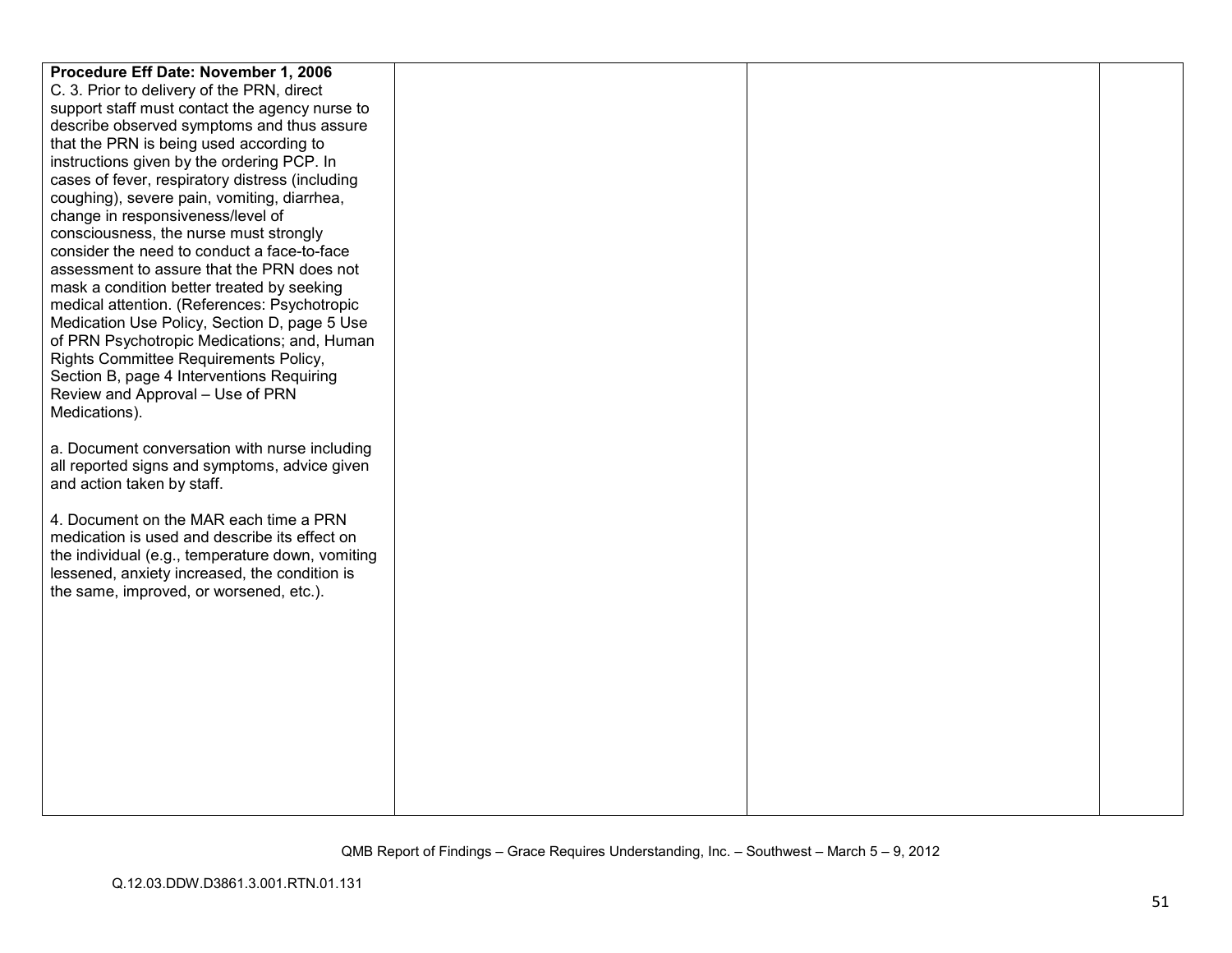| Tag # 1A15.2 & 5109 - Healthcare                 | <b>Condition Level Deficiency</b>                 |                                                   |  |
|--------------------------------------------------|---------------------------------------------------|---------------------------------------------------|--|
| <b>Documentation</b>                             |                                                   |                                                   |  |
| Developmental Disabilities (DD) Waiver           | After an analysis of the evidence it has been     |                                                   |  |
| Service Standards effective 4/1/2007             | determined there is a significant potential for a |                                                   |  |
| <b>CHAPTER 1. III. PROVIDER AGENCY</b>           | negative outcome to occur.                        |                                                   |  |
| <b>DOCUMENTATION OF SERVICE DELIVERY</b>         |                                                   |                                                   |  |
| <b>AND LOCATION - Healthcare</b>                 | Based on record review, the Agency failed to      |                                                   |  |
| <b>Documentation by Nurses For Community</b>     | maintain the required documentation in the        |                                                   |  |
| <b>Living Services, Community Inclusion</b>      | Individuals Agency Record as required per         |                                                   |  |
| <b>Services and Private Duty Nursing</b>         | standard for 18 of 22 individual                  |                                                   |  |
| Services: Nursing services must be available     |                                                   |                                                   |  |
| as needed and documented for Provider            | The following were not found, incomplete and/or   | Provider:                                         |  |
| Agencies delivering Community Living             | not current:                                      | State your Plan of Correction for the findings in |  |
| Services, Community Inclusion Services and       |                                                   | this Tag above this line.                         |  |
| Private Duty Nursing Services.                   | • Electronic Comprehensive Health                 |                                                   |  |
|                                                  | Assessment Tool (e-Chat) (#2 & 13)                | Enter your Quality Assurance/Quality              |  |
| Chapter 1. III. E. (1 - 4) (1) Documentation of  |                                                   | Improvement processes below the line.             |  |
| nursing assessment activities                    | • Medication Administration Assessment Tool       |                                                   |  |
| (a) The following hierarchy shall be used to     | (#16)                                             |                                                   |  |
| determine which provider agency is               |                                                   |                                                   |  |
| responsible for completion of the HAT and        | • Comprehensive Aspiration Risk Assessment        |                                                   |  |
| MAAT and related subsequent planning and         | Tool (#3, 12, 13 & 19)                            |                                                   |  |
| training:                                        |                                                   |                                                   |  |
| (i) Community living services provider           | • Aspiration Risk Management Screening Tool       |                                                   |  |
| agency;                                          | (#21)                                             |                                                   |  |
| (ii) Private duty nursing provider agency;       |                                                   |                                                   |  |
| (iii) Adult habilitation provider agency;        | • Health Passport (#2, 6, 7, 13, 15 & 19)         |                                                   |  |
| (iv) Community access provider agency; and       |                                                   |                                                   |  |
| (v) Supported employment provider agency.        | • Quarterly Nursing Review of HCP/Crisis          |                                                   |  |
| (b) The provider agency must arrange for their   | Plans:                                            |                                                   |  |
| nurse to complete the Health Assessment Tool     |                                                   |                                                   |  |
| (HAT) and the Medication Administration          | • None found for $10/2011 - 12/2011$ (#11)        |                                                   |  |
| Assessment Tool (MAAT) on at least an annual     |                                                   |                                                   |  |
| basis for each individual receiving community    | • None found for $4/2011 - 12/2011$ (#12)         |                                                   |  |
| living, community inclusion or private duty      |                                                   |                                                   |  |
| nursing services, unless the provider agency     | • None found for $11/2011 - 1/2012$ (#18)         |                                                   |  |
| arranges for the individual's Primary Care       |                                                   |                                                   |  |
| Practitioner (PCP) to voluntarily complete these | • None found for $4/2011 - 9/2011$ (#19)          |                                                   |  |
| assessments in lieu of the agency nurse.         |                                                   |                                                   |  |
| Agency nurses may also complete these            | • Special Health Care Needs:                      |                                                   |  |
| assessments in collaboration with the Primary    | • Meal Time Plan                                  |                                                   |  |
| Care Practitioner if they believe such           | ° Individual #5 - As indicated by the IST         |                                                   |  |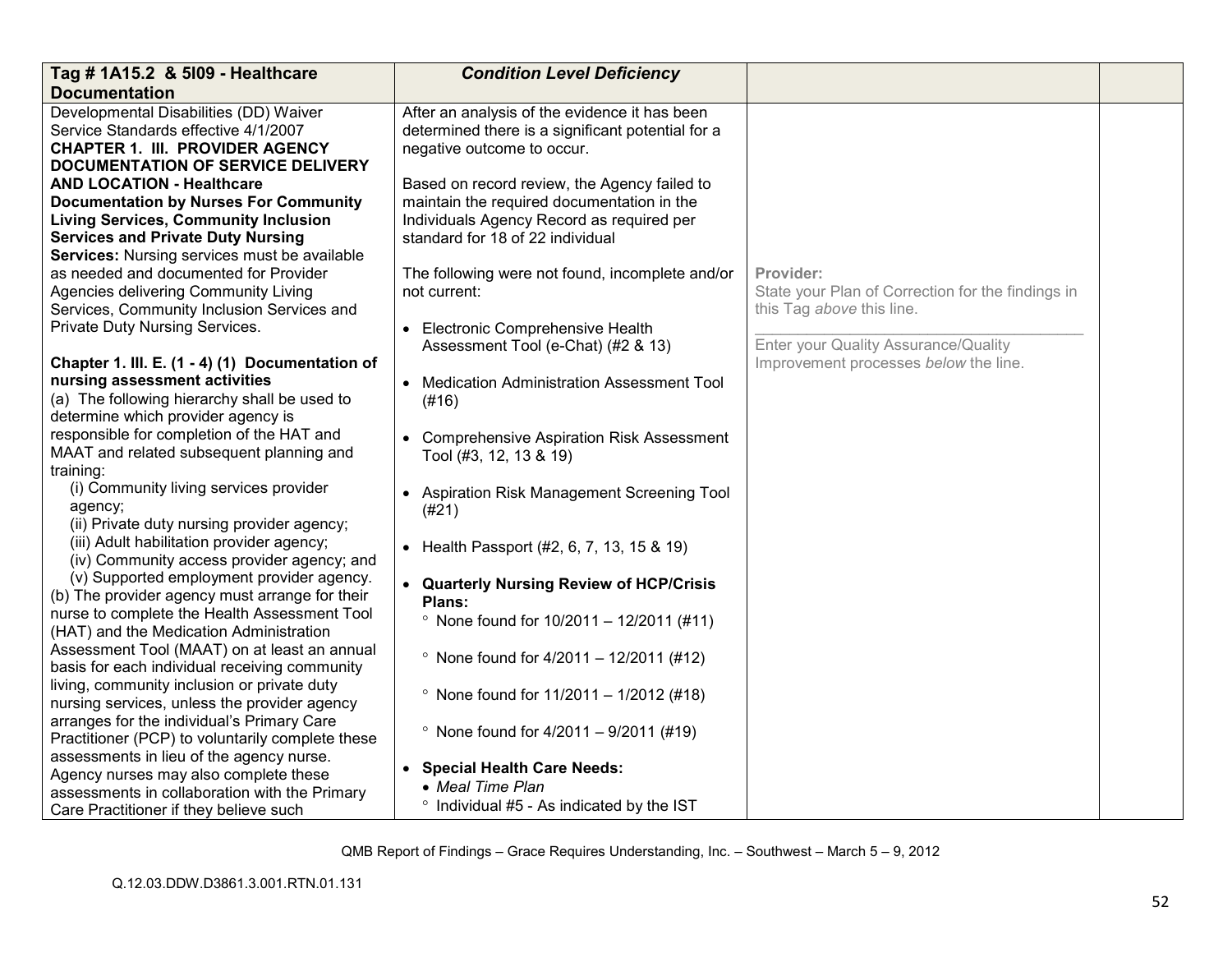| consultation is necessary for an accurate         | section of ISP the individual is required to   |  |
|---------------------------------------------------|------------------------------------------------|--|
| assessment. Family Living Provider Agencies       | have a plan. No current plan found.            |  |
| have the option of having the subcontracted       |                                                |  |
| caregiver complete the HAT instead of the         | ° Individual #12 - As indicated by the IST     |  |
| nurse or PCP, if the caregiver is comfortable     | section of ISP the individual is required to   |  |
| doing so. However, the agency nurse must be       | have a plan. No current plan found.            |  |
| available to assist the caregiver upon request.   |                                                |  |
| (c) For newly allocated individuals, the HAT      | • Nutritional Plan                             |  |
| and the MAAT must be completed within             | °Individual #9 - As indicated by the IST       |  |
| seventy-two (72) hours of admission into direct   | section of the ISP the individual is required  |  |
| services or two weeks following the initial ISP,  | to have a plan. No evidence of a plan          |  |
| whichever comes first.                            | found.                                         |  |
| (d) For individuals already in services, the HAT  |                                                |  |
| and the MAAT must be completed at least           |                                                |  |
| fourteen (14) days prior to the annual ISP        | °Individual #15 - As indicated by the IST      |  |
| meeting and submitted to all members of the       | section of the ISP the individual is required  |  |
| interdisciplinary team. The HAT must also be      | to have a plan. No evidence of a plan          |  |
| completed at the time of any significant change   | found.                                         |  |
| in clinical condition and upon return from any    |                                                |  |
| hospitalizations. In addition to annually, the    | • Tube Feeding                                 |  |
| MAAT must be completed at the time of any         | ° Individual #12 - As indicated by the IST     |  |
| significant change in clinical condition, when a  | section of ISP the individual is required to   |  |
| medication regime or route change requires        | have a plan. No current plan found.            |  |
|                                                   |                                                |  |
| delivery by licensed or certified staff, or when  | • Health Care Plans                            |  |
| an individual has completed additional training   | • Alcoholism                                   |  |
| designed to improve their skills to support self- | ° Individual #2 - As indicated by the ISP the  |  |
| administration (see DDSD Medication               | individual is required to have a plan. No      |  |
| Assessment and Delivery Policy).                  | evidence of a plan found.                      |  |
| (e) Nursing assessments conducted to              |                                                |  |
| determine current health status or to evaluate a  | • Aspiration                                   |  |
| change in clinical condition must be              | $\degree$ Individual #4 – As indicated by the  |  |
| documented in a signed progress note that         | Electronic Comprehensive Heath                 |  |
| includes time and date as well as subjective      | Assessment Tool the individual is required     |  |
| information including the individual complaints,  | to have a plan. No evidence of a plan          |  |
| signs and symptoms noted by staff, family         | found.                                         |  |
| members or other team members; objective          |                                                |  |
| information including vital signs, physical       | $\degree$ Individual #10 - As indicated by the |  |
| examination, weight, and other pertinent data     | Electronic Comprehensive Heath                 |  |
| for the given situation (e.g., seizure frequency, | Assessment Tool the individual is required     |  |
| method in which temperature taken);               |                                                |  |
| assessment of the clinical status, and plan of    | to have a plan. No evidence of a plan          |  |
| action addressing relevant aspects of all active  | found.                                         |  |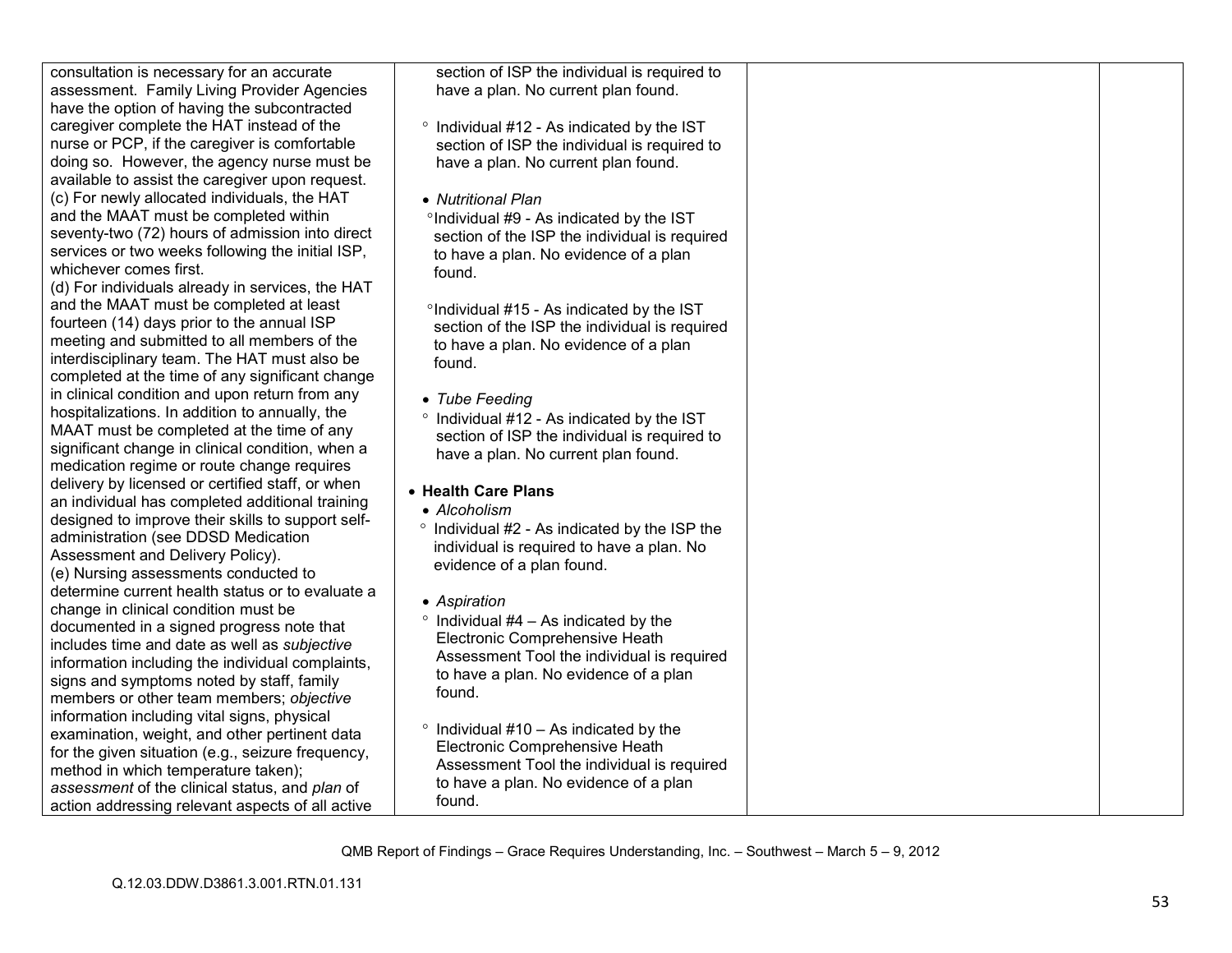| health problems and follow up on any<br>recommendations of medical consultants.<br>$\degree$ Individual #12 - As indicated by the<br>(2) Health related plans<br>Electronic Comprehensive Heath<br>(a) For individuals with chronic conditions that<br>Assessment Tool the individual is required<br>have the potential to exacerbate into a life-<br>to have a plan. No evidence of a plan<br>threatening situation, a medical crisis<br>found.<br>prevention and intervention plan must be<br>written by the nurse or other appropriately<br>$\degree$ Individual #16 – As indicated by the<br>designated healthcare professional.<br>Electronic Comprehensive Heath<br>(b) Crisis prevention and intervention plans<br>Assessment Tool the individual is required<br>must be written in user-friendly language that<br>to have a plan. No evidence of a plan<br>is easily understood by those implementing<br>found.<br>the plan.<br>(c) The nurse shall also document training |  |
|------------------------------------------------------------------------------------------------------------------------------------------------------------------------------------------------------------------------------------------------------------------------------------------------------------------------------------------------------------------------------------------------------------------------------------------------------------------------------------------------------------------------------------------------------------------------------------------------------------------------------------------------------------------------------------------------------------------------------------------------------------------------------------------------------------------------------------------------------------------------------------------------------------------------------------------------------------------------------------|--|
|                                                                                                                                                                                                                                                                                                                                                                                                                                                                                                                                                                                                                                                                                                                                                                                                                                                                                                                                                                                    |  |
|                                                                                                                                                                                                                                                                                                                                                                                                                                                                                                                                                                                                                                                                                                                                                                                                                                                                                                                                                                                    |  |
|                                                                                                                                                                                                                                                                                                                                                                                                                                                                                                                                                                                                                                                                                                                                                                                                                                                                                                                                                                                    |  |
|                                                                                                                                                                                                                                                                                                                                                                                                                                                                                                                                                                                                                                                                                                                                                                                                                                                                                                                                                                                    |  |
|                                                                                                                                                                                                                                                                                                                                                                                                                                                                                                                                                                                                                                                                                                                                                                                                                                                                                                                                                                                    |  |
|                                                                                                                                                                                                                                                                                                                                                                                                                                                                                                                                                                                                                                                                                                                                                                                                                                                                                                                                                                                    |  |
|                                                                                                                                                                                                                                                                                                                                                                                                                                                                                                                                                                                                                                                                                                                                                                                                                                                                                                                                                                                    |  |
|                                                                                                                                                                                                                                                                                                                                                                                                                                                                                                                                                                                                                                                                                                                                                                                                                                                                                                                                                                                    |  |
|                                                                                                                                                                                                                                                                                                                                                                                                                                                                                                                                                                                                                                                                                                                                                                                                                                                                                                                                                                                    |  |
|                                                                                                                                                                                                                                                                                                                                                                                                                                                                                                                                                                                                                                                                                                                                                                                                                                                                                                                                                                                    |  |
|                                                                                                                                                                                                                                                                                                                                                                                                                                                                                                                                                                                                                                                                                                                                                                                                                                                                                                                                                                                    |  |
|                                                                                                                                                                                                                                                                                                                                                                                                                                                                                                                                                                                                                                                                                                                                                                                                                                                                                                                                                                                    |  |
|                                                                                                                                                                                                                                                                                                                                                                                                                                                                                                                                                                                                                                                                                                                                                                                                                                                                                                                                                                                    |  |
| • Bi-Polar<br>regarding the crisis prevention and                                                                                                                                                                                                                                                                                                                                                                                                                                                                                                                                                                                                                                                                                                                                                                                                                                                                                                                                  |  |
| Individual #2 - As indicated by the ISP the<br>intervention plan delivered to agency staff and<br>individual is required to have a plan. No                                                                                                                                                                                                                                                                                                                                                                                                                                                                                                                                                                                                                                                                                                                                                                                                                                        |  |
| other team members, clearly indicating<br>evidence of a plan found.                                                                                                                                                                                                                                                                                                                                                                                                                                                                                                                                                                                                                                                                                                                                                                                                                                                                                                                |  |
| competency determination for each trainee.                                                                                                                                                                                                                                                                                                                                                                                                                                                                                                                                                                                                                                                                                                                                                                                                                                                                                                                                         |  |
| (d) If the individual receives services from<br>• Body Mass Index                                                                                                                                                                                                                                                                                                                                                                                                                                                                                                                                                                                                                                                                                                                                                                                                                                                                                                                  |  |
| separate agencies for community living and<br>$\degree$ Individual #6 - As indicated by the                                                                                                                                                                                                                                                                                                                                                                                                                                                                                                                                                                                                                                                                                                                                                                                                                                                                                        |  |
| community inclusion services, nurses from<br>Electronic Comprehensive Heath                                                                                                                                                                                                                                                                                                                                                                                                                                                                                                                                                                                                                                                                                                                                                                                                                                                                                                        |  |
| each agency shall collaborate in the<br>Assessment Tool the individual is required                                                                                                                                                                                                                                                                                                                                                                                                                                                                                                                                                                                                                                                                                                                                                                                                                                                                                                 |  |
| development of and training delivery for crisis<br>to have a plan. No evidence of a plan                                                                                                                                                                                                                                                                                                                                                                                                                                                                                                                                                                                                                                                                                                                                                                                                                                                                                           |  |
| prevention and intervention plans to assure<br>found.                                                                                                                                                                                                                                                                                                                                                                                                                                                                                                                                                                                                                                                                                                                                                                                                                                                                                                                              |  |
| maximum consistency across settings.                                                                                                                                                                                                                                                                                                                                                                                                                                                                                                                                                                                                                                                                                                                                                                                                                                                                                                                                               |  |
| (3) For all individuals with a HAT score of 4, 5<br>$\degree$ Individual #20 – As indicated by the                                                                                                                                                                                                                                                                                                                                                                                                                                                                                                                                                                                                                                                                                                                                                                                                                                                                                 |  |
| or 6, the nurse shall develop a comprehensive<br>Electronic Comprehensive Heath                                                                                                                                                                                                                                                                                                                                                                                                                                                                                                                                                                                                                                                                                                                                                                                                                                                                                                    |  |
| healthcare plan that includes health related<br>Assessment Tool the individual is required                                                                                                                                                                                                                                                                                                                                                                                                                                                                                                                                                                                                                                                                                                                                                                                                                                                                                         |  |
| supports identified in the ISP (The healthcare<br>to have a plan. No evidence of a plan                                                                                                                                                                                                                                                                                                                                                                                                                                                                                                                                                                                                                                                                                                                                                                                                                                                                                            |  |
| plan is the equivalent of a nursing care plan;<br>found.                                                                                                                                                                                                                                                                                                                                                                                                                                                                                                                                                                                                                                                                                                                                                                                                                                                                                                                           |  |
| two separate documents are not required nor                                                                                                                                                                                                                                                                                                                                                                                                                                                                                                                                                                                                                                                                                                                                                                                                                                                                                                                                        |  |
| recommended):<br>• Bowel & Bladder                                                                                                                                                                                                                                                                                                                                                                                                                                                                                                                                                                                                                                                                                                                                                                                                                                                                                                                                                 |  |
| (a) Each healthcare plan must include a<br>$\degree$ Individual #10 - As indicated by the                                                                                                                                                                                                                                                                                                                                                                                                                                                                                                                                                                                                                                                                                                                                                                                                                                                                                          |  |
| statement of the person's healthcare needs<br>Electronic Comprehensive Heath                                                                                                                                                                                                                                                                                                                                                                                                                                                                                                                                                                                                                                                                                                                                                                                                                                                                                                       |  |
| and list measurable goals to be achieved<br>Assessment Tool the individual is required                                                                                                                                                                                                                                                                                                                                                                                                                                                                                                                                                                                                                                                                                                                                                                                                                                                                                             |  |
| through implementation of the healthcare plan.<br>to have a plan. No evidence of a plan                                                                                                                                                                                                                                                                                                                                                                                                                                                                                                                                                                                                                                                                                                                                                                                                                                                                                            |  |
| Needs statements may be based upon<br>found.                                                                                                                                                                                                                                                                                                                                                                                                                                                                                                                                                                                                                                                                                                                                                                                                                                                                                                                                       |  |
| supports needed for the individual to maintain                                                                                                                                                                                                                                                                                                                                                                                                                                                                                                                                                                                                                                                                                                                                                                                                                                                                                                                                     |  |
| a current strength, ability or skill related to<br>• Colostomy                                                                                                                                                                                                                                                                                                                                                                                                                                                                                                                                                                                                                                                                                                                                                                                                                                                                                                                     |  |
| their health, prevention measures, and/or<br>$\degree$ Individual #3 - As indicated by the                                                                                                                                                                                                                                                                                                                                                                                                                                                                                                                                                                                                                                                                                                                                                                                                                                                                                         |  |
| supports needed to remediate, minimize or<br>Electronic Comprehensive Heath                                                                                                                                                                                                                                                                                                                                                                                                                                                                                                                                                                                                                                                                                                                                                                                                                                                                                                        |  |
| manage an existing health condition.                                                                                                                                                                                                                                                                                                                                                                                                                                                                                                                                                                                                                                                                                                                                                                                                                                                                                                                                               |  |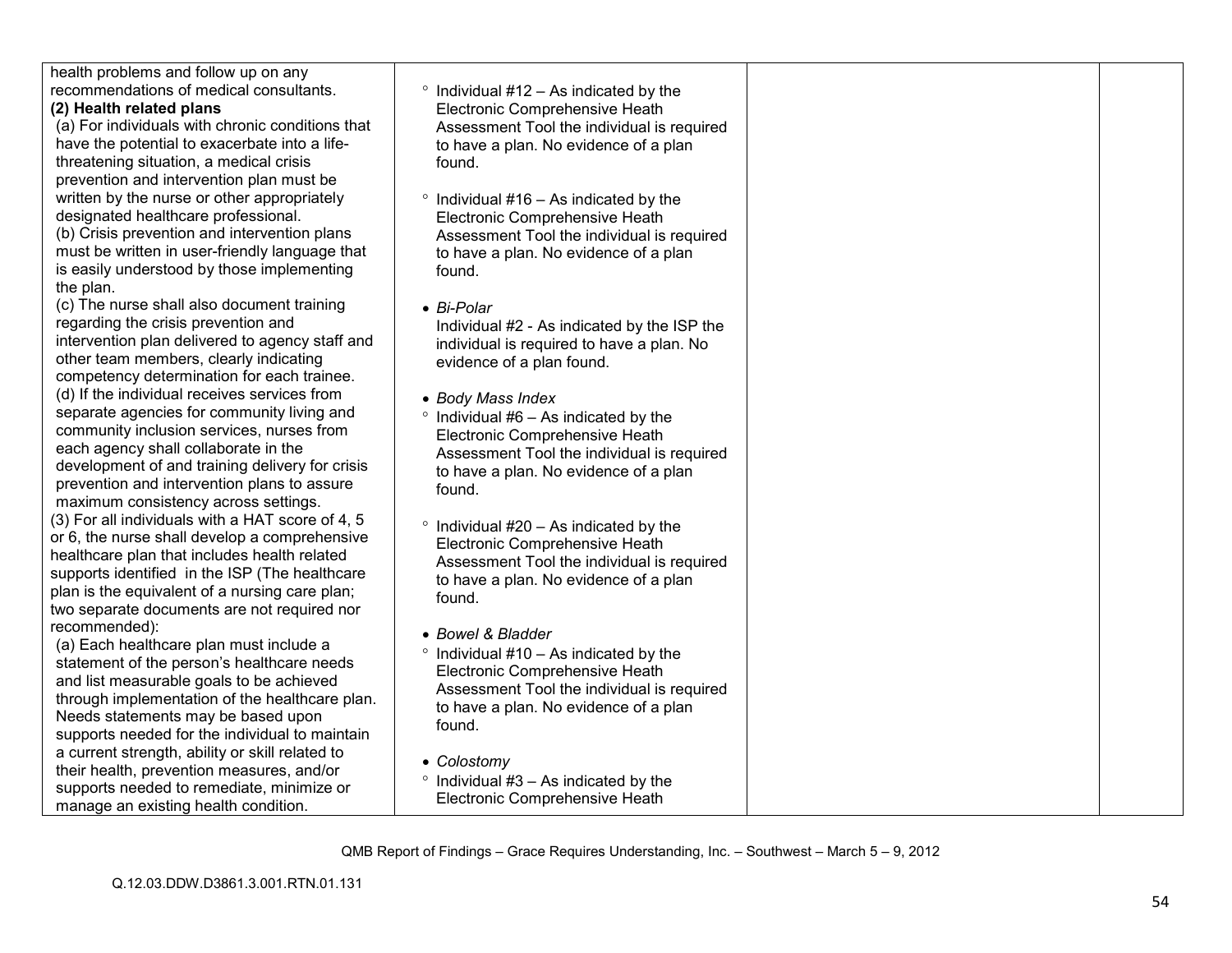| (b) Goals must be measurable and shall be         | Assessment Tool the individual is required     |  |
|---------------------------------------------------|------------------------------------------------|--|
| revised when an individual has met the goal       | to have a plan. No evidence of a plan          |  |
| and has the potential to attain additional goals  | found.                                         |  |
| or no longer requires supports in order to        |                                                |  |
| maintain the goal.                                | • Constipation                                 |  |
| (c) Approaches described in the plan shall be     | $\degree$ Individual #3 - As indicated by the  |  |
| individualized to reflect the individual's unique | Electronic Comprehensive Heath                 |  |
| needs, provide guidance to the caregiver(s)       | Assessment Tool the individual is required     |  |
| and designed to support successful                | to have a plan. No evidence of a plan          |  |
| interactions. Some interventions may be           | found.                                         |  |
| carried out by staff, family members or other     |                                                |  |
| team members, and other interventions may         | $\degree$ Individual #12 - As indicated by the |  |
| be carried out directly by the nurse – persons    | Electronic Comprehensive Heath                 |  |
| responsible for each intervention shall be        | Assessment Tool the individual is required     |  |
| specified in the plan.                            | to have a plan. No evidence of a plan          |  |
| (d) Healthcare plans shall be written in          | found.                                         |  |
| language that will be easily understood by the    |                                                |  |
| person(s) identified as implementing the          | $\degree$ Individual #16 - As indicated by the |  |
| interventions.                                    | Electronic Comprehensive Heath                 |  |
| (e) The nurse shall also document training on     | Assessment Tool the individual is required     |  |
| the healthcare plan delivered to agency staff     | to have a plan. No evidence of a plan          |  |
| and other team members, clearly indicating        | found.                                         |  |
| competency determination for each trainee. If     |                                                |  |
| the individual receives services from separate    | $\degree$ Individual #20 - As indicated by the |  |
| agencies for community living and community       | Electronic Comprehensive Heath                 |  |
| inclusion services, nurses from each agency       | Assessment Tool the individual is required     |  |
| shall collaborate in the development of and       | to have a plan. No evidence of a plan          |  |
| training delivery for healthcare plans to assure  | found.                                         |  |
| maximum consistency across settings.              |                                                |  |
| (f) Healthcare plans must be updated to reflect   | • Hypertension                                 |  |
| relevant discharge orders whenever an             | Individual #2 - As indicated by the ISP the    |  |
| individual returns to services following a        | individual is required to have a plan. No      |  |
| hospitalization.                                  | evidence of a plan found.                      |  |
| (g) All crisis prevention and intervention plans  |                                                |  |
| and healthcare plans shall include the            | • Oral Care                                    |  |
| individual's name and date on each page and       | $\degree$ Individual #20 - As indicated by the |  |
| shall be signed by the author.                    | Electronic Comprehensive Heath                 |  |
| (h) Crisis prevention and intervention plans as   | Assessment Tool the individual is required     |  |
| well as healthcare plans shall be reviewed by     | to have a plan. No evidence of a plan          |  |
| the nurse at least quarterly, and updated as      | found.                                         |  |
| needed.                                           |                                                |  |
| (4) General Nursing Documentation                 |                                                |  |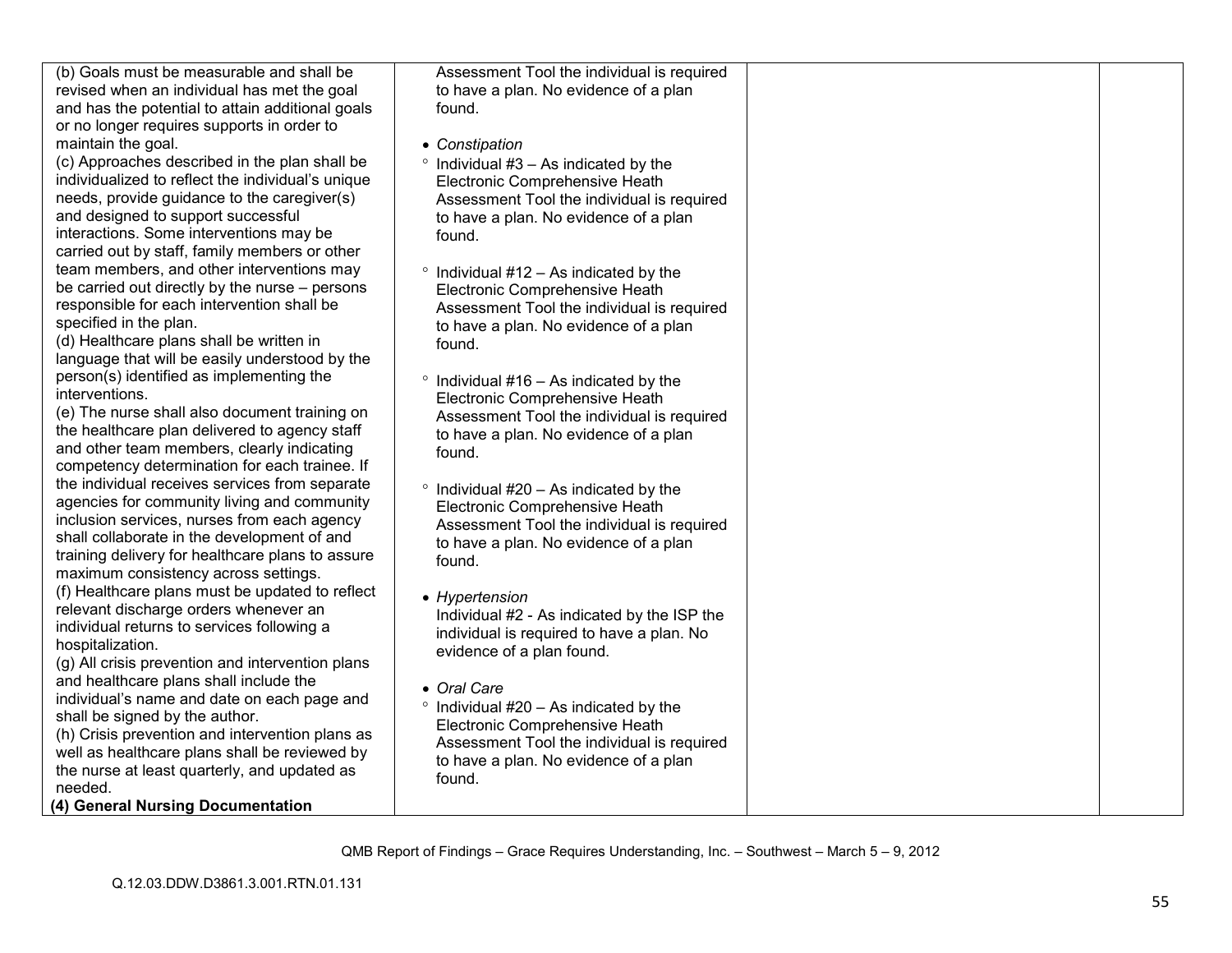| (a) The nurse shall complete legible and<br>signed progress notes with date and time<br>indicated that describe all interventions or<br>interactions conducted with individuals served<br>as well as all interactions with other healthcare<br>providers serving the individual. All<br>interactions shall be documented whether they<br>occur by phone or in person.<br>(b) For individuals with a HAT score of 4, 5 or<br>6, or who have identified health concerns in<br>their ISP, the nurse shall provide the<br>interdisciplinary team with a quarterly report<br>that indicates current health status and<br>progress to date on health related ISP desired<br>outcomes and action plans as well as<br>progress toward goals in the healthcare plan.<br>Developmental Disabilities (DD) Waiver<br>Service Standards effective 4/1/2007<br><b>CHAPTER 5 IV. COMMUNITY INCLUSION</b><br><b>SERVICES PROVIDER AGENCY</b><br><b>REQUIREMENTS</b><br><b>B. IDT Coordination</b><br>(1) Community Inclusion Services Provider<br>Agencies shall participate on the IDT as<br>specified in the ISP Regulations (7.26.5)<br>NMAC), and shall ensure direct support staff<br>participation as needed to plan effectively for<br>the individual; and<br>(2) Coordinate with the IDT to ensure that<br>each individual participating in Community<br>Inclusion Services who has a score of 4, 5, or 6<br>on the HAT has a Health Care Plan developed | • Increased Lipids<br>Individual #2 - As indicated by the ISP the<br>individual is required to have a plan. No<br>evidence of a plan found.<br>• Respiratory<br>$\degree$ Individual #3 - As indicated by the<br>Electronic Comprehensive Heath<br>Assessment Tool the individual is required<br>to have a plan. No evidence of a plan<br>found.<br>• Seizures<br>$\degree$ Individual #3 – As indicated by the<br>Electronic Comprehensive Heath<br>Assessment Tool the individual is required<br>to have a plan. No evidence of a plan<br>found.<br>• Skin & Wound<br>$\degree$ Individual #3 – As indicated by the<br>Electronic Comprehensive Heath<br>Assessment Tool the individual is required<br>to have a plan. No evidence of a plan<br>found.<br>$\degree$ Individual #12 – As indicated by the<br>Electronic Comprehensive Heath<br>Assessment Tool the individual is required<br>to have a plan. No evidence of a plan<br>found.<br>$\degree$ Individual #16 - As indicated by the<br>Electronic Comprehensive Heath |  |
|--------------------------------------------------------------------------------------------------------------------------------------------------------------------------------------------------------------------------------------------------------------------------------------------------------------------------------------------------------------------------------------------------------------------------------------------------------------------------------------------------------------------------------------------------------------------------------------------------------------------------------------------------------------------------------------------------------------------------------------------------------------------------------------------------------------------------------------------------------------------------------------------------------------------------------------------------------------------------------------------------------------------------------------------------------------------------------------------------------------------------------------------------------------------------------------------------------------------------------------------------------------------------------------------------------------------------------------------------------------------------------------------------------------------------------------------------|-----------------------------------------------------------------------------------------------------------------------------------------------------------------------------------------------------------------------------------------------------------------------------------------------------------------------------------------------------------------------------------------------------------------------------------------------------------------------------------------------------------------------------------------------------------------------------------------------------------------------------------------------------------------------------------------------------------------------------------------------------------------------------------------------------------------------------------------------------------------------------------------------------------------------------------------------------------------------------------------------------------------------------------|--|
| by a licensed nurse, and if applicable, a Crisis<br>Prevention/Intervention Plan.                                                                                                                                                                                                                                                                                                                                                                                                                                                                                                                                                                                                                                                                                                                                                                                                                                                                                                                                                                                                                                                                                                                                                                                                                                                                                                                                                                | Assessment Tool the individual is required<br>to have a plan. No evidence of a plan                                                                                                                                                                                                                                                                                                                                                                                                                                                                                                                                                                                                                                                                                                                                                                                                                                                                                                                                               |  |
| <b>Department of Health Developmental</b><br><b>Disabilities Supports Division Policy.</b><br><b>Medical Emergency Response Plan Policy</b><br>MERP-001 eff.8/1/2010                                                                                                                                                                                                                                                                                                                                                                                                                                                                                                                                                                                                                                                                                                                                                                                                                                                                                                                                                                                                                                                                                                                                                                                                                                                                             | found.<br>• "Trispmy 8" [sic]<br>Individual #9 - As indicated by the IST<br>section of the ISP the individual is required                                                                                                                                                                                                                                                                                                                                                                                                                                                                                                                                                                                                                                                                                                                                                                                                                                                                                                         |  |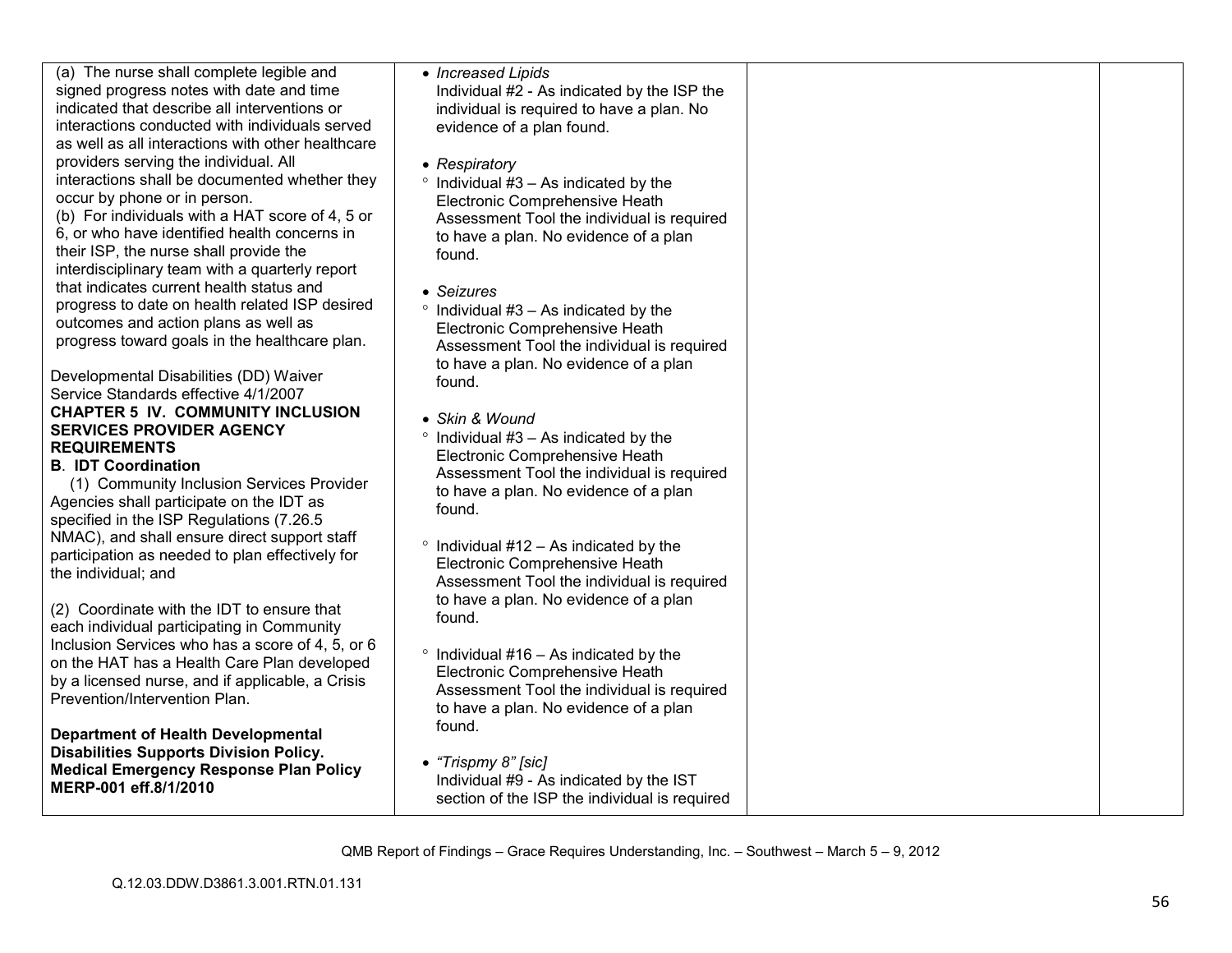| F. The MERP shall be written in clear, jargon    | to have a plan. No evidence of a plan              |  |
|--------------------------------------------------|----------------------------------------------------|--|
| free language and include at a minimum the       | found.                                             |  |
| following information:                           |                                                    |  |
| 1. A brief, simple description of the condition  | • Crisis Plans/Medical Emergency                   |  |
| or illness.                                      | <b>Response Plans</b>                              |  |
| 2. A brief description of the most likely life   | • Aspiration                                       |  |
| threatening complications that might occur and   | $\degree$ Individual #3 – As indicated by the      |  |
| what those complications may look like to an     | Electronic Comprehensive Heath                     |  |
| observer.                                        | Assessment Tool the individual is required         |  |
| 3. A concise list of the most important          | to have a plan. No evidence of a plan              |  |
| measures that may prevent the life threatening   | found.                                             |  |
| complication from occurring (e.g., avoiding      |                                                    |  |
| allergens that trigger an asthma attack or       | $\degree$ Individual #4 – As indicated by the      |  |
| making sure the person with diabetes has         | Electronic Comprehensive Heath                     |  |
| snacks with them to avoid hypoglycemia).         | Assessment Tool the individual is required         |  |
| 4. Clear, jargon free, step-by-step instructions | to have a plan. No evidence of a plan              |  |
| regarding the actions to be taken by direct      | found.                                             |  |
| support personnel (DSP) and/or others to         |                                                    |  |
| intervene in the emergency, including criteria   | $\degree$ Individual #16 - As indicated by the     |  |
| for when to call 911.                            | Electronic Comprehensive Heath                     |  |
| 5. Emergency contacts with phone numbers.        | Assessment Tool the individual is required         |  |
| 6. Reference to whether the individual has       | to have a plan. No evidence of a plan              |  |
| advance directives or not, and if so, where the  | found.                                             |  |
| advance directives are located.                  |                                                    |  |
|                                                  | • Constipation                                     |  |
|                                                  | $\degree$ Individual #16 - As indicated by the     |  |
|                                                  | Electronic Comprehensive Heath                     |  |
|                                                  | Assessment Tool the individual is required         |  |
|                                                  | to have a plan. No evidence of a plan              |  |
|                                                  | found.                                             |  |
|                                                  |                                                    |  |
|                                                  | $\degree$ Individual #20 - As indicated by the     |  |
|                                                  | Electronic Comprehensive Heath                     |  |
|                                                  | Assessment Tool the individual is required         |  |
|                                                  | to have a plan. No evidence of a plan              |  |
|                                                  | found.                                             |  |
|                                                  |                                                    |  |
|                                                  | $\bullet$ GERD                                     |  |
|                                                  | $\degree$ Individual #17 – As indicated by the IST |  |
|                                                  | section of the ISP the individual is required      |  |
|                                                  | to have a plan. No evidence of a plan              |  |
|                                                  |                                                    |  |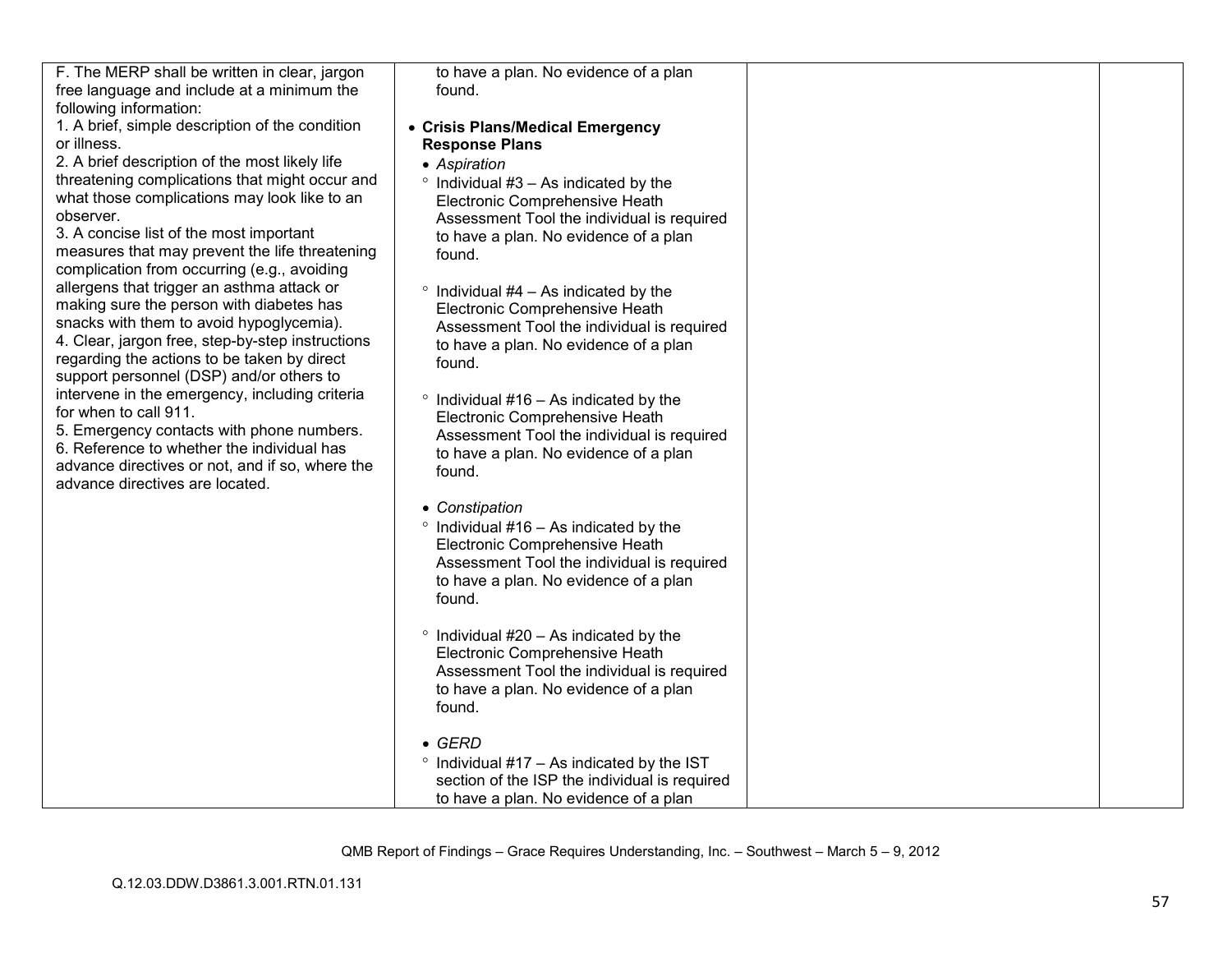| found.                                                                                                                                                                                         |  |
|------------------------------------------------------------------------------------------------------------------------------------------------------------------------------------------------|--|
| • Pressure Ulcer Risk<br>$\degree$ Individual #3 - As indicated by the IST<br>section of the ISP the individual is required<br>to have a plan. No evidence of a plan<br>found.                 |  |
| • Respiratory<br>° Individual #2 - As indicated by the<br>Electronic Comprehensive Heath<br>Assessment Tool the individual is required<br>to have a plan. No evidence of a plan<br>found.      |  |
| $\degree$ Individual #3 - As indicated by the<br>Electronic Comprehensive Heath<br>Assessment Tool the individual is required<br>to have a plan. No evidence of a plan<br>found.               |  |
| • Seizures<br>$\degree$ Individual #3 - As indicated by the<br>Electronic Comprehensive Heath<br>Assessment Tool the individual is required<br>to have a plan. No evidence of a plan<br>found. |  |
| $\degree$ Individual #12 - As indicated by the<br>Electronic Comprehensive Heath<br>Assessment Tool the individual is required<br>to have a plan. No evidence of a plan<br>found.              |  |
| $\degree$ Individual #19 - As indicated by the<br>Electronic Comprehensive Heath<br>Assessment Tool the individual is required<br>to have a plan. No evidence of a plan<br>found.              |  |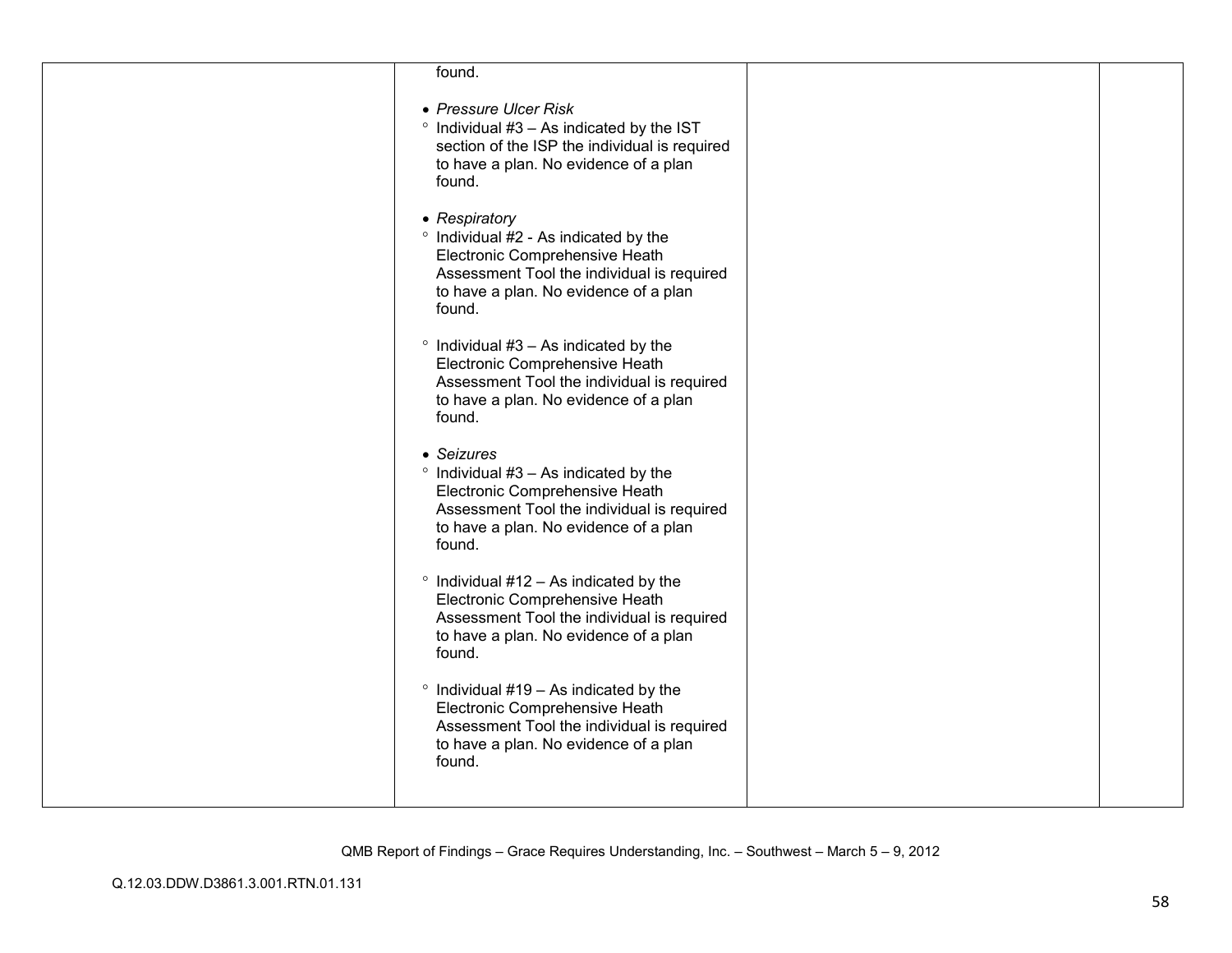| Tag # 1A29 Complaints / Grievances -<br><b>Acknowledgement</b>                                                                                                                                                                                                                                                                                                                                                                                                                                                                                                                                                                                                                                                                                       | <b>Standard Level Deficiency</b>                                                                                                                                                                                                                         |                                                                                                                                                                              |  |
|------------------------------------------------------------------------------------------------------------------------------------------------------------------------------------------------------------------------------------------------------------------------------------------------------------------------------------------------------------------------------------------------------------------------------------------------------------------------------------------------------------------------------------------------------------------------------------------------------------------------------------------------------------------------------------------------------------------------------------------------------|----------------------------------------------------------------------------------------------------------------------------------------------------------------------------------------------------------------------------------------------------------|------------------------------------------------------------------------------------------------------------------------------------------------------------------------------|--|
| NMAC 7.26.3.6<br>A These regulations set out rights that the<br>department expects all providers of services to<br>individuals with developmental disabilities to<br>respect. These regulations are intended to<br>complement the department's Client Complaint<br>Procedures (7 NMAC 26.4) [now 7.26.4<br>NMAC].                                                                                                                                                                                                                                                                                                                                                                                                                                    | Based on record review, the Agency failed to<br>provide documentation, the complaint procedure<br>had been made available to individuals or their<br>legal guardians for 1 of 22 individuals.<br>• Grievance/Complaint Procedure<br>Acknowledgement (#2) |                                                                                                                                                                              |  |
| NMAC 7.26.3.13 Client Complaint Procedure<br>Available. A complainant may initiate a<br>complaint as provided in the client complaint<br>procedure to resolve complaints alleging that a<br>service provider has violated a client's rights as<br>described in Section 10 [now 7.26.3.10 NMAC].<br>The department will enforce remedies for<br>substantiated complaints of violation of a<br>client's rights as provided in client complaint<br>procedure. [09/12/94; 01/15/97; Recompiled<br>10/31/01]<br>NMAC 7.26.4.13 Complaint Process:<br>A. (2). The service provider's complaint or<br>grievance procedure shall provide, at a<br>minimum, that: (a) the client is notified of the<br>service provider's complaint or grievance<br>procedure |                                                                                                                                                                                                                                                          | Provider:<br>State your Plan of Correction for the findings in<br>this Tag above this line.<br>Enter your Quality Assurance/Quality<br>Improvement processes below the line. |  |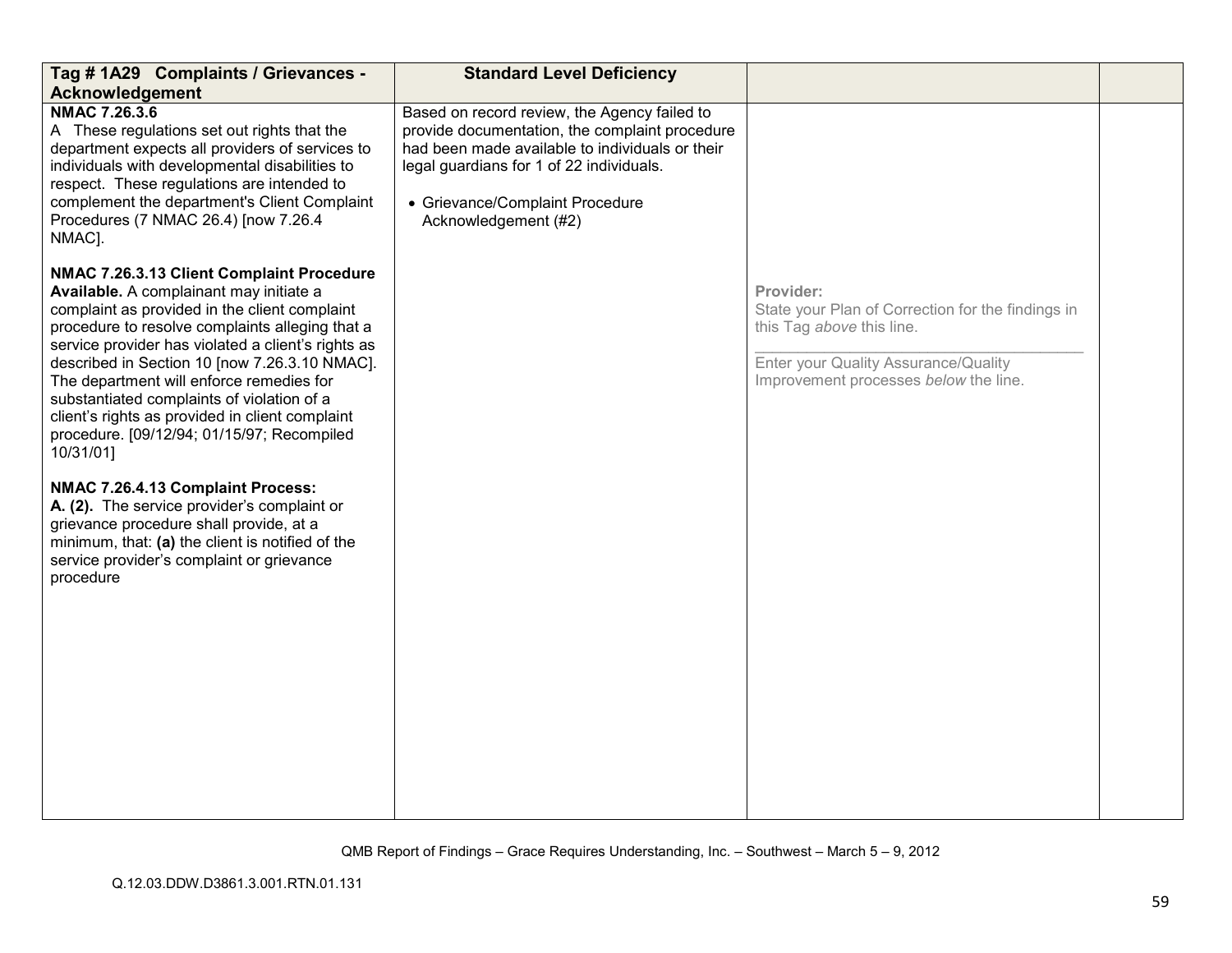| Tag #1A31 Client Rights/Human Rights                                                                                                                                                                                                                                                                                                                                                                                                                                                                                                                                                                                                                                                                                                                                                                                                                                                                                                                                                                                                                                                                                          | <b>Standard Level Deficiency</b>                                                                                                                                                                                                                                                                                                                                                         |                                                                                                                                                                              |  |
|-------------------------------------------------------------------------------------------------------------------------------------------------------------------------------------------------------------------------------------------------------------------------------------------------------------------------------------------------------------------------------------------------------------------------------------------------------------------------------------------------------------------------------------------------------------------------------------------------------------------------------------------------------------------------------------------------------------------------------------------------------------------------------------------------------------------------------------------------------------------------------------------------------------------------------------------------------------------------------------------------------------------------------------------------------------------------------------------------------------------------------|------------------------------------------------------------------------------------------------------------------------------------------------------------------------------------------------------------------------------------------------------------------------------------------------------------------------------------------------------------------------------------------|------------------------------------------------------------------------------------------------------------------------------------------------------------------------------|--|
| 7.26.3.11 RESTRICTIONS OR LIMITATION<br>OF CLIENT'S RIGHTS:<br>A. A service provider shall not restrict or limit a<br>client's rights except:<br>(1) where the restriction or limitation is allowed<br>in an emergency and is necessary to prevent<br>imminent risk of physical harm to the client or<br>another person; or<br>(2) where the interdisciplinary team has<br>determined that the client's limited capacity to<br>exercise the right threatens his or her physical<br>safety; or<br>(3) as provided for in Section 10.1.14 [now<br>Subsection N of 7.26.3.10 NMAC].<br>B. Any emergency intervention to prevent<br>physical harm shall be reasonable to prevent<br>harm, shall be the least restrictive intervention<br>necessary to meet the emergency, shall be<br>allowed no longer than necessary and shall be<br>subject to interdisciplinary team (IDT) review.<br>The IDT upon completion of its review may<br>refer its findings to the office of quality<br>assurance. The emergency intervention may<br>be subject to review by the service provider's<br>behavioral support committee or human rights | Based on record review, the Agency failed to<br>ensure the rights of Individuals was not<br>restricted or limited for 1 of 22 Individuals.<br>A review of Agency Individual files found no<br>documentation of Positive Behavior Plans and/or<br>Positive Behavior Crisis Plans, which contain<br>restrictions being reviewed at least quarterly by<br>the Human Rights Committee. (#18) | Provider:<br>State your Plan of Correction for the findings in<br>this Tag above this line.<br>Enter your Quality Assurance/Quality<br>Improvement processes below the line. |  |
| committee in accordance with the behavioral<br>support policies or other department regulation<br>or policy.                                                                                                                                                                                                                                                                                                                                                                                                                                                                                                                                                                                                                                                                                                                                                                                                                                                                                                                                                                                                                  |                                                                                                                                                                                                                                                                                                                                                                                          |                                                                                                                                                                              |  |
| C. The service provider may adopt reasonable<br>program policies of general applicability to<br>clients served by that service provider that do<br>not violate client rights. [09/12/94; 01/15/97;<br>Recompiled 10/31/01]                                                                                                                                                                                                                                                                                                                                                                                                                                                                                                                                                                                                                                                                                                                                                                                                                                                                                                    |                                                                                                                                                                                                                                                                                                                                                                                          |                                                                                                                                                                              |  |
| <b>Long Term Services Division</b><br><b>Policy Title: Human Rights Committee</b><br>Requirements Eff Date: March 1, 2003<br><b>IV. POLICY STATEMENT - Human Rights</b>                                                                                                                                                                                                                                                                                                                                                                                                                                                                                                                                                                                                                                                                                                                                                                                                                                                                                                                                                       |                                                                                                                                                                                                                                                                                                                                                                                          |                                                                                                                                                                              |  |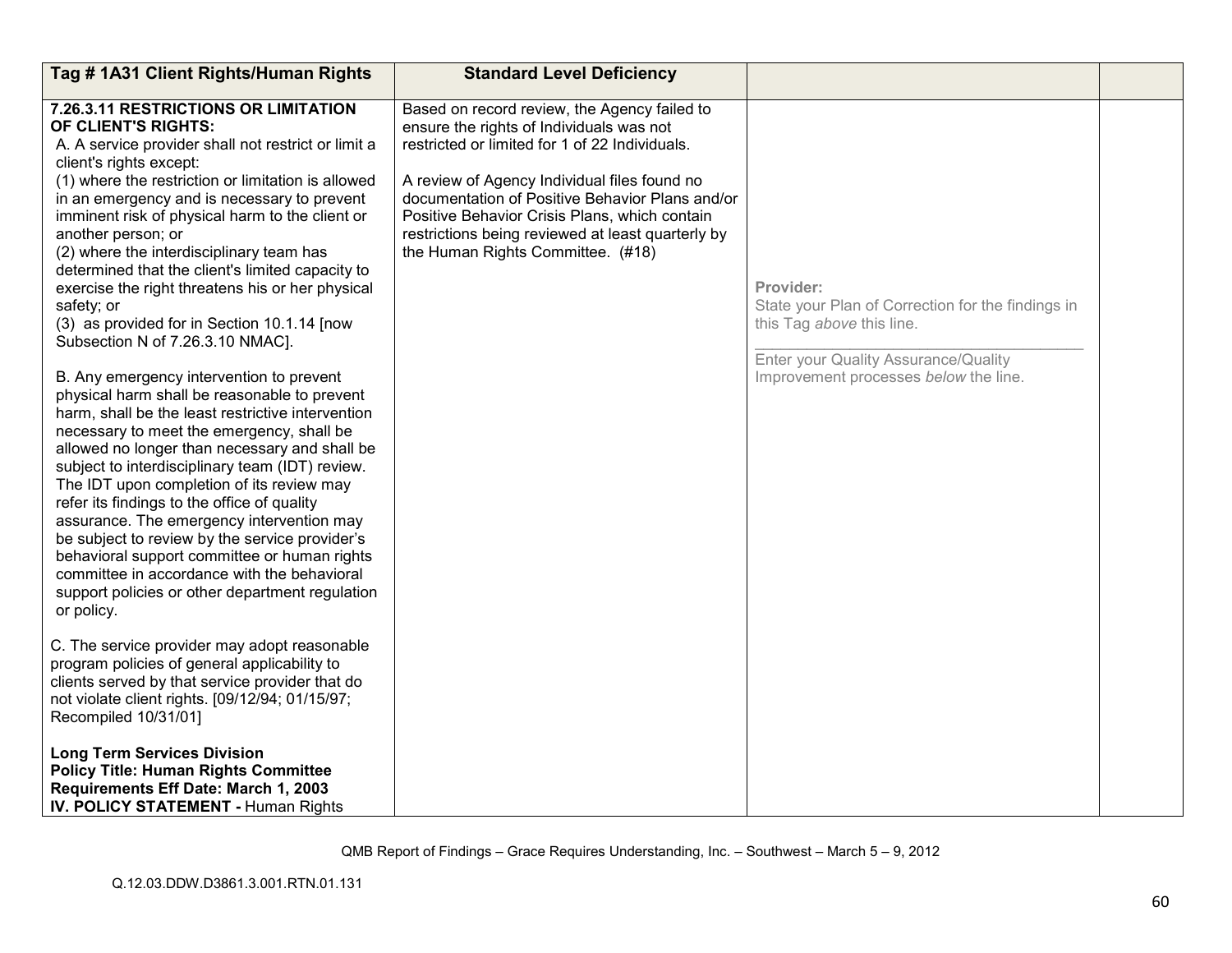| Committees are required for residential service  |  |  |
|--------------------------------------------------|--|--|
| provider agencies. The purpose of these          |  |  |
| committees with respect to the provision of      |  |  |
| Behavior Supports is to review and monitor the   |  |  |
|                                                  |  |  |
| implementation of certain Behavior Support       |  |  |
| Plans.                                           |  |  |
|                                                  |  |  |
| Human Rights Committees may not approve          |  |  |
| any of the interventions specifically prohibited |  |  |
| in the following policies:                       |  |  |
| • Aversive Intervention Prohibitions             |  |  |
| • Psychotropic Medications Use                   |  |  |
| • Behavioral Support Service Provision.          |  |  |
|                                                  |  |  |
| A Human Rights Committee may also serve          |  |  |
| other agency functions as appropriate, such as   |  |  |
| the review of internal policies on sexuality and |  |  |
| incident management follow-up.                   |  |  |
|                                                  |  |  |
| A. HUMAN RIGHTS COMMITTEE ROLE IN                |  |  |
| <b>BEHAVIOR SUPPORTS</b>                         |  |  |
| Only those Behavior Support Plans with an        |  |  |
| aversive intervention included as part of the    |  |  |
| plan or associated Crisis Intervention Plan      |  |  |
| need to be reviewed prior to implementation.     |  |  |
| Plans not containing aversive interventions do   |  |  |
| not require Human Rights Committee review or     |  |  |
| approval.                                        |  |  |
|                                                  |  |  |
| 2. The Human Rights Committee will determine     |  |  |
| and adopt a written policy stating the frequency |  |  |
| and purpose of meetings. Behavior Support        |  |  |
| Plans approved by the Human Rights               |  |  |
| Committee will be reviewed at least quarterly.   |  |  |
|                                                  |  |  |
| 3. Records, including minutes of all meetings    |  |  |
| will be retained at the agency with primary      |  |  |
| responsibility for implementation for at least   |  |  |
| five years from the completion of each           |  |  |
| individual's Individual Service Plan.            |  |  |
|                                                  |  |  |
| <b>Department of Health Developmental</b>        |  |  |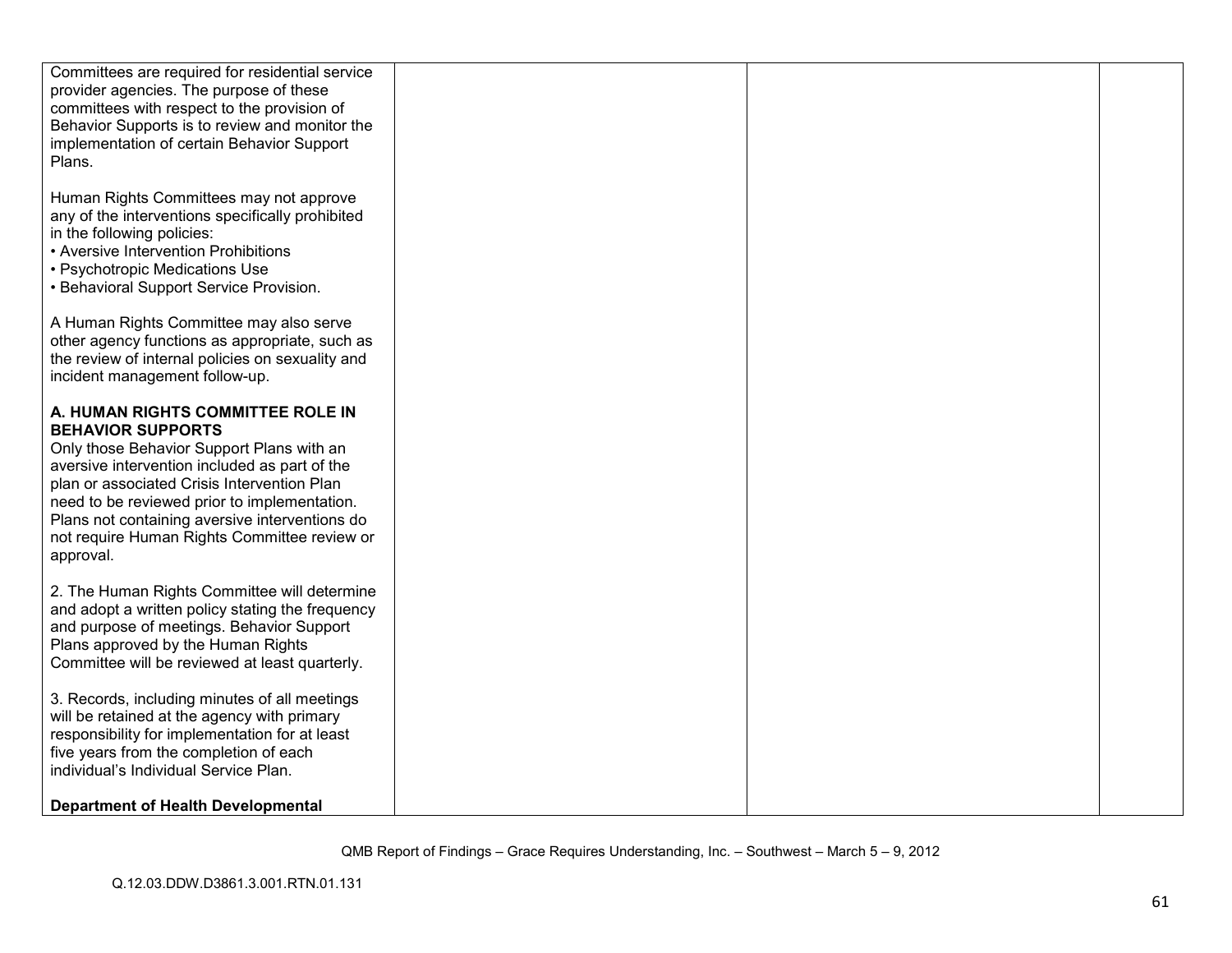| <b>Disabilities Supports Division (DDSD) -</b>  |  |  |
|-------------------------------------------------|--|--|
| <b>Procedure Title:</b>                         |  |  |
| <b>Medication Assessment and Delivery</b>       |  |  |
| Procedure Eff Date: November 1, 2006            |  |  |
| B. 1. e. If the PRN medication is to be used in |  |  |
| response to psychiatric and/or behavioral       |  |  |
| symptoms in addition to the above               |  |  |
| requirements, obtain current written consent    |  |  |
| from the individual, guardian or surrogate      |  |  |
| health decision maker and submit for review by  |  |  |
| the agency's Human Rights Committee             |  |  |
| (References: Psychotropic Medication Use        |  |  |
| Policy, Section D, page 5 Use of PRN            |  |  |
| Psychotropic Medications; and, Human Rights     |  |  |
| Committee Requirements Policy, Section B,       |  |  |
| page 4 Interventions Requiring Review and       |  |  |
| Approval – Use of PRN Medications).             |  |  |
|                                                 |  |  |
|                                                 |  |  |
|                                                 |  |  |
|                                                 |  |  |
|                                                 |  |  |
|                                                 |  |  |
|                                                 |  |  |
|                                                 |  |  |
|                                                 |  |  |
|                                                 |  |  |
|                                                 |  |  |
|                                                 |  |  |
|                                                 |  |  |
|                                                 |  |  |
|                                                 |  |  |
|                                                 |  |  |
|                                                 |  |  |
|                                                 |  |  |
|                                                 |  |  |
|                                                 |  |  |
|                                                 |  |  |
|                                                 |  |  |
|                                                 |  |  |
|                                                 |  |  |
|                                                 |  |  |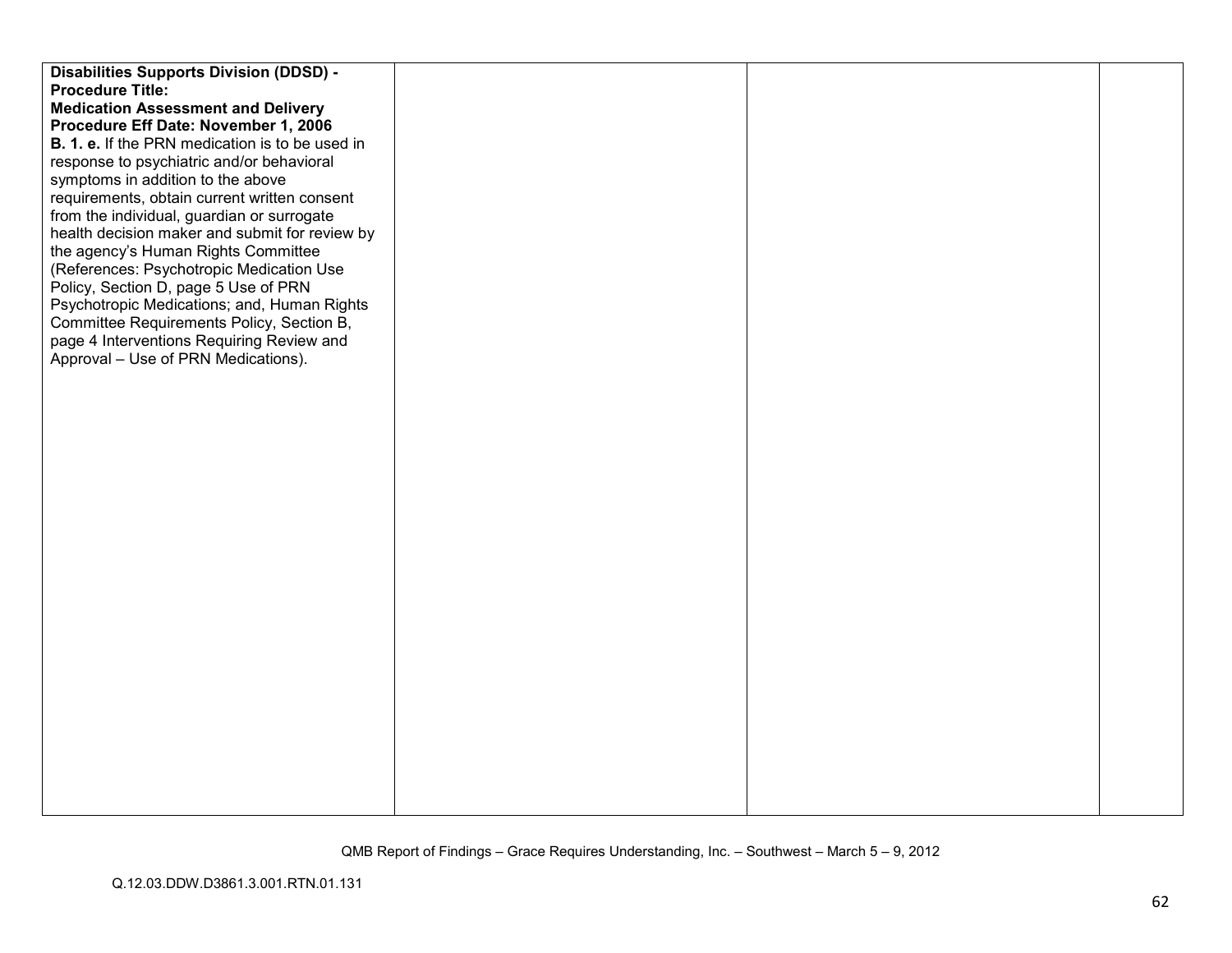|    | Tag #1A33 Board of Pharmacy - Med<br><b>Storage</b>                                                                                                                                                                                                                                                                                                                                                                                                                                                                                                                                                                                                                                                                                                                                                                                                                                                                                                                                                                                                                                                                                                                               | <b>Standard Level Deficiency</b>                                                                                                                                                                                                                                                                                                        |                                                                                                                                                                              |  |
|----|-----------------------------------------------------------------------------------------------------------------------------------------------------------------------------------------------------------------------------------------------------------------------------------------------------------------------------------------------------------------------------------------------------------------------------------------------------------------------------------------------------------------------------------------------------------------------------------------------------------------------------------------------------------------------------------------------------------------------------------------------------------------------------------------------------------------------------------------------------------------------------------------------------------------------------------------------------------------------------------------------------------------------------------------------------------------------------------------------------------------------------------------------------------------------------------|-----------------------------------------------------------------------------------------------------------------------------------------------------------------------------------------------------------------------------------------------------------------------------------------------------------------------------------------|------------------------------------------------------------------------------------------------------------------------------------------------------------------------------|--|
| 6. | <b>New Mexico Board of Pharmacy Model</b><br><b>Custodial Drug Procedures Manual</b><br>E. Medication Storage:<br>1. Prescription drugs will be stored in a<br>locked cabinet and the key will be in the<br>care of the administrator or designee.<br>2. Drugs to be taken by mouth will be<br>separate from all other dosage forms.<br>3. A locked compartment will be available in<br>the refrigerator for those items labeled<br>"Keep in Refrigerator." The temperature<br>will be kept in the 36°F - 46°F range. An<br>accurate thermometer will be kept in the<br>refrigerator to verify temperature.<br>4. Separate compartments are required for<br>each resident's medication.<br>5. All medication will be stored according to<br>their individual requirement or in the<br>absence of temperature and humidity<br>requirements, controlled room temperature<br>(68-77°F) and protected from light.<br>Storage requirements are in effect 24<br>hours a day.<br>Medication no longer in use, unwanted,<br>outdated, or adulterated will be placed in a<br>quarantine area in the locked medication<br>cabinet and held for destruction by the<br>consultant pharmacist. | Based on record review and observation, the<br>Agency failed to ensure proper storage of<br>medication for 1 of 19 individuals.<br>Observation included:<br>Individual #18<br>Topiramate 100mg expired 8/26/2010.<br>Expired medication was not kept separate<br>from other medications as required by Board<br>of Pharmacy Procedures. | Provider:<br>State your Plan of Correction for the findings in<br>this Tag above this line.<br>Enter your Quality Assurance/Quality<br>Improvement processes below the line. |  |
|    | 8. References<br>A. Adequate drug references shall be available<br>for facility staff                                                                                                                                                                                                                                                                                                                                                                                                                                                                                                                                                                                                                                                                                                                                                                                                                                                                                                                                                                                                                                                                                             |                                                                                                                                                                                                                                                                                                                                         |                                                                                                                                                                              |  |
|    | H. Controlled Substances (Perpetual Count<br><b>Requirement)</b><br>1. Separate accountability or proof-of-use<br>sheets shall be maintained, for each controlled<br>substance.<br>indicating the following information:<br>a. date                                                                                                                                                                                                                                                                                                                                                                                                                                                                                                                                                                                                                                                                                                                                                                                                                                                                                                                                               |                                                                                                                                                                                                                                                                                                                                         |                                                                                                                                                                              |  |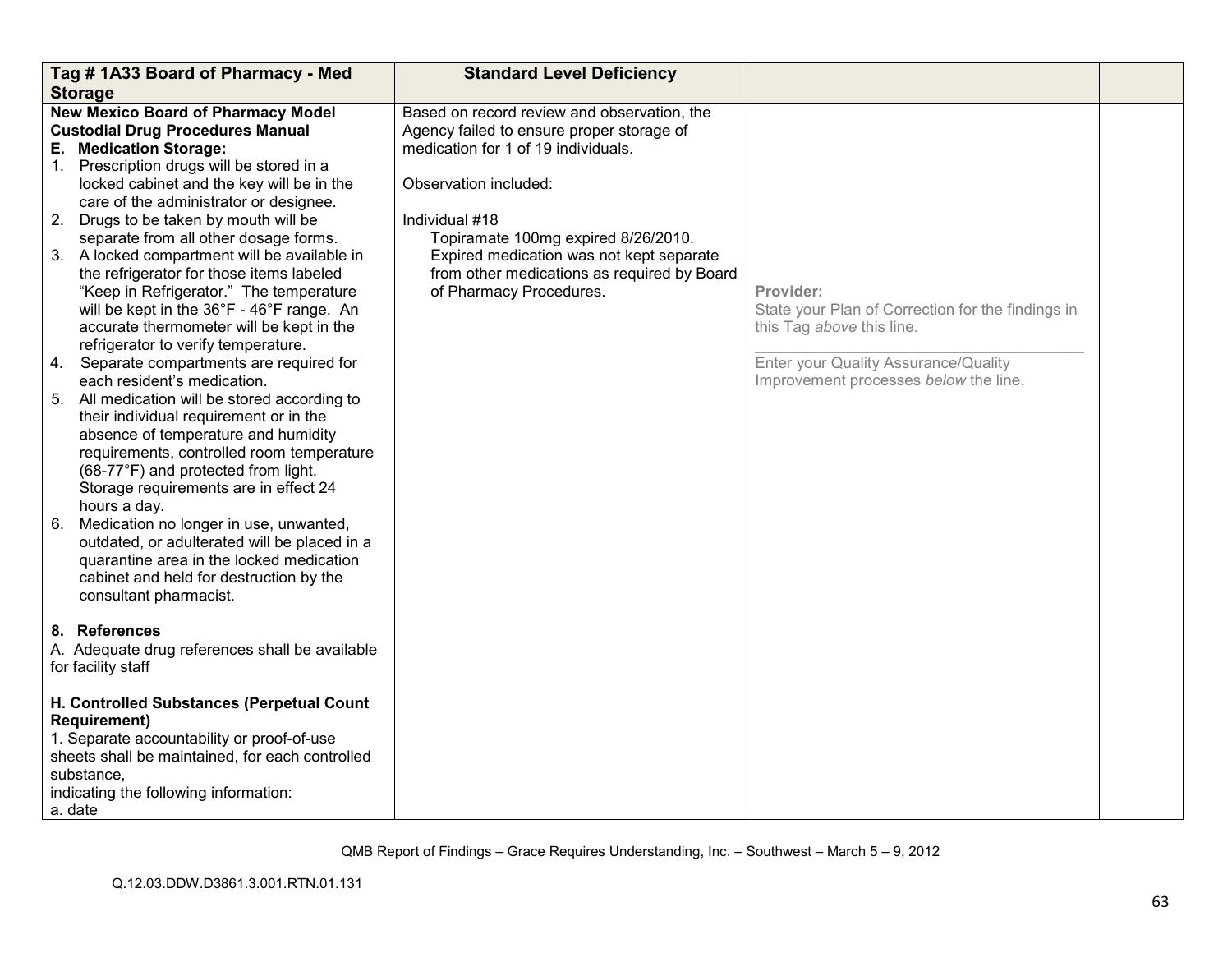| b. time administered                                                                  |  |  |
|---------------------------------------------------------------------------------------|--|--|
| c. name of patient                                                                    |  |  |
| d. dose                                                                               |  |  |
| e. practitioner's name                                                                |  |  |
|                                                                                       |  |  |
| f. signature of person administering or assisting<br>with the administration the dose |  |  |
| g. balance of controlled substance remaining.                                         |  |  |
|                                                                                       |  |  |
|                                                                                       |  |  |
|                                                                                       |  |  |
|                                                                                       |  |  |
|                                                                                       |  |  |
|                                                                                       |  |  |
|                                                                                       |  |  |
|                                                                                       |  |  |
|                                                                                       |  |  |
|                                                                                       |  |  |
|                                                                                       |  |  |
|                                                                                       |  |  |
|                                                                                       |  |  |
|                                                                                       |  |  |
|                                                                                       |  |  |
|                                                                                       |  |  |
|                                                                                       |  |  |
|                                                                                       |  |  |
|                                                                                       |  |  |
|                                                                                       |  |  |
|                                                                                       |  |  |
|                                                                                       |  |  |
|                                                                                       |  |  |
|                                                                                       |  |  |
|                                                                                       |  |  |
|                                                                                       |  |  |
|                                                                                       |  |  |
|                                                                                       |  |  |
|                                                                                       |  |  |
|                                                                                       |  |  |
|                                                                                       |  |  |
|                                                                                       |  |  |
|                                                                                       |  |  |
|                                                                                       |  |  |
|                                                                                       |  |  |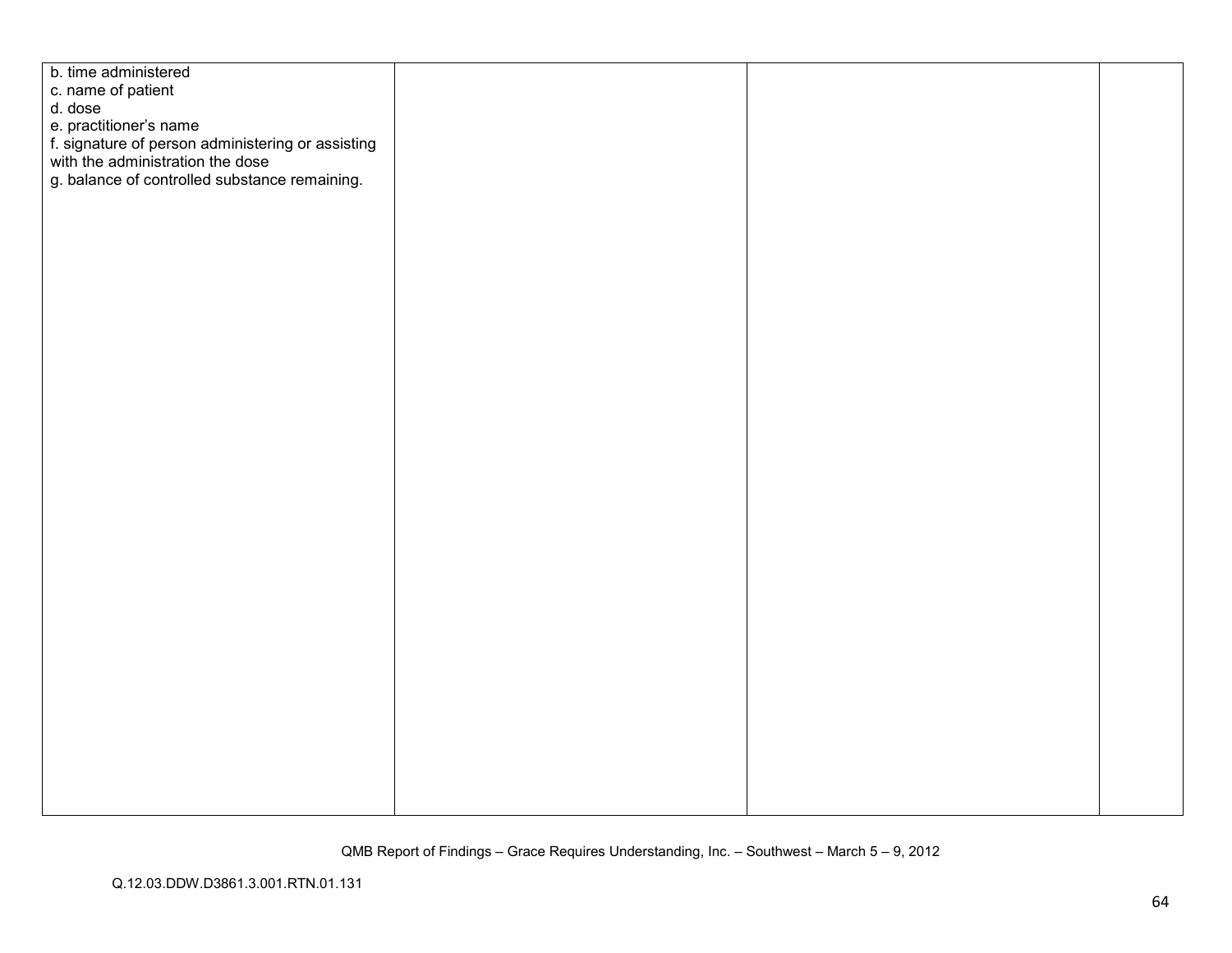| Tag #1A39 Assistive Technology &<br><b>Adaptive Equipment</b>                                                                                                                                                                                                                                                                                                                                                                                                                                                                                                                                                                                                                                                                                                                                                                                                                                                                                                                                                                                                                      | <b>Standard Level Deficiency</b>                                                                                                                                                                                                                                                                                                                                                                           |                                                                                                                                                                              |  |
|------------------------------------------------------------------------------------------------------------------------------------------------------------------------------------------------------------------------------------------------------------------------------------------------------------------------------------------------------------------------------------------------------------------------------------------------------------------------------------------------------------------------------------------------------------------------------------------------------------------------------------------------------------------------------------------------------------------------------------------------------------------------------------------------------------------------------------------------------------------------------------------------------------------------------------------------------------------------------------------------------------------------------------------------------------------------------------|------------------------------------------------------------------------------------------------------------------------------------------------------------------------------------------------------------------------------------------------------------------------------------------------------------------------------------------------------------------------------------------------------------|------------------------------------------------------------------------------------------------------------------------------------------------------------------------------|--|
| <b>CHAPTER 1. III. PROVIDER AGENCY</b><br><b>DOCUMENTATION OF SERVICE DELIVERY</b><br><b>AND LOCATION</b><br>F. Sanitation:<br>(1) Equipment and utensils shall be kept clean<br>and in good repair; and<br>7.26.5.13 DEVELOPMENT OF THE<br><b>INDIVIDUAL SERVICE PLAN (ISP) -</b><br><b>ASSESSMENTS:</b>                                                                                                                                                                                                                                                                                                                                                                                                                                                                                                                                                                                                                                                                                                                                                                          | Based on record review and observation the<br>Agency failed to ensure the necessary support<br>mechanisms and devices, including the rationale<br>for the use of assistive technology or adaptive<br>equipment as in place for 2 of 22 Individuals.<br>During interviews, DSP were asked if the<br>Individual had any assistive devices or<br>adaptive equipment and was it in functioning<br>order.       |                                                                                                                                                                              |  |
| 7.26.5.14 DEVELOPMENT OF THE<br><b>INDIVIDUAL SERVICE PLAN (ISP) -</b><br><b>CONTENT OF INDIVIDUAL SERVICE</b><br><b>PLANS:</b> Each ISP shall contain:<br>F. Assistive technology: Necessary support<br>mechanisms and devices, including the<br>rationale for the use of assistive technology or<br>adaptive equipment when a need has been<br>identified shall be documented in the ISP. The<br>rationale shall include the environments and<br>situations in which assistive technology is<br>used. Selection of assistive technology shall<br>support the individual's independence and<br>functional capabilities in as non-intrusive a<br>fashion as possible.<br><b>CHAPTER 5 VI. SCOPE OF SUPPORTED</b><br><b>EMPLOYMENT SERVICES</b><br>(7) Facilitating job accommodations and use of<br>assistive technology, including the use of<br>communication devices;<br><b>CHAPTER 5 VII. SUPPORTED</b><br><b>EMPLOYMENT SERVICES REQUIREMENTS</b><br>D. Provider Agency Requirements<br>(6) Qualification and Competencies for<br><b>Supported Employment Staff (includes</b> | • DSP #120 stated, "No." As indicated by the<br>ISP the Individual is to use a "Go Talk 4<br>device for improved communication."<br>Observation by Surveyor found no evidence<br>of the device. (Individual #5)<br>• DSP #211 stated, "No." As indicated by the<br>ISP the Individual uses an "Activity Dictionary<br>daily." Observation by Surveyor found no<br>evidence of the device. (Individual #20) | Provider:<br>State your Plan of Correction for the findings in<br>this Tag above this line.<br>Enter your Quality Assurance/Quality<br>Improvement processes below the line. |  |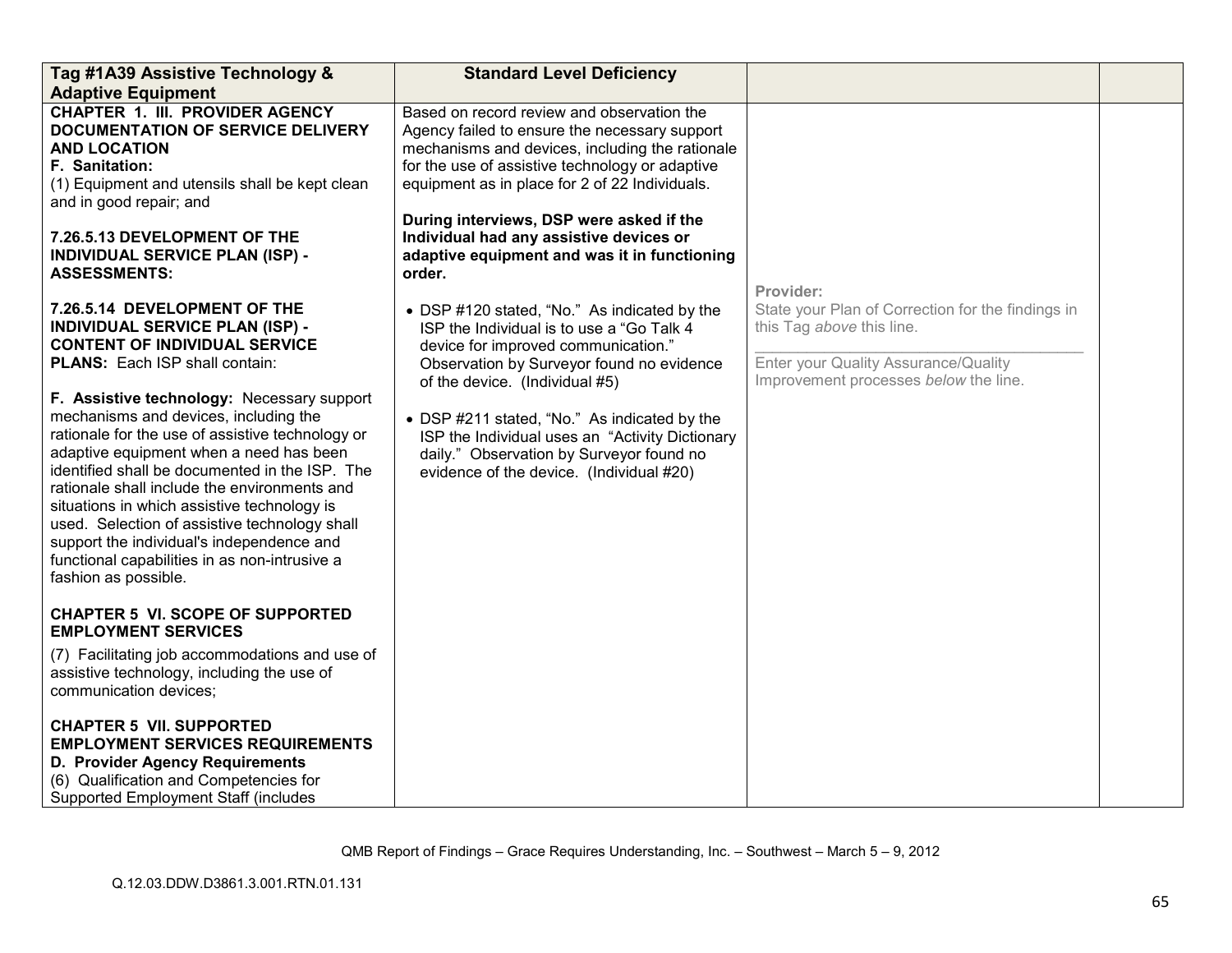| intensive): Qualifications and competencies for                                                                                                                                                                           |  |  |
|---------------------------------------------------------------------------------------------------------------------------------------------------------------------------------------------------------------------------|--|--|
| staff providing job coaching/consultation                                                                                                                                                                                 |  |  |
| services shall, at a minimum, are able to:                                                                                                                                                                                |  |  |
| <b>CHAPTER 5 XI. COMMUNITY ACCESS</b><br><b>SERVICES REQUIREMENTS</b><br>F. Community Access Services Provider                                                                                                            |  |  |
| <b>Agency Staff Qualifications and</b><br><b>Competencies</b>                                                                                                                                                             |  |  |
| (1) Qualifications and Competencies for<br>Community Access Coaches. The Community<br>Access Coach shall, at a minimum,<br>demonstrate the ability to:                                                                    |  |  |
| (q) Communicate effectively with the individual<br>including communication through the use of<br>adaptive equipment and use of a<br>communication dictionary when the<br>individual uses these modes of<br>communication; |  |  |
| (j) Communicate effectively with the individual<br>including communication through the use of<br>adaptive equipment as well as the<br>individual's Communication Dictionary, if<br>applicable, at the work site;          |  |  |
| <b>CHAPTER 6. II. SCOPE OF COMMUNITY</b><br><b>LIVING SERVICES.</b><br>A. The scope of Community Living Services<br>includes, but is not limited the following as<br>identified by the IDT:                               |  |  |
| Implementation of the ISP, Therapy,<br>(8)<br>Meal-time, Positive Behavioral Supports,<br>Health Care, and Crisis<br>Prevention/Interventions Plans, if applicable;                                                       |  |  |
| (9) Assistance in developing health<br>maintenance supports, as well as monitoring<br>the effectiveness of such supports;                                                                                                 |  |  |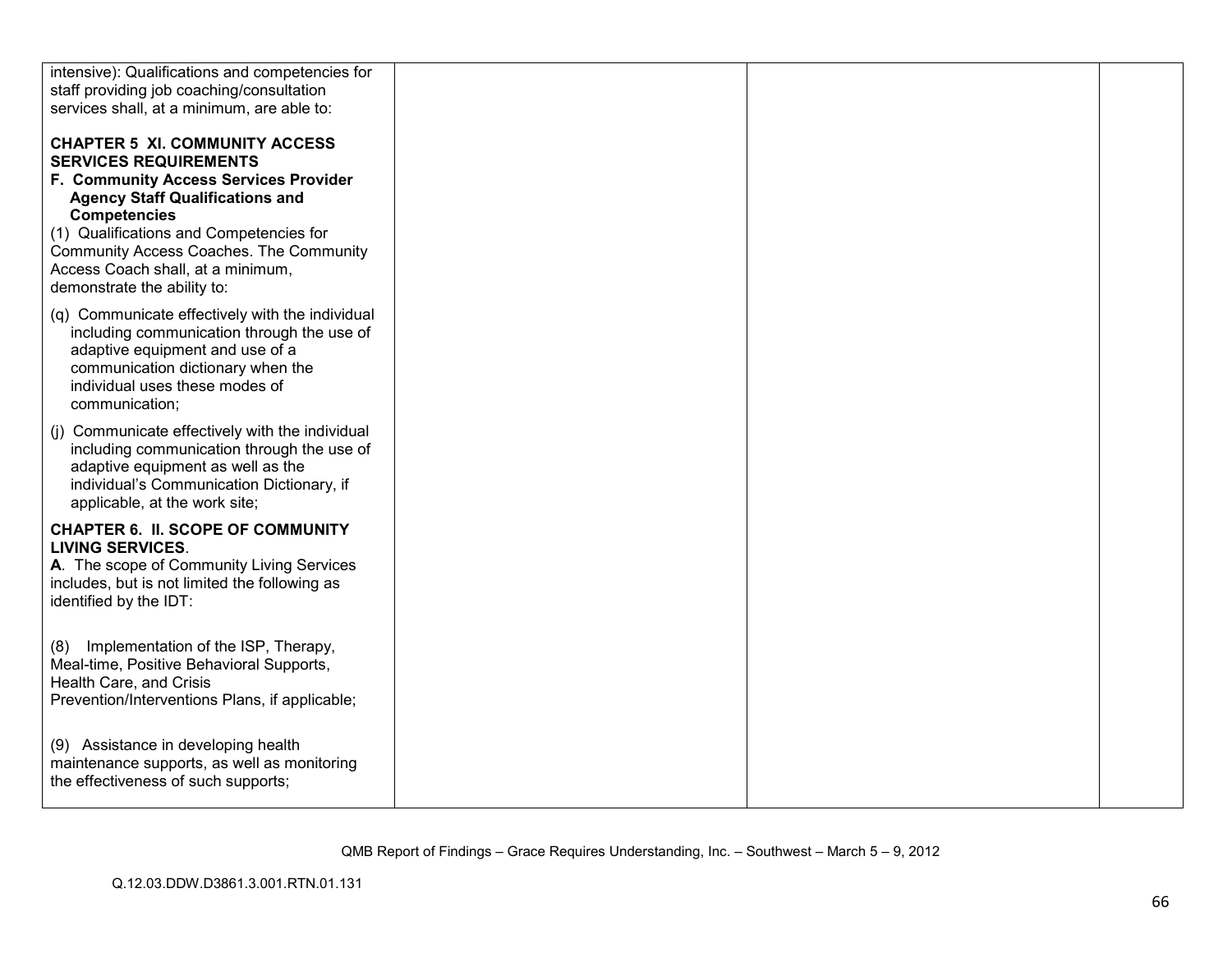| (12) Assist the individual as needed, in                                                                                                                                          |  |  |
|-----------------------------------------------------------------------------------------------------------------------------------------------------------------------------------|--|--|
| coordination with the designated healthcare                                                                                                                                       |  |  |
| coordinator and others on the IDT, with access                                                                                                                                    |  |  |
| to medical, dental, therapy, nutritional,                                                                                                                                         |  |  |
| behavioral and nursing practitioners and in                                                                                                                                       |  |  |
| the timely implementation of healthcare orders,                                                                                                                                   |  |  |
| monitoring and recording of therapeutic plans                                                                                                                                     |  |  |
| or activities as prescribed, to include: health                                                                                                                                   |  |  |
| care and crisis prevention/ intervention plans;                                                                                                                                   |  |  |
|                                                                                                                                                                                   |  |  |
| <b>CHAPTER 6. VIII. COMMUNITY LIVING</b><br><b>SERVICE PROVIDER AGENCY</b><br><b>REQUIREMENTS</b><br>H. Community Living Services Provider<br><b>Agency Staffing Requirements</b> |  |  |
|                                                                                                                                                                                   |  |  |
| (1) Community Living Service Staff                                                                                                                                                |  |  |
| Qualifications and Competencies: Individuals                                                                                                                                      |  |  |
| working as direct support staff and supervisors                                                                                                                                   |  |  |
| for Community Living Service Provider                                                                                                                                             |  |  |
| Agencies shall demonstrate the following:                                                                                                                                         |  |  |
| (b) The ability to assist the individual to meet                                                                                                                                  |  |  |
|                                                                                                                                                                                   |  |  |
| his or her physical (e.g., health, grooming,                                                                                                                                      |  |  |
| toileting, eating) and personal                                                                                                                                                   |  |  |
| management needs, by teaching skills,                                                                                                                                             |  |  |
| providing supports, and building on                                                                                                                                               |  |  |
| individual strengths and capabilities;                                                                                                                                            |  |  |
| <b>Residence Requirements for Family</b>                                                                                                                                          |  |  |
| L.                                                                                                                                                                                |  |  |
| <b>Living Services and Supported Living</b><br><b>Services</b>                                                                                                                    |  |  |
|                                                                                                                                                                                   |  |  |
| (1) Supported Living Services and Family                                                                                                                                          |  |  |
| Living Services providers shall assure that                                                                                                                                       |  |  |
| each individual's residence has:                                                                                                                                                  |  |  |
| (5) Kitchen area shall:                                                                                                                                                           |  |  |
|                                                                                                                                                                                   |  |  |
| (b) Arrangements will be made, in consultation                                                                                                                                    |  |  |
| with the IDT for environmental                                                                                                                                                    |  |  |
| accommodations and assistive technology                                                                                                                                           |  |  |
| devices specific to the needs of the                                                                                                                                              |  |  |
| individual(s); and                                                                                                                                                                |  |  |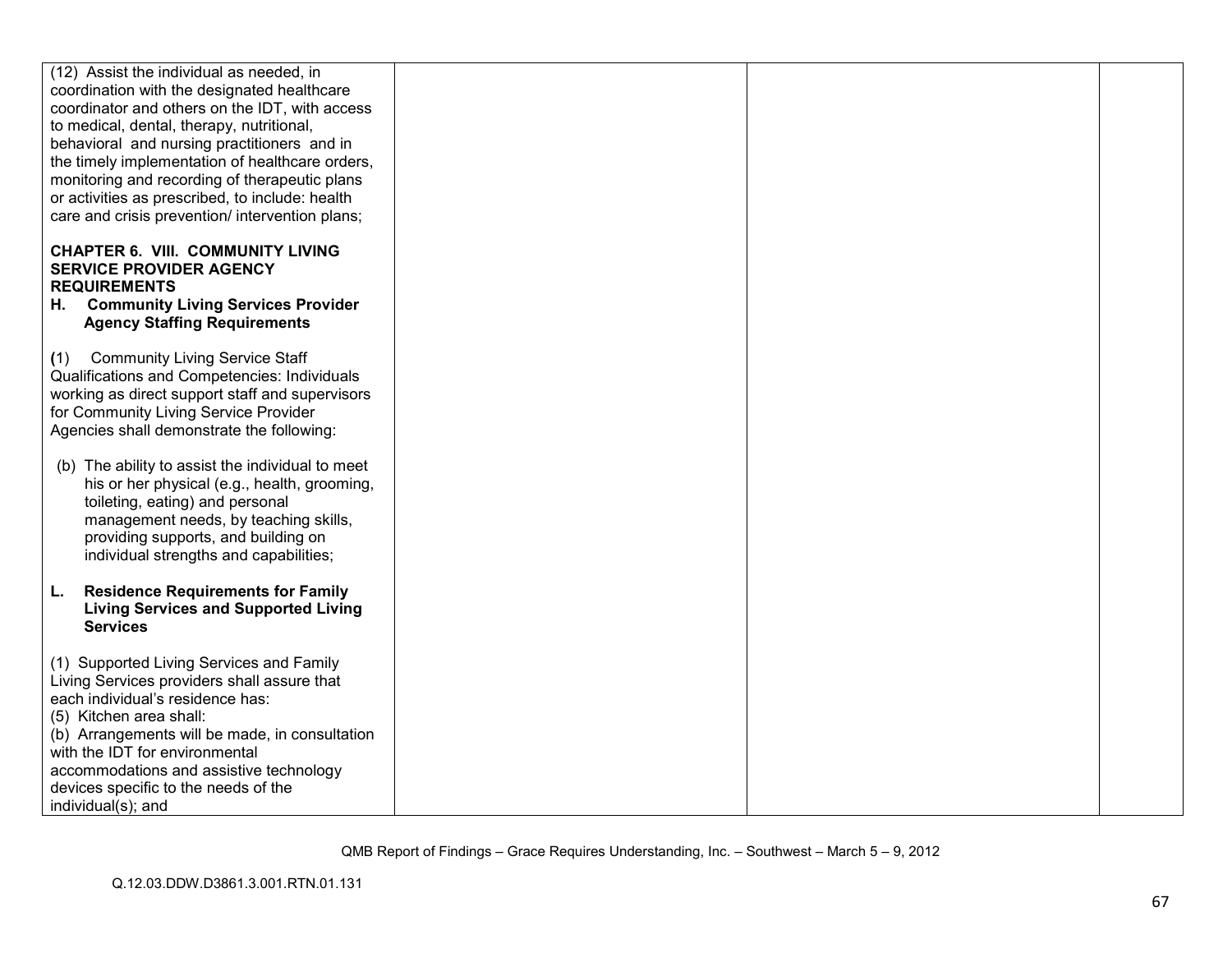| Tag # 6L06 Family Living Requirements                                                                                                                                                                                                                                                                                                                                                                                                                                                                                                                                                              | <b>Condition Level Deficiency</b>                                                                                                                                                                                                                                                                                      |                                                                                                                                                                              |  |
|----------------------------------------------------------------------------------------------------------------------------------------------------------------------------------------------------------------------------------------------------------------------------------------------------------------------------------------------------------------------------------------------------------------------------------------------------------------------------------------------------------------------------------------------------------------------------------------------------|------------------------------------------------------------------------------------------------------------------------------------------------------------------------------------------------------------------------------------------------------------------------------------------------------------------------|------------------------------------------------------------------------------------------------------------------------------------------------------------------------------|--|
| Developmental Disabilities (DD) Waiver<br>Service Standards effective 4/1/2007<br><b>CHAPTER 6. III. REQUIREMENTS UNIQUE</b><br>TO FAMILY LIVING SERVICES<br>A. Support to Individuals in Family Living:<br>The Family Living Services Provider Agency<br>shall provide and document:                                                                                                                                                                                                                                                                                                              | After an analysis of the evidence it has been<br>determined there is a significant potential for a<br>negative outcome to occur.<br>Based on record review, the Agency failed to<br>complete all DDSD requirements for approval of<br>each direct support provider for 13 of 20<br>individuals.                        |                                                                                                                                                                              |  |
| (5) Monthly consultation, by agency<br>supervisors or internal service<br>coordinators, with the direct support<br>provider to include:<br>(a) Review, advise, and prompt the<br>implementation of the individual's ISP<br>Action Plans, schedule of activities<br>and appointments; and<br>(b) Assist with service or support issues<br>raised by the direct support provider<br>or observed by supervisor, service<br>coordinator or other IDT members.                                                                                                                                          | The following was not found, not current and/or<br>incomplete:<br>• Monthly Consultation with the Direct<br><b>Support Provider</b><br>° Individual #19 - None found for 11/2011<br>& 12/2011.<br>• Family Living (Annual Update) Home<br><b>Study</b><br>° Individual #1 - Not Found.<br>° Individual #3 - Not Found. | Provider:<br>State your Plan of Correction for the findings in<br>this Tag above this line.<br>Enter your Quality Assurance/Quality<br>Improvement processes below the line. |  |
| <b>B. Home Studies.</b> The Family Living Services<br>Provider Agency shall complete all DDSD<br>requirements for approval of each direct<br>support provider, including completion of an<br>approved home study and training prior to<br>placement. After the initial home study, an<br>updated home study shall be completed<br>annually. The home study must also be<br>updated each time there is a change in family<br>composition or when the family moves to a new<br>home. The content and procedures used by the<br>Provider Agency to conduct home studies shall<br>be approved by DDSD. | ° Individual #4 - Not Found.<br>° Individual #8 - Not Found.<br>° Individual #9 - Not Found.<br>° Individual #11 - Not Found.<br>° Individual #12 - Not Found.<br>° Individual #14 - Not Found.<br>° Individual #19 - Not Found.                                                                                       |                                                                                                                                                                              |  |
| Developmental Disabilities (DD) Waiver<br>Service Standards effective 4/1/2007                                                                                                                                                                                                                                                                                                                                                                                                                                                                                                                     | ° Individual #21 - Not Found.                                                                                                                                                                                                                                                                                          |                                                                                                                                                                              |  |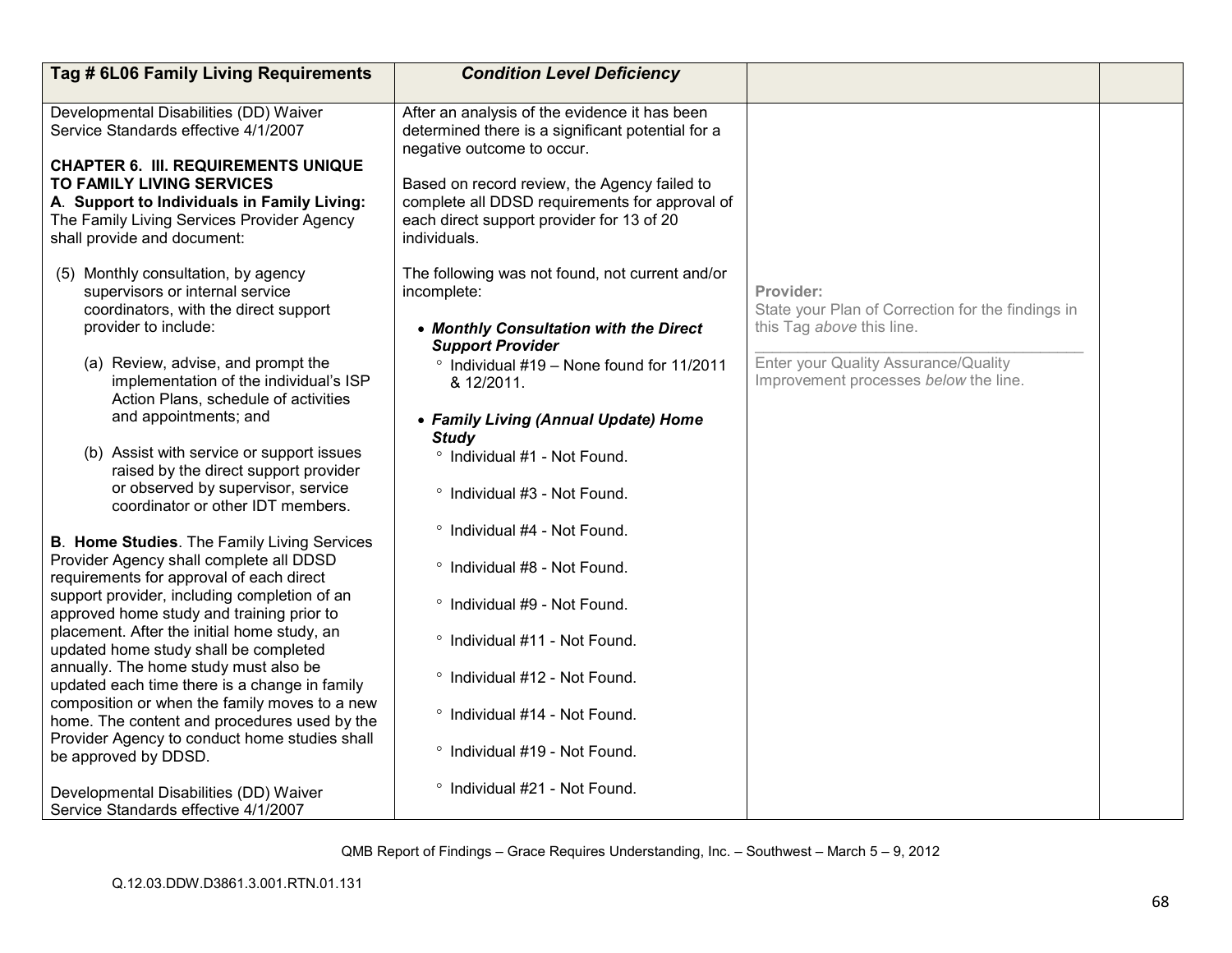| <b>CHAPTER 1. I. PROVIDER AGENCY</b>             | • Current Family Living Contract |  |
|--------------------------------------------------|----------------------------------|--|
|                                                  |                                  |  |
| <b>ENROLLMENT PROCESS</b>                        | ° Individual #1 - Not Found.     |  |
| D. Scope of DDSD Agreement                       |                                  |  |
|                                                  | ° Individual #4 - Not Found.     |  |
| Provider Agencies must have prior written<br>(4) |                                  |  |
| approval of the Department of Health to          | ° Individual #5 - Not Found.     |  |
| subcontract any service other than               |                                  |  |
| Respite;                                         |                                  |  |
|                                                  | ° Individual #9 - Not Found.     |  |
|                                                  |                                  |  |
| NMAC 8.314.5.10 - DEVELOPMENTAL                  | ° Individual #10 - Not Found.    |  |
| <b>DISABILITIES HOME AND COMMUNITY-</b>          |                                  |  |
| <b>BASED SERVICES WAIVER</b>                     | ° Individual #11 - Not Found.    |  |
|                                                  |                                  |  |
| <b>ELIGIBLE PROVIDERS:</b>                       |                                  |  |
| I. Qualifications for community living           | ° Individual #12 - Not Found.    |  |
| service providers: There are three types of      |                                  |  |
| community                                        | ° Individual #19 - Not Found.    |  |
|                                                  |                                  |  |
| living services: Family living, supported living | ° Individual #20 - Not Found.    |  |
| and independent living. Community living         |                                  |  |
| providers must meet all qualifications set forth |                                  |  |
| by the DOH/DDSD, DDW definitions and             |                                  |  |
| service standards.                               |                                  |  |
| (1) Family living service providers for adults   |                                  |  |
| must meet the qualifications for staff required  |                                  |  |
| by the                                           |                                  |  |
| DOH/DDSD, DDW service definitions and            |                                  |  |
| standards. The direct care provider employed     |                                  |  |
|                                                  |                                  |  |
| by or subcontracting with the provider agency    |                                  |  |
| must be approved through a home study            |                                  |  |
| completed prior to provision of services and     |                                  |  |
| conducted                                        |                                  |  |
| at subsequent intervals required of the provider |                                  |  |
| agency. All family living sub-contracts must be  |                                  |  |
| approved by the DOH/DDSD.                        |                                  |  |
|                                                  |                                  |  |
|                                                  |                                  |  |
|                                                  |                                  |  |
|                                                  |                                  |  |
|                                                  |                                  |  |
|                                                  |                                  |  |
|                                                  |                                  |  |
|                                                  |                                  |  |
|                                                  |                                  |  |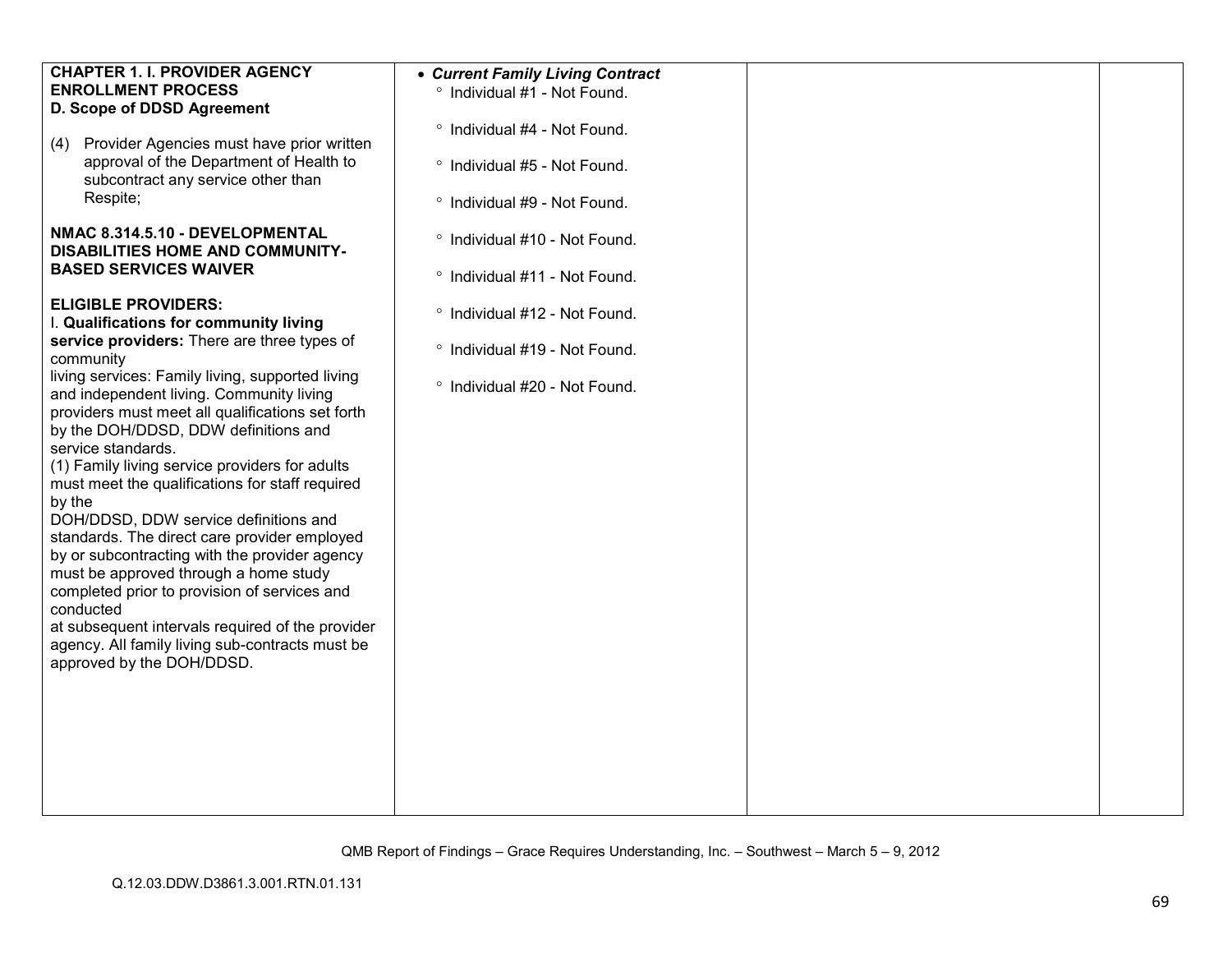| Tag # 6L13 Community Living                       | <b>Condition Level Deficiency</b>                     |                                                   |  |
|---------------------------------------------------|-------------------------------------------------------|---------------------------------------------------|--|
| <b>Healthcare Regts.</b>                          |                                                       |                                                   |  |
| Developmental Disabilities (DD) Waiver            | After an analysis of the evidence it has been         |                                                   |  |
| Service Standards effective 4/1/2007              | determined there is a significant potential for a     |                                                   |  |
| <b>CHAPTER 6. VI. GENERAL</b>                     | negative outcome to occur.                            |                                                   |  |
| <b>REQUIREMENTS FOR COMMUNITY LIVING</b>          |                                                       |                                                   |  |
| G. Health Care Requirements for                   | Based on record review, the Agency failed to          |                                                   |  |
| <b>Community Living Services.</b>                 | provide documentation of annual physical              |                                                   |  |
| (1) The Community Living Service providers        | examinations and/or other examinations as             |                                                   |  |
| shall ensure completion of a HAT for each         | specified by a licensed physician for 18 of 22        |                                                   |  |
| individual receiving this service. The HAT shall  | individuals receiving Community Living Services.      |                                                   |  |
| be completed 2 weeks prior to the annual ISP      |                                                       |                                                   |  |
| meeting and submitted to the Case Manager         | The following was not found, incomplete and/or        | Provider:                                         |  |
| and all other IDT Members. A revised HAT is       | not current:                                          | State your Plan of Correction for the findings in |  |
| required to also be submitted whenever the        |                                                       | this Tag above this line.                         |  |
| individual's health status changes significantly. | • Annual Physical (#3, 5, 7, 9, 10, 12, 13, 14,       |                                                   |  |
| For individuals who are newly allocated to the    | 16, 17, 18, 19 & 20)                                  | Enter your Quality Assurance/Quality              |  |
| DD Waiver program, the HAT may be                 |                                                       | Improvement processes below the line.             |  |
| completed within 2 weeks following the initial    | • Dental Exam                                         |                                                   |  |
| ISP meeting and submitted with any strategies     | $\circ$<br>Individual #2 - As indicated by collateral |                                                   |  |
| and support plans indicated in the ISP, or        | documentation reviewed, the exam was                  |                                                   |  |
| within 72 hours following admission into direct   | completed on 1/4/2010 and follow-up on                |                                                   |  |
| services, whichever comes first.                  | 3/29/2010. As indicated by the DDSD file              |                                                   |  |
| (2) Each individual will have a Health Care       | matrix, Dental Exams are to be conducted              |                                                   |  |
| Coordinator, designated by the IDT. When the      | annually. No evidence of current exam was             |                                                   |  |
| individual's HAT score is 4, 5 or 6 the Health    | found.                                                |                                                   |  |
| Care Coordinator shall be an IDT member,          |                                                       |                                                   |  |
| other than the individual. The Health Care        | $\circ$<br>Individual #3 - As indicated by collateral |                                                   |  |
| Coordinator shall oversee and monitor health      | documentation reviewed, the exam was                  |                                                   |  |
| care services for the individual in accordance    | completed on 12/8/2010. As indicated by               |                                                   |  |
| with these standards. In circumstances where      | the DDSD file matrix, Dental Exams are to             |                                                   |  |
| no IDT member voluntarily accepts designation     | be conducted annually. No evidence of                 |                                                   |  |
| as the health care coordinator, the community     | current exam was found.                               |                                                   |  |
| living provider shall assign a staff member to    |                                                       |                                                   |  |
| this role.                                        | Individual #4 - As indicated by the DDSD file         |                                                   |  |
| (3) For each individual receiving Community       | matrix Dental Exams are to be conducted               |                                                   |  |
| Living Services, the provider agency shall        | annually. No evidence of exam was found.              |                                                   |  |
| ensure and document the following:                |                                                       |                                                   |  |
| (a) Provision of health care oversight            | Individual #5 - As indicated by the DDSD file         |                                                   |  |
| consistent with these Standards as                | matrix Dental Exams are to be conducted               |                                                   |  |
| detailed in Chapter One section III E:            | annually. No evidence of exam was found.              |                                                   |  |
| Healthcare Documentation by Nurses For            |                                                       |                                                   |  |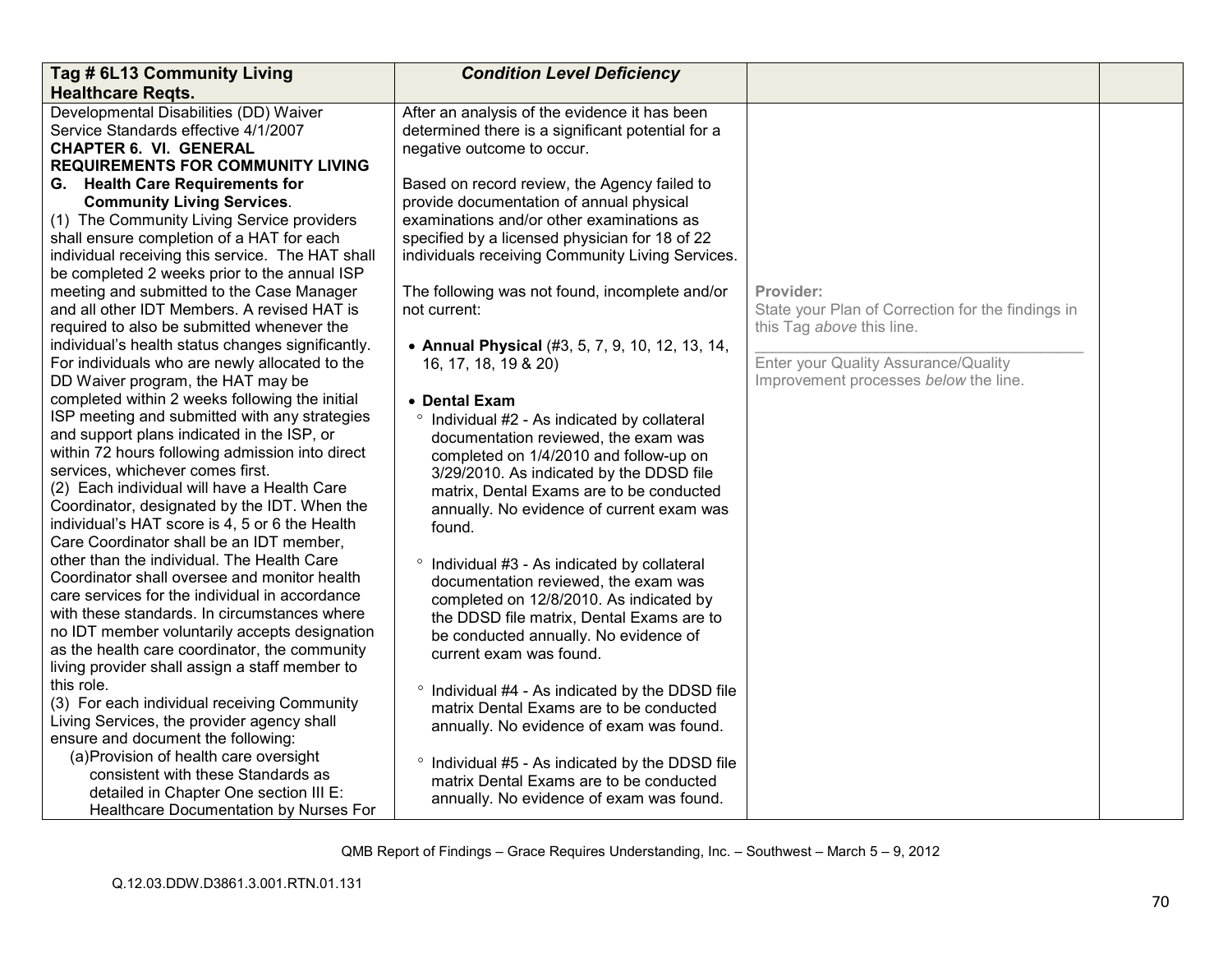| <b>Community Living Services, Community</b><br>Inclusion Services and Private Duty | ° Individual #6 - As indicated by the DDSD file                                              |  |
|------------------------------------------------------------------------------------|----------------------------------------------------------------------------------------------|--|
| Nursing Services.                                                                  | matrix Dental Exams are to be conducted                                                      |  |
| b) That each individual with a score of 4, 5,                                      | annually. No evidence of exam was found.                                                     |  |
| or 6 on the HAT, has a Health Care Plan                                            |                                                                                              |  |
| developed by a licensed nurse.                                                     | ° Individual #9 - As indicated by collateral                                                 |  |
| (c) That an individual with chronic                                                | documentation reviewed, exam was                                                             |  |
| condition(s) with the potential to<br>exacerbate into a life threatening           | completed on 10/20/2011. Follow-up was to                                                    |  |
| condition, has Crisis Prevention/                                                  | be completed in 3 months. No evidence of                                                     |  |
|                                                                                    | follow-up found.                                                                             |  |
| Intervention Plan(s) developed by a<br>licensed nurse or other appropriate         |                                                                                              |  |
| professional for each such condition.                                              | <sup>o</sup> Individual #13 - As indicated by the DDSD                                       |  |
| (4) That an average of 3 hours of documented                                       | file matrix Dental Exams are to be                                                           |  |
| nutritional counseling is available annually, if                                   | conducted annually. No evidence of exam                                                      |  |
| recommended by the IDT.                                                            | was found.                                                                                   |  |
| (5) That the physical property and grounds are                                     |                                                                                              |  |
| free of hazards to the individual's health and                                     | <sup>o</sup> Individual #17 - As indicated by the DDSD<br>file matrix Dental Exams are to be |  |
| safety.                                                                            | conducted annually. No evidence of exam                                                      |  |
| (6) In addition, for each individual receiving                                     | was found.                                                                                   |  |
| Supported Living or Family Living Services, the                                    |                                                                                              |  |
| provider shall verify and document the                                             | ° Individual #18 - As indicated by the DDSD                                                  |  |
| following:                                                                         | file matrix Dental Exams are to be                                                           |  |
| (a) The individual has a primary licensed                                          | conducted annually. No evidence of exam                                                      |  |
| physician;                                                                         | was found.                                                                                   |  |
| (b) The individual receives an annual                                              |                                                                                              |  |
| physical examination and other                                                     | • Vision Exam                                                                                |  |
| examinations as specified by a licensed                                            | ° Individual #3 - As indicated by the DDSD file                                              |  |
| physician;                                                                         | matrix Vision Exams are to be conducted                                                      |  |
| (c) The individual receives annual dental                                          | every other year. No evidence of exam was                                                    |  |
| check-ups and other check-ups as                                                   | found.                                                                                       |  |
| specified by a licensed dentist;                                                   |                                                                                              |  |
| (d) The individual receives eye examinations                                       | ° Individual #5 - As indicated by the DDSD file                                              |  |
| as specified by a licensed optometrist or                                          | matrix Vision Exams are to be conducted                                                      |  |
| ophthalmologist; and                                                               | every other year. No evidence of exam was                                                    |  |
| (e)Agency activities that occur as follow-up                                       | found.                                                                                       |  |
| to medical appointments (e.g. treatment,                                           |                                                                                              |  |
| visits to specialists, changes in                                                  | ° Individual #6 - As indicated by the DDSD file                                              |  |
| medication or daily routine).                                                      | matrix Vision Exams are to be conducted                                                      |  |
|                                                                                    | every other year. No evidence of exam was                                                    |  |
| NMAC 8.302.1.17 RECORD KEEPING AND                                                 | found.                                                                                       |  |
|                                                                                    |                                                                                              |  |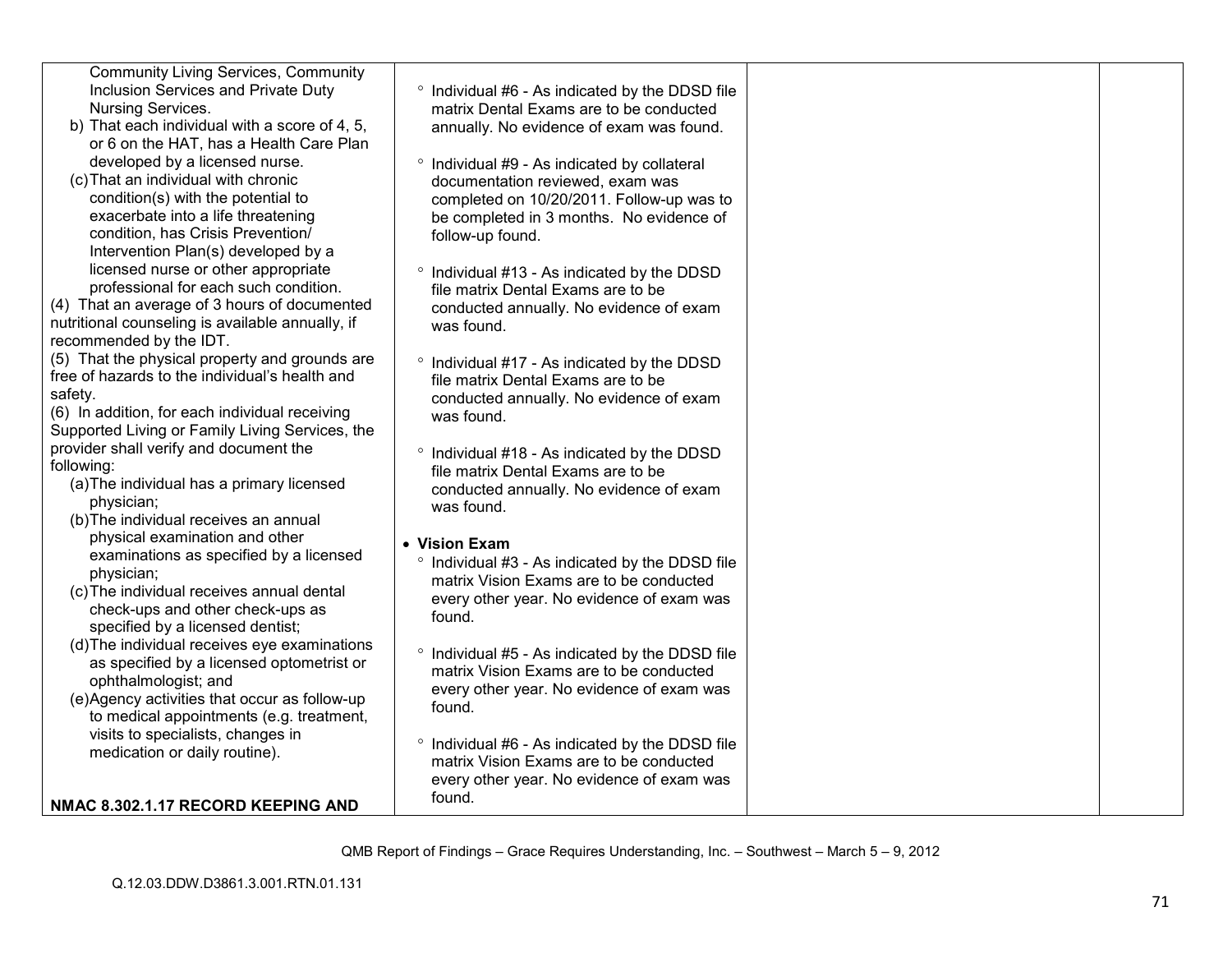| <b>DOCUMENTATION REQUIREMENTS: A</b>             |                                                                                                       |  |
|--------------------------------------------------|-------------------------------------------------------------------------------------------------------|--|
| provider must maintain all the records           |                                                                                                       |  |
| necessary to fully disclose the nature, quality, | <sup>o</sup> Individual #7 - As indicated by the DDSD file<br>matrix Vision Exams are to be conducted |  |
| amount and medical necessity of services         |                                                                                                       |  |
| furnished to an eligible recipient who is        | every other year. No evidence of exam was                                                             |  |
|                                                  | found.                                                                                                |  |
| currently receiving or who has received          |                                                                                                       |  |
| services in the past.                            | <sup>o</sup> Individual #9 - As indicated by the DDSD file                                            |  |
|                                                  | matrix Vision Exams are to be conducted                                                               |  |
| B. Documentation of test results: Results of     | every other year. No evidence of exam was                                                             |  |
| tests and services must be documented, which     | found.                                                                                                |  |
| includes results of laboratory and radiology     |                                                                                                       |  |
| procedures or progress following therapy or      | <sup>o</sup> Individual #10 - As indicated by the DDSD                                                |  |
| treatment.                                       | file matrix Vision Exams are to be                                                                    |  |
|                                                  | conducted every other year. No evidence of                                                            |  |
|                                                  | exam was found.                                                                                       |  |
|                                                  |                                                                                                       |  |
|                                                  | <sup>o</sup> Individual #12 - As indicated by the DDSD                                                |  |
|                                                  | file matrix Vision Exams are to be                                                                    |  |
|                                                  | conducted every other year. No evidence of                                                            |  |
|                                                  | exam was found.                                                                                       |  |
|                                                  |                                                                                                       |  |
|                                                  | ° Individual #13 - As indicated by the DDSD                                                           |  |
|                                                  | file matrix Vision Exams are to be                                                                    |  |
|                                                  | conducted every other year. No evidence of                                                            |  |
|                                                  | exam was found.                                                                                       |  |
|                                                  | ° Individual #14 - As indicated by the DDSD                                                           |  |
|                                                  | file matrix Vision Exams are to be                                                                    |  |
|                                                  |                                                                                                       |  |
|                                                  | conducted every other year. No evidence of<br>exam was found.                                         |  |
|                                                  |                                                                                                       |  |
|                                                  | ° Individual #16 - As indicated by the DDSD                                                           |  |
|                                                  | file matrix Vision Exams are to be                                                                    |  |
|                                                  | conducted every other year. No evidence of                                                            |  |
|                                                  | exam was found.                                                                                       |  |
|                                                  |                                                                                                       |  |
|                                                  | ° Individual #17 - As indicated by the DDSD                                                           |  |
|                                                  | file matrix Vision Exams are to be                                                                    |  |
|                                                  | conducted every other year. No evidence of                                                            |  |
|                                                  | exam was found.                                                                                       |  |
|                                                  |                                                                                                       |  |
|                                                  |                                                                                                       |  |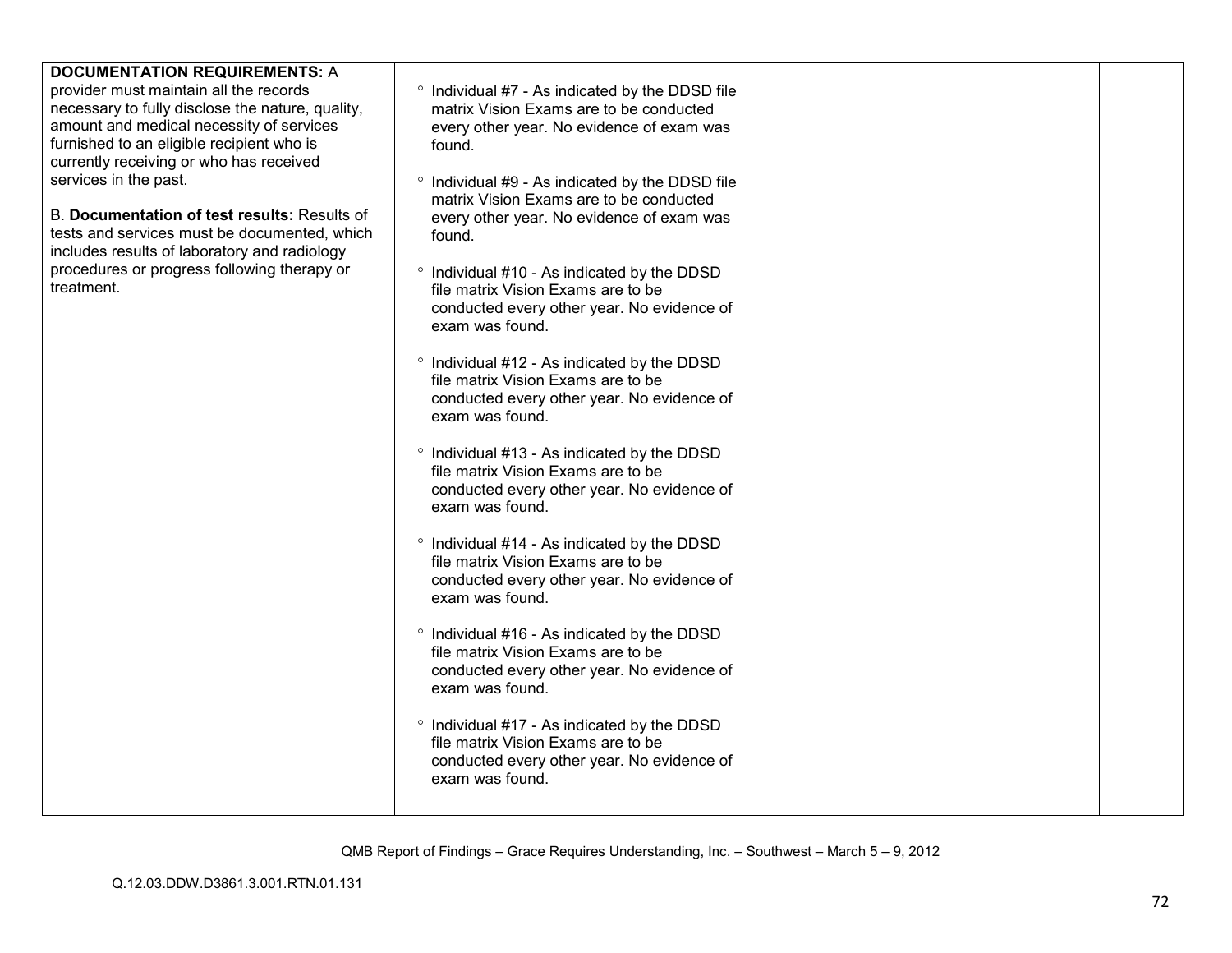|               | ° Individual #18 - As indicated by the DDSD<br>file matrix Vision Exams are to be<br>conducted every other year. No evidence of<br>exam was found.                                                                                                                                         |  |
|---------------|--------------------------------------------------------------------------------------------------------------------------------------------------------------------------------------------------------------------------------------------------------------------------------------------|--|
|               | ° Individual #19 - As indicated by the DDSD<br>file matrix Vision Exams are to be<br>conducted every other year. No evidence of<br>exam was found.                                                                                                                                         |  |
|               | <sup>o</sup> Individual #20 - As indicated by the DDSD<br>file matrix Vision Exams are to be<br>conducted every other year. No evidence of<br>exam was found.                                                                                                                              |  |
|               | ° Individual #21 - As indicated by the DDSD<br>file matrix Vision Exams are to be<br>conducted every other year. No evidence of<br>exam was found.                                                                                                                                         |  |
|               | ° Individual #22 - As indicated by the DDSD<br>file matrix Vision Exams are to be<br>conducted every other year. No evidence of<br>exam was found.                                                                                                                                         |  |
|               | • Blood Levels<br>° Individual #6 - As indicated by collateral<br>documentation reviewed, lab work was<br>completed on 8/31/2011. No evidence of<br>lab results were found.                                                                                                                |  |
|               | • Review of Psychotropic Medication<br><sup>o</sup> Individual #6 - As indicated by collateral<br>documentation reviewed last appointment<br>was completed 6/27/2011. The individual<br>was to follow-up in $4 - 6$ weeks. No<br>evidence was found indicating follow-up<br>was completed. |  |
| $\bullet$ EKG | <sup>o</sup> Individual #6 - As indicated by collateral                                                                                                                                                                                                                                    |  |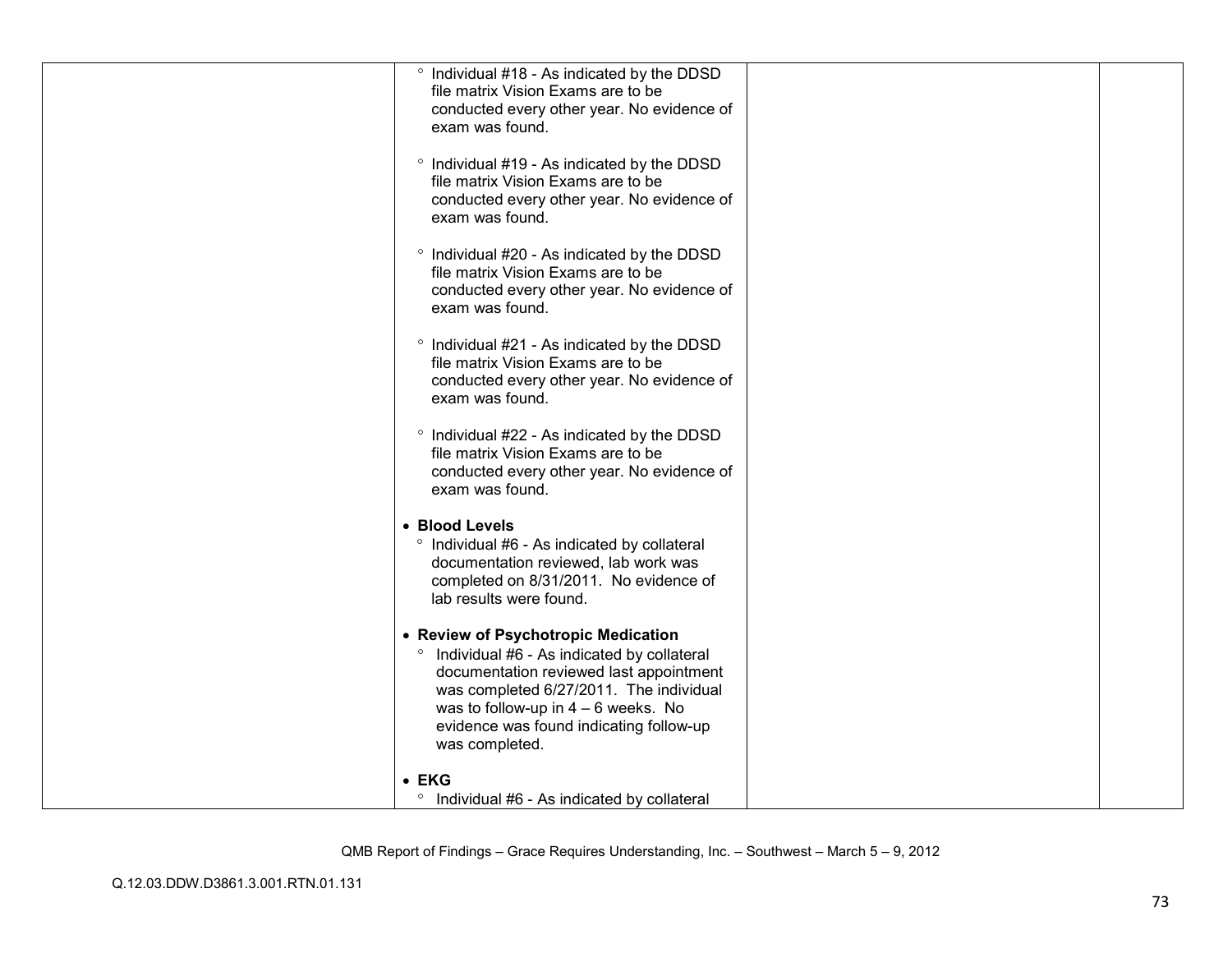| documentation reviewed the Individual's<br>Physician had ordered an EKG on                                                                                        |  |
|-------------------------------------------------------------------------------------------------------------------------------------------------------------------|--|
| 6/27/2011. No evidence was found<br>indicating exam was completed.                                                                                                |  |
| • Abnormal Involuntary Movement<br><b>Screening and/or Tardive Dyskinesia</b><br><b>Screenings</b><br><sup>o</sup> None found 3/2011 - 2/2012 for Geodon<br>(#10) |  |
| <sup>o</sup> None found 3/2011 - 2/2012 for Geodon<br>(#18)                                                                                                       |  |
| <sup>o</sup> None found 4/2011 - 2/2012 for Geodon<br>(#21)                                                                                                       |  |
|                                                                                                                                                                   |  |
|                                                                                                                                                                   |  |
|                                                                                                                                                                   |  |
|                                                                                                                                                                   |  |
|                                                                                                                                                                   |  |
|                                                                                                                                                                   |  |
|                                                                                                                                                                   |  |
|                                                                                                                                                                   |  |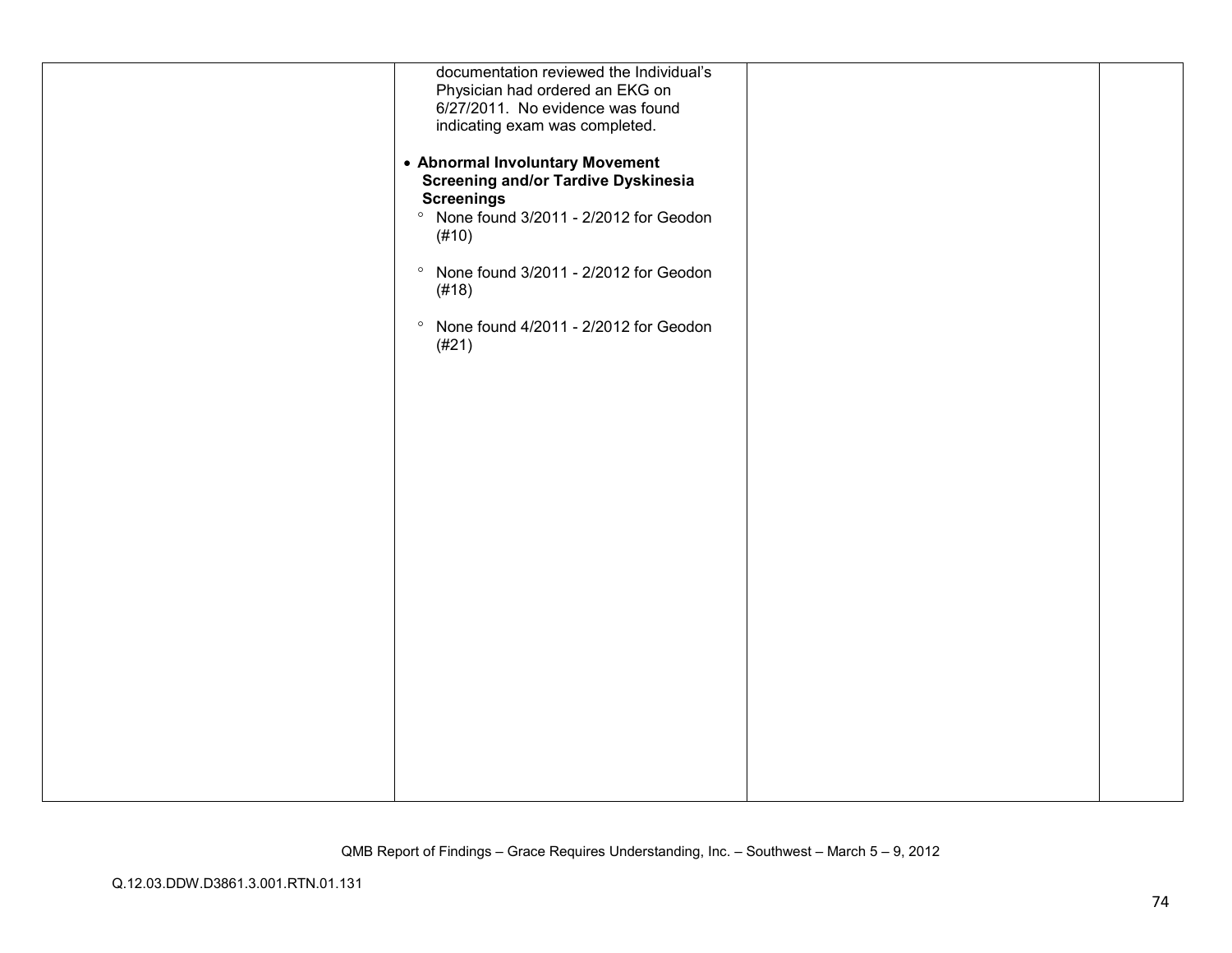| Tag # 6L25 Residential Health & Safety                                 | <b>Standard Level Deficiency</b>                                                                |                                                   |  |
|------------------------------------------------------------------------|-------------------------------------------------------------------------------------------------|---------------------------------------------------|--|
| (Supported Living & Family Living)                                     |                                                                                                 |                                                   |  |
| Developmental Disabilities (DD) Waiver                                 | Based on observation, the Agency failed to                                                      |                                                   |  |
| Service Standards effective 4/1/2007                                   | ensure that each individual's residence met all                                                 |                                                   |  |
| <b>CHAPTER 6. VIII. COMMUNITY LIVING</b>                               | requirements within the standard for 14 of 19                                                   |                                                   |  |
| <b>SERVICE PROVIDER AGENCY</b>                                         | Family Living residences.                                                                       |                                                   |  |
| <b>REQUIREMENTS</b>                                                    |                                                                                                 |                                                   |  |
| L. Residence Requirements for Family                                   | The following items were not found, not                                                         |                                                   |  |
| <b>Living Services and Supported Living</b>                            | functioning or incomplete:                                                                      |                                                   |  |
| <b>Services</b>                                                        |                                                                                                 |                                                   |  |
| (1) Supported Living Services and Family                               | <b>Family Living Requirements:</b>                                                              |                                                   |  |
| Living Services providers shall assure that                            |                                                                                                 |                                                   |  |
| each individual's residence has:                                       | • Accessible written procedures for emergency                                                   | Provider:                                         |  |
| (a) Battery operated or electric smoke                                 | evacuation e.g. fire and weather-related                                                        | State your Plan of Correction for the findings in |  |
| detectors, heat sensors, or a sprinkler                                | threats (#1, 3, 7, 8, 9, 10, 11, 12, 13 & 15)                                                   | this Tag above this line.                         |  |
| system installed in the residence;                                     |                                                                                                 |                                                   |  |
| (b) General-purpose first aid kit;                                     | • Accessible telephone numbers of poison                                                        | Enter your Quality Assurance/Quality              |  |
| (c) When applicable due to an individual's                             | control centers located within the line of sight                                                | Improvement processes below the line.             |  |
| health status, a blood borne pathogens kit;                            | of the telephone (#1)                                                                           |                                                   |  |
| (d) Accessible written procedures for                                  |                                                                                                 |                                                   |  |
| emergency evacuation e.g. fire and                                     | • Accessible written procedures for the safe                                                    |                                                   |  |
| weather-related threats;<br>(e) Accessible telephone numbers of poison | storage of all medications with dispensing                                                      |                                                   |  |
| control centers located within the line of                             | instructions for each individual that are                                                       |                                                   |  |
| sight of the telephone;                                                | consistent with the Assisting with Medication                                                   |                                                   |  |
| Accessible written documentation of actual<br>(f)                      | Administration training or each individual's ISP                                                |                                                   |  |
| evacuation drills occurring at least three                             | (#1, 3, 4, 7, 8, 9, 11, 12, 8, 13)                                                              |                                                   |  |
| (3) times a year. For Supported Living                                 |                                                                                                 |                                                   |  |
| evacuation drills shall occur at least once                            | • Accessible written procedures for emergency<br>placement and relocation of individuals in the |                                                   |  |
| a year during each shift;                                              | event of an emergency evacuation that makes                                                     |                                                   |  |
| (g) Accessible written procedures for the safe                         | the residence unsuitable for occupancy. The                                                     |                                                   |  |
| storage of all medications with dispensing                             | emergency evacuation procedures shall                                                           |                                                   |  |
| instructions for each individual that are                              | address, but are not limited to, fire, chemical                                                 |                                                   |  |
| consistent with the Assisting with                                     | and/or hazardous waste spills, and flooding                                                     |                                                   |  |
| Medication Administration training or each                             | (#1, 3, 4, 6, 7, 8, 9, 10, 11, 12, 13, 15, 18 &                                                 |                                                   |  |
| individual's ISP; and                                                  | 22)                                                                                             |                                                   |  |
| (h) Accessible written procedures for                                  |                                                                                                 |                                                   |  |
| emergency placement and relocation of                                  |                                                                                                 |                                                   |  |
| individuals in the event of an emergency                               |                                                                                                 |                                                   |  |
| evacuation that makes the residence                                    |                                                                                                 |                                                   |  |
| unsuitable for occupancy. The emergency                                |                                                                                                 |                                                   |  |
| evacuation procedures shall address, but                               |                                                                                                 |                                                   |  |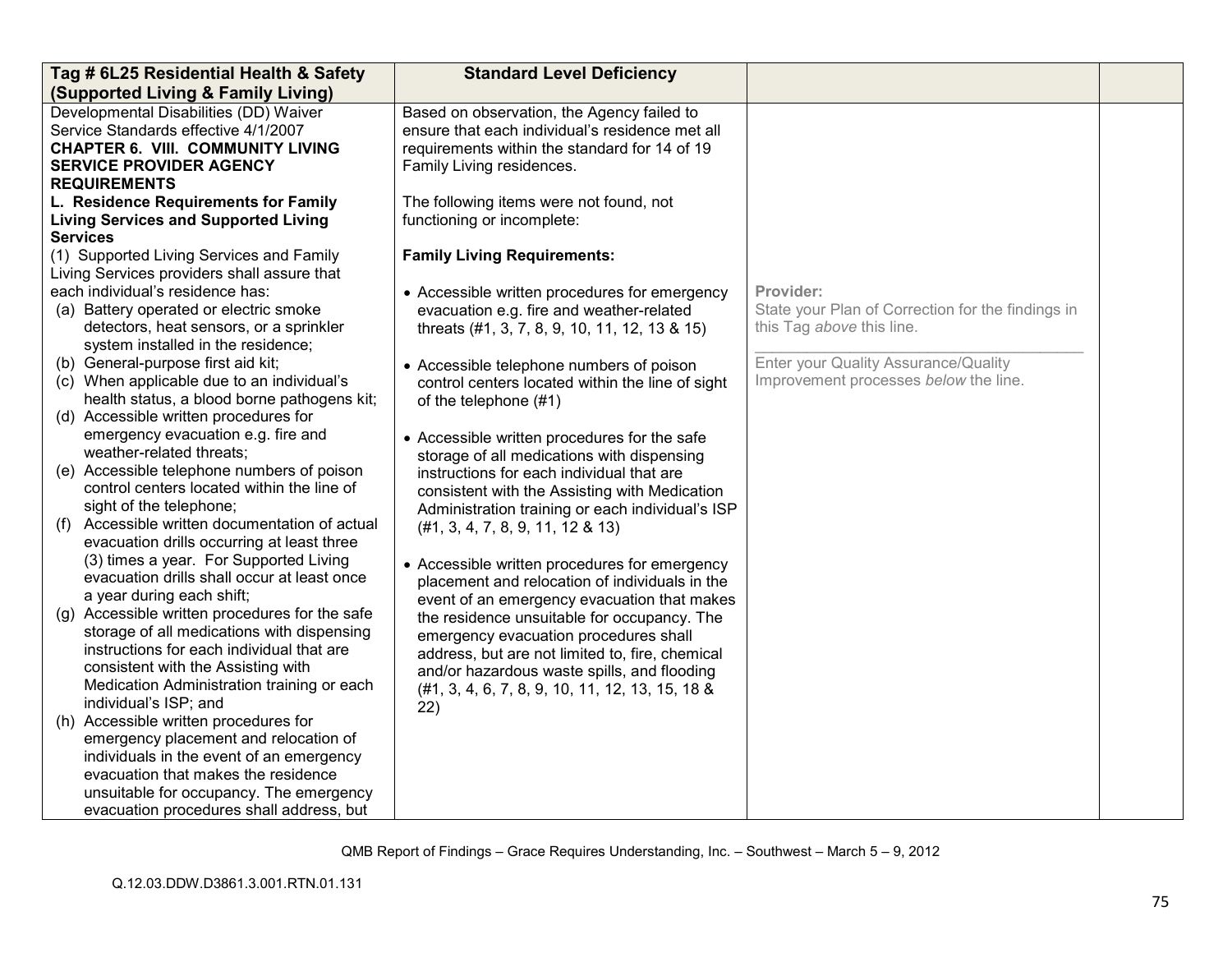| are not limited to, fire, chemical and/or<br>hazardous waste spills, and flooding. |  |  |
|------------------------------------------------------------------------------------|--|--|
|                                                                                    |  |  |
|                                                                                    |  |  |
|                                                                                    |  |  |
|                                                                                    |  |  |
|                                                                                    |  |  |
|                                                                                    |  |  |
|                                                                                    |  |  |
|                                                                                    |  |  |
|                                                                                    |  |  |
|                                                                                    |  |  |
|                                                                                    |  |  |
|                                                                                    |  |  |
|                                                                                    |  |  |
|                                                                                    |  |  |
|                                                                                    |  |  |
|                                                                                    |  |  |
|                                                                                    |  |  |
|                                                                                    |  |  |
|                                                                                    |  |  |
|                                                                                    |  |  |
|                                                                                    |  |  |
|                                                                                    |  |  |
|                                                                                    |  |  |
|                                                                                    |  |  |
|                                                                                    |  |  |
|                                                                                    |  |  |
|                                                                                    |  |  |
|                                                                                    |  |  |
|                                                                                    |  |  |
|                                                                                    |  |  |
|                                                                                    |  |  |
|                                                                                    |  |  |
|                                                                                    |  |  |
|                                                                                    |  |  |
|                                                                                    |  |  |
|                                                                                    |  |  |
|                                                                                    |  |  |
|                                                                                    |  |  |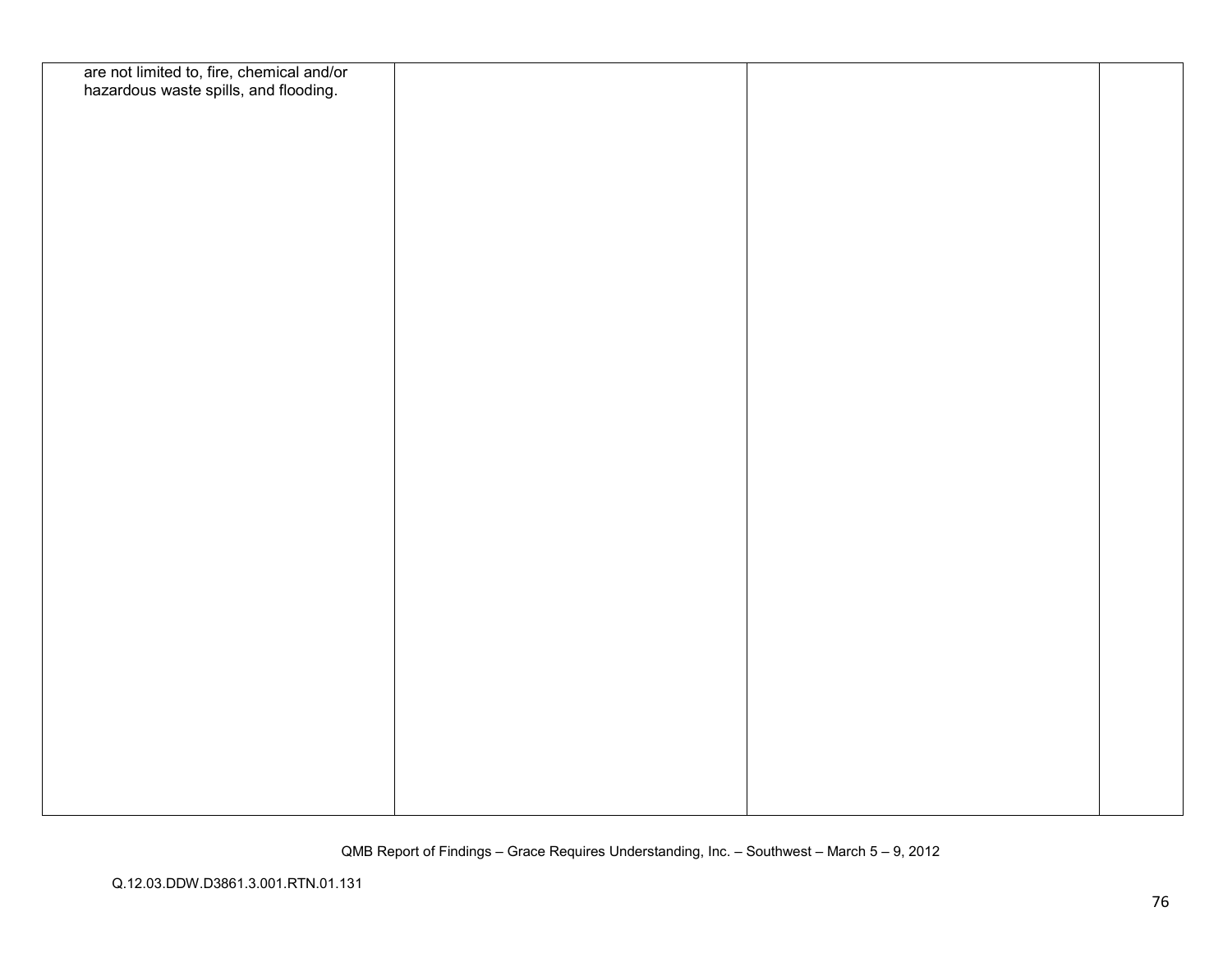| <b>Standard of Care</b>                                                                                                                                                                                                                                                                                                                                                                                                                                                                                                                                                                                                                                                                                                                                                                                                                                                                                                                                                                                                                                                                                                                                                                                                                                                                                                                                                         | <b>Deficiencies</b>                                                                                                                                                                                                                                                                                                                                                                                                                                                                                                                                                                                                                                                                                                                                                                                                                                                                                                                                                                                                                                                                                                                                                                                                                                         | <b>Agency Plan of Correction, On-going</b><br><b>QA/QI &amp; Responsible Party</b>                                                                                           | <b>Date</b><br><b>Due</b> |
|---------------------------------------------------------------------------------------------------------------------------------------------------------------------------------------------------------------------------------------------------------------------------------------------------------------------------------------------------------------------------------------------------------------------------------------------------------------------------------------------------------------------------------------------------------------------------------------------------------------------------------------------------------------------------------------------------------------------------------------------------------------------------------------------------------------------------------------------------------------------------------------------------------------------------------------------------------------------------------------------------------------------------------------------------------------------------------------------------------------------------------------------------------------------------------------------------------------------------------------------------------------------------------------------------------------------------------------------------------------------------------|-------------------------------------------------------------------------------------------------------------------------------------------------------------------------------------------------------------------------------------------------------------------------------------------------------------------------------------------------------------------------------------------------------------------------------------------------------------------------------------------------------------------------------------------------------------------------------------------------------------------------------------------------------------------------------------------------------------------------------------------------------------------------------------------------------------------------------------------------------------------------------------------------------------------------------------------------------------------------------------------------------------------------------------------------------------------------------------------------------------------------------------------------------------------------------------------------------------------------------------------------------------|------------------------------------------------------------------------------------------------------------------------------------------------------------------------------|---------------------------|
|                                                                                                                                                                                                                                                                                                                                                                                                                                                                                                                                                                                                                                                                                                                                                                                                                                                                                                                                                                                                                                                                                                                                                                                                                                                                                                                                                                                 | CMS Assurance - Financial Accountability - State financial oversight exists to assure that claims are coded and paid for in                                                                                                                                                                                                                                                                                                                                                                                                                                                                                                                                                                                                                                                                                                                                                                                                                                                                                                                                                                                                                                                                                                                                 |                                                                                                                                                                              |                           |
| accordance with the reimbursement methodology specified in the approved waiver.                                                                                                                                                                                                                                                                                                                                                                                                                                                                                                                                                                                                                                                                                                                                                                                                                                                                                                                                                                                                                                                                                                                                                                                                                                                                                                 |                                                                                                                                                                                                                                                                                                                                                                                                                                                                                                                                                                                                                                                                                                                                                                                                                                                                                                                                                                                                                                                                                                                                                                                                                                                             |                                                                                                                                                                              |                           |
| Tag # 5136 Community Access<br><b>Reimbursement</b>                                                                                                                                                                                                                                                                                                                                                                                                                                                                                                                                                                                                                                                                                                                                                                                                                                                                                                                                                                                                                                                                                                                                                                                                                                                                                                                             | <b>Standard Level Deficiency</b>                                                                                                                                                                                                                                                                                                                                                                                                                                                                                                                                                                                                                                                                                                                                                                                                                                                                                                                                                                                                                                                                                                                                                                                                                            |                                                                                                                                                                              |                           |
| Developmental Disabilities (DD) Waiver<br>Service Standards effective 4/1/2007<br><b>CHAPTER 1 III. PROVIDER AGENCY</b><br>DOCUMENTATION OF SERVICE DELIVERY<br><b>AND LOCATION</b><br>A. General: All Provider Agencies shall<br>maintain all records necessary to fully<br>disclose the service, quality, quantity and<br>clinical necessity furnished to individuals<br>who are currently receiving services. The<br>Provider Agency records shall be<br>sufficiently detailed to substantiate the<br>date, time, individual name, servicing<br>Provider Agency, level of services, and<br>length of a session of service billed.<br>В.<br><b>Billable Units:</b> The documentation of the<br>billable time spent with an individual shall<br>be kept on the written or electronic record<br>that is prepared prior to a request for<br>reimbursement from the HSD. For each<br>unit billed, the record shall contain the<br>following:<br>Date, start and end time of each service<br>(1)<br>encounter or other billable service interval;<br>A description of what occurred during the<br>(2)<br>encounter or service interval; and<br>The signature or authenticated name of<br>(3)<br>staff providing the service.<br>MAD-MR: 03-59 Eff 1/1/2004<br>8.314.1 BI RECORD KEEPING AND<br><b>DOCUMENTATION REQUIREMENTS:</b><br>Providers must maintain all records necessary | Based on record review, the Agency failed to<br>provide written or electronic documentation as<br>evidence for each unit billed for Community<br>Access Services for 7 of 13 individuals.<br>Individual #1<br>November 2011<br>• The Agency billed a total of 76 units of<br>Community Access (H2021) from 11/1/2011<br>through 11/30/2011. Documentation did not<br>contain the required elements on 11/2, 9,<br>18, 29 & 30. Documentation received<br>accounted for 0 units. The following<br>element was not met:<br>$\triangleright$ The signature or authenticated name of<br>staff providing the service.<br>Documentation contained FLP<br>signature and/or initial daily not the<br>Community Access staff signature.<br>December 2011<br>• The Agency billed a total of 194 units of<br>Community Access (H2021) from 12/1/2011<br>through 12/31/2011. Documentation did not<br>contain the required elements on 12/7, 8,<br>13, 14, 15, 16 & 30. Documentation<br>received accounted for 0 units. The<br>following element was not met:<br>$\triangleright$ The signature or authenticated name of<br>staff providing the service.<br>Documentation contained FLP<br>signature and/or initial daily not the<br>Community Access staff signature. | Provider:<br>State your Plan of Correction for the findings in<br>this Tag above this line.<br>Enter your Quality Assurance/Quality<br>Improvement processes below the line. |                           |
| to fully disclose the extent of the services                                                                                                                                                                                                                                                                                                                                                                                                                                                                                                                                                                                                                                                                                                                                                                                                                                                                                                                                                                                                                                                                                                                                                                                                                                                                                                                                    |                                                                                                                                                                                                                                                                                                                                                                                                                                                                                                                                                                                                                                                                                                                                                                                                                                                                                                                                                                                                                                                                                                                                                                                                                                                             |                                                                                                                                                                              |                           |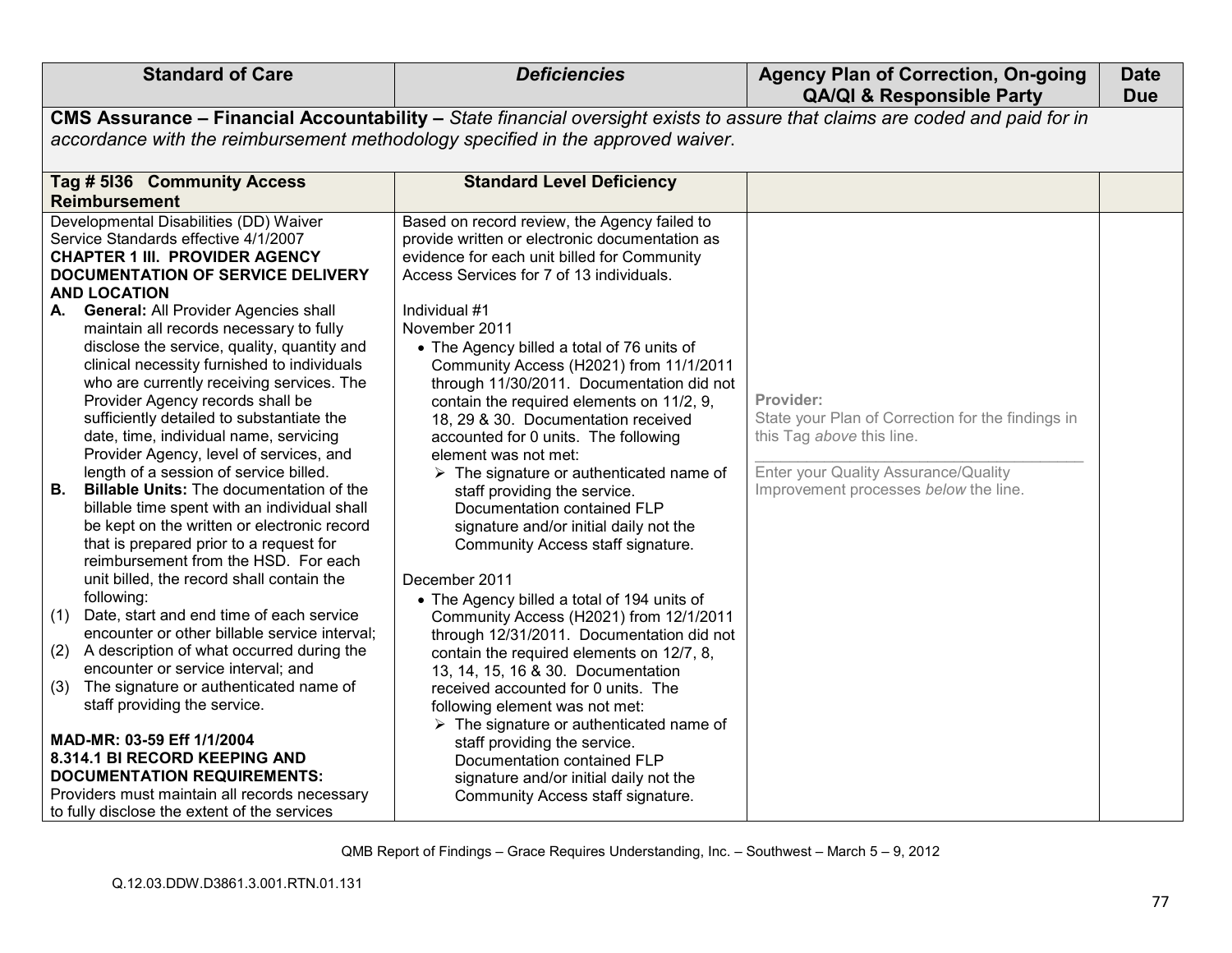| provided to the Medicaid recipient. Services      |                                                         |  |
|---------------------------------------------------|---------------------------------------------------------|--|
| that have been billed to Medicaid, but are not    | January 2012                                            |  |
| substantiated in a treatment plan and/or patient  | • The Agency billed a total of 278 units of             |  |
| records for the recipient are subject to          | Community Access (H2021) from 1/1/2012                  |  |
| recoupment.                                       | through 1/31/2012. Documentation did not                |  |
|                                                   | contain the required elements on 1/3, 5, 6,             |  |
| Developmental Disabilities (DD) Waiver            | 13, 14, 15, 28 & 29. Documentation                      |  |
| Service Standards effective 4/1/2007              | received accounted for 0 units. The                     |  |
| <b>CHAPTER 5 XI. COMMUNITY ACCESS</b>             | following element was not met:                          |  |
| <b>SERVICES REQUIREMENTS</b>                      | $\triangleright$ The signature or authenticated name of |  |
| G. Reimbursement                                  | staff providing the service.                            |  |
| (1) Billable Unit: A billable unit is defined as  | Documentation contained FLP                             |  |
| one-quarter hour of service.                      | signature and/or initial daily not the                  |  |
|                                                   | Community Access staff signature.                       |  |
| (2) Billable Activities: The Community Access     |                                                         |  |
| Provider Agency can bill for those activities     | Individual #2                                           |  |
| listed in the Community Access Scope of           | November 2011                                           |  |
| Service. Billable units are typically provided    | • The Agency billed a total of 44 units of              |  |
| face-to-face but time spent in non face-to-face   | Community Access (H2021) from                           |  |
| activity may be claimed under the following       | 11/16/2011 through 11/30/2011.                          |  |
| conditions:                                       | Documentation received accounted for 20                 |  |
|                                                   | units.                                                  |  |
| (a) Time that is non face-to-face is              |                                                         |  |
| documented separately and clearly                 | January 2012                                            |  |
| identified as to the nature of the activity,      |                                                         |  |
| and is tied directly to the individual's          | • The Agency billed a total of 96 units of              |  |
| ISP, Action Plan;                                 | Community Access (H2021) from 1/1/2012                  |  |
|                                                   | through 1/15/2012. No documentation was                 |  |
| (b) Time that is non face-to-face involves        | found to justify 96 units billed.                       |  |
| outreach and identification and training          |                                                         |  |
| of community connections and natural              | Individual #13                                          |  |
| supports; and                                     | November 2011                                           |  |
| (c) Non face-to-face hours do not exceed          | • The Agency billed a total of 176 units of             |  |
| 10% of the monthly billable hours.                | Community Access (H2021) from 11/1/2011                 |  |
|                                                   | through 11/30/2011. Documentation did not               |  |
| (3) Non-Billable Activities: Activities that the  | contain the required elements on 11/1, 2, 3,            |  |
| service Provider Agency may need to conduct,      | 4, 7, 8, 9, 10, 11, 14, 15, 16, 17, 18, 21, 22,         |  |
| but which are not separately billable activities, | 24, 25, 28, 29 & 30. Documentation                      |  |
| may include:                                      | received accounted for 0 units. The                     |  |
|                                                   | following element was not met:                          |  |
| (a) Time and expense for training service         | $\triangleright$ The signature or authenticated name of |  |
| personnel;                                        | staff providing the service.                            |  |
| (b) Supervision of agency staff;                  | Documentation contained FLP                             |  |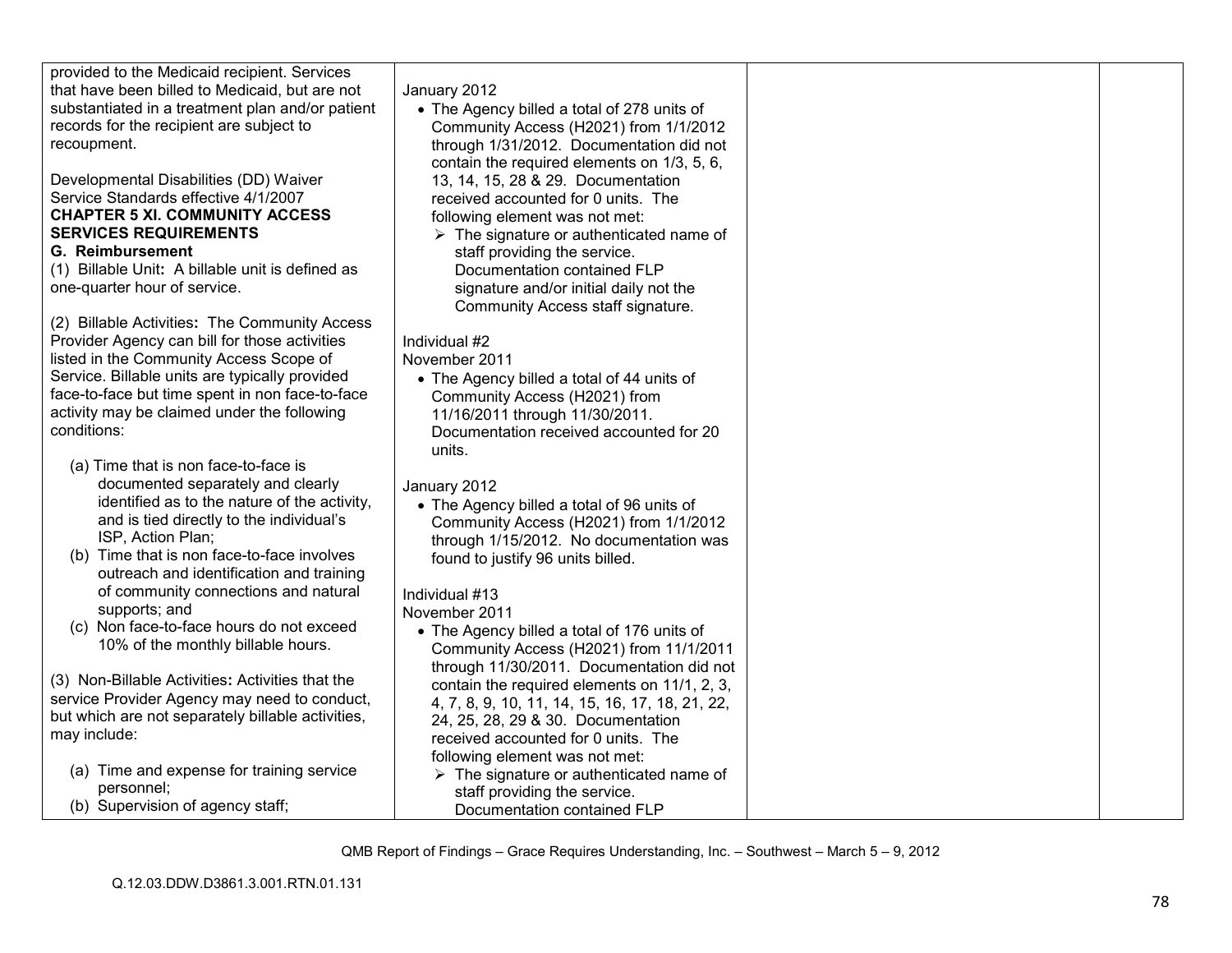| (c) Service documentation and billing        | signature and/or initial daily not the                  |  |
|----------------------------------------------|---------------------------------------------------------|--|
| activities; or                               | Community Access staff signature.                       |  |
| (d) Time the individual spends in segregated |                                                         |  |
| facility-based settings activities.          | December 2011                                           |  |
|                                              | • The Agency billed a total of 170 units of             |  |
|                                              | Community Access (H2021) from 12/1/2011                 |  |
|                                              | through 12/31/2011. Documentation did not               |  |
|                                              | contain the required elements on 12/1, 2, 5,            |  |
|                                              | 6, 7, 8, 9, 12, 13, 14, 15, 16, 19, 20, 21, 22,         |  |
|                                              | 23, 26, 27, 28, 29 & 30. Documentation                  |  |
|                                              | received accounted for 0 units. The                     |  |
|                                              | following element was not met:                          |  |
|                                              | $\triangleright$ The signature or authenticated name of |  |
|                                              | staff providing the service.                            |  |
|                                              | Documentation contained FLP                             |  |
|                                              | signature and/or initial daily not the                  |  |
|                                              | Community Access staff signature.                       |  |
|                                              |                                                         |  |
|                                              | January 2012                                            |  |
|                                              | • The Agency billed a total of 174 units of             |  |
|                                              | Community Access (H2021) from 1/1/2012                  |  |
|                                              | through 1/31/2012. Documentation did not                |  |
|                                              | contain the required elements on 1/2, 3, 4,             |  |
|                                              | 5, 6, 9, 10, 11, 12, 13, 16, 17, 18, 19, 20,            |  |
|                                              | 23, 24, 25, 26, 27, 30 & 31. Documentation              |  |
|                                              | received accounted for 0 units. The                     |  |
|                                              | following element was not met:                          |  |
|                                              | $\triangleright$ The signature or authenticated name of |  |
|                                              | staff providing the service.                            |  |
|                                              | Documentation contained FLP                             |  |
|                                              | signature and/or initial daily not the                  |  |
|                                              | Community Access staff signature.                       |  |
|                                              |                                                         |  |
|                                              | Individual #14                                          |  |
|                                              | January 2012                                            |  |
|                                              | • The Agency billed 84 units of Community               |  |
|                                              | Access (H2021) from 1/16/2012 through                   |  |
|                                              | 1/31/2012. Documentation received                       |  |
|                                              | accounted for 62 units.                                 |  |
|                                              | Individual #18                                          |  |
|                                              | December 2011                                           |  |
|                                              |                                                         |  |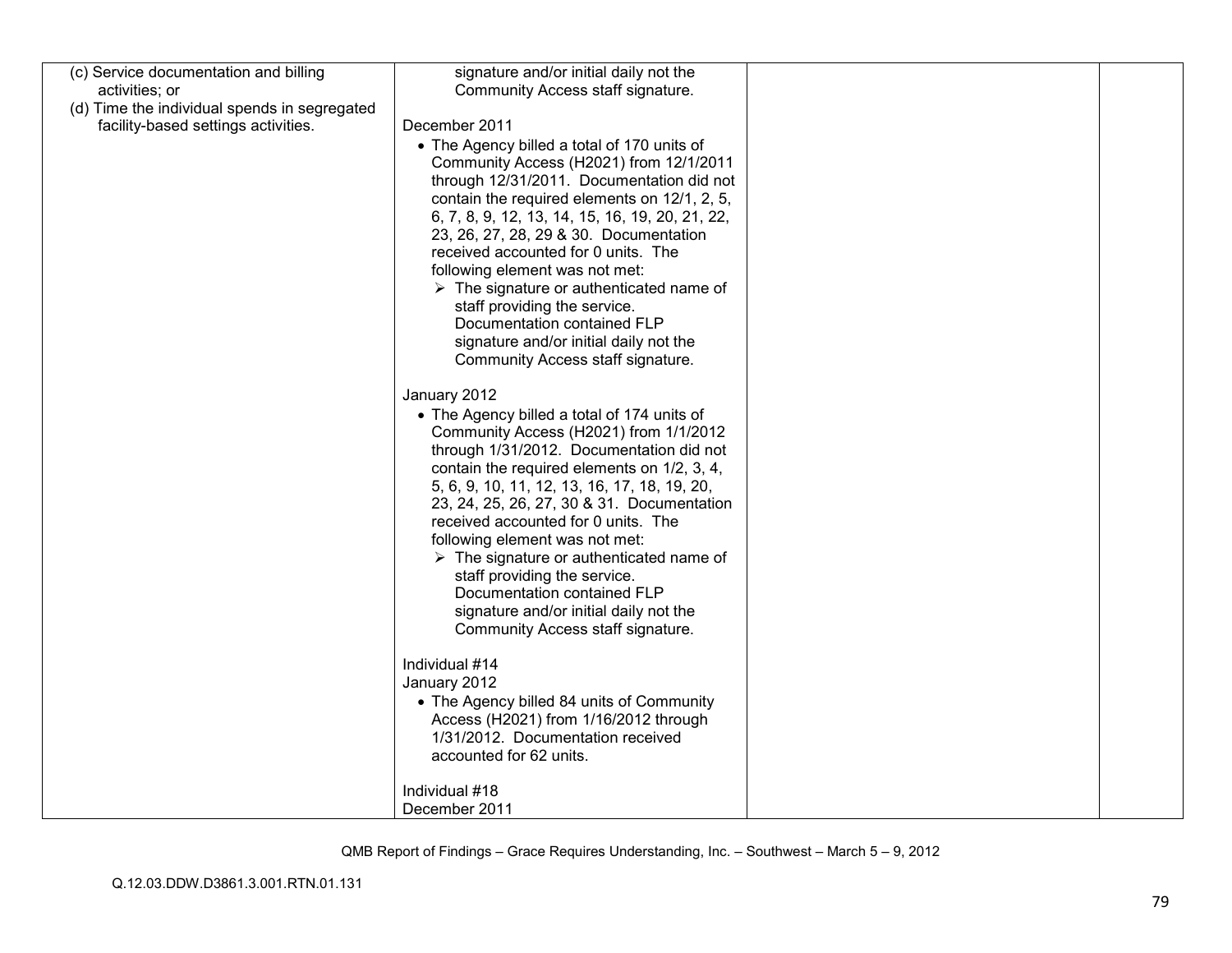| • The Agency billed a total of 420 units of             |  |
|---------------------------------------------------------|--|
|                                                         |  |
| Community Access (H2021) from 12/1/2011                 |  |
| through 12/31/2011. Documentation did not               |  |
| contain the required elements on 12/2, 3, 4,            |  |
| 5, 6, 7, 8, 11, 12, 13, 14, 15, 16, 18, 19, 21,         |  |
| 23, 26 & 28. Documentation received                     |  |
| accounted for 0 units. The following                    |  |
| element was not met:                                    |  |
| $\triangleright$ The signature or authenticated name of |  |
| staff providing the service.                            |  |
| Documentation contained FLP                             |  |
|                                                         |  |
| signature and/or initial daily not the                  |  |
| Community Access staff signature.                       |  |
|                                                         |  |
| January 2012                                            |  |
| • The Agency billed a total of 206 units of             |  |
| Community Access (H2021) from 1/1/2012                  |  |
| through 1/31/2012. Documentation did not                |  |
| contain the required elements on 1/2, 4, 6,             |  |
| 9, 11, 13, 22, 23, 28, 29 & 31.                         |  |
| Documentation received accounted for 0                  |  |
| units. The following element was not met:               |  |
| $\triangleright$ The signature or authenticated name of |  |
| staff providing the service.                            |  |
| Documentation contained FLP                             |  |
| signature and/or initial daily not the                  |  |
|                                                         |  |
| Community Access staff signature.                       |  |
| Individual #19                                          |  |
|                                                         |  |
| November 2011                                           |  |
| • The Agency billed a total of 22 units of              |  |
| Community Access (H2021) from                           |  |
| 11/16/2011 through 11/30/2011.                          |  |
| Documentation did not contain the required              |  |
| elements on 11/30. Documentation                        |  |
| received accounted for 0 units. The                     |  |
| following element was not met:                          |  |
| $\triangleright$ The signature or authenticated name of |  |
| staff providing the service.                            |  |
| Documentation contained FLP                             |  |
| signature and/or initial daily not the                  |  |
| Community Access staff signature.                       |  |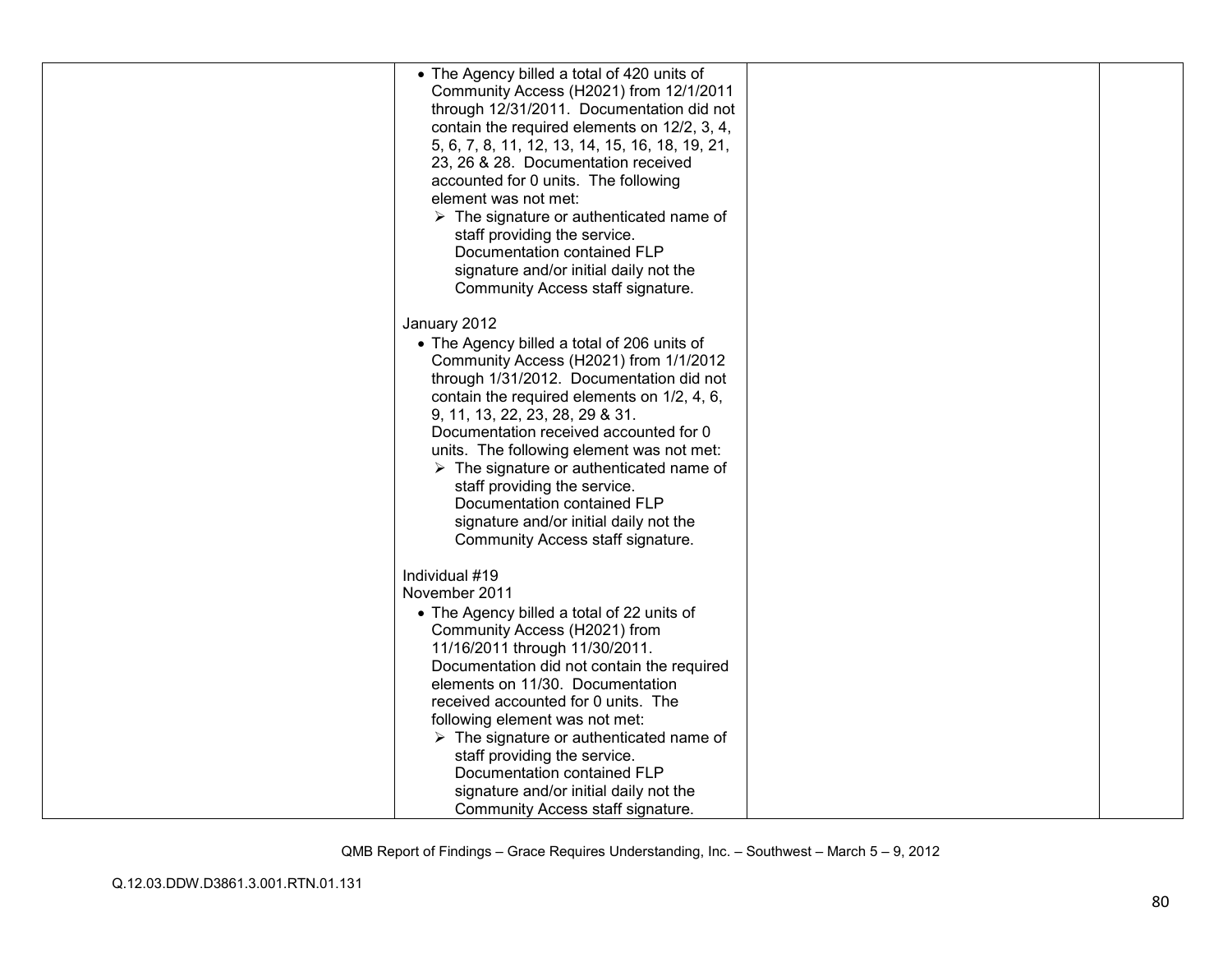| December 2011<br>• The Agency billed a total of 8 units of<br>Community Access (H2021) from 12/1/2011<br>through 12/5/2011. Documentation did not<br>contain the required elements on 12/1, 2, 3,<br>4, 5, 12 & 14. Documentation received<br>accounted for 0 units. The following<br>elements were not met:<br>$\triangleright$ No documentation was found for 12/1,<br>2, 3, 4, 8, 5.<br>$\triangleright$ The signature or authenticated name of<br>staff providing the service.<br>Documentation on 12/12 & 4 contained                               |  |
|----------------------------------------------------------------------------------------------------------------------------------------------------------------------------------------------------------------------------------------------------------------------------------------------------------------------------------------------------------------------------------------------------------------------------------------------------------------------------------------------------------------------------------------------------------|--|
| FLP signature and/or initial daily not the<br>Community Access staff signature.<br>January 2012<br>• The Agency billed a total of 75 units of<br>Community Access (H2021) from 1/1/2012<br>through 1/31/2012. Documentation did not<br>contain the required elements on 1/18, 23,<br>24 & 25. Documentation received<br>accounted for 0 units. The following<br>element was not met:<br>$\triangleright$ The signature or authenticated name of<br>staff providing the service.<br>Documentation contained FLP<br>signature and/or initial daily not the |  |
| Community Access staff signature.<br>Individual #20<br>November 2011<br>• The Agency billed a total of 184 units of<br>Community Access (H2021) from 11/1/2011<br>through 11/30/2011. Documentation did not<br>contain the required elements on 11/3, 4, 7,<br>8, 10, 11, 28 & 29. Documentation received<br>accounted for 12 units. The following<br>element was not met:<br>$\triangleright$ The signature or authenticated name of                                                                                                                    |  |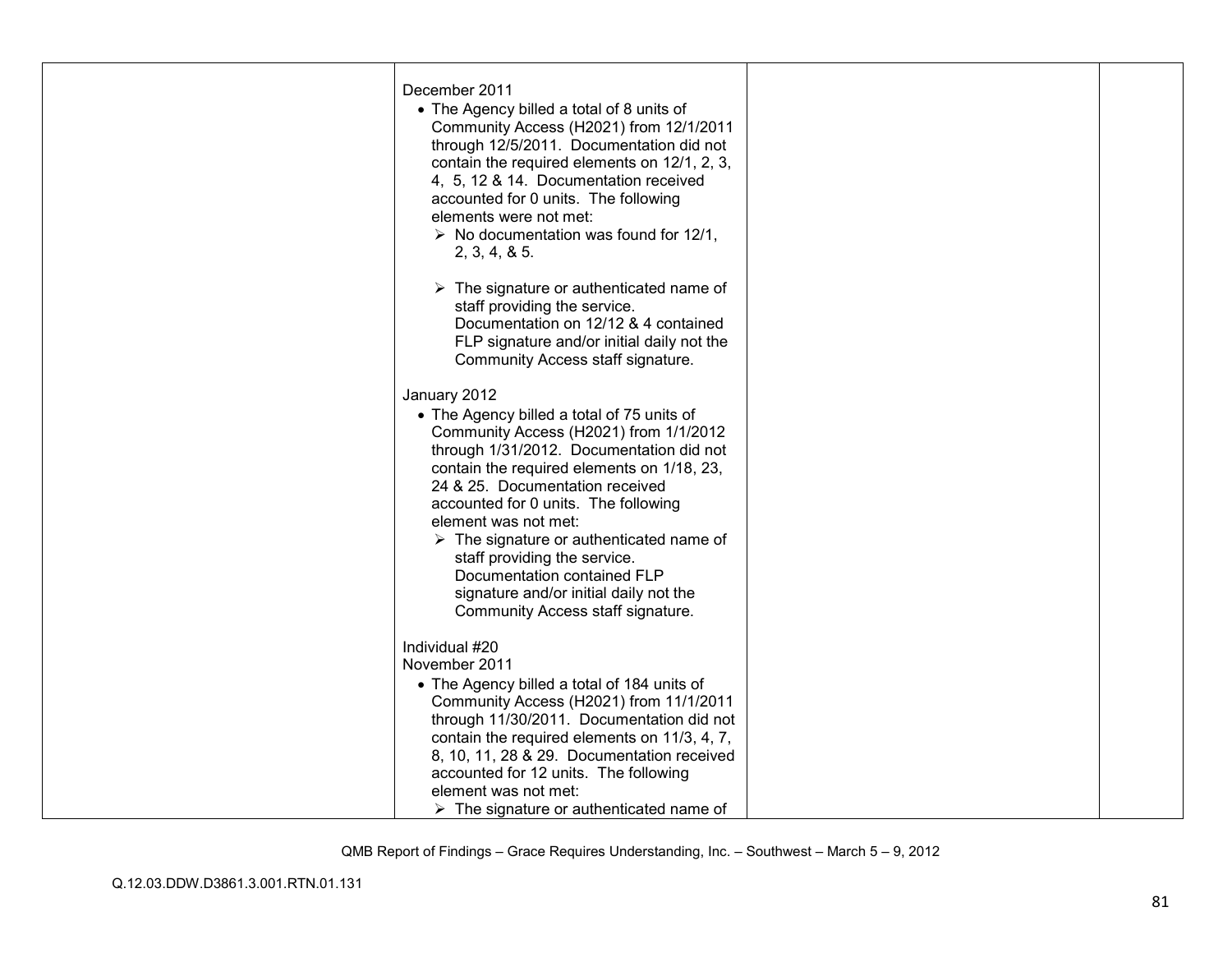| staff providing the service.<br>Documentation for the month of<br>11/2011 was signed on 11/15 & 30 <sup>th</sup> by<br>the FLP and the Community Access<br>staff documentation was not signed<br>daily.<br>December 2011<br>• The Agency billed a total of 240 units of<br>Community Access (H2021) from 12/1/2011<br>through 12/31/2011. Documentation did not<br>contain the required elements on 12/1, 2, 5,<br>6, 7, 8, 9, 12, 13, 15, 16, 19, 21, 22, 23, 27,<br>28, 29 & 30. Documentation received<br>accounted for 20 units. The following<br>element was not met:<br>$\triangleright$ The signature or authenticated name of<br>staff providing the service.<br>Documentation for the month of<br>12/2011 was signed on 12/15 & 31 <sup>th</sup> by<br>the FLP and the Community Access<br>staff documentation was not signed |  |
|----------------------------------------------------------------------------------------------------------------------------------------------------------------------------------------------------------------------------------------------------------------------------------------------------------------------------------------------------------------------------------------------------------------------------------------------------------------------------------------------------------------------------------------------------------------------------------------------------------------------------------------------------------------------------------------------------------------------------------------------------------------------------------------------------------------------------------------|--|
| daily.<br>January 2012<br>• The Agency billed a total of 130 units of<br>Community Access (H2021) from 1/1/2012<br>through 1/15/2012. Documentation did not<br>contain the required elements on 1/3, 4, 5,<br>6, 7, 9, 10, 11, 112, 13 & 14.<br>Documentation received accounted for 0<br>units. The following element was not met:<br>$\triangleright$ The signature or authenticated name of<br>staff providing the service.<br>Documentation for the month of 1/2012<br>was signed on 1/15 by the FLP and the<br>Community Access staff documentation<br>was not signed daily.                                                                                                                                                                                                                                                      |  |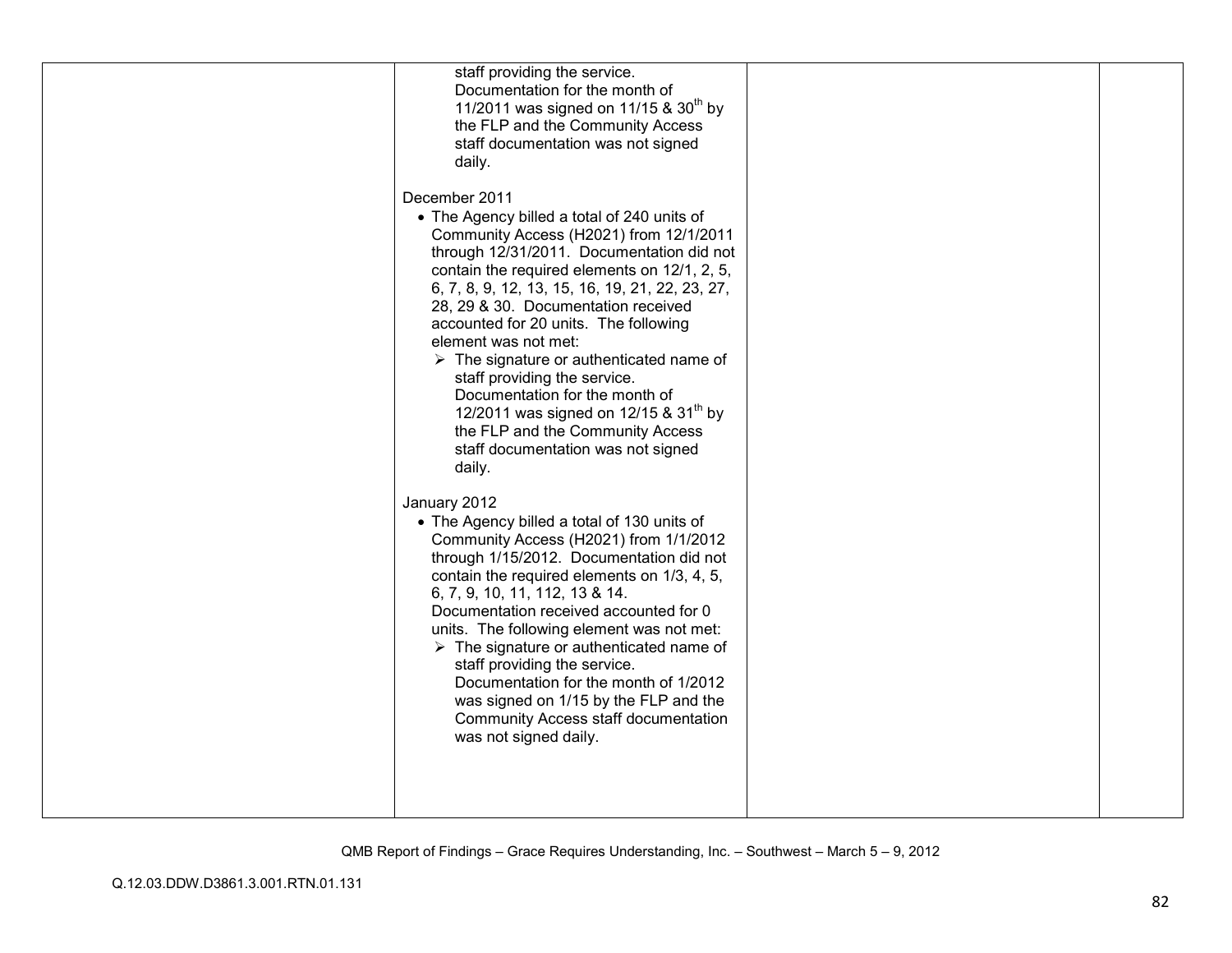|                               | Tag # 5144 Adult Habilitation<br><b>Reimbursement</b>                                                                                                                                                                                                                                                                                                                                                                                                                                                                                                                                                                                                                                                                                                                                                                                                                                                                                                                                                       | <b>Standard Level Deficiency</b>                                                                                                                                                                                                                                                                                                                                                                                                                                                                                                                                                                                                                                                                                                                                                             |                                                                                                                                                                              |  |
|-------------------------------|-------------------------------------------------------------------------------------------------------------------------------------------------------------------------------------------------------------------------------------------------------------------------------------------------------------------------------------------------------------------------------------------------------------------------------------------------------------------------------------------------------------------------------------------------------------------------------------------------------------------------------------------------------------------------------------------------------------------------------------------------------------------------------------------------------------------------------------------------------------------------------------------------------------------------------------------------------------------------------------------------------------|----------------------------------------------------------------------------------------------------------------------------------------------------------------------------------------------------------------------------------------------------------------------------------------------------------------------------------------------------------------------------------------------------------------------------------------------------------------------------------------------------------------------------------------------------------------------------------------------------------------------------------------------------------------------------------------------------------------------------------------------------------------------------------------------|------------------------------------------------------------------------------------------------------------------------------------------------------------------------------|--|
|                               | Developmental Disabilities (DD) Waiver<br>Service Standards effective 4/1/2007<br><b>CHAPTER 1 III. PROVIDER AGENCY</b><br><b>DOCUMENTATION OF SERVICE DELIVERY</b><br><b>AND LOCATION</b>                                                                                                                                                                                                                                                                                                                                                                                                                                                                                                                                                                                                                                                                                                                                                                                                                  | Based on record review, the Agency failed to<br>provide written or electronic documentation as<br>evidence for each unit billed for Adult<br>Habilitation Services for 7 of 14 individuals.                                                                                                                                                                                                                                                                                                                                                                                                                                                                                                                                                                                                  |                                                                                                                                                                              |  |
| А.<br>В.<br>(1)<br>(2)<br>(3) | <b>General: All Provider Agencies shall</b><br>maintain all records necessary to fully<br>disclose the service, quality, quantity and<br>clinical necessity furnished to individuals<br>who are currently receiving services. The<br>Provider Agency records shall be<br>sufficiently detailed to substantiate the<br>date, time, individual name, servicing<br>Provider Agency, level of services, and<br>length of a session of service billed.<br><b>Billable Units: The documentation of the</b><br>billable time spent with an individual shall<br>be kept on the written or electronic record<br>that is prepared prior to a request for<br>reimbursement from the HSD. For each<br>unit billed, the record shall contain the<br>following:<br>Date, start and end time of each service<br>encounter or other billable service interval;<br>A description of what occurred during the<br>encounter or service interval; and<br>The signature or authenticated name of<br>staff providing the service. | Individual #6<br>November 2011<br>• The Agency billed a total of 94 units of Adult<br>Habilitation (T2021) from 11/1/2011 through<br>11/14/2011. Documentation received<br>accounted for 0 units. The following<br>element was not met:<br>$\triangleright$ No documentation found for 11/1 - 14.<br>Individual #7<br>November 2011<br>• The Agency billed a total of 288 units of<br>Adult Habilitation (T2021) from 11/1/2011<br>through 11/15/2011. Documentation<br>received accounted for 264 units.<br>January 2012<br>• The Agency billed a total of 286 units of<br>Adult Habilitation (T2021) from 1/16/2012<br>through 1/31/2012. Documentation<br>received accounted for 0 units. The<br>following element was not met:<br>$\triangleright$ No documentation found for 1/16 - 31. | Provider:<br>State your Plan of Correction for the findings in<br>this Tag above this line.<br>Enter your Quality Assurance/Quality<br>Improvement processes below the line. |  |
|                               | MAD-MR: 03-59 Eff 1/1/2004<br>8.314.1 BI RECORD KEEPING AND<br><b>DOCUMENTATION REQUIREMENTS:</b><br>Providers must maintain all records necessary<br>to fully disclose the extent of the services<br>provided to the Medicaid recipient. Services<br>that have been billed to Medicaid, but are not<br>substantiated in a treatment plan and/or patient<br>records for the recipient are subject to<br>recoupment.                                                                                                                                                                                                                                                                                                                                                                                                                                                                                                                                                                                         | Individual #13<br>November 2011<br>• The Agency billed a total of 134 units of<br>Adult Habilitation (T2021) from 11/1/2011<br>through 11/15/2011. Documentation<br>received accounted for 124 units.<br>January 2012<br>• The Agency billed a total of 248 units of<br>Adult Habilitation (T2021) from 1/16/2012                                                                                                                                                                                                                                                                                                                                                                                                                                                                            |                                                                                                                                                                              |  |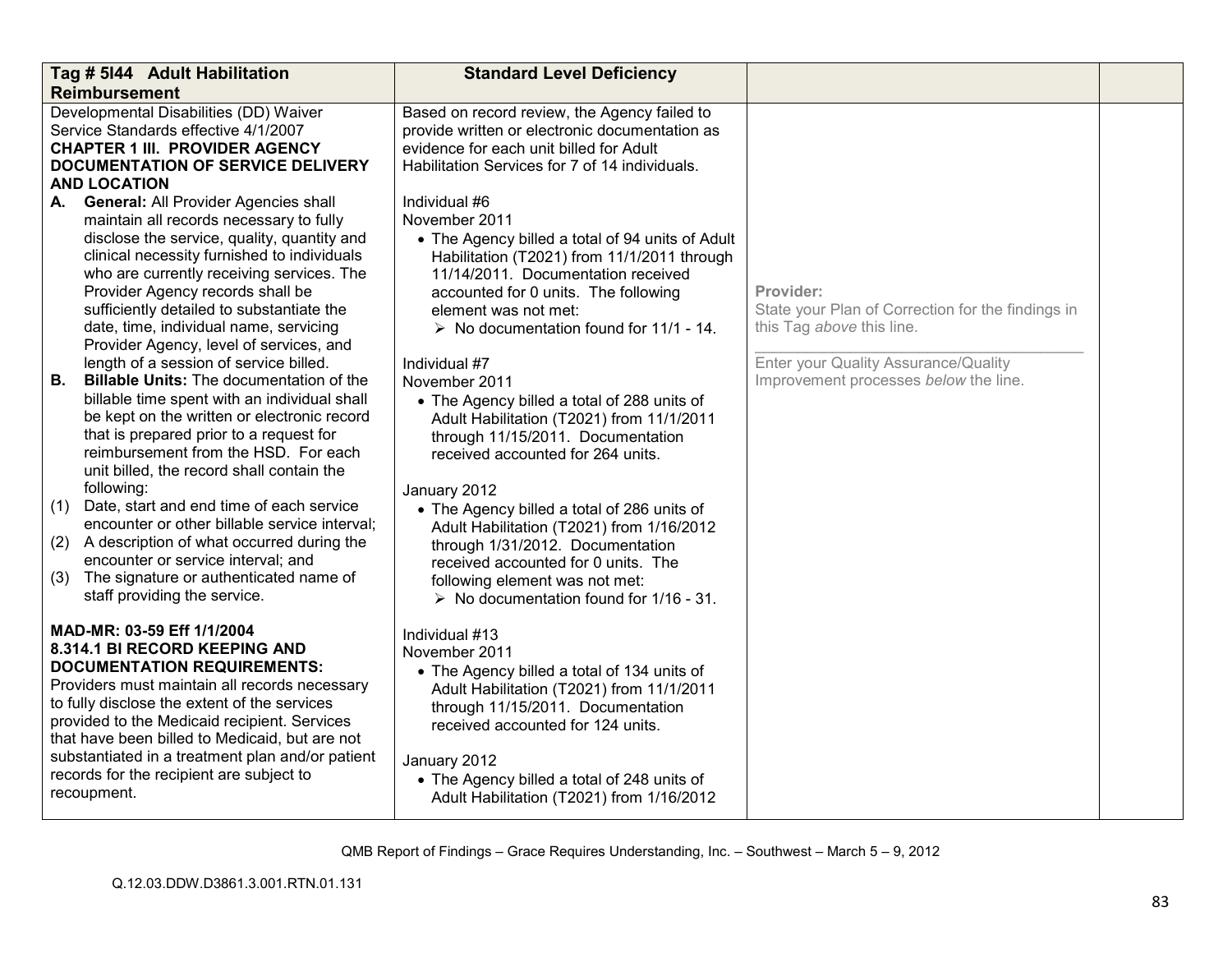| Developmental Disabilities (DD) Waiver              | through 1/31/2012. Documentation                                      |  |
|-----------------------------------------------------|-----------------------------------------------------------------------|--|
| Service Standards effective 4/1/2007                | received accounted for 134 units.                                     |  |
| <b>CHAPTER 5 XVI. REIMBURSEMENT</b>                 |                                                                       |  |
| A. Billable Unit. A billable unit for Adult         | Individual #14                                                        |  |
| Habilitation Services is in 15-minute increments    | January 2012                                                          |  |
| hour. The rate is based on the individual's level   | • The Agency billed a total of 48 units of Adult                      |  |
| of care.                                            | Habilitation (T2021 U2) from 1/16/2012                                |  |
|                                                     | through 1/31/2012. Documentation                                      |  |
| <b>B. Billable Activities</b>                       | received accounted for 0 units. The                                   |  |
| (1) The Community Inclusion Provider Agency         | following elements was not met:                                       |  |
| can bill for those activities listed and described  | $\triangleright$ No documentation found for 1/16 - 31.                |  |
| on the ISP and within the Scope of Service.         |                                                                       |  |
| Partial units are allowable. Billable units are     | Individual #16                                                        |  |
| face-to-face, except that Adult Habilitation        | November 2011                                                         |  |
| services may be non-face-to-face under the          | • The Agency billed a total of 60 units of Adult                      |  |
| following conditions: (a) Time that is non face-    | Habilitation (T2021 U2) from 11/1/2011                                |  |
| to-face is documented separately and clearly        | through 11/3/2011. Documentation                                      |  |
| identified as to the nature of the activity; and(b) | received accounted for 40 units.                                      |  |
| Non face-to-face hours do not exceed 5% of          |                                                                       |  |
| the monthly billable hours.                         | Individual #17                                                        |  |
| (2) Adult Habilitation Services can be provided     | November 2011                                                         |  |
| with any other services, insofar as the services    | • The Agency billed a total of 80 units of Adult                      |  |
| are not reported for the same hours on the          | Habilitation (T2021 U1) from 11/16/2011                               |  |
| same day, except that Therapy Services and          | through 11/29/2011. Documentation<br>received accounted for 48 units. |  |
| Case Management may be provided and billed          |                                                                       |  |
| for the same hours                                  | January 2012                                                          |  |
|                                                     | • The Agency billed a total of 264 units of                           |  |
|                                                     | Adult Habilitation (T2021 U1) from                                    |  |
|                                                     | 1/16/2012 through 1/31/2012.                                          |  |
|                                                     | Documentation received accounted for 240                              |  |
|                                                     | units.                                                                |  |
|                                                     |                                                                       |  |
|                                                     | Individual #22                                                        |  |
|                                                     | November 2011                                                         |  |
|                                                     | • The Agency billed a total of 144 units of                           |  |
|                                                     | Adult Habilitation (T2021) from 11/1/2011                             |  |
|                                                     | through 11/30/2011. Documentation                                     |  |
|                                                     | received accounted for 72 units. The                                  |  |
|                                                     | following elements was not met:                                       |  |
|                                                     | $\triangleright$ No documentation found for 11/1 - 15.                |  |
|                                                     |                                                                       |  |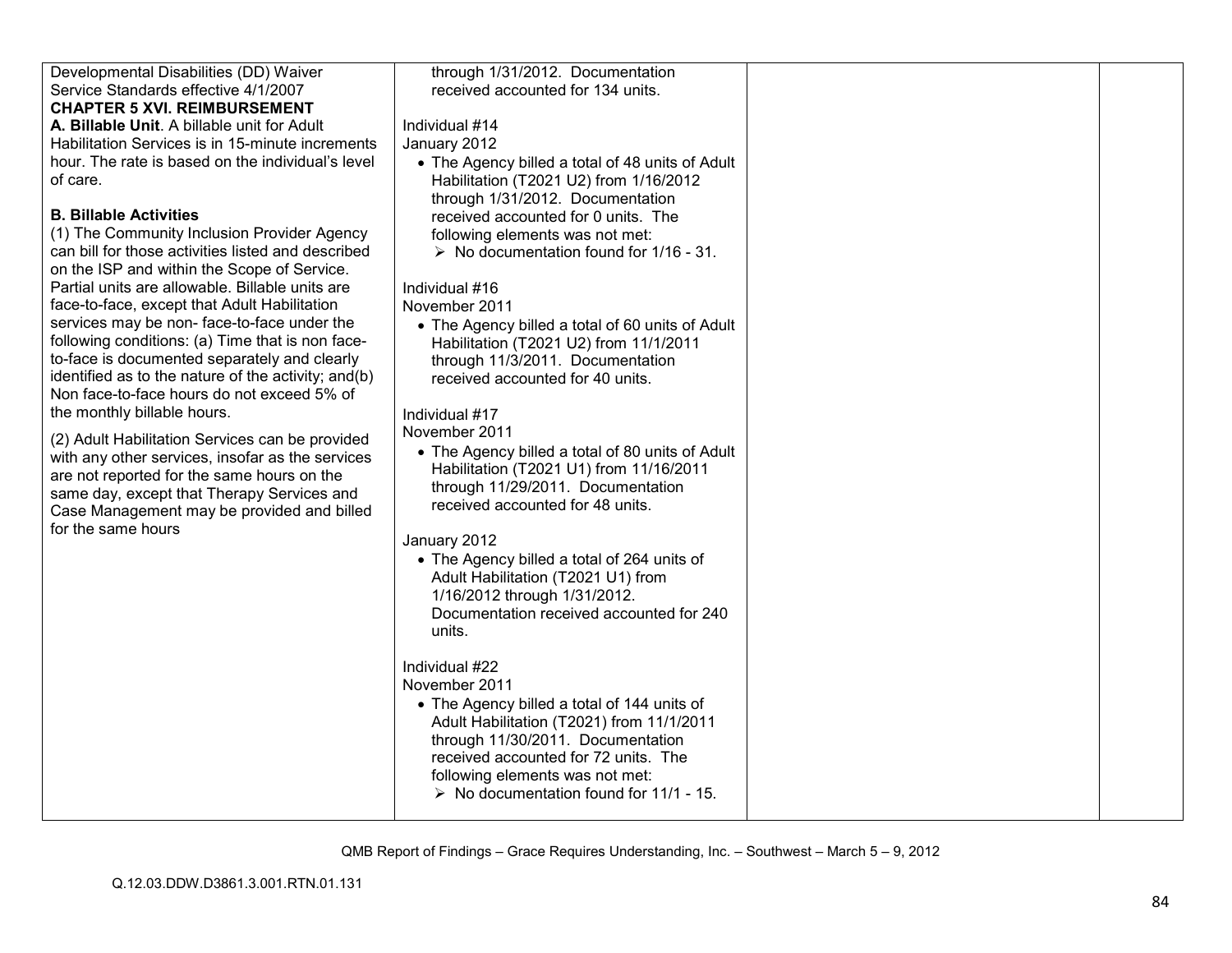| December 2011<br>• The Agency billed a total of 93 units of Adult<br>Habilitation (T2021) from 12/1/2011 through<br>12/31/2011 Documentation received<br>accounted for 72 units. The following<br>elements was not met:<br>$\triangleright$ No documentation found for 12/1 - 15. |  |
|-----------------------------------------------------------------------------------------------------------------------------------------------------------------------------------------------------------------------------------------------------------------------------------|--|
|                                                                                                                                                                                                                                                                                   |  |
|                                                                                                                                                                                                                                                                                   |  |
|                                                                                                                                                                                                                                                                                   |  |
|                                                                                                                                                                                                                                                                                   |  |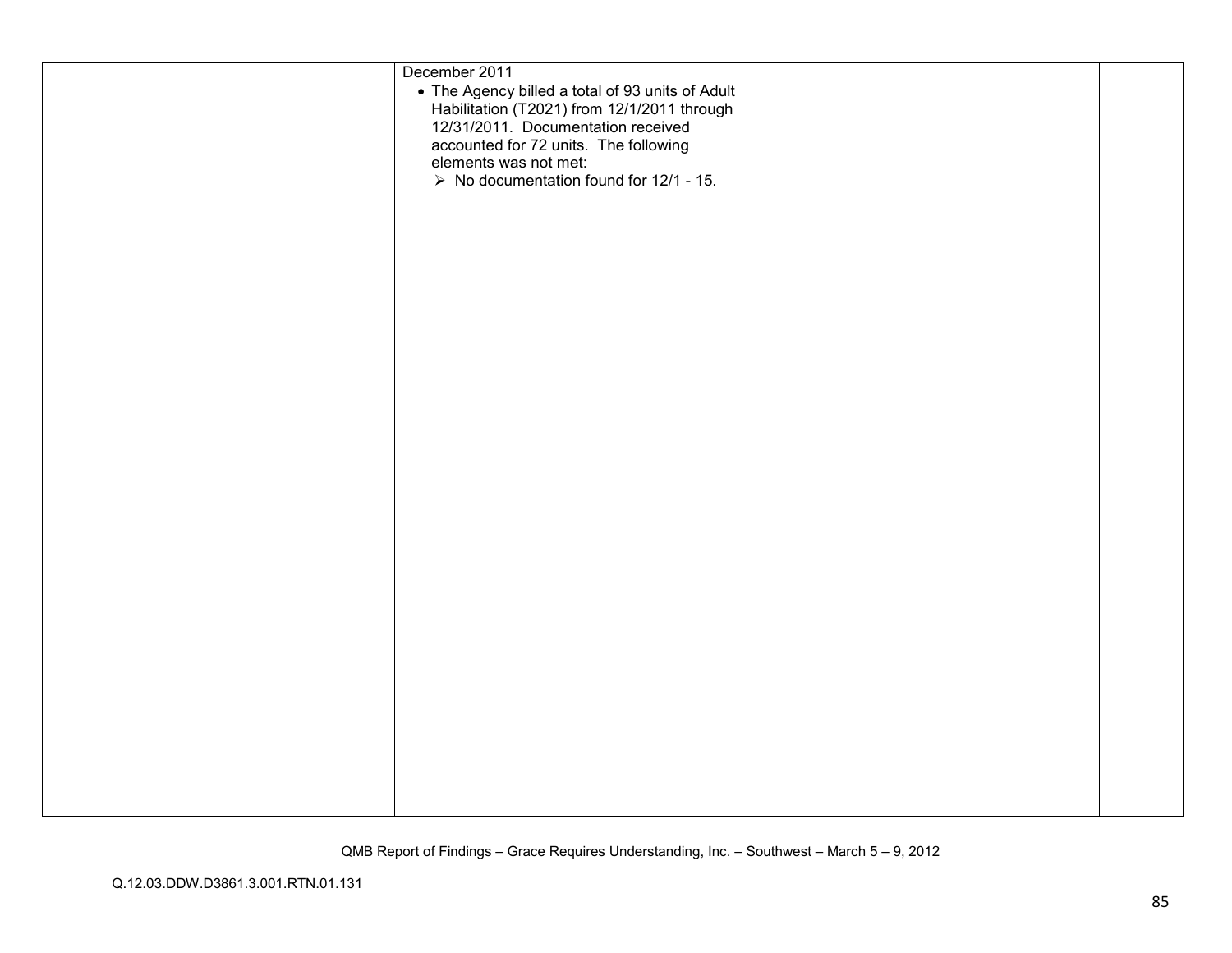| Tag # 6L27 Family Living<br><b>Reimbursement</b>                                                                                                                                                                                                                                                                                                                                                   | <b>Standard Level Deficiency</b>                                                                                                                                                                                                                                                                                                             |                                                                                                            |  |
|----------------------------------------------------------------------------------------------------------------------------------------------------------------------------------------------------------------------------------------------------------------------------------------------------------------------------------------------------------------------------------------------------|----------------------------------------------------------------------------------------------------------------------------------------------------------------------------------------------------------------------------------------------------------------------------------------------------------------------------------------------|------------------------------------------------------------------------------------------------------------|--|
| Developmental Disabilities (DD) Waiver<br>Service Standards effective 4/1/2007<br><b>CHAPTER 1 III. PROVIDER AGENCY</b><br>DOCUMENTATION OF SERVICE DELIVERY<br><b>AND LOCATION</b><br><b>General: All Provider Agencies shall</b><br>А.                                                                                                                                                           | Based on record review, the Agency failed to<br>provide written or electronic documentation as<br>evidence for each unit billed for Family Living<br>Services for 20 of 20 individuals.<br>Individual #1                                                                                                                                     |                                                                                                            |  |
| maintain all records necessary to fully<br>disclose the service, quality, quantity and<br>clinical necessity furnished to individuals<br>who are currently receiving services. The<br>Provider Agency records shall be<br>sufficiently detailed to substantiate the<br>date, time, individual name, servicing<br>Provider Agency, level of services, and<br>length of a session of service billed. | November 2011<br>• The Agency billed a total of 25 units of<br>Family Living (T2033) from 11/1/2011<br>through 11/25/2011. Documentation did not<br>contain one or more of the required<br>elements on 11/1 - 25, 2011.<br>Documentation received accounted for 0<br>units. One or more of the following<br>elements was not met:            | Provider:<br>State your Plan of Correction for the findings in                                             |  |
| Billable Units: The documentation of the<br>В.<br>billable time spent with an individual shall<br>be kept on the written or electronic record<br>that is prepared prior to a request for<br>reimbursement from the HSD. For each<br>unit billed, the record shall contain the<br>following:<br>(1)<br>Date, start and end time of each service                                                     | $\triangleright$ Date, start and end time of each service<br>encounter or other billable service<br>interval. Documentation contained a<br>pre-printed check box for each day of<br>the month, which indicated services<br>were provided from "12 AM to 11:59<br>PM FL Service." Documentation was<br>not specific to whether the individual | this Tag above this line.<br>Enter your Quality Assurance/Quality<br>Improvement processes below the line. |  |
| encounter or other billable service<br>interval:<br>(2)<br>A description of what occurred during the<br>encounter or service interval; and                                                                                                                                                                                                                                                         | was receiving Family Living services<br>and/or if the Individual was receiving<br>another DDW service on $11/1 - 9$ ;<br>$11/11 - 16$ ; $11/18 - 25$ .                                                                                                                                                                                       |                                                                                                            |  |
| (3) The signature or authenticated name of<br>staff providing the service.<br>MAD-MR: 03-59 Eff 1/1/2004                                                                                                                                                                                                                                                                                           | $\triangleright$ The signature or authenticated name of<br>staff providing the service. Daily<br>documentation contained only initials.                                                                                                                                                                                                      |                                                                                                            |  |
| 8.314.1 BI RECORD KEEPING AND<br><b>DOCUMENTATION REQUIREMENTS:</b><br>Providers must maintain all records necessary<br>to fully disclose the extent of the services<br>provided to the Medicaid recipient. Services<br>that have been billed to Medicaid, but are not<br>substantiated in a treatment plan and/or<br>patient records for the recipient are subject to<br>recoupment.              | December 2011<br>• The Agency billed a total of 15 units of<br>Family Living (T2033) from 12/1/2011<br>through 12/15/2011. Documentation did not<br>contain one or more of the required<br>elements on 12/1 - 15, 2011.<br>Documentation received accounted for 0<br>units. One or more of the following                                     |                                                                                                            |  |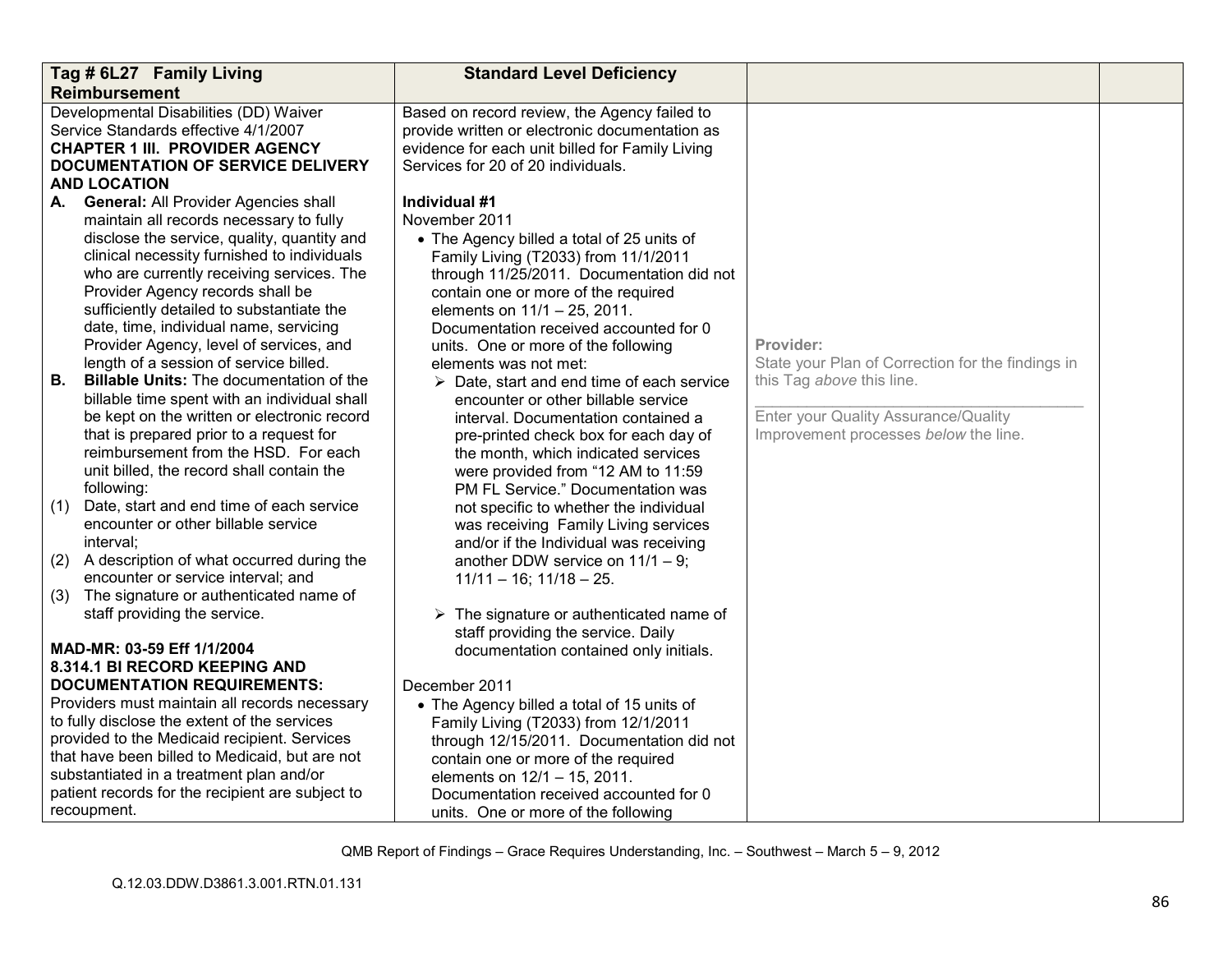## Developmental Disabilities (DD) Waiver Service Standards effective 4/1/2007 **CHAPTER 6. IX. REIMBURSEMENT FOR COMMUNITY LIVING SERVICES**

B. Reimbursement for Family Living Services

(1) Billable Unit: The billable unit for Family Living Services is a daily rate for each individual in the residence. A maximum of 340 days (billable units) are allowed per ISP year.

(2) Billable Activities shall include:

- (a) Direct support provided to an individual in the residence any portion of the day;
- (b) Direct support provided to an individual by the Family Living Services direct support or substitute care provider away from the residence (e.g., in the community); and
- (c) Any other activities provided in accordance with the Scope of Services.

(3) Non-Billable Activities shall include:

- (a) The Family Living Services Provider Agency may not bill the for room and board;
- (b) Personal care, nutritional counseling and nursing supports may not be billed as separate services for an individual receiving Family Living Services; and
- (c) Family Living services may not be billed for the same time period as Respite.
- (d) The Family Living Services Provider Agency may not bill on days when an individual is hospitalized or in an institutional care setting. For this purpose a day is counted from one midnight to the following midnight.

Developmental Disabilities (DD) Waiver

elements was not met:

- Date, start and end time of each service encounter or other billable service interval. Documentation contained a pre-printed check box for each day of the month, which indicated services were provided from "12 AM to 11:59 PM FL Service." Documentation was not specific to whether the individual was receiving Family Living services and/or if the Individual was receiving another DDW service on 12/3 – 8; 12/10 & 11.
- $\triangleright$  The signature or authenticated name of staff providing the service. Daily documentation contained only initials.
- The Agency billed a total of 7 units of Family Living (T2033) from 12/23/2011 through 12/29/2011. Documentation did not contain one or more of the required elements on 12/23 - 29, 2011. Documentation received accounted for 0 units. One or more of the following elements was not met:
	- Date, start and end time of each service encounter or other billable service interval. Documentation contained a pre-printed check box for each day of the month, which indicated services were provided from "12 AM to 11:59 PM FL Service." Documentation was not specific to whether the individual was receiving Family Living services and/or if the Individual was receiving another DDW service on 12/20, 21, 24  $-29 & 8 & 31.$
- $\triangleright$  The signature or authenticated name of staff providing the service. Daily documentation contained only initials.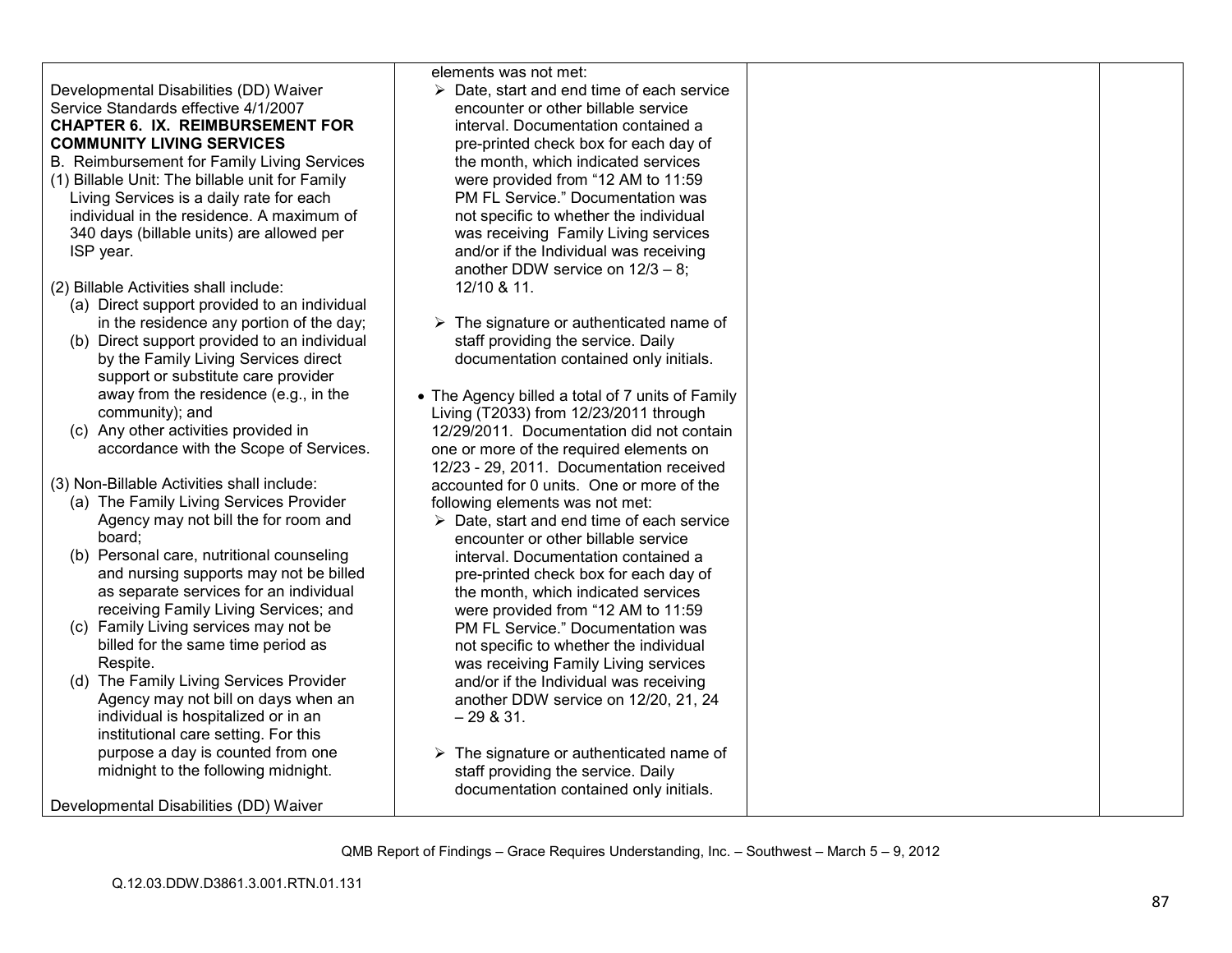| Service Standards effective 4/1/2007 -                                                            | January 2012                                                                                  |  |
|---------------------------------------------------------------------------------------------------|-----------------------------------------------------------------------------------------------|--|
| <b>Chapter 6 - COMMUNITY LIVING</b>                                                               | • The Agency billed a total of 33 units of                                                    |  |
| <b>SERVICES</b>                                                                                   | Family Living (T2033) from 12/30/2011                                                         |  |
| III. REQUIREMENTS UNIQUE TO FAMILY                                                                | through 1/31/2012. Documentation did not                                                      |  |
| <b>LIVING SERVICES</b>                                                                            | contain one or more of the required                                                           |  |
|                                                                                                   | elements on 12/30/2011 - 1/31/2012.                                                           |  |
| C. Service Limitations. Family Living                                                             | Documentation received accounted for 0                                                        |  |
| Services cannot be provided in conjunction                                                        | units. One or more of the following                                                           |  |
| with any other Community Living Service,                                                          | elements was not met:                                                                         |  |
| Personal Support Service, Private Duty                                                            | $\triangleright$ Date, start and end time of each service                                     |  |
| Nursing, or Nutritional Counseling. In                                                            | encounter or other billable service                                                           |  |
| addition, Family Living may not be delivered                                                      | interval. Documentation contained a                                                           |  |
| during the same time as respite; therefore, a<br>specified deduction to the daily rate for Family | pre-printed check box for each day of                                                         |  |
| Living shall be made for each unit of respite                                                     | the month, which indicated services                                                           |  |
| received.                                                                                         | were provided from "12 AM to 11:59                                                            |  |
|                                                                                                   | PM FL Service." Documentation was                                                             |  |
| Developmental Disabilities (DD) Waiver                                                            | not specific to whether the individual                                                        |  |
| Service Standards effective 4/1/2007 -                                                            | was receiving Family Living services                                                          |  |
| <b>DEFINITIONS</b>                                                                                | and/or if the Individual was receiving                                                        |  |
| <b>SUBSTITUTE CARE</b> means the provision of                                                     | another DDW service on 12/31; 1/1, 2,                                                         |  |
| family living services by an agency staff or                                                      | 7, 8, 10, 16, 20, 21, 22, 23, 24, 25, 26,                                                     |  |
| subcontractor during a planned/scheduled or                                                       | 27, 30 & 31.                                                                                  |  |
| emergency absence of the direct service                                                           |                                                                                               |  |
| provider.                                                                                         | $\triangleright$ The signature or authenticated name of<br>staff providing the service. Daily |  |
|                                                                                                   | documentation contained only initials.                                                        |  |
| <b>RESPITE</b> means a support service to allow                                                   |                                                                                               |  |
| the primary caregiver to take a break from                                                        | $\triangleright$ Services were provided concurrently                                          |  |
| care giving responsibilities while maintaining                                                    | with another service. 1/21, 22, 23                                                            |  |
| adequate supervision and support to the                                                           | documentation states, "Spent all day                                                          |  |
| individual during the absence of the primary                                                      | and night with SC provider."                                                                  |  |
| caregiver.                                                                                        |                                                                                               |  |
|                                                                                                   | Individual #3                                                                                 |  |
|                                                                                                   | November 2011                                                                                 |  |
|                                                                                                   | • The Agency billed a total of 30 units of                                                    |  |
|                                                                                                   | Family Living (T2033) from 11/1/2011                                                          |  |
|                                                                                                   | through 11/30/2011. Documentation did not                                                     |  |
|                                                                                                   | contain one or more of the required                                                           |  |
|                                                                                                   | elements on 11/1/2011 - 11/30/2011.                                                           |  |
|                                                                                                   | Documentation received accounted for 0                                                        |  |
|                                                                                                   | units. The following element was not met:                                                     |  |
|                                                                                                   | Date, start and end time of each<br>≻                                                         |  |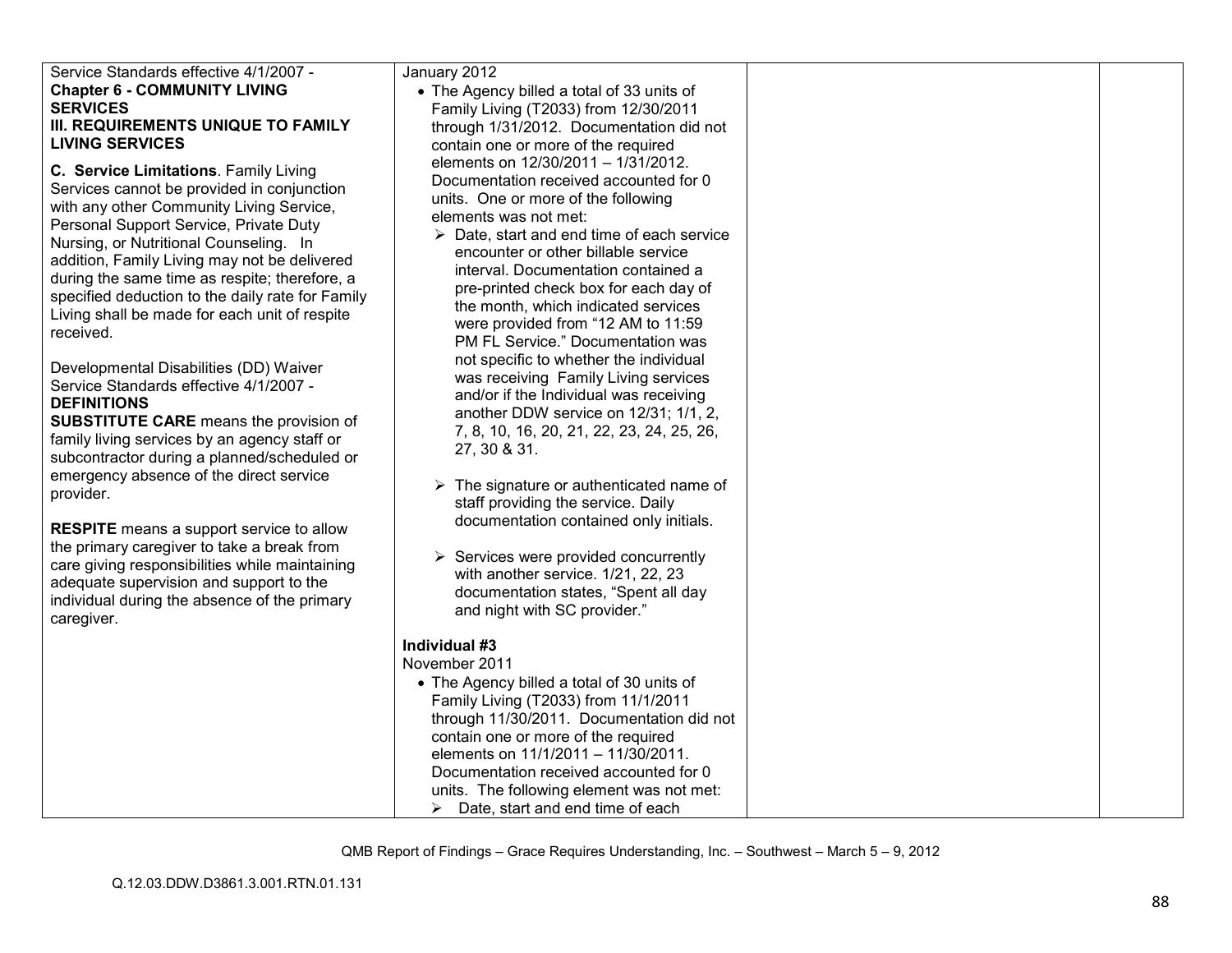| service encounter or other billable<br>service interval. Documentation<br>contained a pre-printed check box for<br>each day of the month, which indicated<br>services were provided from "12 AM to<br>11:59 PM FL Service." Documentation<br>was not specific to whether the<br>individual was receiving Family Living<br>services and/or if the Individual was<br>receiving another DDW service on<br>11/1, 3, 4, 8, 11, 15 & 25.                                                                                                                                                                                                                                                                                                                                                                                                 |  |
|------------------------------------------------------------------------------------------------------------------------------------------------------------------------------------------------------------------------------------------------------------------------------------------------------------------------------------------------------------------------------------------------------------------------------------------------------------------------------------------------------------------------------------------------------------------------------------------------------------------------------------------------------------------------------------------------------------------------------------------------------------------------------------------------------------------------------------|--|
| December 2011<br>• The Agency billed a total of 29 units of<br>Family Living (T2033) from 12/1/2011<br>through 12/29/2011. Documentation did not<br>contain one or more of the required<br>elements on 12/1/2011 - 12/29/2011.<br>Documentation received accounted for 0<br>units. The following element was not met:<br>Date, start and end time of each<br>➤<br>service encounter or other billable<br>service interval. Documentation<br>contained a pre-printed check box for<br>each day of the month, which indicated<br>services were provided from "12 AM to<br>11:59 PM FL Service." Documentation<br>was not specific to whether the<br>individual was receiving Family Living<br>services and/or if the Individual was<br>receiving another DDW service on<br>12/1, 2, 6, 7, 8, 15, 16, 19, 20, 22, 25,<br>27, 28 & 29. |  |
| January 2012<br>• The Agency billed a total of 33 units of<br>Family Living (T2033) from 12/30/2011<br>through 1/31/2012. Documentation did not<br>contain one or more of the required<br>elements on 12/30/2011 - 1/31/2012.<br>Documentation received accounted for 0<br>units. The following element was not met:                                                                                                                                                                                                                                                                                                                                                                                                                                                                                                               |  |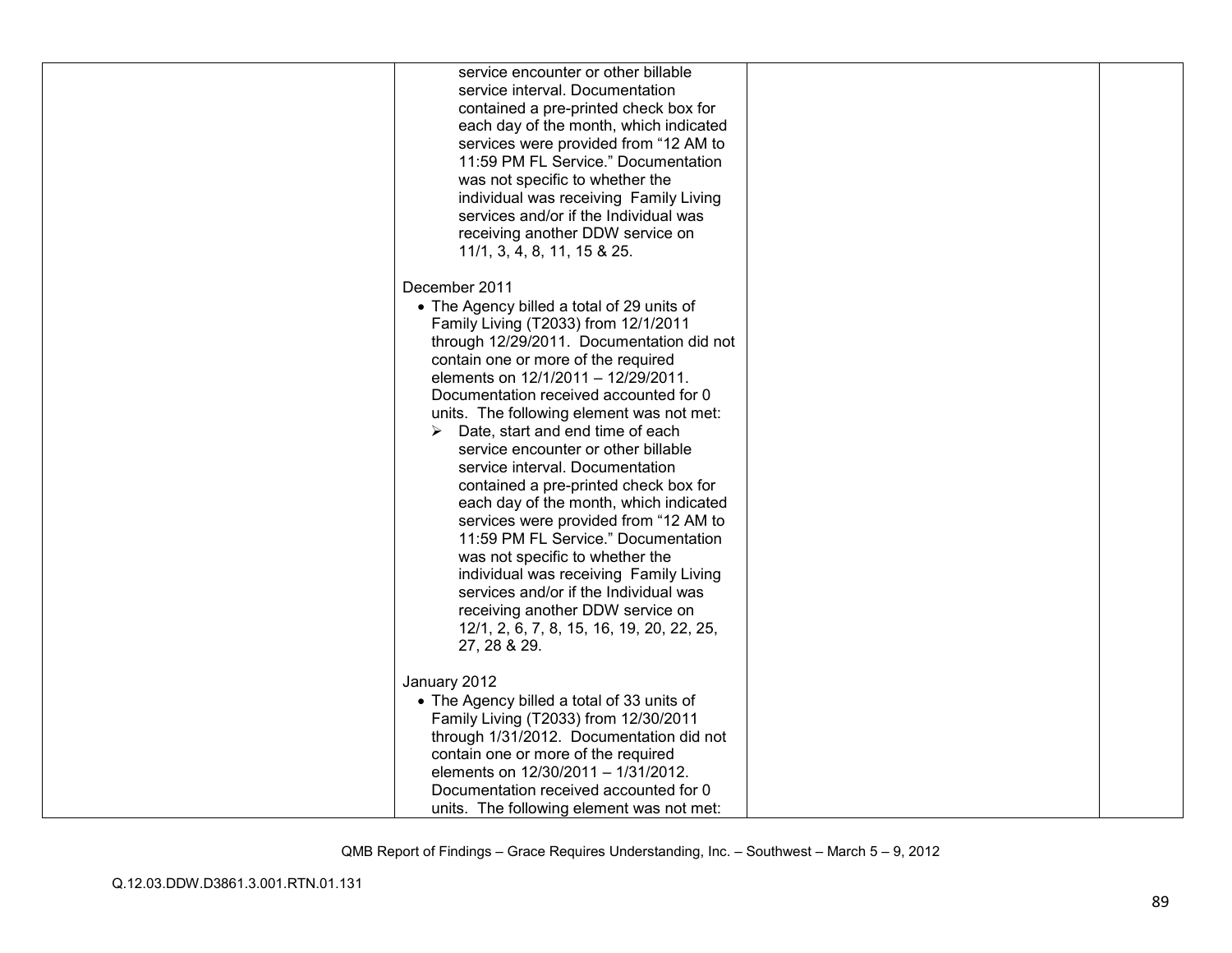| Date, start and end time of each<br>➤<br>service encounter or other billable<br>service interval. Documentation<br>contained a pre-printed check box for<br>each day of the month, which indicated<br>services were provided from "12 AM to<br>11:59 PM FL Service." Documentation<br>was not specific to whether the<br>individual was receiving Family Living<br>services and/or if the Individual was<br>receiving another DDW service on<br>12/31; 1/1, 2, 4, 5, 6, 11, 12, 13, 15,<br>16, 17, 18, 19, 20, 22, 23, 26, 27 & 30.                                                                                                                                                                                                                                                                                   |  |
|-----------------------------------------------------------------------------------------------------------------------------------------------------------------------------------------------------------------------------------------------------------------------------------------------------------------------------------------------------------------------------------------------------------------------------------------------------------------------------------------------------------------------------------------------------------------------------------------------------------------------------------------------------------------------------------------------------------------------------------------------------------------------------------------------------------------------|--|
| Individual #4<br>November 2011<br>• The Agency billed a total of 30 units of<br>Family Living (T2033) from 11/1/2011<br>through 11/30/2011. Documentation did not<br>contain one or more of the required<br>elements on 11/1/2011 - 11/30/2011.<br>Documentation received accounted for 0<br>units. The following element was not met:<br>$\triangleright$ Date, start and end time of each<br>service encounter or other billable<br>service interval. Documentation<br>contained a pre-printed check box for<br>each day of the month, which indicated<br>services were provided from "12 AM to<br>11:59 PM FL Service Documentation<br>was not specific to whether the<br>individual was receiving Family Living<br>services and/or if the Individual was<br>receiving another DDW service on 11/1<br>$-30, 2011.$ |  |
| December 2011<br>• The Agency billed a total of 29 units of<br>Family Living (T2033) from 12/1/2011<br>through 12/29/2011. Documentation did not<br>contain one or more of the required<br>elements on 12/1/2011 - 12/29/2011.                                                                                                                                                                                                                                                                                                                                                                                                                                                                                                                                                                                        |  |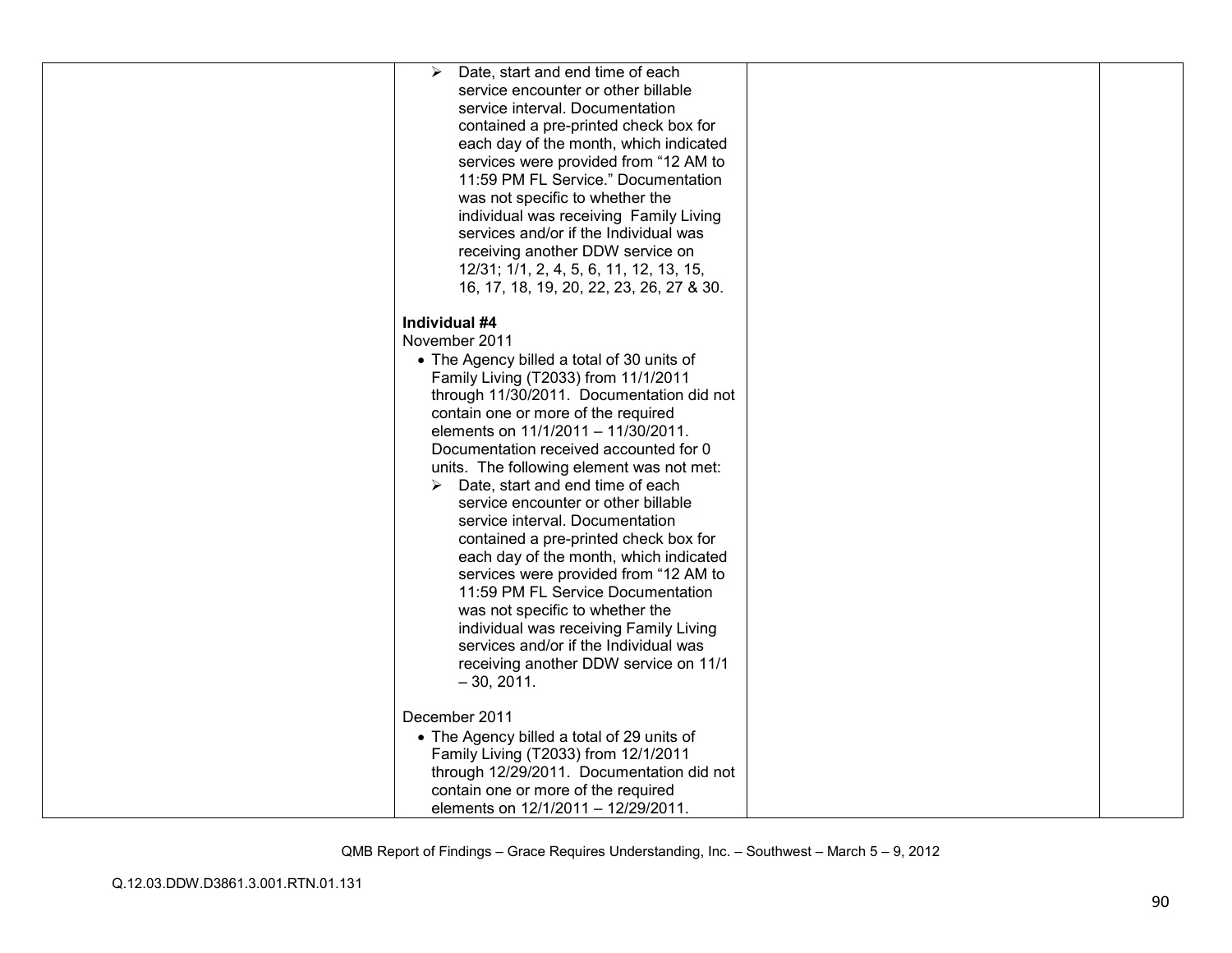| Documentation received accounted for 0     |  |
|--------------------------------------------|--|
| units. The following element was not met:  |  |
| Date, start and end time of each<br>➤      |  |
| service encounter or other billable        |  |
| service interval. Documentation            |  |
| contained a pre-printed check box for      |  |
| each day of the month, which indicated     |  |
| services were provided from "12 AM to      |  |
| 11:59 PM FL Service." Documentation        |  |
| was not specific to whether the            |  |
| individual was receiving Family Living     |  |
| services and/or if the Individual was      |  |
| receiving another DDW service on 12/1      |  |
| $-29, 2011.$                               |  |
|                                            |  |
| January 2012                               |  |
| • The Agency billed a total of 33 units of |  |
| Family Living (T2033) from 12/30/2011      |  |
| through 1/31/2012. Documentation did not   |  |
| contain one or more of the required        |  |
| elements on 12/30/2011 - 1/31/2012.        |  |
| Documentation received accounted for 0     |  |
|                                            |  |
| units. The following element was not met:  |  |
| Date, start and end time of each           |  |
| service encounter or other billable        |  |
| service interval. Documentation            |  |
| contained a pre-printed check box for      |  |
| each day of the month, which indicated     |  |
| services were provided from "12 AM to      |  |
| 11:59 PM FL Service." Documentation        |  |
| was not specific to whether the            |  |
| individual was receiving Family Living     |  |
| services and/or if the Individual was      |  |
| receiving another DDW service on           |  |
| 12/30 & 31, 2011 & 1/1 -31, 2012.          |  |
|                                            |  |
| Individual #5                              |  |
| November 2011                              |  |
| • The Agency billed a total of 30 units of |  |
| Family Living (T2033) from 11/1/2011       |  |
| through 11/30/2011. Documentation did not  |  |
| contain one or more of the required        |  |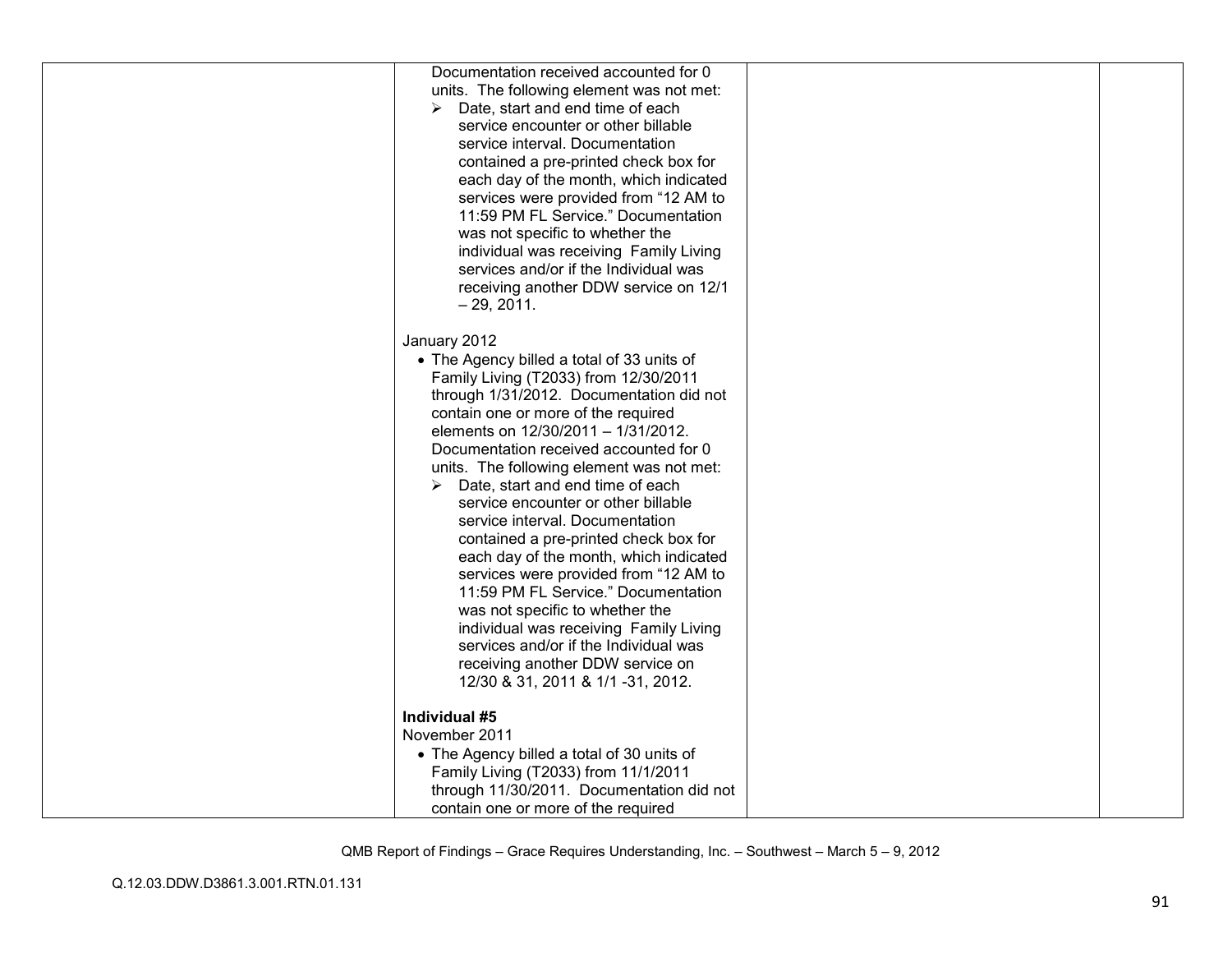| elements on 11/1/2011 - 11/30/2011.<br>Documentation received accounted for 0    |  |
|----------------------------------------------------------------------------------|--|
| units. The following elements were not met:                                      |  |
| Date, start and end time of each<br>➤                                            |  |
| service encounter or other billable                                              |  |
| service interval. Documentation                                                  |  |
| contained a pre-printed check box for                                            |  |
| each day of the month, which indicated                                           |  |
| services were provided from "12 AM to<br>11:59 PM FL Service." Documentation     |  |
| was not specific to whether the                                                  |  |
| individual was receiving Family Living                                           |  |
| services and/or if the Individual was                                            |  |
| receiving another DDW service on 11/1                                            |  |
| $-30, 2011.$                                                                     |  |
| $\triangleright$ Services were provided concurrently                             |  |
| with another service. 11/5                                                       |  |
| documentation states, "w/RP."                                                    |  |
| December 2011                                                                    |  |
| • The Agency billed a total of 29 units of                                       |  |
| Family Living (T2033) from 12/1/2011                                             |  |
| through 12/29/2011. Documentation did not<br>contain one or more of the required |  |
| elements on 12/1/2011 - 12/29/2011.                                              |  |
| Documentation received accounted for 0                                           |  |
| units. The following elements were not met:                                      |  |
| Date, start and end time of each<br>➤                                            |  |
| service encounter or other billable                                              |  |
| service interval. Documentation                                                  |  |
| contained a pre-printed check box for<br>each day of the month, which indicated  |  |
| services were provided from "12 AM to                                            |  |
| 11:59 PM FL Service." Documentation                                              |  |
| was not specific to whether the                                                  |  |
| individual was receiving Family Living                                           |  |
| services and/or if the Individual was                                            |  |
| receiving another DDW service on 12/1                                            |  |
| $-29, 2011.$                                                                     |  |
| $\triangleright$ Services were provided concurrently                             |  |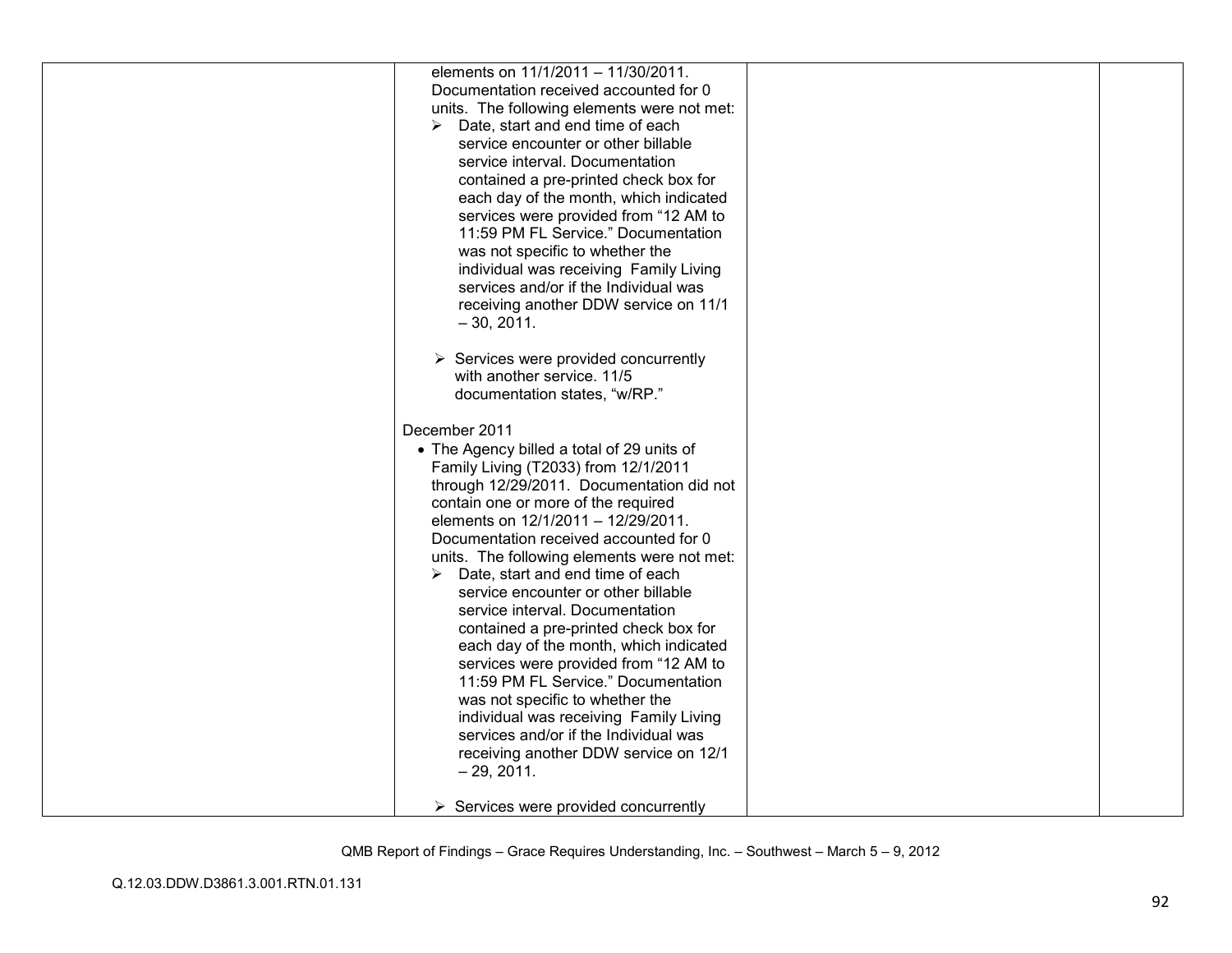| with another service. 12/17 & 31                  |  |
|---------------------------------------------------|--|
| documentation states, "w/RP."                     |  |
|                                                   |  |
| January 2012                                      |  |
| • The Agency billed a total of 33 units of        |  |
| Family Living (T2033) from 12/30/2011             |  |
| through 1/31/2012. Documentation did not          |  |
| contain one or more of the required               |  |
|                                                   |  |
| elements on 12/30/2011 - 1/31/2012.               |  |
| Documentation received accounted for 0            |  |
| units. The following element was not met:         |  |
| $\triangleright$ Date, start and end time of each |  |
| service encounter or other billable               |  |
| service interval. Documentation                   |  |
| contained a pre-printed check box for             |  |
| each day of the month, which indicated            |  |
| services were provided from "12 AM to             |  |
| 11:59 PM FL Service." Documentation               |  |
| was not specific to whether the                   |  |
| individual was receiving Family Living            |  |
|                                                   |  |
| services and/or if the Individual was             |  |
| receiving another DDW service on                  |  |
| 12/30 & 31, 2011 & 1/1 - 31, 2012.                |  |
| Individual #6                                     |  |
|                                                   |  |
| November 2011                                     |  |
| • The Agency billed a total of 30 units of        |  |
| Family Living (T2033) from 11/1/2011              |  |
| through 11/30/2011. Documentation did not         |  |
| contain one or more of the required               |  |
| elements on 11/1/2011 - 11/30/2011.               |  |
| Documentation received accounted for 0            |  |
| units. The following elements were not met:       |  |
| $\triangleright$ Date, start and end time of each |  |
| service encounter or other billable               |  |
| service interval. Documentation                   |  |
| contained a pre-printed check box for             |  |
| each day of the month, which indicated            |  |
| services were provided from "12 AM to             |  |
| 11:59 PM FL Service." Documentation               |  |
| was not specific to whether the                   |  |
|                                                   |  |
| individual was receiving Family Living            |  |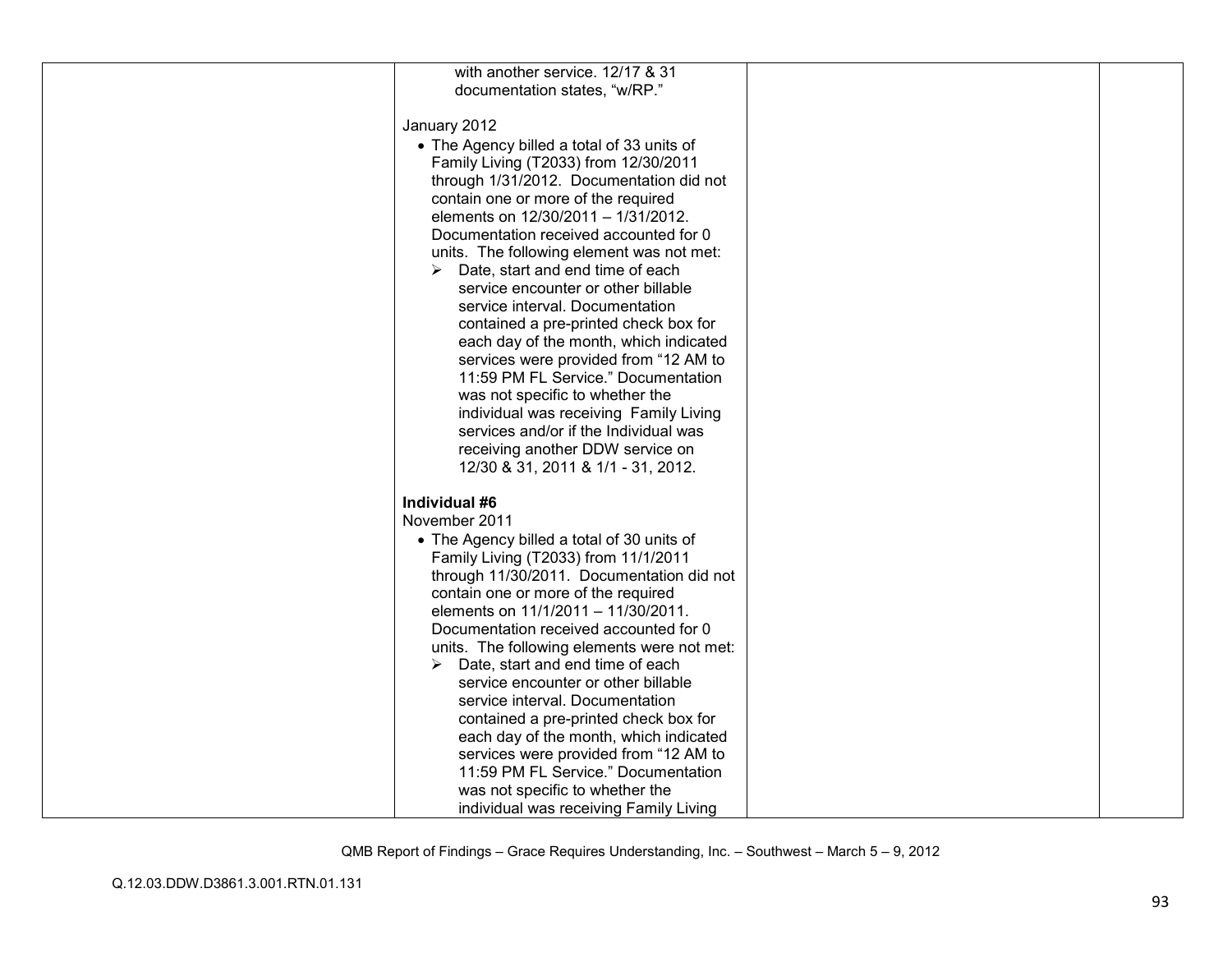| services and/or if the Individual was<br>receiving another DDW service on 11/1<br>$-30, 2011.$                                                                                                                                                                                                                                                                                                                                                                                                                                                                                                                                                                                                                                                                                                         |  |
|--------------------------------------------------------------------------------------------------------------------------------------------------------------------------------------------------------------------------------------------------------------------------------------------------------------------------------------------------------------------------------------------------------------------------------------------------------------------------------------------------------------------------------------------------------------------------------------------------------------------------------------------------------------------------------------------------------------------------------------------------------------------------------------------------------|--|
| $\triangleright$ The signature or authenticated name of<br>staff providing the service on 11/30.                                                                                                                                                                                                                                                                                                                                                                                                                                                                                                                                                                                                                                                                                                       |  |
| December 2011<br>• The Agency billed a total of 29 units of<br>Family Living (T2033) from 12/1/2011<br>through 12/29/2011. Documentation did not<br>contain one or more of the required<br>elements on 12/1/2011 - 12/29/2011.<br>Documentation received accounted for 0<br>units. The following element was not met:<br>$\triangleright$ Date, start and end time of each<br>service encounter or other billable<br>service interval. Documentation<br>contained a pre-printed check box for<br>each day of the month, which indicated<br>services were provided from "12 AM to<br>11:59 PM FL Service." Documentation<br>was not specific to whether the<br>individual was receiving Family Living<br>services and/or if the Individual was<br>receiving another DDW service on 12/1<br>$-29, 2011.$ |  |
| January 2012<br>• The Agency billed a total of 33 units of<br>Family Living (T2033) from 12/30/2011<br>through 1/31/2012. Documentation did not<br>contain one or more of the required<br>elements on 12/30/2011 - 1/31/2012.<br>Documentation received accounted for 0<br>units. The following elements were not met:<br>Date, start and end time of each<br>➤<br>service encounter or other billable<br>service interval. Documentation<br>contained a pre-printed check box for<br>each day of the month, which stated,<br>"Person served was in my presence on                                                                                                                                                                                                                                     |  |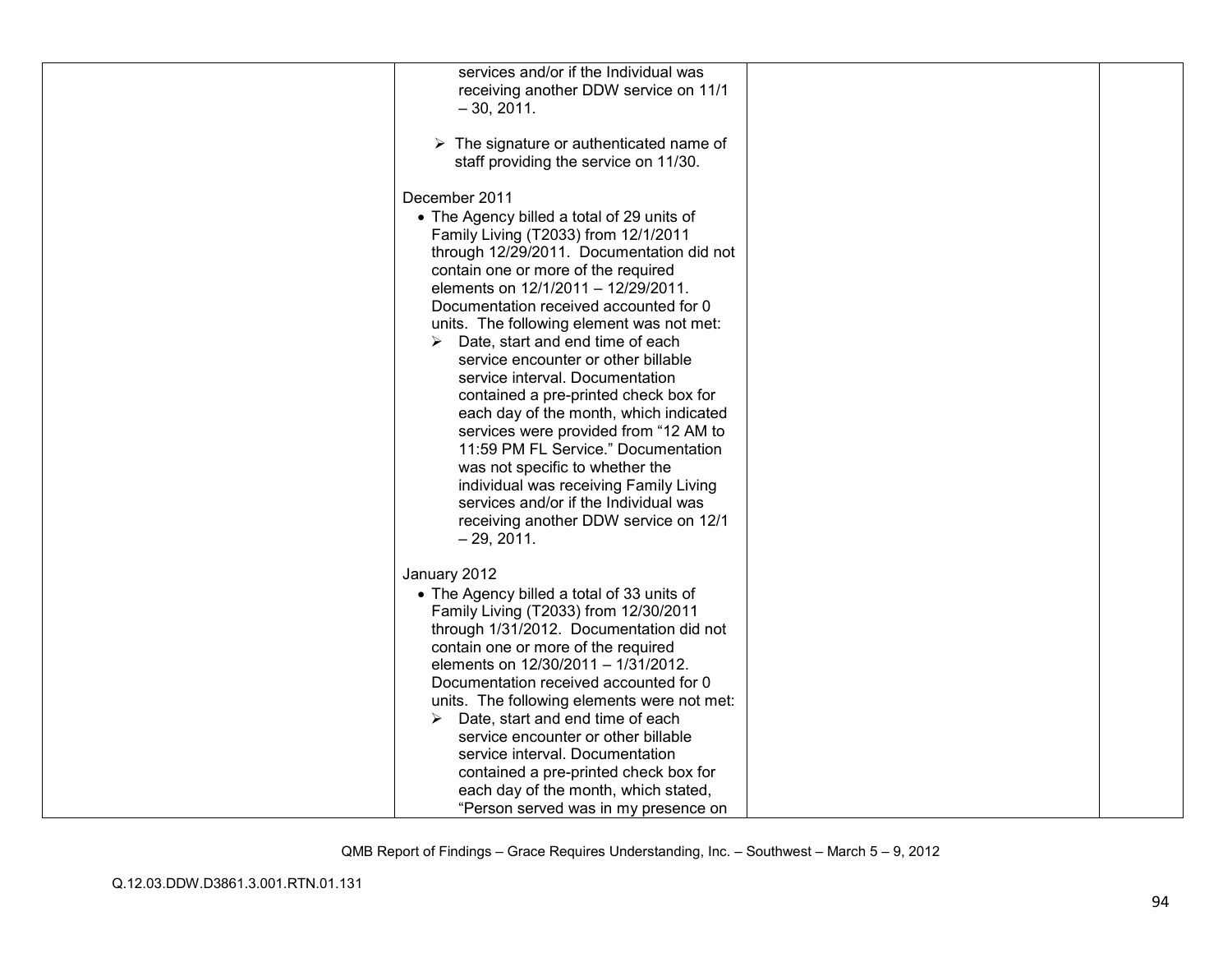| this day." Documentation was not                        |  |
|---------------------------------------------------------|--|
| specific to whether the individual was                  |  |
| receiving Family Living services and/or                 |  |
| if the Individual was receiving another                 |  |
| DDW service on 12/30 & 31, 2011 &                       |  |
| $1/1 - 31$ , 2012.                                      |  |
|                                                         |  |
| $\triangleright$ The signature or authenticated name of |  |
| staff providing the service from 1/1 -                  |  |
| 31/2012. Document was signed one                        |  |
| time at the end of the month.                           |  |
|                                                         |  |
| Individual #7                                           |  |
| November 2011                                           |  |
| • The Agency billed a total of 30 units of              |  |
| Family Living (T2033) from 11/1/2011                    |  |
| through 11/30/2011. Documentation did not               |  |
| contain one or more of the required                     |  |
| elements on 11/1/2011 - 11/30/2011.                     |  |
| Documentation received accounted for 0                  |  |
| units. The following element was not met:               |  |
| Date, start and end time of each<br>➤                   |  |
| service encounter or other billable                     |  |
| service interval. Documentation                         |  |
| contained a pre-printed check box for                   |  |
| each day of the month, which indicated                  |  |
| services were provided from "12 AM to                   |  |
| 11:59 PM FL Service." Documentation                     |  |
| was not specific to whether the                         |  |
| individual was receiving Family Living                  |  |
| services and/or if the Individual was                   |  |
| receiving another DDW service on 11/1                   |  |
| $-30, 2011.$                                            |  |
|                                                         |  |
| December 2011                                           |  |
| • The Agency billed a total of 29 units of              |  |
| Family Living (T2033) from 12/1/2011                    |  |
| through 12/29/2011. Documentation did not               |  |
| contain one or more of the required                     |  |
| elements on 12/1/2011 - 12/29/2011.                     |  |
| Documentation received accounted for 0                  |  |
| units. The following element was not met:               |  |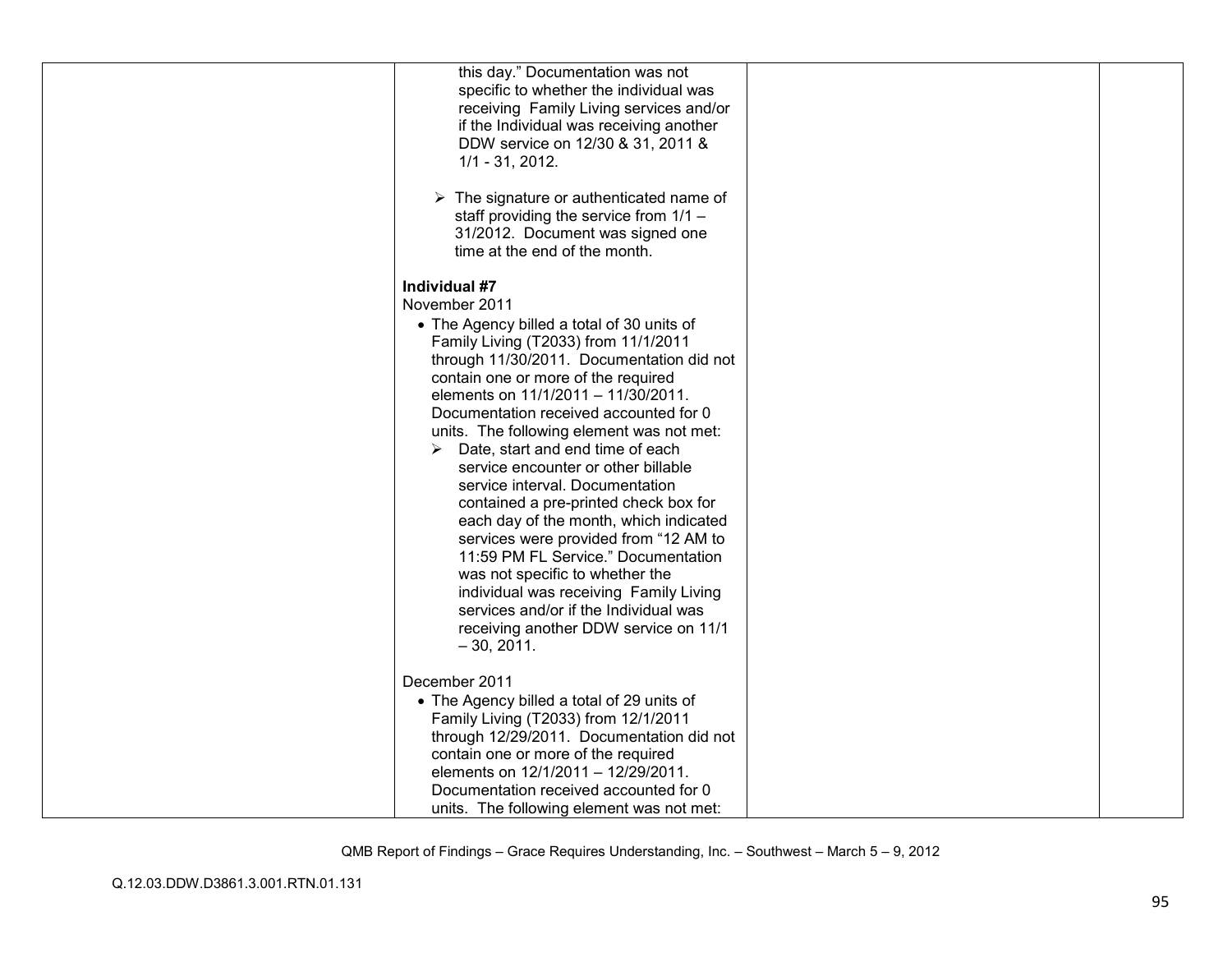| Date, start and end time of each<br>➤             |  |
|---------------------------------------------------|--|
| service encounter or other billable               |  |
| service interval. Documentation                   |  |
| contained a pre-printed check box for             |  |
| each day of the month, which indicated            |  |
| services were provided from "12 AM to             |  |
| 11:59 PM FL Service." Documentation               |  |
| was not specific to whether the                   |  |
| individual was receiving Family Living            |  |
| services and/or if the Individual was             |  |
| receiving another DDW service on 12/1             |  |
| $-29, 2011.$                                      |  |
|                                                   |  |
| January 2012                                      |  |
| • The Agency billed a total of 33 units of        |  |
| Family Living (T2033) from 12/30/2011             |  |
| through 1/31/2012. Documentation did not          |  |
| contain one or more of the required               |  |
| elements on 12/30/2011 - 1/31/2012.               |  |
| Documentation received accounted for 0            |  |
| units. The following element was not met:         |  |
| $\triangleright$ Date, start and end time of each |  |
| service encounter or other billable               |  |
| service interval. Documentation                   |  |
| contained a pre-printed check box for             |  |
| each day of the month, which indicated            |  |
| services were provided from "12 AM to             |  |
| 11:59 PM FL Service." Documentation               |  |
| was not specific to whether the                   |  |
| individual was receiving Family Living            |  |
| services and/or if the Individual was             |  |
| receiving another DDW service on                  |  |
| 12/30 & 31, 2011 & 1/1 - 31, 2012.                |  |
|                                                   |  |
| Individual #8                                     |  |
| November 2011                                     |  |
| • The Agency billed a total of 16 units of        |  |
| Family Living (T2033) from 11/1/2011              |  |
| through 11/9/2011 and 11/24/2011 -                |  |
| 11/30/2011. Documentation did not contain         |  |
| one or more of the required elements on           |  |
| these dates. Documentation received               |  |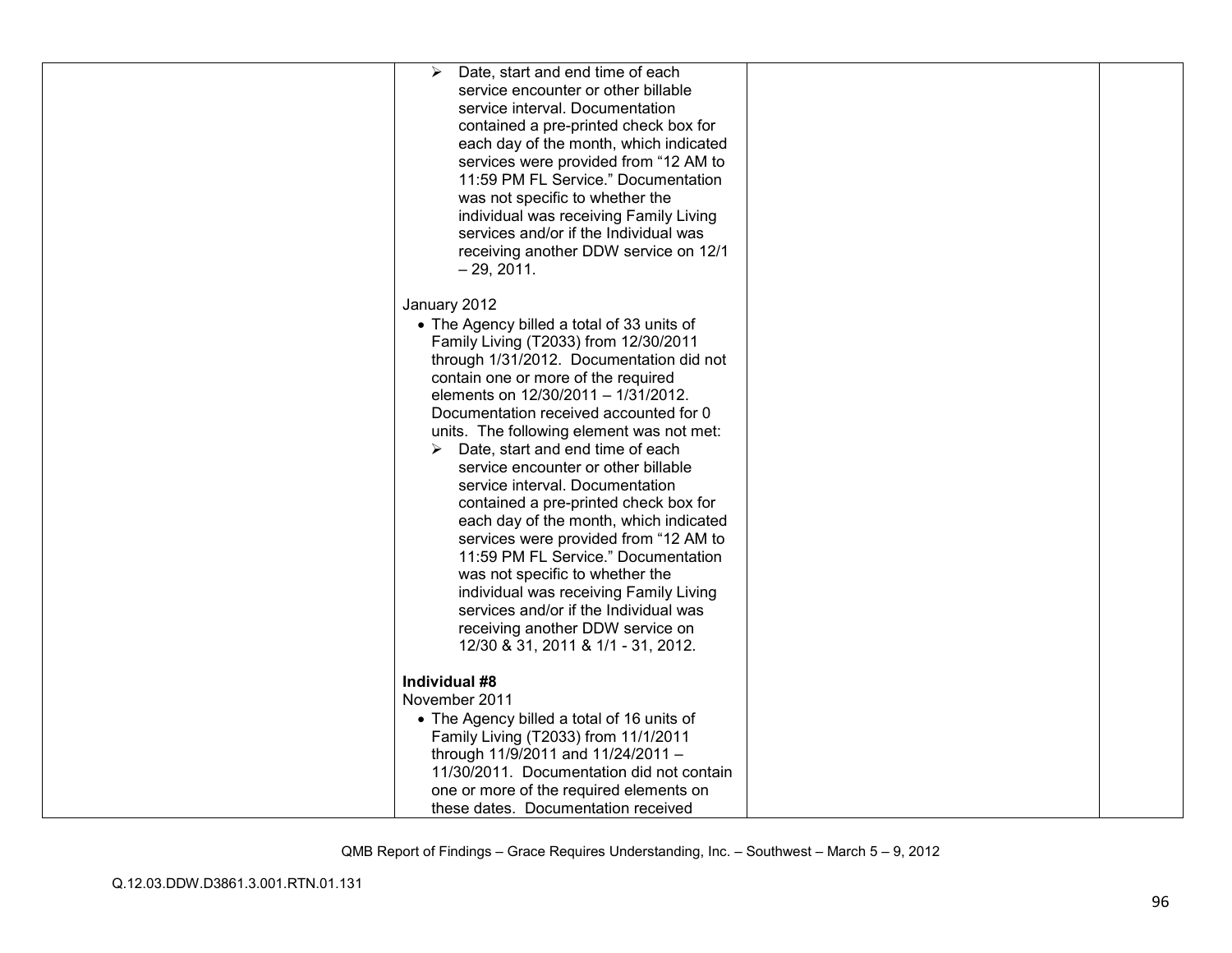| accounted for 0 units. The following       |  |
|--------------------------------------------|--|
| element was not met:                       |  |
|                                            |  |
| Date, start and end time of each           |  |
| service encounter or other billable        |  |
| service interval. Documentation            |  |
| contained a pre-printed check box for      |  |
| each day of the month, which indicated     |  |
| services were provided from "12 AM to      |  |
| 11:59 PM FL Service." Documentation        |  |
| was not specific to whether the            |  |
| individual was receiving Family Living     |  |
| services and/or if the Individual was      |  |
| receiving another DDW service on           |  |
| 11/1, 3, 4, 5, 8, 9, 24, 25 & 26.          |  |
|                                            |  |
| December 2011                              |  |
| • The Agency billed a total of 29 units of |  |
| Family Living (T2033) from 12/1/2011       |  |
| through 12/29/2011. Documentation did not  |  |
| contain one or more of the required        |  |
| elements on 12/1/2011 - 12/29/2011.        |  |
| Documentation received accounted for 0     |  |
|                                            |  |
| units. The following element was not met:  |  |
| Date, start and end time of each           |  |
| service encounter or other billable        |  |
| service interval. Documentation            |  |
| contained a pre-printed check box for      |  |
| each day of the month, which indicated     |  |
| services were provided from "12 AM to      |  |
| 11:59 PM FL Service." Documentation        |  |
| was not specific to whether the            |  |
| individual was receiving Family Living     |  |
| services and/or if the Individual was      |  |
| receiving another DDW service on           |  |
| 12/1, 2, 3, 4, 5, 6, 7, 8, 9, 10, 12, 16,  |  |
| 17, 18, 19, 21, 22, 23, 24, 25, 28 & 29.   |  |
| 2011.                                      |  |
|                                            |  |
| January 2012                               |  |
| • The Agency billed a total of 33 units of |  |
| Family Living (T2033) from 12/30/2011      |  |
| through 1/31/2012. Documentation did not   |  |
|                                            |  |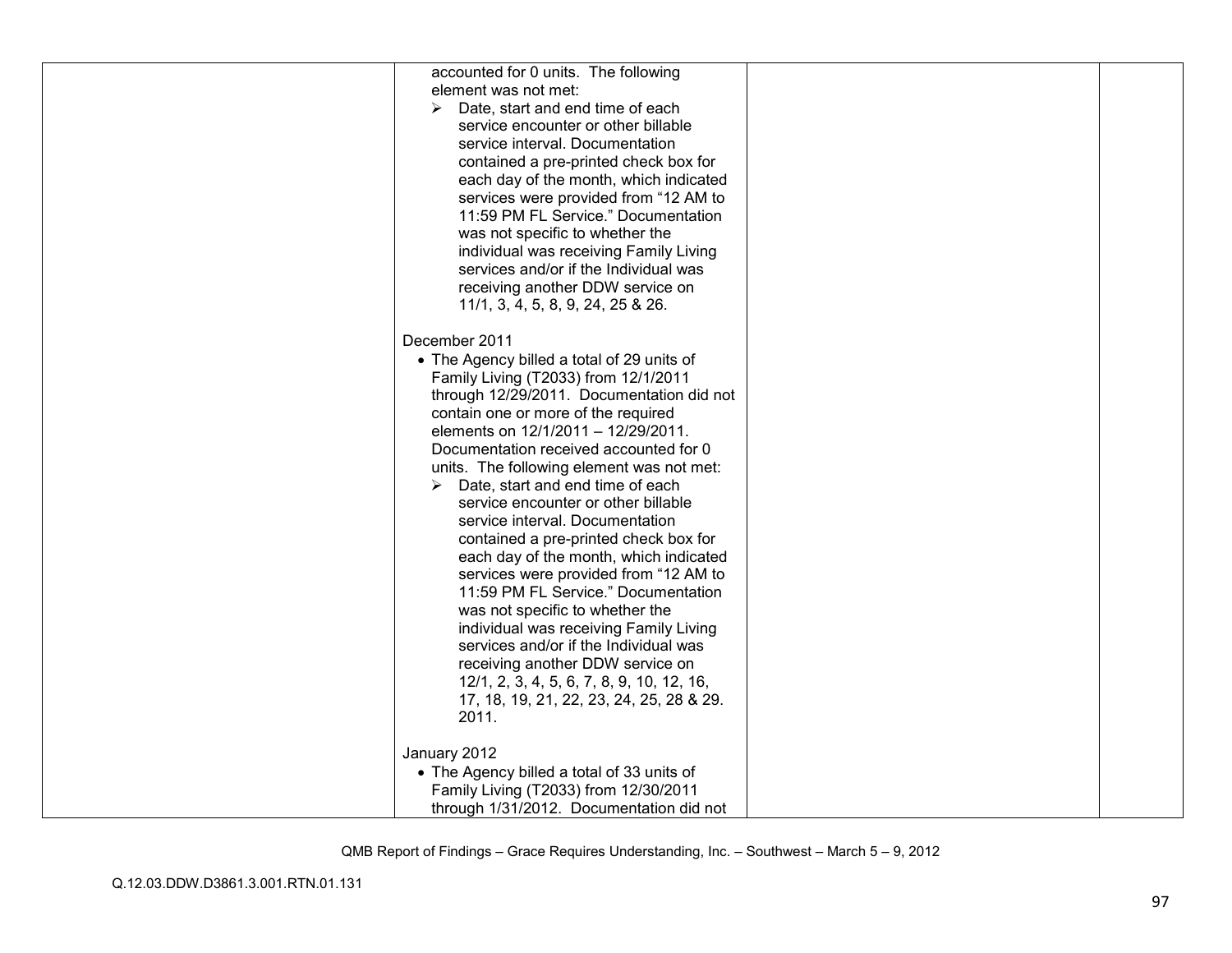| contain one or more of the required<br>elements on 12/30/2011 - 1/31/2012.<br>Documentation received accounted for 0<br>units. The following element was not met:<br>Date, start and end time of each<br>➤<br>service encounter or other billable<br>service interval. Documentation<br>contained a pre-printed check box for<br>each day of the month, which indicated<br>services were provided from "12 AM to<br>11:59 PM FL Service." Documentation<br>was not specific to whether the<br>individual was receiving Family Living<br>services and/or if the Individual was<br>receiving another DDW service on<br>12/30 & 31, 2011 & 1/1, 3, 5, 6, 7, 8,<br>13, 14, 15, 18, 19, 20, 22, 26, 27 & 29.<br>Individual #9                                                                     |  |
|----------------------------------------------------------------------------------------------------------------------------------------------------------------------------------------------------------------------------------------------------------------------------------------------------------------------------------------------------------------------------------------------------------------------------------------------------------------------------------------------------------------------------------------------------------------------------------------------------------------------------------------------------------------------------------------------------------------------------------------------------------------------------------------------|--|
| November 2011<br>• The Agency billed a total of 30 units of<br>Family Living (T2033) from 11/1/2011<br>through 11/30/2011. Documentation did not<br>contain one or more of the required<br>elements on 11/1/2011 - 11/30/2011.<br>Documentation received accounted for 0<br>units. The following elements were not met:<br>Date, start and end time of each<br>➤<br>service encounter or other billable<br>service interval. Documentation<br>contained a pre-printed check box for<br>each day of the month, which indicated<br>services were provided from "12 AM to<br>11:59 PM FL Service." Documentation<br>was not specific to whether the<br>individual was receiving Family Living<br>services and/or if the Individual was<br>receiving another DDW service on 11/1<br>$-30, 2011.$ |  |
| $\triangleright$ The signature or authenticated name of<br>staff providing the service on 11/10, 14,                                                                                                                                                                                                                                                                                                                                                                                                                                                                                                                                                                                                                                                                                         |  |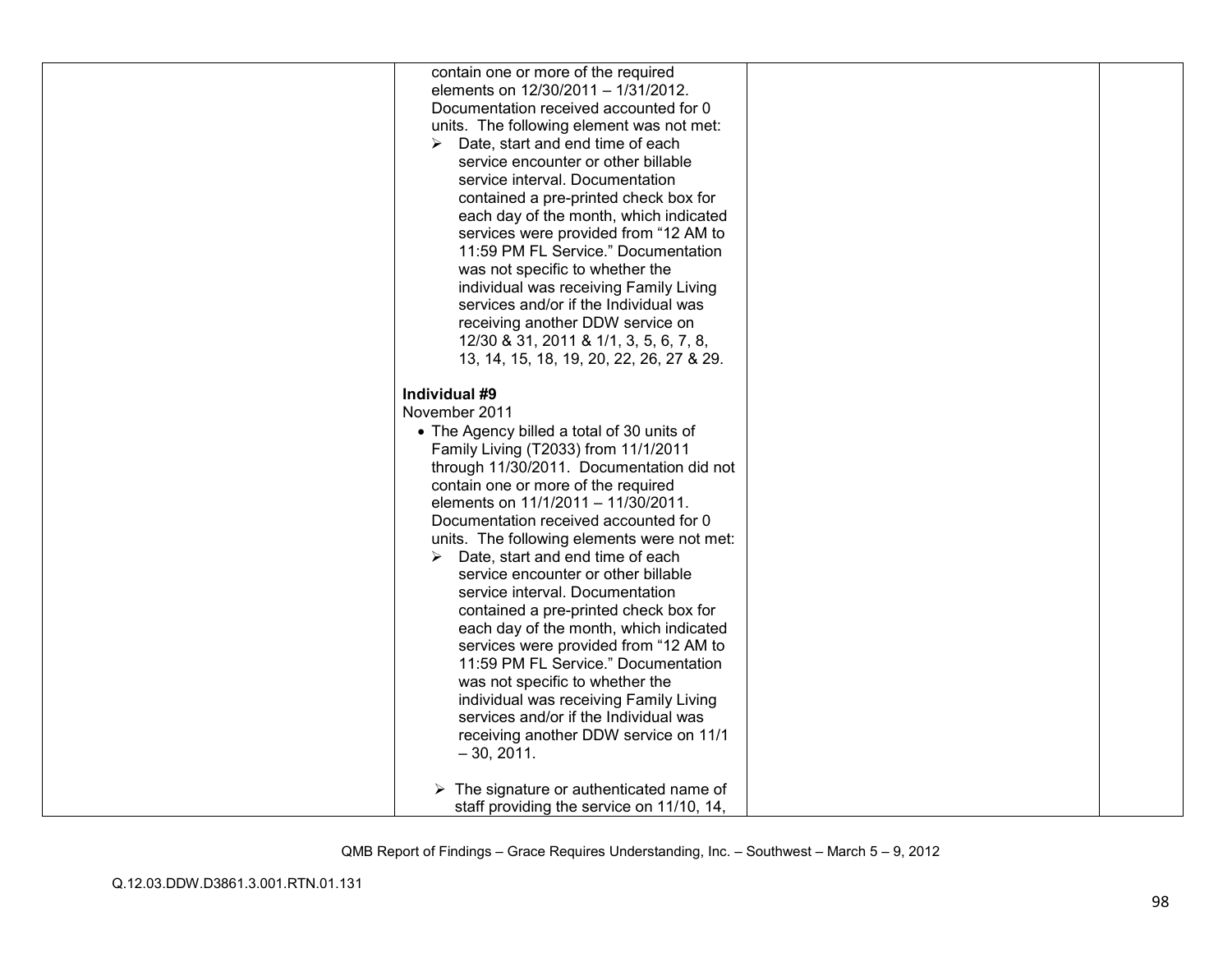| 15, 16, 17, 18, 20, 21, 22, 24, 27 & 30.<br>Dates only contained initials.                                                                                                                                                                                                                                                                                                                                                                                                                                                                                                                                                                                                                                                                                                                   |  |
|----------------------------------------------------------------------------------------------------------------------------------------------------------------------------------------------------------------------------------------------------------------------------------------------------------------------------------------------------------------------------------------------------------------------------------------------------------------------------------------------------------------------------------------------------------------------------------------------------------------------------------------------------------------------------------------------------------------------------------------------------------------------------------------------|--|
| $\triangleright$ A description of what occurred during<br>the encounter or service interval. The<br>agencies daily documentation ("Monthly<br>Activity Calendar") for 11/1, 2 & 3.<br>dates were blank.                                                                                                                                                                                                                                                                                                                                                                                                                                                                                                                                                                                      |  |
| December 2011<br>• The Agency billed a total of 29 units of<br>Family Living (T2033) from 12/1/2011<br>through 12/29/2011. Documentation did not<br>contain one or more of the required<br>elements on 12/1/2011 - 12/29/2011.<br>Documentation received accounted for 0<br>units. The following elements were not met:<br>Date, start and end time of each<br>➤<br>service encounter or other billable<br>service interval. Documentation<br>contained a pre-printed check box for<br>each day of the month, which indicated<br>services were provided from "12 AM to<br>11:59 PM FL Service." Documentation<br>was not specific to whether the<br>individual was receiving Family Living<br>services and/or if the Individual was<br>receiving another DDW service on 12/1<br>$-29, 2011.$ |  |
| $\triangleright$ A description of what occurred during<br>the encounter or service interval. The<br>agencies daily documentation ("Monthly<br>Activity Calendar") for 12/1 & 2 were<br>blank.                                                                                                                                                                                                                                                                                                                                                                                                                                                                                                                                                                                                |  |
| January 2012<br>• The Agency billed a total of 33 units of<br>Family Living (T2033) from 12/30/2011<br>through 1/31/2012. Documentation did not<br>contain one or more of the required<br>elements on 12/30/2011 - 1/31/2012.                                                                                                                                                                                                                                                                                                                                                                                                                                                                                                                                                                |  |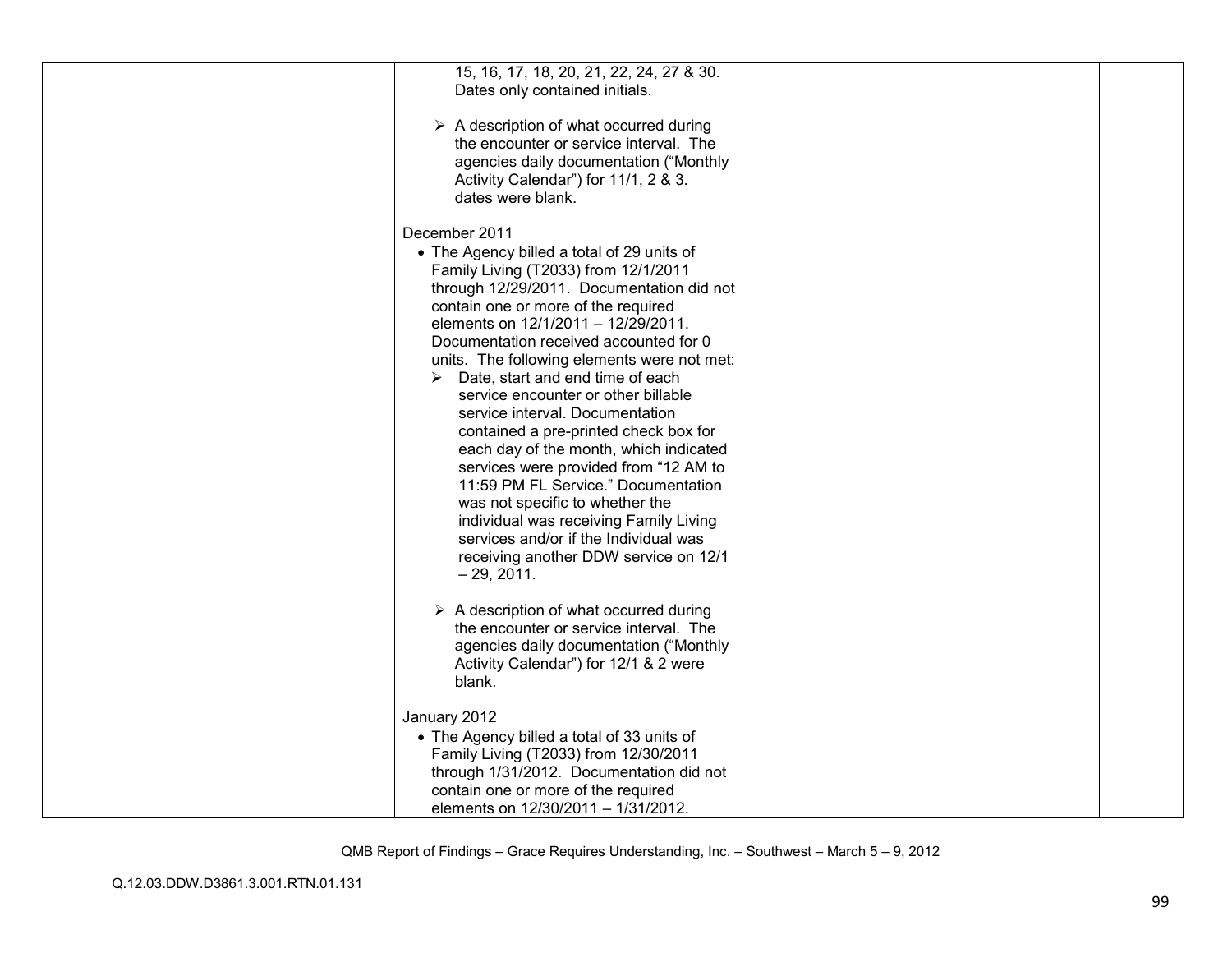| Documentation received accounted for 0                  |  |
|---------------------------------------------------------|--|
| units. The following element was not met:               |  |
| Date, start and end time of each<br>➤                   |  |
| service encounter or other billable                     |  |
| service interval. Documentation                         |  |
| contained a pre-printed check box for                   |  |
| each day of the month, which stated,                    |  |
| "Person served was in my presence on                    |  |
| this day." Documentation was not                        |  |
| specific to whether the individual was                  |  |
| receiving Family Living services and/or                 |  |
| if the Individual was receiving another                 |  |
| DDW service on 12/30 & 31, 2011 &                       |  |
| 1/1, 2, 3, 4, 5, 6, 7, 8, 9, 10, 11, 12, 13,            |  |
| 14, 15, 16, 21, 22, 28 & 29, 2012.                      |  |
| $\triangleright$ The signature or authenticated name of |  |
| staff providing the service on 1/1, 2, 3,               |  |
| 5 - 31. Dates only contained initials.                  |  |
| No signature was noted on 1/4.                          |  |
|                                                         |  |
|                                                         |  |
| Individual #10                                          |  |
| November 2011                                           |  |
| • The Agency billed a total of 30 units of              |  |
| Family Living (T2033) from 11/1/2011                    |  |
| through 11/30/2011. Documentation did not               |  |
| contain one or more of the required                     |  |
| elements on 11/1/2011 - 11/30/2011.                     |  |
| Documentation received accounted for 0                  |  |
| units. The following element was not met:               |  |
| $\triangleright$ Date, start and end time of each       |  |
| service encounter or other billable                     |  |
| service interval. Documentation                         |  |
| contained a pre-printed check box for                   |  |
| each day of the month, which indicated                  |  |
| services were provided from "12 AM to                   |  |
| 11:59 PM FL Service." Documentation                     |  |
| was not specific to whether the                         |  |
| individual was receiving Family Living                  |  |
| services and/or if the Individual was                   |  |
| receiving another DDW service on 11/1<br>$-30, 2011.$   |  |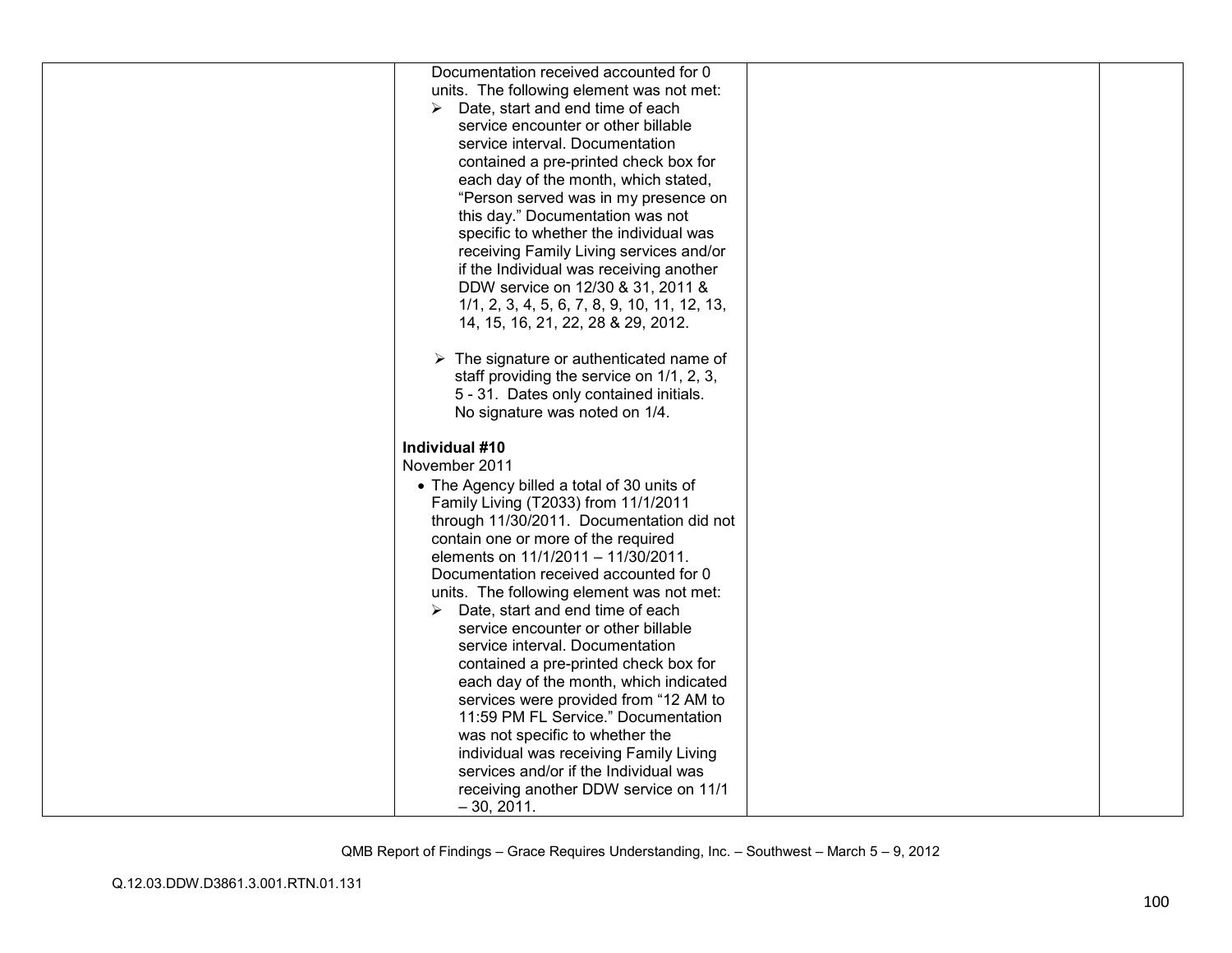| $\triangleright$ The signature or authenticated name of<br>staff providing the service. None found<br>on 11/14 & 22. |  |
|----------------------------------------------------------------------------------------------------------------------|--|
| December 2011                                                                                                        |  |
| • The Agency billed a total of 29 units of                                                                           |  |
| Family Living (T2033) from 12/1/2011<br>through 12/29/2011. Documentation did not                                    |  |
| contain one or more of the required                                                                                  |  |
| elements on 12/1/2011 - 12/29/2011.                                                                                  |  |
| Documentation received accounted for 0<br>units. The following element was not met:                                  |  |
| $\triangleright$ Date, start and end time of each                                                                    |  |
| service encounter or other billable                                                                                  |  |
| service interval. Documentation                                                                                      |  |
| contained a pre-printed check box for<br>each day of the month, which indicated                                      |  |
| services were provided from "12 AM to                                                                                |  |
| 11:59 PM FL Service." Documentation                                                                                  |  |
| was not specific to whether the<br>individual was receiving Family Living                                            |  |
| services and/or if the Individual was                                                                                |  |
| receiving another DDW service on 12/1                                                                                |  |
| $-29, 2011.$                                                                                                         |  |
| January 2012                                                                                                         |  |
| • The Agency billed a total of 33 units of                                                                           |  |
| Family Living (T2033) from 12/30/2011<br>through 1/31/2012. Documentation did not                                    |  |
| contain one or more of the required                                                                                  |  |
| elements on 12/30/2011 - 1/31/2012.                                                                                  |  |
| Documentation received accounted for 0                                                                               |  |
| units. The following elements were not met:<br>$\triangleright$ Date, start and end time of each                     |  |
| service encounter or other billable                                                                                  |  |
| service interval. Documentation                                                                                      |  |
| contained a pre-printed check box for<br>each day of the month, which indicated                                      |  |
| services were provided from "12 AM to                                                                                |  |
| 11:59 PM FL Service." Documentation                                                                                  |  |
| was not specific to whether the                                                                                      |  |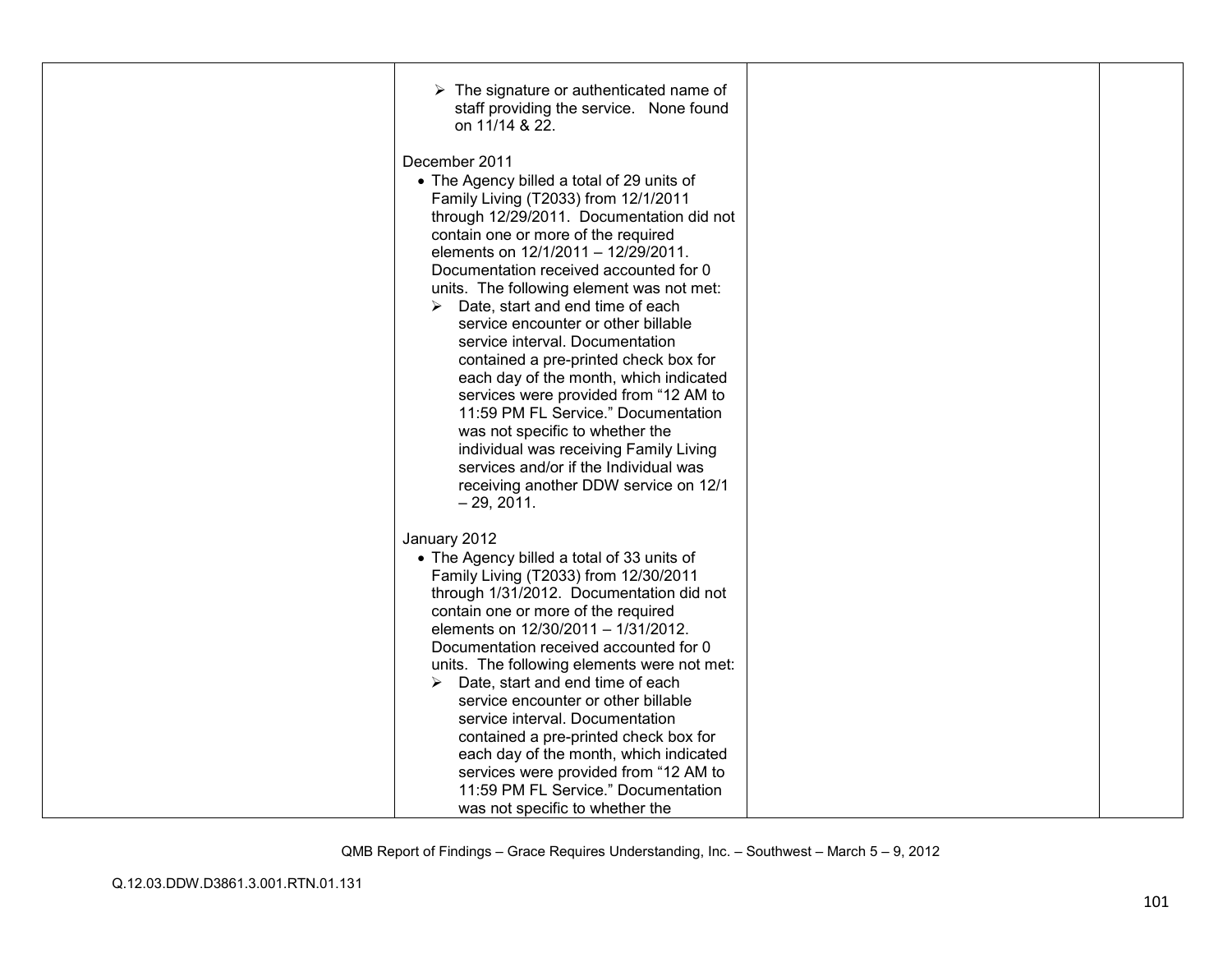| individual was receiving Family Living                  |  |
|---------------------------------------------------------|--|
| services and/or if the Individual was                   |  |
| receiving another DDW service on                        |  |
| 12/30 & 31, 2011 & 1/1 - 31.                            |  |
|                                                         |  |
| $\triangleright$ The signature or authenticated name of |  |
| staff providing the service. No                         |  |
| signature was noted on 1/19.                            |  |
|                                                         |  |
| $\triangleright$ A description of what occurred during  |  |
| the encounter or service interval. The                  |  |
| agencies daily documentation ("Monthly                  |  |
| Activity Calendar") for 1/31 was blank.                 |  |
|                                                         |  |
|                                                         |  |
| Individual #11                                          |  |
| November 2011                                           |  |
| • The Agency billed a total of 30 units of              |  |
| Family Living (T2033) from 11/1/2011                    |  |
| through 11/30/2011. Documentation did not               |  |
| contain one or more of the required                     |  |
| elements on 11/1/2011 - 11/30/2011.                     |  |
| Documentation received accounted for 0                  |  |
| units. The following element was not met:               |  |
| Date, start and end time of each<br>➤                   |  |
| service encounter or other billable                     |  |
| service interval. Documentation                         |  |
| contained a pre-printed check box for                   |  |
| each day of the month, which indicated                  |  |
| services were provided from "12 AM to                   |  |
|                                                         |  |
| 11:59 PM FL Service." Documentation                     |  |
| was not specific to whether the                         |  |
| individual was receiving Family Living                  |  |
| services and/or if the Individual was                   |  |
| receiving another DDW service on 11/1                   |  |
| $-30, 2011.$                                            |  |
|                                                         |  |
| December 2011                                           |  |
| • The Agency billed a total of 29 units of              |  |
| Family Living (T2033) from 12/1/2011                    |  |
| through 12/29/2011. Documentation did not               |  |
| contain one or more of the required                     |  |
| elements on 12/1/2011 - 12/29/2011.                     |  |
|                                                         |  |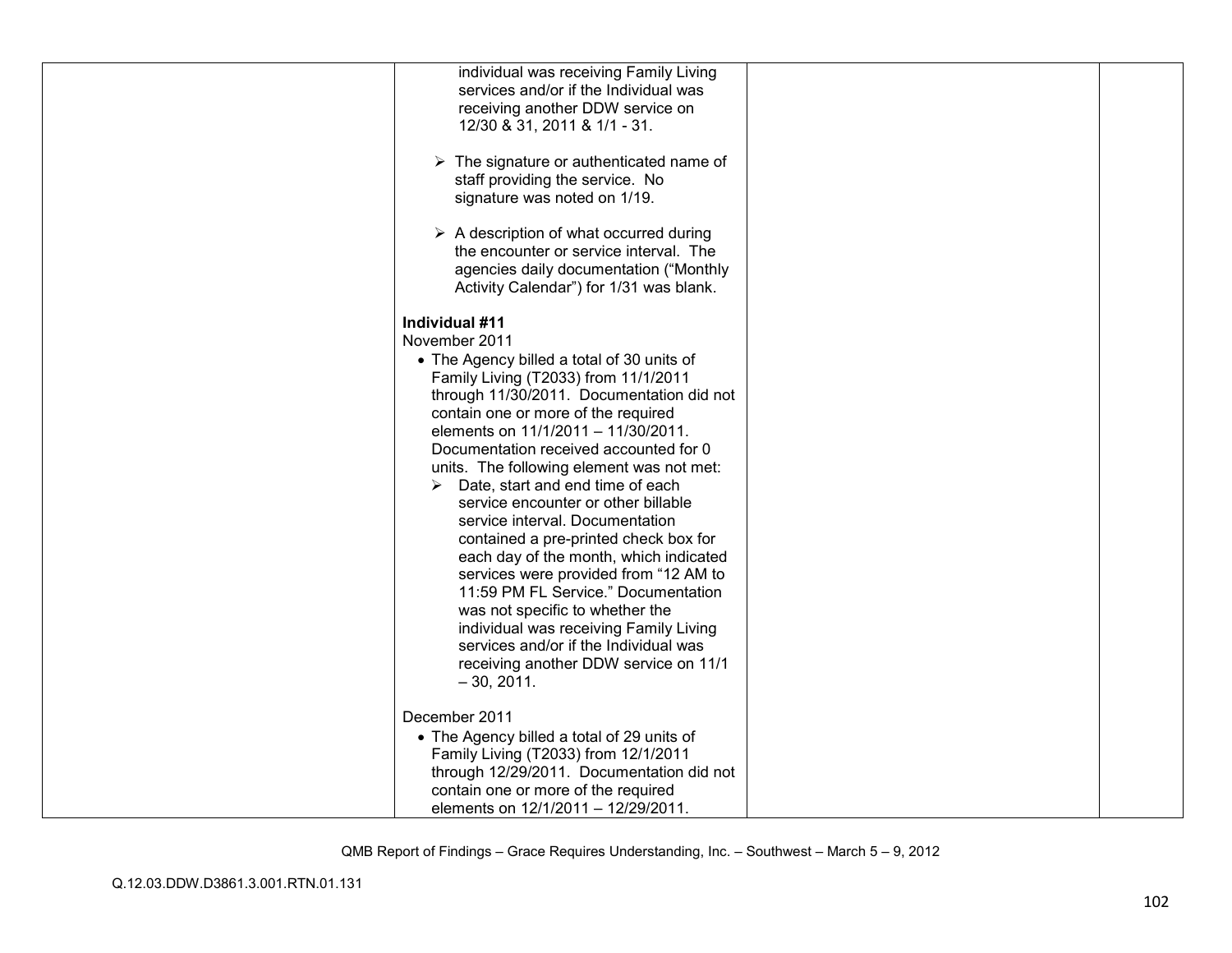| Documentation received accounted for 0<br>units. The following element was not met:<br>Date, start and end time of each<br>➤<br>service encounter or other billable<br>service interval. Documentation<br>contained a pre-printed check box for<br>each day of the month, which indicated<br>services were provided from "12 AM to<br>11:59 PM FL Service." Documentation<br>was not specific to whether the<br>individual was receiving Family Living<br>services and/or if the Individual was<br>receiving another DDW service on 12/1<br>$-29, 2011.$                                                                                                                                                                                                                                        |  |
|-------------------------------------------------------------------------------------------------------------------------------------------------------------------------------------------------------------------------------------------------------------------------------------------------------------------------------------------------------------------------------------------------------------------------------------------------------------------------------------------------------------------------------------------------------------------------------------------------------------------------------------------------------------------------------------------------------------------------------------------------------------------------------------------------|--|
| January 2012<br>• The Agency billed a total of 33 units of<br>Family Living (T2033) from 12/30/2011<br>through 1/31/2012. Documentation did not<br>contain one or more of the required<br>elements on 12/30/2011 - 1/31/2012.<br>Documentation received accounted for 0<br>units. The following element was not met:<br>Date, start and end time of each<br>service encounter or other billable<br>service interval. Documentation<br>contained a pre-printed check box for<br>each day of the month, which indicated<br>services were provided from "12 AM to<br>11:59 PM FL Service." Documentation<br>was not specific to whether the<br>individual was receiving Family Living<br>services and/or if the Individual was<br>receiving another DDW service on<br>12/30 & 31, 2011 & 1/1 - 31. |  |
| Individual #12<br>November 2011<br>• The Agency billed a total of 30 units of<br>Family Living (T2033) from 11/1/2011<br>through 11/30/2011. Documentation did not<br>contain one or more of the required                                                                                                                                                                                                                                                                                                                                                                                                                                                                                                                                                                                       |  |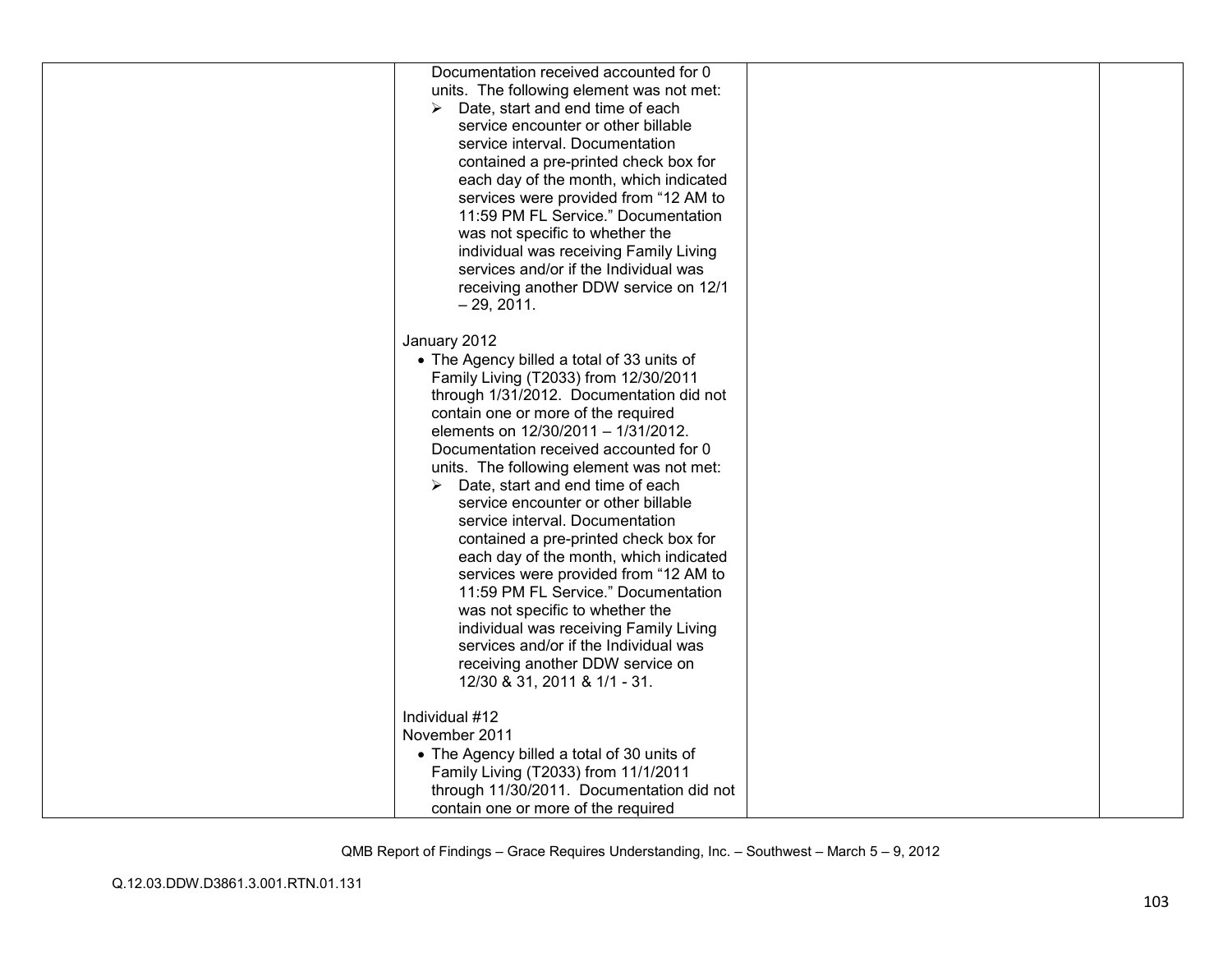| elements on 11/1/2011 - 11/30/2011.<br>Documentation received accounted for 0<br>units. The following element was not met:<br>Date, start and end time of each<br>➤<br>service encounter or other billable<br>service interval. Documentation<br>contained a pre-printed check box for<br>each day of the month, which indicated<br>services were provided from "12 AM to<br>11:59 PM FL Service." Documentation<br>was not specific to whether the<br>individual was receiving Family Living<br>services and/or if the Individual was<br>receiving another DDW service on 11/1<br>$-30, 2011.$                                                                                                                                                                                            |  |
|--------------------------------------------------------------------------------------------------------------------------------------------------------------------------------------------------------------------------------------------------------------------------------------------------------------------------------------------------------------------------------------------------------------------------------------------------------------------------------------------------------------------------------------------------------------------------------------------------------------------------------------------------------------------------------------------------------------------------------------------------------------------------------------------|--|
| December 2011<br>• The Agency billed a total of 29 units of<br>Family Living (T2033) from 12/1/2011<br>through 12/29/2011. Documentation did not<br>contain one or more of the required<br>elements on 12/1/2011 - 12/29/2011.<br>Documentation received accounted for 0<br>units. The following element was not met:<br>Date, start and end time of each<br>➤<br>service encounter or other billable<br>service interval. Documentation<br>contained a pre-printed check box for<br>each day of the month, which indicated<br>services were provided from "12 AM to<br>11:59 PM FL Service." Documentation<br>was not specific to whether the<br>individual was receiving Family Living<br>services and/or if the Individual was<br>receiving another DDW service on 12/1<br>$-29, 2011.$ |  |
| January 2012<br>• The Agency billed a total of 33 units of<br>Family Living (T2033) from 12/30/2011<br>through 1/31/2012. Documentation did not<br>contain one or more of the required                                                                                                                                                                                                                                                                                                                                                                                                                                                                                                                                                                                                     |  |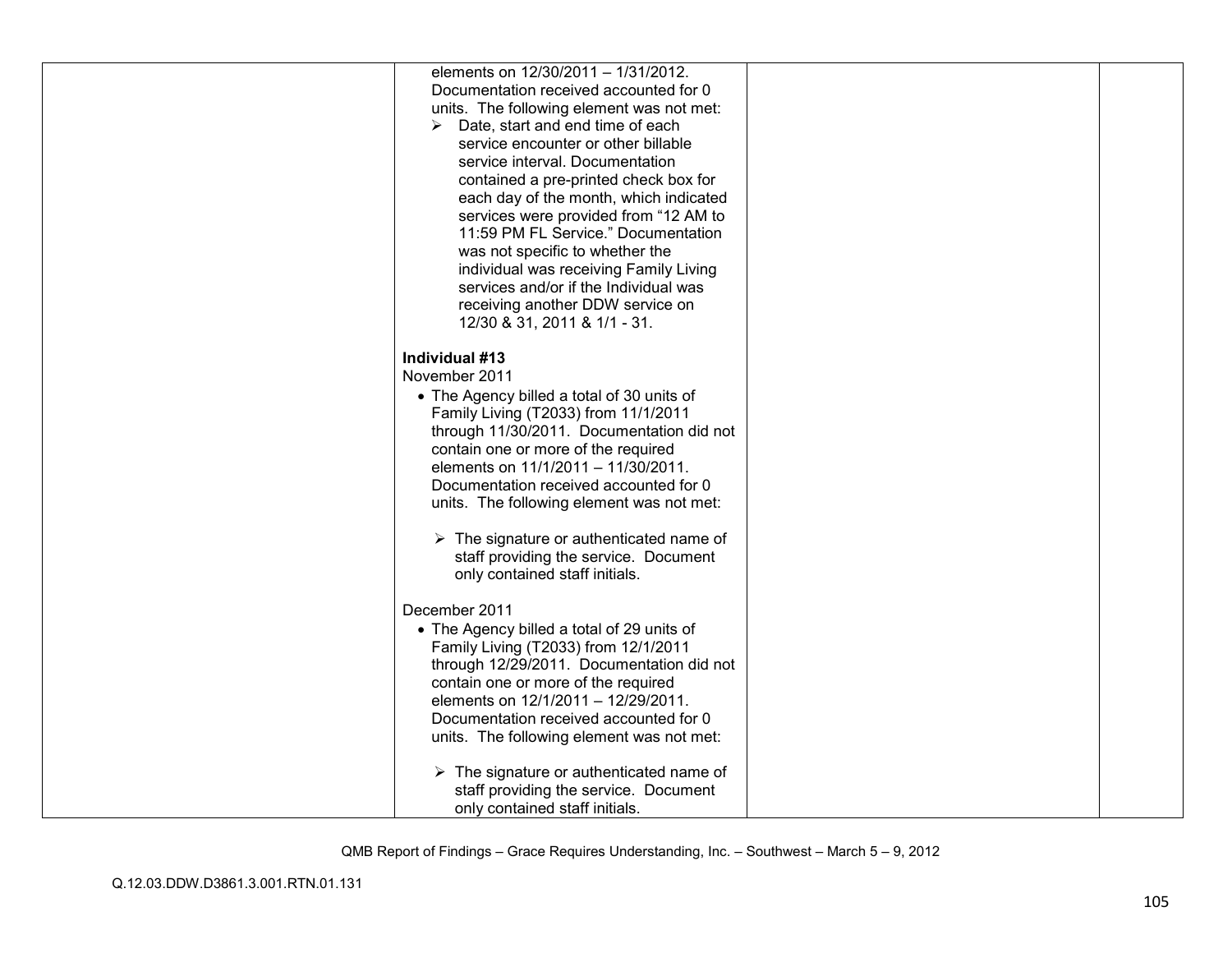| January 2012<br>• The Agency billed a total of 33 units of<br>Family Living (T2033) from 12/30/2011<br>through 1/31/2012. Documentation did not<br>contain one or more of the required<br>elements on 12/30/2011 - 1/31/2012.<br>Documentation received accounted for 0<br>units. The following element was not met:<br>$\triangleright$ The signature or authenticated name of<br>staff providing the service. Document<br>only contained staff initials on $1/1 - 29$ .<br>On 1/30 no signature was found.<br>$\triangleright$ A description of what occurred during<br>the encounter or service interval. The<br>agencies daily documentation ("Monthly<br>Activity Calendar") for 1/31 was blank.                                                                                                        |  |
|--------------------------------------------------------------------------------------------------------------------------------------------------------------------------------------------------------------------------------------------------------------------------------------------------------------------------------------------------------------------------------------------------------------------------------------------------------------------------------------------------------------------------------------------------------------------------------------------------------------------------------------------------------------------------------------------------------------------------------------------------------------------------------------------------------------|--|
| Individual #14<br>November 2011<br>• The Agency billed a total of 30 units of<br>Family Living (T2033) from 11/1/2011<br>through 11/30/2011. Documentation did not<br>contain one or more of the required<br>elements on 11/1/2011 - 11/30/2011.<br>Documentation received accounted for 0<br>units. The following element was not met:<br>Date, start and end time of each<br>➤<br>service encounter or other billable<br>service interval. Documentation<br>contained a pre-printed check box for<br>each day of the month, which indicated<br>services were provided from "12 AM to<br>11:59 PM FL Service." Documentation<br>was not specific to whether the<br>individual was receiving Family Living<br>services and/or if the Individual was<br>receiving another DDW service on 11/1<br>$-30, 2011.$ |  |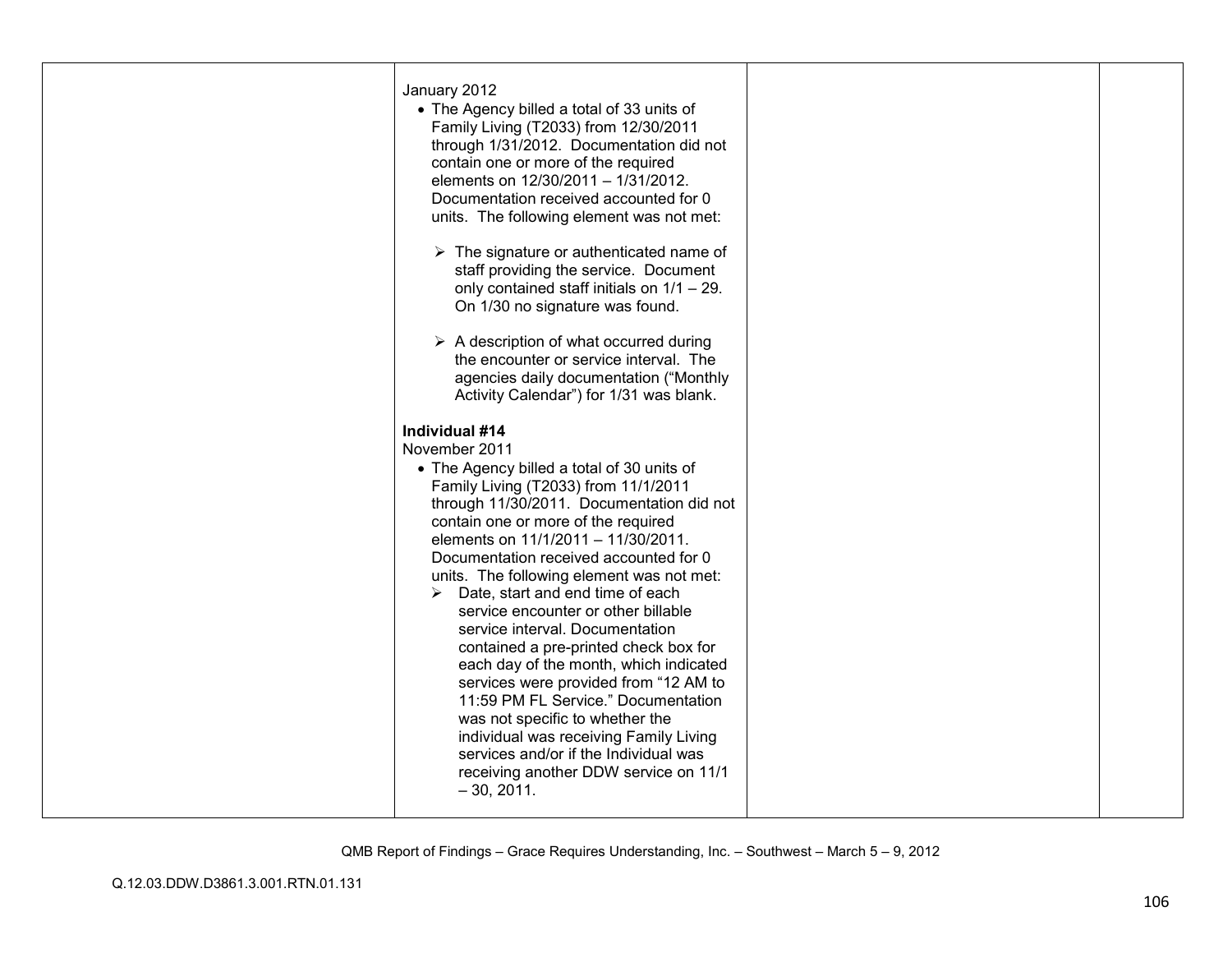| December 2011                                                                |  |
|------------------------------------------------------------------------------|--|
| • The Agency billed a total of 29 units of                                   |  |
| Family Living (T2033) from 12/1/2011                                         |  |
| through 12/29/2011. Documentation did not                                    |  |
| contain one or more of the required                                          |  |
| elements on 12/1/2011 - 12/29/2011.                                          |  |
| Documentation received accounted for 0                                       |  |
| units. The following element was not met:                                    |  |
| Date, start and end time of each<br>➤                                        |  |
| service encounter or other billable                                          |  |
| service interval. Documentation                                              |  |
| contained a pre-printed check box for                                        |  |
| each day of the month, which indicated                                       |  |
| services were provided from "12 AM to                                        |  |
| 11:59 PM FL Service." Documentation                                          |  |
| was not specific to whether the                                              |  |
|                                                                              |  |
| individual was receiving Family Living                                       |  |
| services and/or if the Individual was                                        |  |
| receiving another DDW service on 12/1                                        |  |
| $-29, 2011.$                                                                 |  |
|                                                                              |  |
| January 2012                                                                 |  |
| • The Agency billed a total of 33 units of                                   |  |
| Family Living (T2033) from 12/30/2011                                        |  |
| through 1/31/2012. Documentation did not                                     |  |
| contain one or more of the required                                          |  |
| elements on 12/30/2011 - 1/31/2012.                                          |  |
| Documentation received accounted for 0                                       |  |
|                                                                              |  |
| units. The following element was not met:                                    |  |
| Date, start and end time of each<br>➤                                        |  |
| service encounter or other billable                                          |  |
| service interval. Documentation                                              |  |
| contained a pre-printed check box for                                        |  |
| each day of the month, which indicated                                       |  |
|                                                                              |  |
| services were provided from "12 AM to<br>11:59 PM FL Service." Documentation |  |
|                                                                              |  |
| was not specific to whether the                                              |  |
| individual was receiving Family Living                                       |  |
| services and/or if the Individual was                                        |  |
| receiving another DDW service on                                             |  |
| 12/30 & 31, 2011 & 1/1 - 31.                                                 |  |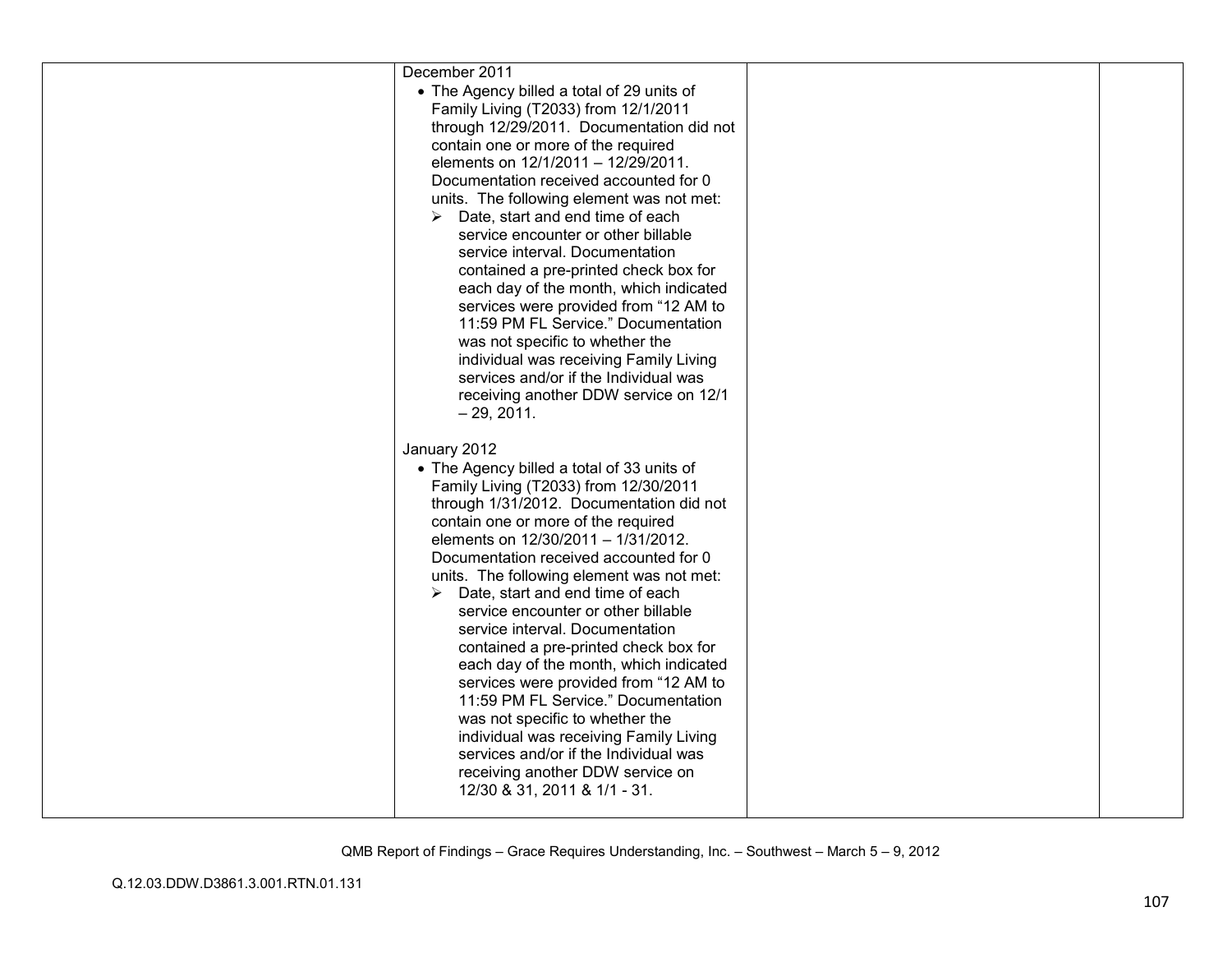| Individual #15                                          |  |
|---------------------------------------------------------|--|
| November 2011                                           |  |
| • The Agency billed a total of 30 units of              |  |
| Family Living (T2033) from 11/1/2011                    |  |
| through 11/30/2011. Documentation did not               |  |
| contain one or more of the required                     |  |
| elements on 11/1/2011 - 11/30/2011.                     |  |
| Documentation received accounted for 0                  |  |
| units. The following elements were not met:             |  |
| Date, start and end time of each                        |  |
| service encounter or other billable                     |  |
| service interval. Documentation                         |  |
| contained a pre-printed check box for                   |  |
| each day of the month, which indicated                  |  |
| services were provided from "12 AM to                   |  |
| 11:59 PM FL Service." Documentation                     |  |
| was not specific to whether the                         |  |
| individual was receiving Family Living                  |  |
| services and/or if the Individual was                   |  |
| receiving another DDW service on 11/1                   |  |
| $-30, 2011.$                                            |  |
|                                                         |  |
| $\triangleright$ The signature or authenticated name of |  |
| staff providing the service.                            |  |
| Documentation contained no signature                    |  |
| on 11/1.                                                |  |
|                                                         |  |
| $\triangleright$ A description of what occurred during  |  |
| the encounter or service interval on                    |  |
|                                                         |  |
| 11/4, 5, 6, 18 & 19.                                    |  |
| December 2011                                           |  |
| • The Agency billed a total of 29 units of              |  |
| Family Living (T2033) from 12/1/2011                    |  |
| through 12/29/2011. Documentation did not               |  |
| contain one or more of the required                     |  |
| elements on 12/1/2011 - 12/29/2011.                     |  |
| Documentation received accounted for 0                  |  |
| units. The following elements were not met:             |  |
| Date, start and end time of each                        |  |
| service encounter or other billable                     |  |
| service interval. Documentation                         |  |
|                                                         |  |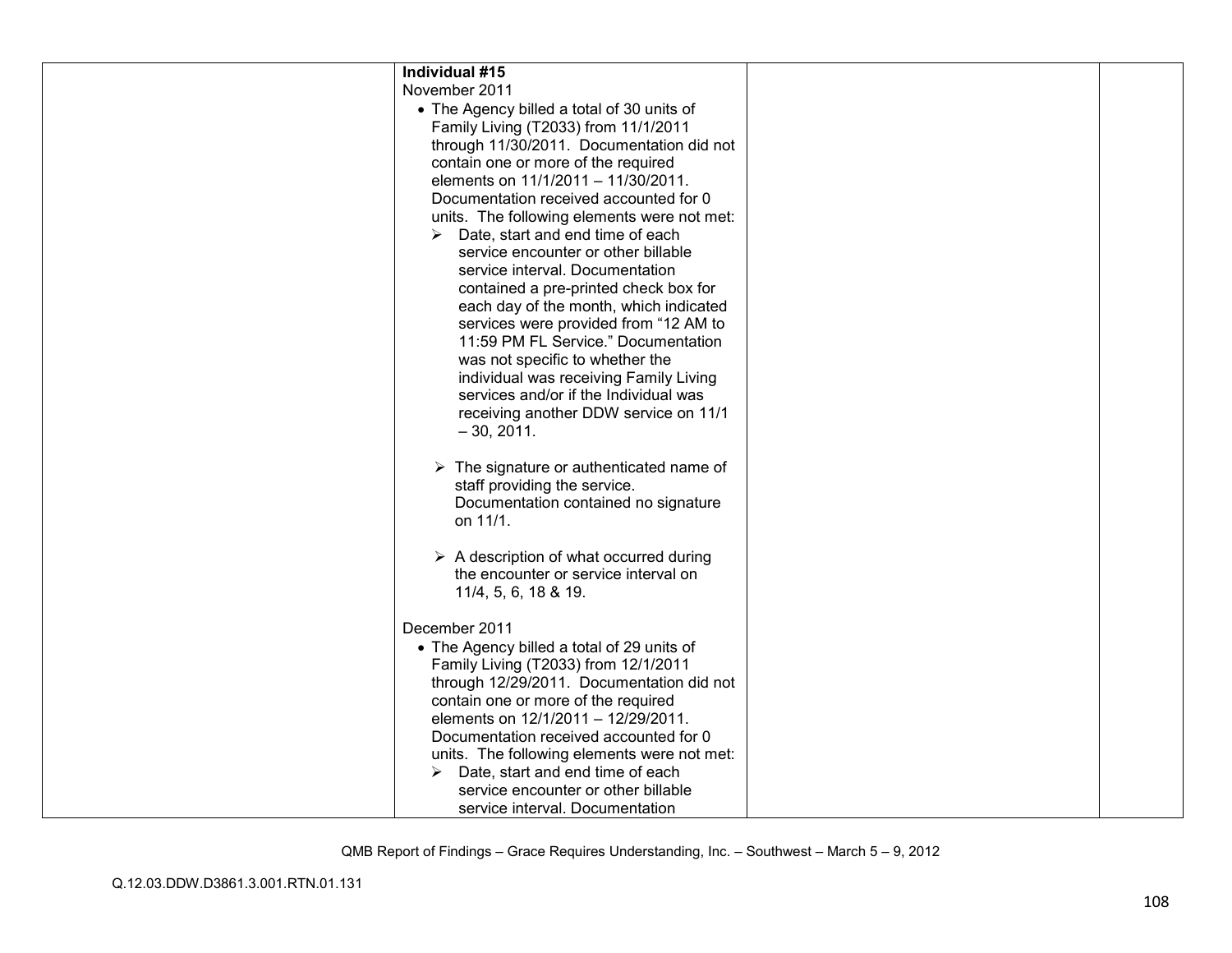| contained a pre-printed check box for                  |  |
|--------------------------------------------------------|--|
| each day of the month, which indicated                 |  |
| services were provided from "12 AM to                  |  |
|                                                        |  |
| 11:59 PM FL Service." Documentation                    |  |
| was not specific to whether the                        |  |
| individual was receiving Family Living                 |  |
| services and/or if the Individual was                  |  |
| receiving another DDW service on 12/1                  |  |
| $-29, 2011.$                                           |  |
|                                                        |  |
| $\triangleright$ A description of what occurred during |  |
| the encounter or service interval on                   |  |
| 12/2, 3, 17 & 19.                                      |  |
|                                                        |  |
| January 2012                                           |  |
| • The Agency billed a total of 33 units of             |  |
| Family Living (T2033) from 12/30/2011                  |  |
| through 1/31/2012. Documentation did not               |  |
| contain one or more of the required                    |  |
| elements on 12/30/2011 - 1/31/2012.                    |  |
| Documentation received accounted for 0                 |  |
| units. The following elements were not met:            |  |
| $\triangleright$ Date, start and end time of each      |  |
| service encounter or other billable                    |  |
| service interval. Documentation                        |  |
|                                                        |  |
| contained a pre-printed check box for                  |  |
| each day of the month, which indicated                 |  |
| services were provided from "12 AM to                  |  |
| 11:59 PM FL Service." Documentation                    |  |
| was not specific to whether the                        |  |
| individual was receiving Family Living                 |  |
| services and/or if the Individual was                  |  |
| receiving another DDW service on                       |  |
| 12/30 & 31, 2011 & 1/1 - 31.                           |  |
|                                                        |  |
| $\triangleright$ A description of what occurred during |  |
| the encounter or service interval on 1/1,              |  |
| 7, 8, 14, 21 & 28.                                     |  |
|                                                        |  |
| Individual #16                                         |  |
| November 2011                                          |  |
| • The Agency billed a total of 28 units of             |  |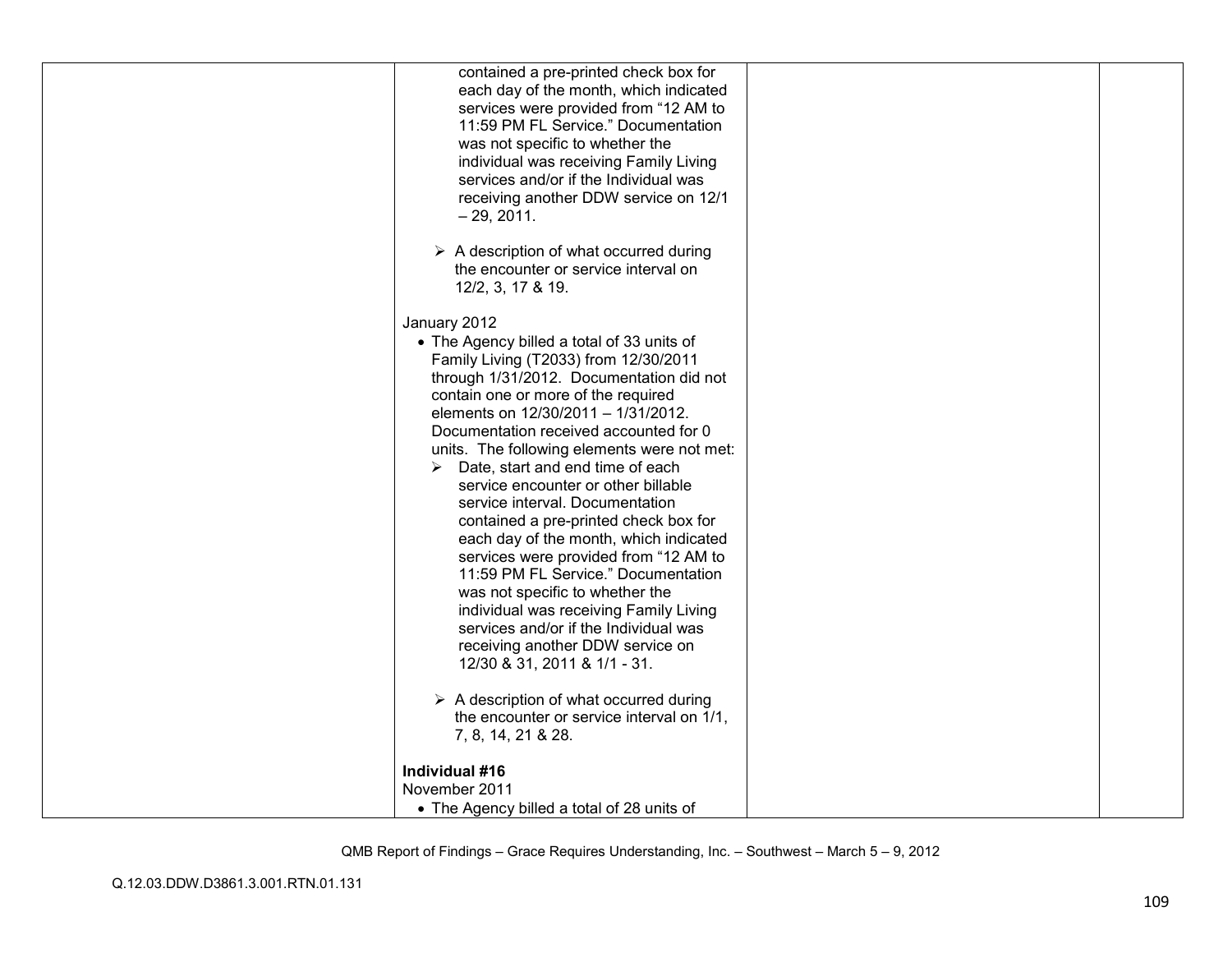| Family Living (T2033) from 11/3/2011<br>through 11/30/2011. Documentation did not<br>contain one or more of the required<br>elements on 11/1/2011 - 11/30/2011.<br>Documentation received accounted for 0<br>units. The following element was not met:<br>$\triangleright$ No documentation found for 11/3 - 30,<br>2011.                                                                                                                                                                                                                                                                                                                                                                                                                                                                              |  |
|--------------------------------------------------------------------------------------------------------------------------------------------------------------------------------------------------------------------------------------------------------------------------------------------------------------------------------------------------------------------------------------------------------------------------------------------------------------------------------------------------------------------------------------------------------------------------------------------------------------------------------------------------------------------------------------------------------------------------------------------------------------------------------------------------------|--|
| December 2011<br>• The Agency billed a total of 29 units of<br>Family Living (T2033) from 12/1/2011<br>through 12/29/2011. Documentation did not<br>contain one or more of the required<br>elements on 12/1/2011 - 12/29/2011.<br>Documentation received accounted for 0<br>units. The following element was not met:<br>$\triangleright$ Date, start and end time of each<br>service encounter or other billable<br>service interval. Documentation<br>contained a pre-printed check box for<br>each day of the month, which indicated<br>services were provided from "12 AM to<br>11:59 PM FL Service." Documentation<br>was not specific to whether the<br>individual was receiving Family Living<br>services and/or if the Individual was<br>receiving another DDW service on 12/1<br>$-29, 2011.$ |  |
| January 2012<br>• The Agency billed a total of 33 units of<br>Family Living (T2033) from 12/30/2011<br>through 1/31/2012. Documentation did not<br>contain one or more of the required<br>elements on 12/30/2011 - 1/31/2012.<br>Documentation received accounted for 0<br>units. The following element was not met:<br>$\triangleright$ Date, start and end time of each<br>service encounter or other billable<br>service interval. Documentation<br>contained a pre-printed check box for                                                                                                                                                                                                                                                                                                           |  |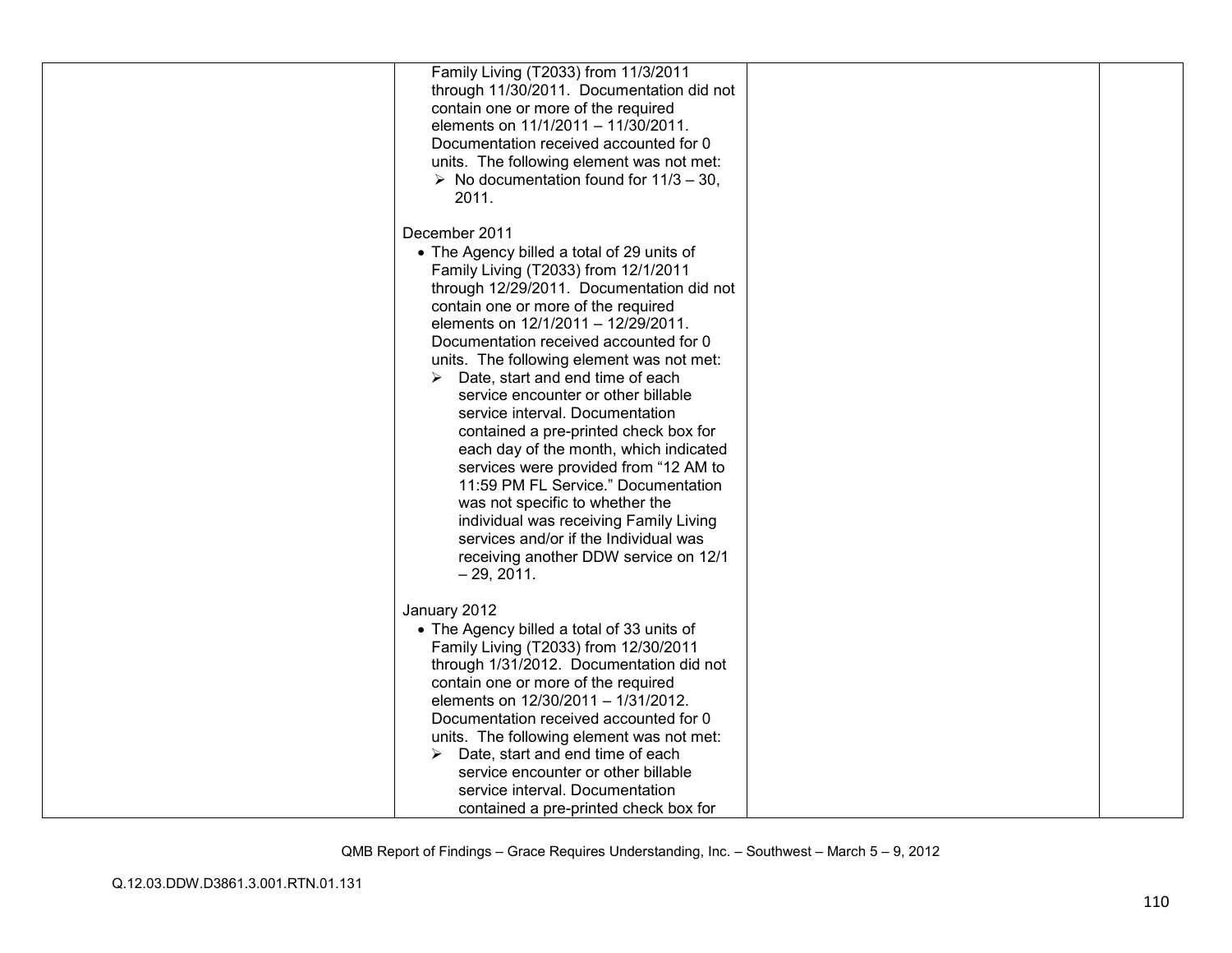| each day of the month, which indicated                                                   |  |
|------------------------------------------------------------------------------------------|--|
| services were provided from "12 AM to                                                    |  |
| 11:59 PM FL Service." Documentation<br>was not specific to whether the                   |  |
| individual was receiving Family Living                                                   |  |
| services and/or if the Individual was                                                    |  |
| receiving another DDW service on                                                         |  |
| 12/30 & 31, 2011 & 1/1 - 31.                                                             |  |
| Individual #18                                                                           |  |
| November 2011                                                                            |  |
| • The Agency billed a total of 18 units of                                               |  |
| Family Living (T2033) from 11/1/2011<br>through 11/18/2011. Documentation did not        |  |
| contain one or more of the required                                                      |  |
| elements on 11/1/2011 - 11/18/2011.                                                      |  |
| Documentation received accounted for 0                                                   |  |
| units. The following elements were not met:                                              |  |
| $\triangleright$ Date, start and end time of each<br>service encounter or other billable |  |
| service interval. Documentation                                                          |  |
| contained a pre-printed check box for                                                    |  |
| each day of the month, which indicated                                                   |  |
| services were provided from "12 AM to<br>11:59 PM FL Service." Documentation             |  |
| was not specific to whether the                                                          |  |
| individual was receiving Family Living                                                   |  |
| services and/or if the Individual was                                                    |  |
| receiving another DDW service on 11/1                                                    |  |
| $-30, 2011.$                                                                             |  |
| $\triangleright$ The signature or authenticated name of                                  |  |
| staff providing the service.                                                             |  |
| Documentation contained no signature                                                     |  |
| from 11/1 - 30.                                                                          |  |
| $\triangleright$ A description of what occurred during                                   |  |
| the encounter or service interval on                                                     |  |
| 11/5, 6 & 12.                                                                            |  |
| December 2011                                                                            |  |
| • The Agency billed a total of 28 units of                                               |  |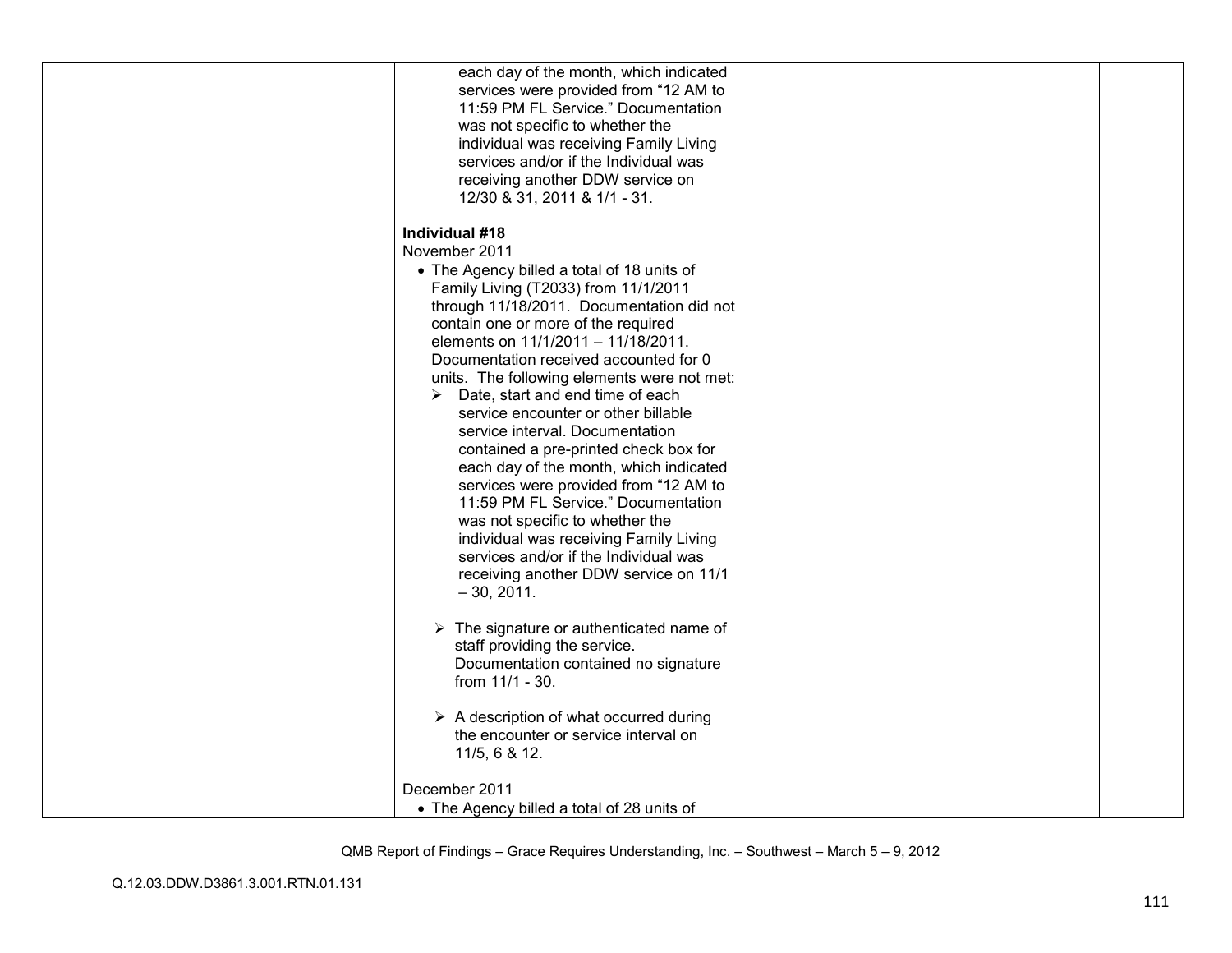| Family Living (T2033) from 12/2/2011                    |  |
|---------------------------------------------------------|--|
| through 12/29/2011. Documentation did not               |  |
| contain one or more of the required                     |  |
| elements on 12/2/2011 - 12/29/2011.                     |  |
|                                                         |  |
| Documentation received accounted for 0                  |  |
| units. The following elements were not met:             |  |
| Date, start and end time of each<br>➤                   |  |
| service encounter or other billable                     |  |
| service interval. Documentation                         |  |
| contained a pre-printed check box for                   |  |
| each day of the month, which indicated                  |  |
| services were provided from "12 AM to                   |  |
| 11:59 PM FL Service." Documentation                     |  |
| was not specific to whether the                         |  |
| individual was receiving Family Living                  |  |
| services and/or if the Individual was                   |  |
| receiving another DDW service on 12/1                   |  |
| $-29, 2011.$                                            |  |
|                                                         |  |
| $\triangleright$ The signature or authenticated name of |  |
|                                                         |  |
| staff providing the service.                            |  |
| Documentation contained no signature                    |  |
| from 12/1 - 29.                                         |  |
|                                                         |  |
| $\triangleright$ A description of what occurred during  |  |
| the encounter or service interval on                    |  |
| 12/17 & 29.                                             |  |
|                                                         |  |
| January 2012                                            |  |
| • The Agency billed a total of 33 units of              |  |
| Family Living (T2033) from 12/30/2011                   |  |
| through 1/31/2012. Documentation did not                |  |
| contain one or more of the required                     |  |
| elements on 12/30/2011 - 1/31/2012.                     |  |
| Documentation received accounted for 0                  |  |
| units. The following element was not met:               |  |
| Date, start and end time of each<br>➤                   |  |
| service encounter or other billable                     |  |
| service interval. Documentation                         |  |
| contained a pre-printed check box for                   |  |
| each day of the month, which indicated                  |  |
| services were provided from "12 AM to                   |  |
|                                                         |  |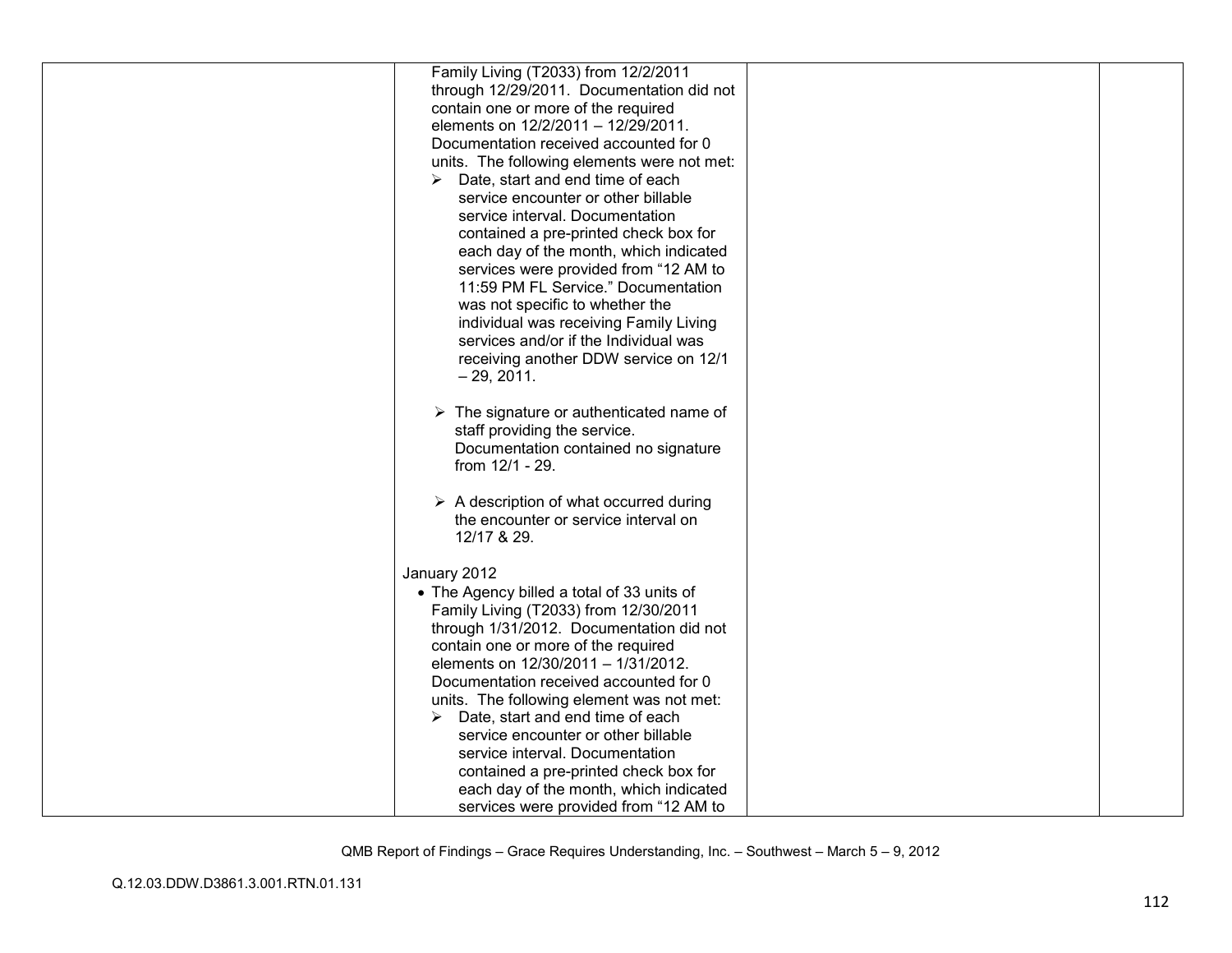| 11:59 PM FL Service." Documentation<br>was not specific to whether the<br>individual was receiving Family Living<br>services and/or if the Individual was<br>receiving another DDW service on<br>12/30 & 31, 2011 & 1/1 - 31.<br>$\triangleright$ The signature or authenticated name of<br>staff providing the service.<br>Documentation contained no signature<br>12/30 & 31, 2011 & 1/1 - 31.<br>$\triangleright$ A description of what occurred during<br>the encounter or service interval on<br>12/30.                                                                                                                                                                                                                                                                                                 |  |
|--------------------------------------------------------------------------------------------------------------------------------------------------------------------------------------------------------------------------------------------------------------------------------------------------------------------------------------------------------------------------------------------------------------------------------------------------------------------------------------------------------------------------------------------------------------------------------------------------------------------------------------------------------------------------------------------------------------------------------------------------------------------------------------------------------------|--|
| Individual #19<br>November 2011<br>• The Agency billed a total of 30 units of<br>Family Living (T2033) from 11/1/2011<br>through 11/30/2011. Documentation did not<br>contain one or more of the required<br>elements on 11/1/2011 - 11/30/2011.<br>Documentation received accounted for 0<br>units. The following element was not met:<br>Date, start and end time of each<br>➤<br>service encounter or other billable<br>service interval. Documentation<br>contained a pre-printed check box for<br>each day of the month, which indicated<br>services were provided from "12 AM to<br>11:59 PM FL Service." Documentation<br>was not specific to whether the<br>individual was receiving Family Living<br>services and/or if the Individual was<br>receiving another DDW service on 11/1<br>$-30, 2011.$ |  |
| December 2011<br>• The Agency billed a total of 29 units of<br>Family Living (T2033) from 12/1/2011<br>through 12/29/2011. Documentation did not                                                                                                                                                                                                                                                                                                                                                                                                                                                                                                                                                                                                                                                             |  |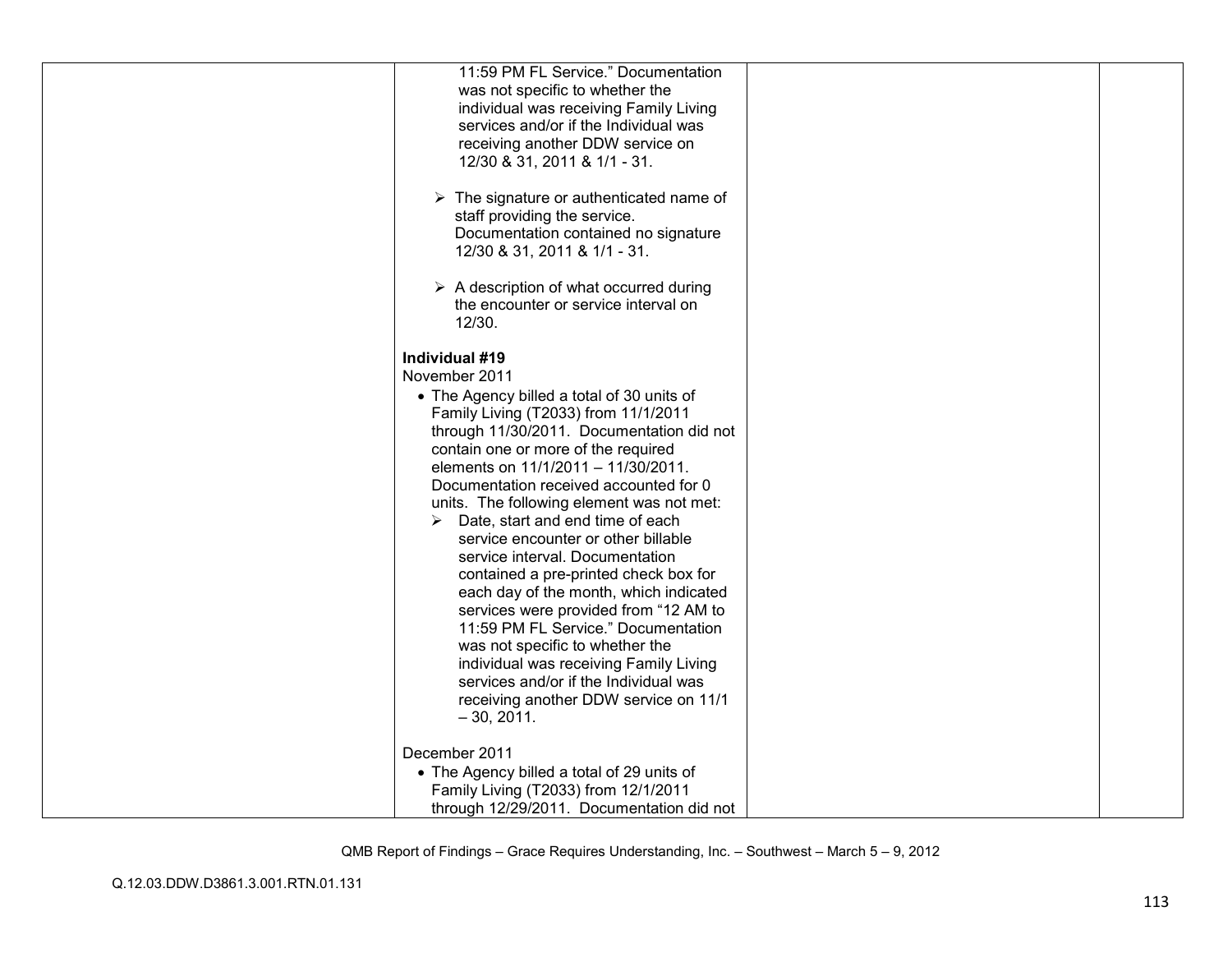| contain one or more of the required               |  |
|---------------------------------------------------|--|
| elements on 12/1/2011 - 12/29/2011.               |  |
| Documentation received accounted for 0            |  |
| units. The following element was not met:         |  |
| $\triangleright$ Date, start and end time of each |  |
| service encounter or other billable               |  |
| service interval. Documentation                   |  |
| contained a pre-printed check box for             |  |
| each day of the month, which indicated            |  |
| services were provided from "12 AM to             |  |
| 11:59 PM FL Service." Documentation               |  |
| was not specific to whether the                   |  |
| individual was receiving Family Living            |  |
| services and/or if the Individual was             |  |
| receiving another DDW service on 12/1             |  |
| $-29, 2011.$                                      |  |
|                                                   |  |
| January 2012                                      |  |
| • The Agency billed a total of 33 units of        |  |
| Family Living (T2033) from 12/30/2011             |  |
| through 1/31/2012. Documentation did not          |  |
| contain one or more of the required               |  |
| elements on 12/30/2011 - 1/31/2012.               |  |
|                                                   |  |
| Documentation received accounted for 0            |  |
| units. The following element was not met:         |  |
| Date, start and end time of each<br>➤             |  |
| service encounter or other billable               |  |
| service interval. Documentation                   |  |
| contained a pre-printed check box for             |  |
| each day of the month, which indicated            |  |
| services were provided from "12 AM to             |  |
| 11:59 PM FL Service." Documentation               |  |
| was not specific to whether the                   |  |
| individual was receiving Family Living            |  |
| services and/or if the Individual was             |  |
| receiving another DDW service on                  |  |
| 12/30 & 31, 2011 & 1/1 - 31.                      |  |
|                                                   |  |
| Individual #20                                    |  |
| November 2011                                     |  |
| • The Agency billed a total of 30 units of        |  |
| Family Living (T2033) from 11/1/2011              |  |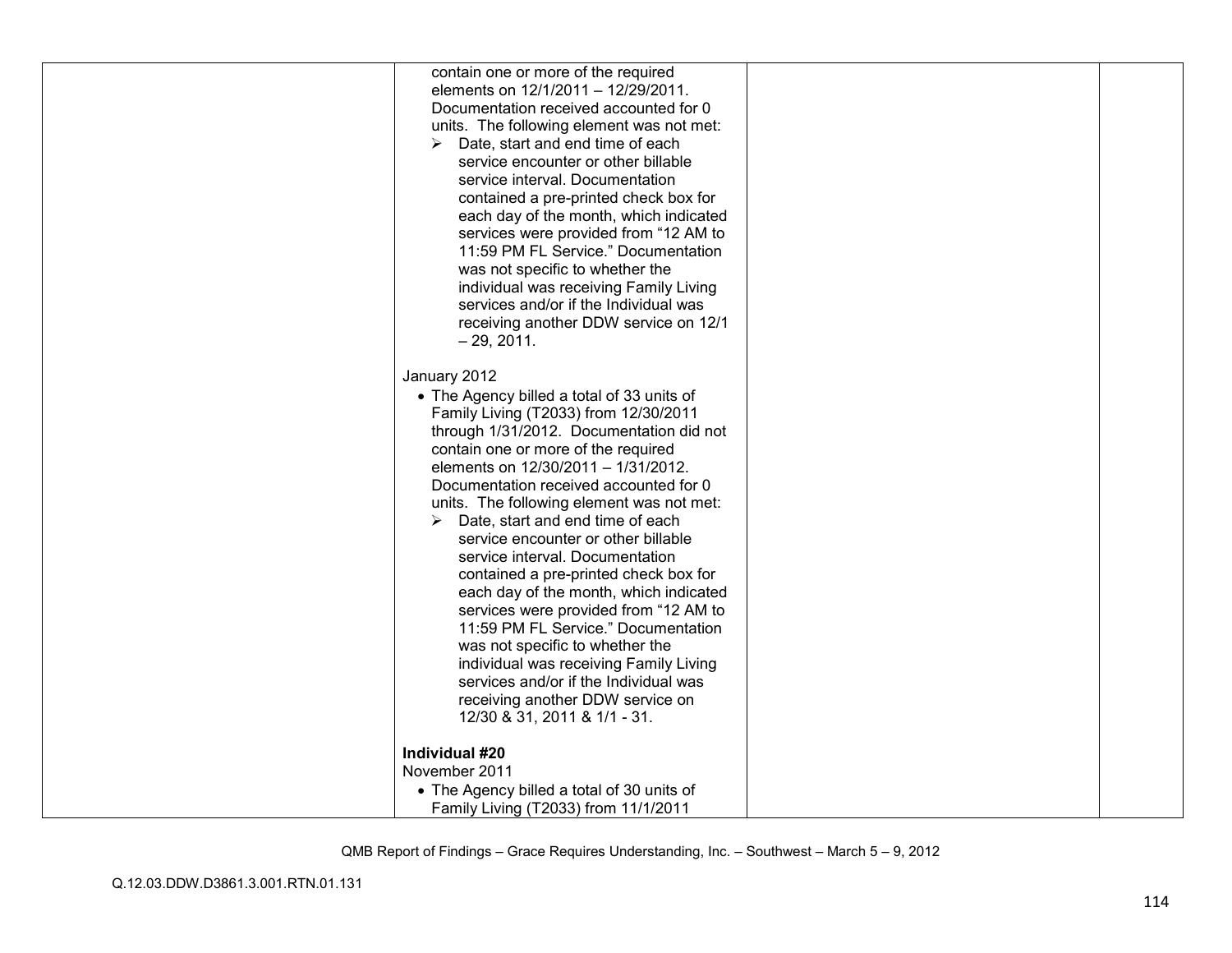| through 11/30/2011. Documentation did not         |  |
|---------------------------------------------------|--|
| contain one or more of the required               |  |
| elements on 11/1/2011 - 11/30/2011.               |  |
| Documentation received accounted for 0            |  |
| units. The following element was not met:         |  |
| Date, start and end time of each                  |  |
| service encounter or other billable               |  |
|                                                   |  |
| service interval. Documentation                   |  |
| contained a pre-printed check box for             |  |
| each day of the month, which indicated            |  |
| services were provided from "12 AM to             |  |
| 11:59 PM FL Service." Documentation               |  |
| was not specific to whether the                   |  |
| individual was receiving Family Living            |  |
| services and/or if the Individual was             |  |
| receiving another DDW service on 11/1             |  |
| $-30, 2011.$                                      |  |
|                                                   |  |
| December 2011                                     |  |
| • The Agency billed a total of 29 units of        |  |
| Family Living (T2033) from 12/1/2011              |  |
| through 12/29/2011. Documentation did not         |  |
| contain one or more of the required               |  |
| elements on 12/1/2011 - 12/29/2011.               |  |
| Documentation received accounted for 0            |  |
| units. The following element was not met:         |  |
| $\triangleright$ Date, start and end time of each |  |
| service encounter or other billable               |  |
| service interval. Documentation                   |  |
| contained a pre-printed check box for             |  |
| each day of the month, which indicated            |  |
| services were provided from "12 AM to             |  |
| 11:59 PM FL Service." Documentation               |  |
| was not specific to whether the                   |  |
| individual was receiving Family Living            |  |
| services and/or if the Individual was             |  |
|                                                   |  |
| receiving another DDW service on 12/1             |  |
| $-29, 2011.$                                      |  |
|                                                   |  |
| January 2012                                      |  |
| • The Agency billed a total of 33 units of        |  |
| Family Living (T2033) from 12/30/2011             |  |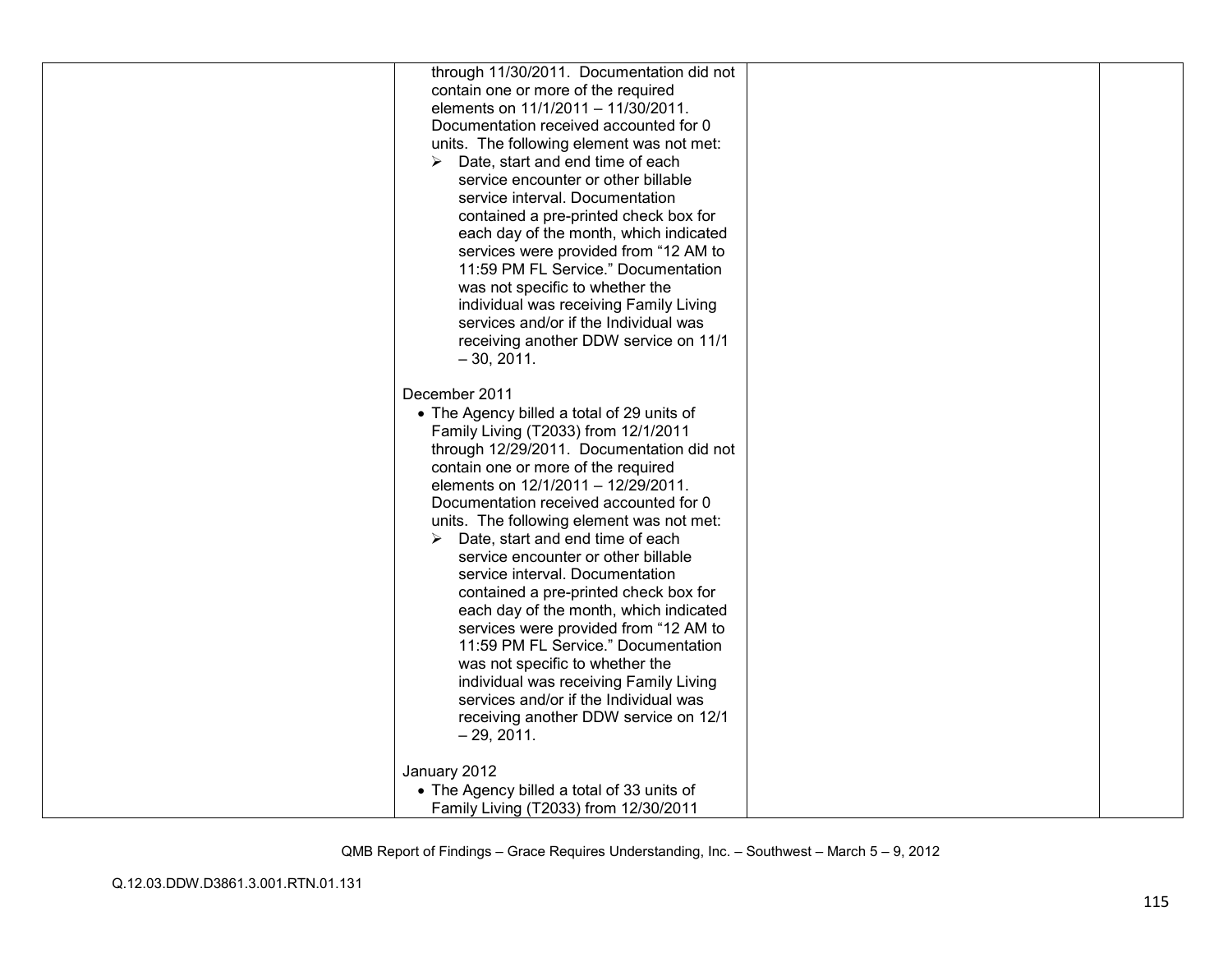| through 1/31/2012. Documentation did not               |  |
|--------------------------------------------------------|--|
| contain one or more of the required                    |  |
| elements on 12/30/2011 - 1/31/2012.                    |  |
| Documentation received accounted for 0                 |  |
| units. The following element was not met:              |  |
| $\triangleright$ Date, start and end time of each      |  |
| service encounter or other billable                    |  |
|                                                        |  |
| service interval. Documentation                        |  |
| contained a pre-printed check box for                  |  |
| each day of the month, which indicated                 |  |
| services were provided from "12 AM to                  |  |
| 11:59 PM FL Service." Documentation                    |  |
| was not specific to whether the                        |  |
| individual was receiving Family Living                 |  |
| services and/or if the Individual was                  |  |
| receiving another DDW service on                       |  |
| 12/30 & 31, 2011 & 1/1 - 31.                           |  |
|                                                        |  |
| $\triangleright$ A description of what occurred during |  |
| the encounter or service interval on 1/2.              |  |
|                                                        |  |
|                                                        |  |
| Individual #21                                         |  |
| November 2011                                          |  |
|                                                        |  |
| • The Agency billed a total of 30 units of             |  |
| Family Living (T2033) from 11/1/2011                   |  |
| through 11/30/2011. Documentation did not              |  |
| contain one or more of the required                    |  |
| elements on 11/1/2011 - 11/30/2011.                    |  |
| Documentation received accounted for 0                 |  |
| units. The following element was not met:              |  |
| $\triangleright$ Date, start and end time of each      |  |
| service encounter or other billable                    |  |
| service interval. Documentation                        |  |
| contained a pre-printed check box for                  |  |
| each day of the month, which indicated                 |  |
| services were provided from "12 AM to                  |  |
| 11:59 PM FL Service." Documentation                    |  |
| was not specific to whether the                        |  |
| individual was receiving Family Living                 |  |
| services and/or if the Individual was                  |  |
| receiving another DDW service on 11/1<br>$-30, 2011.$  |  |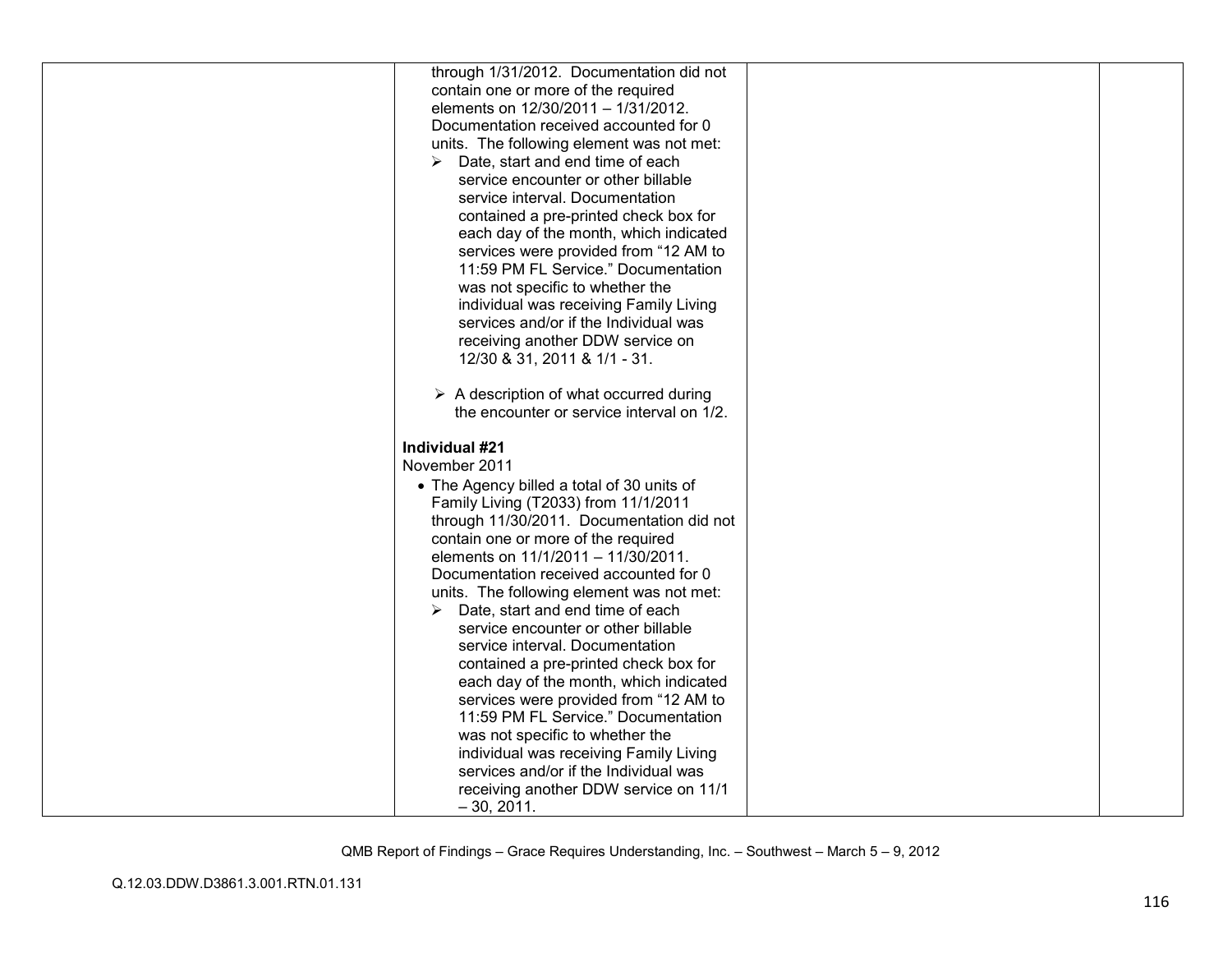| December 2011<br>• The Agency billed a total of 29 units of<br>Family Living (T2033) from 12/1/2011<br>through 12/29/2011. Documentation did not<br>contain one or more of the required<br>elements on 12/1/2011 - 12/29/2011.<br>Documentation received accounted for 0<br>units. The following element was not met:<br>Date, start and end time of each<br>➤<br>service encounter or other billable<br>service interval. Documentation<br>contained a pre-printed check box for<br>each day of the month, which indicated<br>services were provided from "12 AM to<br>11:59 PM FL Service." Documentation<br>was not specific to whether the<br>individual was receiving Family Living<br>services and/or if the Individual was<br>receiving another DDW service on 12/1<br>$-29, 2011.$ |  |
|--------------------------------------------------------------------------------------------------------------------------------------------------------------------------------------------------------------------------------------------------------------------------------------------------------------------------------------------------------------------------------------------------------------------------------------------------------------------------------------------------------------------------------------------------------------------------------------------------------------------------------------------------------------------------------------------------------------------------------------------------------------------------------------------|--|
| January 2012<br>• The Agency billed a total of 24 units of<br>Family Living (T2033) from 12/30/2011<br>through 1/23/2012. Documentation did not<br>contain one or more of the required<br>elements on 12/30/2011 - 1/23/2012.<br>Documentation received accounted for 0<br>units. The following element was not met:<br>$\triangleright$ Date, start and end time of each<br>service encounter or other billable<br>service interval. Documentation<br>contained a pre-printed check box for<br>each day of the month, which indicated                                                                                                                                                                                                                                                     |  |
| services were provided from "12 AM to<br>11:59 PM FL Service." Documentation<br>was not specific to whether the<br>individual was receiving Family Living<br>services and/or if the Individual was<br>receiving another DDW service on<br>12/30 & 31, 2011 & 1/1 - 23.                                                                                                                                                                                                                                                                                                                                                                                                                                                                                                                     |  |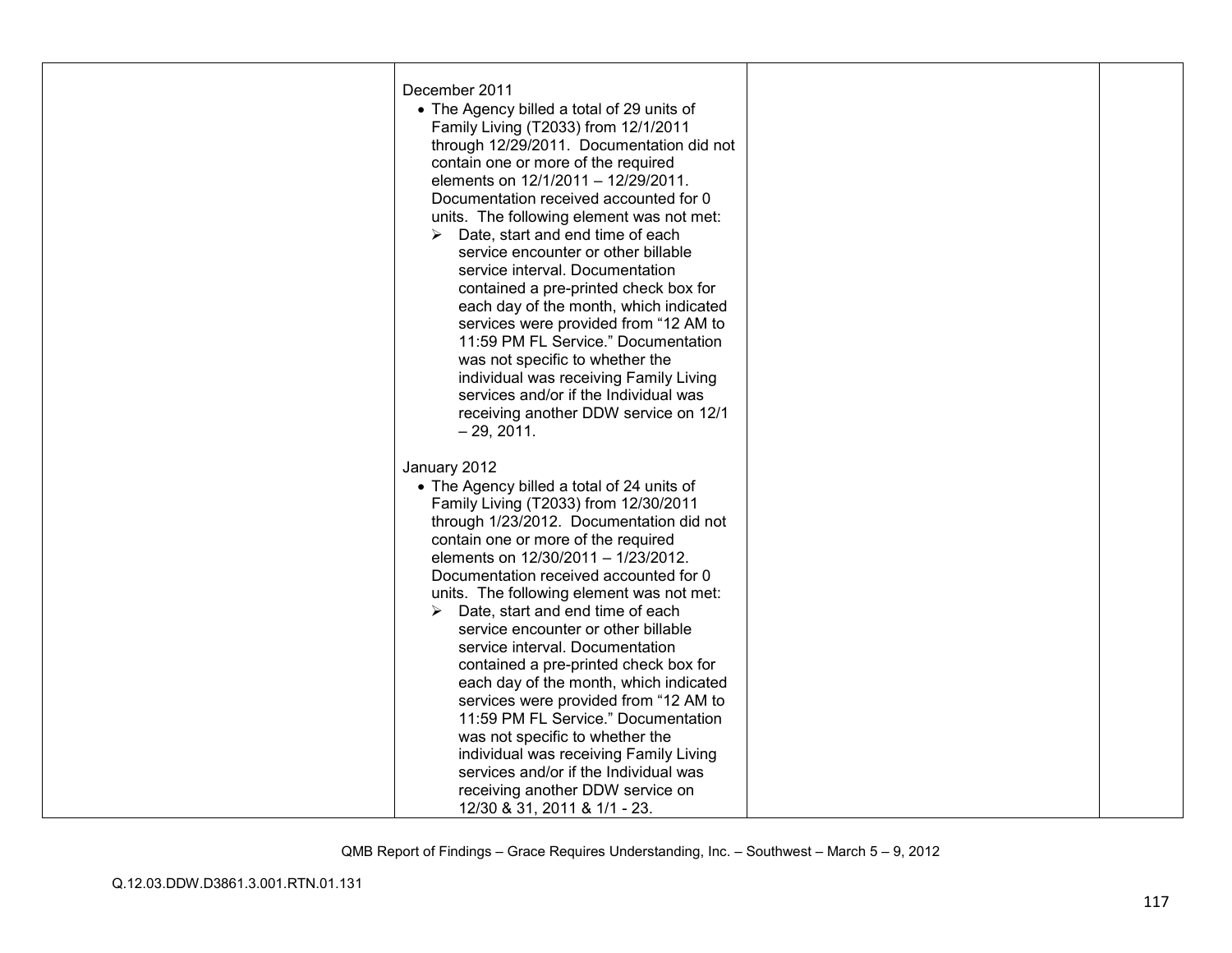| Individual #22<br>November 2011<br>• The Agency billed a total of 30 units of<br>Family Living (T2033) from 11/1/2011<br>through 11/30/2011. Documentation did not<br>contain one or more of the required<br>elements on 11/1/2011 - 11/30/2011.<br>Documentation received accounted for 0<br>units. The following element was not met:<br>Date, start and end time of each<br>➤<br>service encounter or other billable<br>service interval. Documentation<br>contained a pre-printed check box for<br>each day of the month, which indicated<br>services were provided from "12 AM to<br>11:59 PM FL Service." Documentation<br>was not specific to whether the<br>individual was receiving Family Living<br>services and/or if the Individual was<br>receiving another DDW service on |  |
|-----------------------------------------------------------------------------------------------------------------------------------------------------------------------------------------------------------------------------------------------------------------------------------------------------------------------------------------------------------------------------------------------------------------------------------------------------------------------------------------------------------------------------------------------------------------------------------------------------------------------------------------------------------------------------------------------------------------------------------------------------------------------------------------|--|
| 11/1, 2, 3, 4, 5, 6, 7, 10, 11, 12, 13, 14,<br>15, 16, 19, 20, 21, 22, 23, 24, 25, 26,                                                                                                                                                                                                                                                                                                                                                                                                                                                                                                                                                                                                                                                                                                  |  |
| 27, 28 & 30, 2011.<br>December 2011<br>• The Agency billed a total of 29 units of<br>Family Living (T2033) from 12/1/2011<br>through 12/29/2011. Documentation did not<br>contain one or more of the required<br>elements on 12/1/2011 - 12/29/2011.<br>Documentation received accounted for 0<br>units. The following element was not met:<br>Date, start and end time of each<br>➤<br>service encounter or other billable<br>service interval. Documentation<br>contained a pre-printed check box for<br>each day of the month, which indicated<br>services were provided from "12 AM to<br>11:59 PM FL Service." Documentation<br>was not specific to whether the<br>individual was receiving Family Living                                                                          |  |